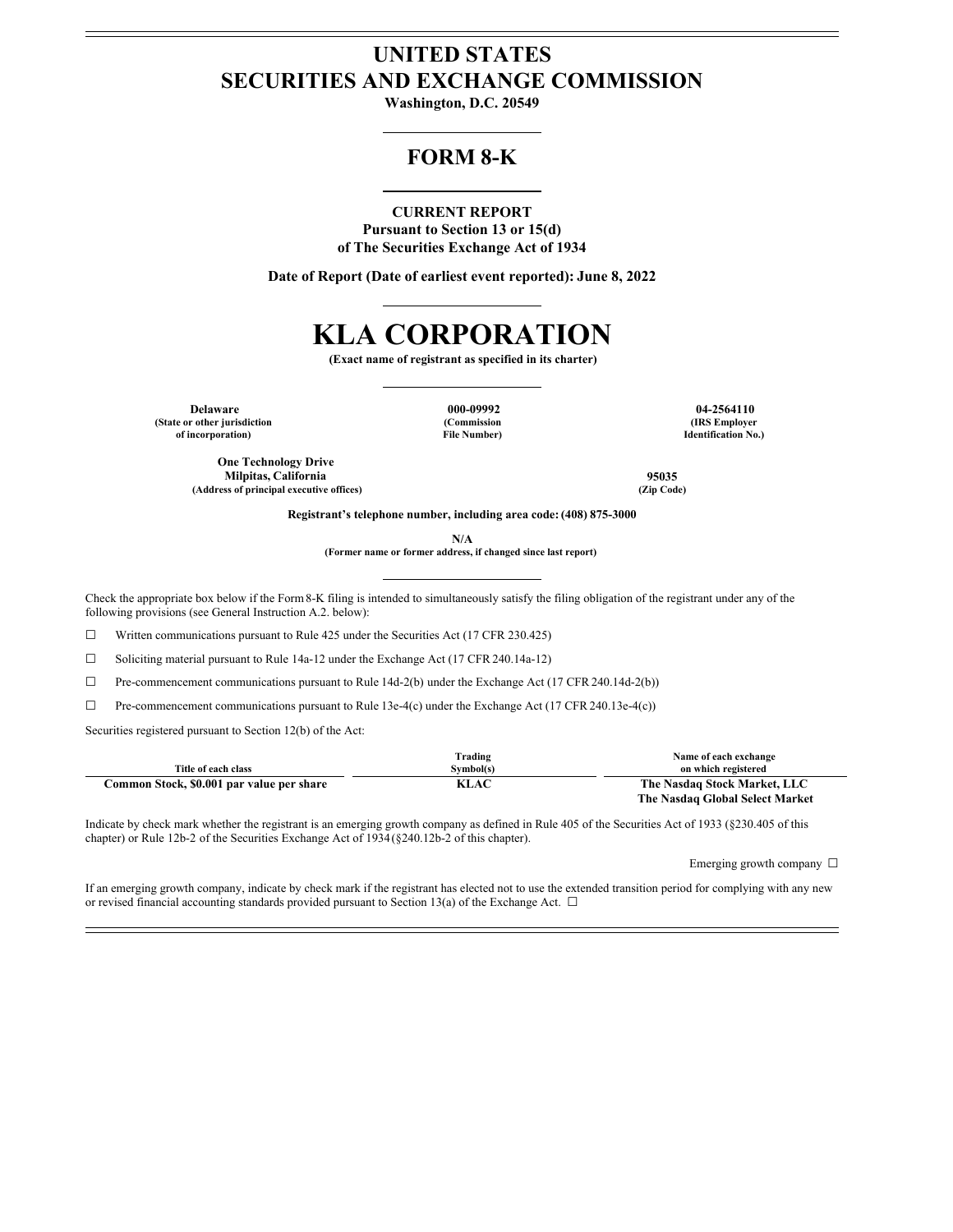### **Item 1.01. Entry into a Material Definitive Agreement.**

On June 8, 2022, KLA Corporation (the "Company") entered into a Credit Agreement (the "Credit Agreement"), among the Company, the several banks and other financial institutions party thereto as Lenders, JPMorgan Chase Bank, N.A., as Administrative Agent, JPMorgan Chase Bank, N.A., BofA Securities, Inc., Citibank, N.A. and Wells Fargo Securities, LLC as Joint Lead Arrangers and Joint Bookrunners, J.P. Morgan Securities LLC as Sustainability Structuring Agent, Bank of America, N.A., Citibank, N.A. and Wells Fargo Bank, National Association, as Syndication Agents and BNP Paribas, DBS Bank Ltd., Industrial and Commercial Bank of China Limited, New York Branch, The Bank of Nova Scotia, Truist Bank and U.S. Bank National Association, as Documentation Agents. The Credit Agreement provides for an unsecured five-year revolving credit facility in the aggregate principal amount of \$1.5 billion that replaces the Company's existing revolving credit facility, dated as of November 30, 2017. Subject to the terms of the Credit Agreement, the revolving loan facility may be increased in an amount of up to \$250.0 million in the aggregate. Pursuant to the Credit Agreement, certain material domestic subsidiaries of the Company and the Company entered into a guarantee agreement providing for the guarantee of the obligations under the Credit Agreement and certain hedging and cash management obligations of the Company and its subsidiaries. Terms used in this Item 1.01 and not defined herein have the meanings ascribed to them in the Credit Agreement.

The proceeds of the loans under the Credit Agreement may be used by the Company for general corporate purposes of the Company and its subsidiaries. The Company used the proceeds from the borrowings made on the closing date to repay in full the Company's obligations under the credit agreement, dated as of November 30, 2017, by and among the Company, the lenders party thereto and JPMorgan Chase Bank, N.A., as administrative agent (the "Prior Credit Agreement"). Many of the lenders party to the Prior Credit Agreement are Lenders under the Credit Agreement.

The new revolving credit facility expires on June 8, 2027 and as of the closing date \$275.0 million is drawn under the revolving credit facility. The Credit Agreement is subject to two one-year extension options, at the request of the Company and with the consent of the lenders. Borrowings under the Credit Agreement are repayable at the Company's option in whole or part without premium or penalty. Amounts borrowed under the Credit Agreement may be repaid and reborrowed from time to time prior to the maturity date.

Loans under the Credit Agreement can be borrowed as Term SOFR Loans or ABR Loans, at the Company's option. Each Term SOFR Loan will bear interest at a rate per annum equal to the applicable Adjusted Term SOFR rate plus a spread ranging from 0.75% to 1.25%, as determined by the Company's Ratings at such time. Each ABR Loan will bear interest at a rate per annum equal to the Alternate Base Rate plus a spread ranging from 0.00% to 0.25%, as determined by the Company's Ratings at such time. Interest is payable on the last day of each fiscal quarter with respect to borrowings bearing interest at the Alternate Base Rate, or on the last day of an interest period, but at least every three months, with respect to borrowings bearing interest at Adjusted Term SOFR. In addition, the Company has agreed to pay a facility fee, based on the Company's Ratings at such time, that ranges from 0.045% to 0.125% times the actual daily undrawn amount of the facility. The Credit Agreement also contains a sustainability-linked pricing component which provides for interest rate and facility fee reductions or increases by meeting or missing targets related to environmental sustainability, specifically greenhouse gas emissions and renewable energy usage.

The Credit Agreement contains customary representations and warranties by the Company, which include customary materiality, material adverse effect and knowledge qualifiers. The Credit Agreement contains customary affirmative and negative covenants including, among other requirements, negative covenants that restrict the Company's and its subsidiaries' ability to create liens and enter into sale and leaseback transactions, and that restrict its subsidiaries' ability to incur indebtedness. Further, the Credit Agreement contains a financial covenant that requires the maintenance of a maximum leverage ratio.

The Credit Agreement contains events of default that include, among others,non-payment of principal, interest or fees, breach of covenants, inaccuracy of representations and warranties, cross defaults to certain other indebtedness, bankruptcy and insolvency events with respect to the Company and certain of its subsidiaries, material judgments, and events constituting a change of control. If any principal is not paid when due, interest on such amount will accrue at an increased rate. Upon the occurrence and during the continuance of an event of default, the lenders may accelerate the Company's obligations under the Credit Agreement; however, that acceleration will be automatic in the case of bankruptcy and insolvency events of default involving the Company.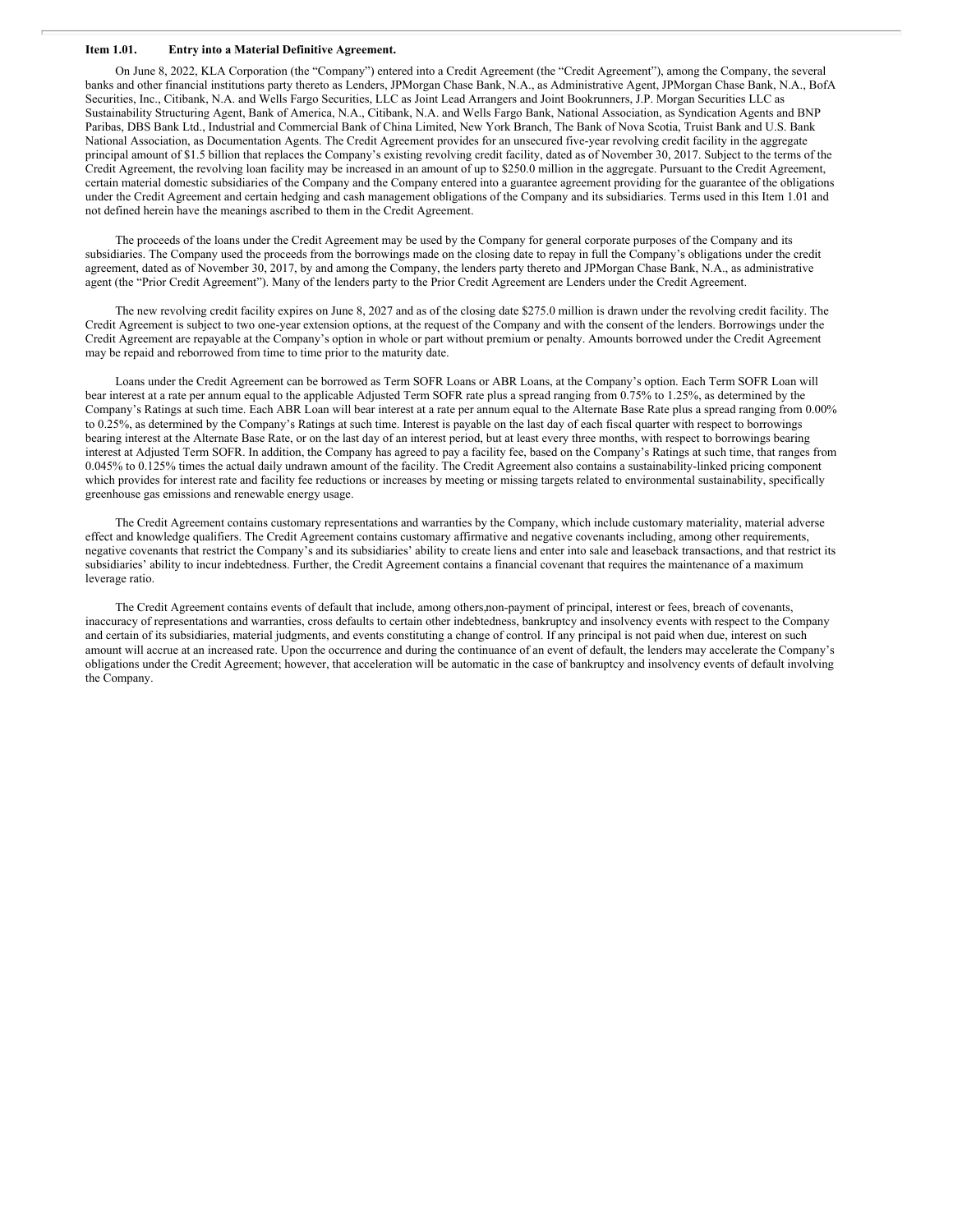A copy of the Credit Agreement is attached hereto as Exhibit 10.1. The foregoing description of the Credit Agreement does not purport to be complete and is qualified in its entirety by reference to the Credit Agreement.

### **Item 1.02. Termination of a Material Definitive Agreement.**

On June 8, 2022, in connection with the Company's entry into the Credit Agreement, the Company repaid all obligations outstanding under the Prior Credit Agreement and terminated all revolving loan commitments thereunder. On such date, \$275 million principal amount of revolving loans were outstanding. Reference is hereby made to the Company's Form 8-K filed on November 30, 2017 for a description of the terms of the Prior Credit Agreement.

### **Item 7.01. Regulation FD Disclosure.**

On June 8, 2022, the Company issued a press release announcing its entry into the Credit Agreement. A copy of the press release is attached hereto as Exhibit 99.1.

The information set forth in this Item 7.01, including Exhibit 99.1, is being furnished and shall not be deemed "filed" for purposes of Section 18 of the Securities Exchange Act of 1934, as amended (the "Exchange Act"), or otherwise subject to the liabilities of that Section, nor shall it be deemed to be incorporated by reference into any filing of the Company under the Securities Act of 1933, as amended (the "Securities Act"), or the Exchange Act, except as expressly set forth by specific reference in such filing.

### **Item 9.01. Financial Statements and Exhibits.**

(d) Exhibits

### **Exhibit**

### **No. Description**

10.1 Credit Agreement, dated as of June 8, 2022, by and among KLA Corporation, the several banks and other financial institutions party thereto as lenders, and JPMorgan Chase Bank, N.A., as [administrative](#page-65-0) agent

99.1 Press [Release](#page-127-0) dated June 8, 2022

104 Cover Page Interactive Data File (formatted as inline XBRL and contained in Exhibit 101)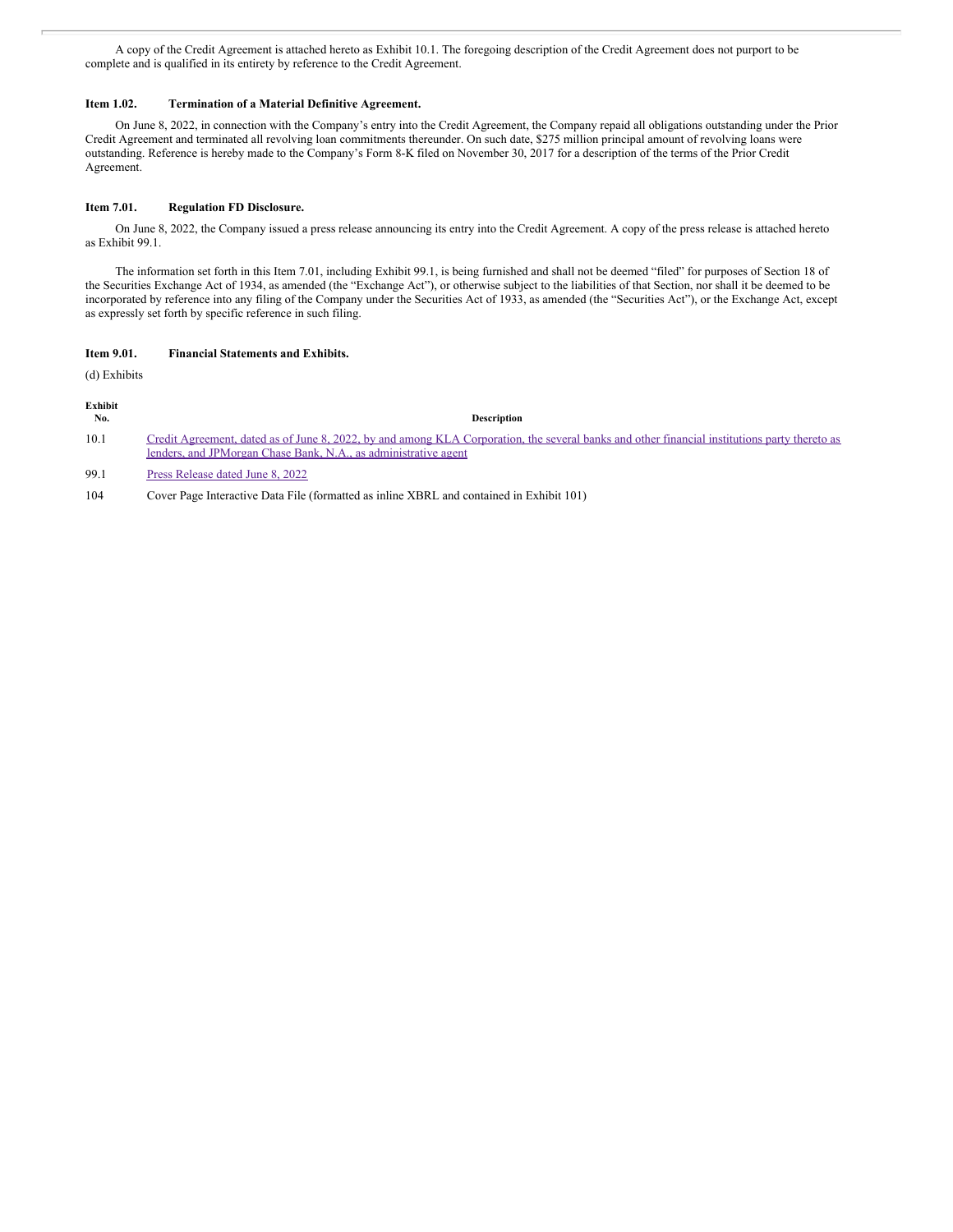### **SIGNATURES**

Pursuant to the requirements of the Securities Exchange Act of 1934, the registrant has duly caused this report to be signed on its behalf by the undersigned hereunto duly authorized.

### **KLA CORPORATION**

Date: June 8, 2022

/s/ Bren D. Higgins

Name: Bren D. Higgins

Title: Executive Vice President and Chief Financial Officer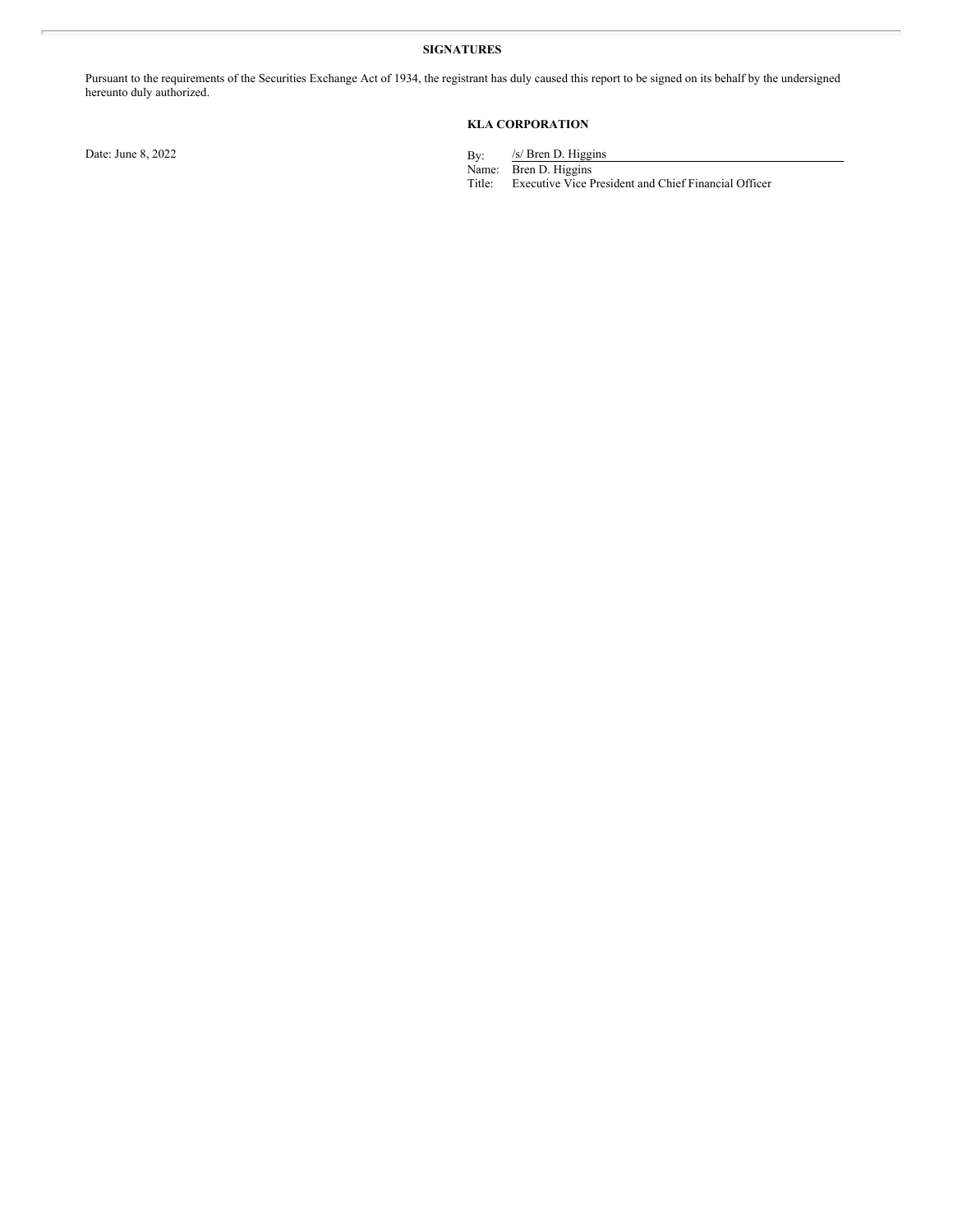J.P.Morgan

CREDIT AGREEMENT

dated as of

June 8, 2022,

among

KLA CORPORATION,

The LENDERS Party Hereto

and

JPMORGAN CHASE BANK, N.A. as Administrative Agent

JPMORGAN CHASE BANK, N.A., BOFA SECURITIES, INC., CITIBANK, N.A. and WELLS FARGO SECURITIES, LLC,

as Joint Lead Arrangers and Joint Bookrunners

J.P. MORGAN SECURITIES LLC, as Sustainability Structuring Agent

BANK OF AMERICA,-

N.A., CITIBANK, N.A. and

WELLS FARGO BANK, NATIONAL ASSOCIATION, as Syndication Agents

BNP PARIBAS, DBS BANK LTD., INDUSTRIAL AND COMMERCIAL BANK OF CHINA LIMITED, NEW YORK BRANCH, THE BANK OF NOVA SCOTIA, TRUIST BANK, and U.S. BANK NATIONAL ASSOCIATION as Documentation Agents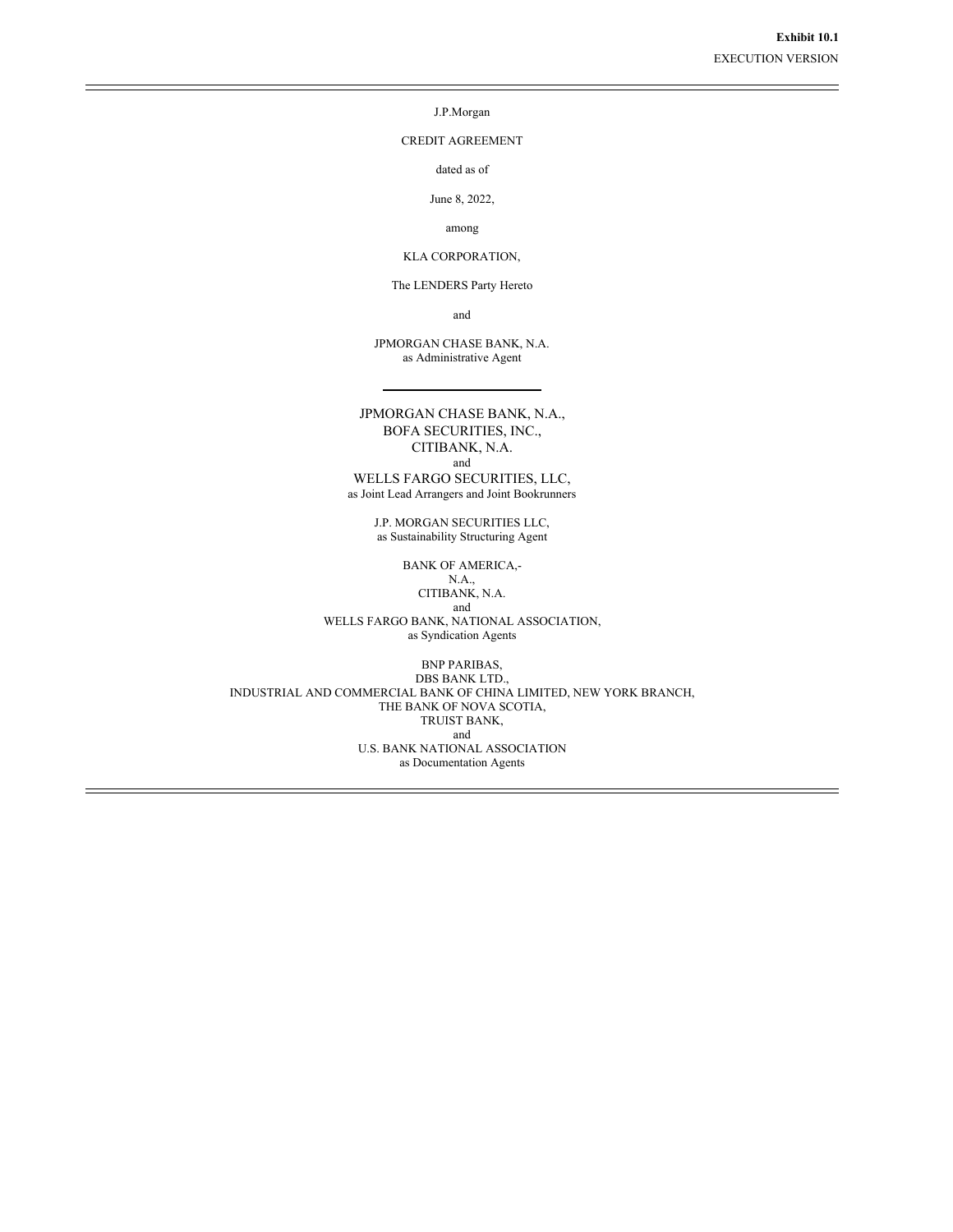### A R T I C L E I

#### Definitions

| SECTION 1.01.<br>SECTION 1.02.<br>SECTION 1.03.<br>SECTION 1.04.<br>SECTION 1.05.<br>SECTION 1.06. | Defined Terms<br>Classification of Loans and Borrowings<br>Terms Generally<br>Accounting Terms; GAAP; Pro Forma Calculations<br>Interest Rates; Benchmark Notification<br><b>Divisions</b> | 35<br>35<br>36<br>37<br>37 |
|----------------------------------------------------------------------------------------------------|--------------------------------------------------------------------------------------------------------------------------------------------------------------------------------------------|----------------------------|
|                                                                                                    | <b>ARTICLE II</b>                                                                                                                                                                          |                            |
|                                                                                                    | The Credits                                                                                                                                                                                |                            |
| SECTION 2.01.                                                                                      | Commitments                                                                                                                                                                                | 38                         |
| SECTION 2.02.                                                                                      | Loans and Borrowings                                                                                                                                                                       | 38                         |
| SECTION 2.03.                                                                                      | Requests for Borrowings                                                                                                                                                                    | 39                         |
|                                                                                                    |                                                                                                                                                                                            | 39                         |
| SECTION 2.04.                                                                                      | <b>Funding of Borrowings</b>                                                                                                                                                               |                            |
| SECTION 2.05.                                                                                      | <b>Interest Elections</b>                                                                                                                                                                  | 40                         |
| SECTION 2.06.                                                                                      | Termination and Reduction of Commitments                                                                                                                                                   | 41                         |
| SECTION 2.07.                                                                                      | Repayment of Loans; Evidence of Debt                                                                                                                                                       | 42                         |
| SECTION 2.08.                                                                                      | Prepayment of Loans                                                                                                                                                                        | 42                         |
| SECTION 2.09.                                                                                      | Fees                                                                                                                                                                                       | 43                         |
| <b>SECTION 2.10.</b>                                                                               | Interest                                                                                                                                                                                   | 43                         |
| <b>SECTION 2.11.</b>                                                                               | Alternate Rate of Interest                                                                                                                                                                 | 44                         |
| SECTION 2.12.                                                                                      | <b>Increased Costs</b>                                                                                                                                                                     | 47                         |
| SECTION 2.13.                                                                                      | <b>Break Funding Payments</b>                                                                                                                                                              | 48                         |
| SECTION 2.14.                                                                                      | Taxes                                                                                                                                                                                      | 48                         |
| <b>SECTION 2.15.</b>                                                                               | Payments Generally; Pro Rata Treatment; Sharing of Setoffs                                                                                                                                 | 52                         |

ARTICLE III

SECTION 2.16

SECTION 2.17

SECTION 2.19

SECTION 2.20

SECTION 2.18. In

6. Mitigation Obligations; Replacement of Lenders

7. Defaulting Lenders

ncrease of Commitments

9. Extension of Commitments

0. Sustainability Adjustments

#### Representations and Warranties

| SECTION 3.01. | Organization: Powers                         | 60 |
|---------------|----------------------------------------------|----|
| SECTION 3.02. | Authorization: Enforceability                | 60 |
| SECTION 3.03. | Governmental Approvals; Absence of Conflicts |    |

### i

Page

5 4

5 5

5 5

5 7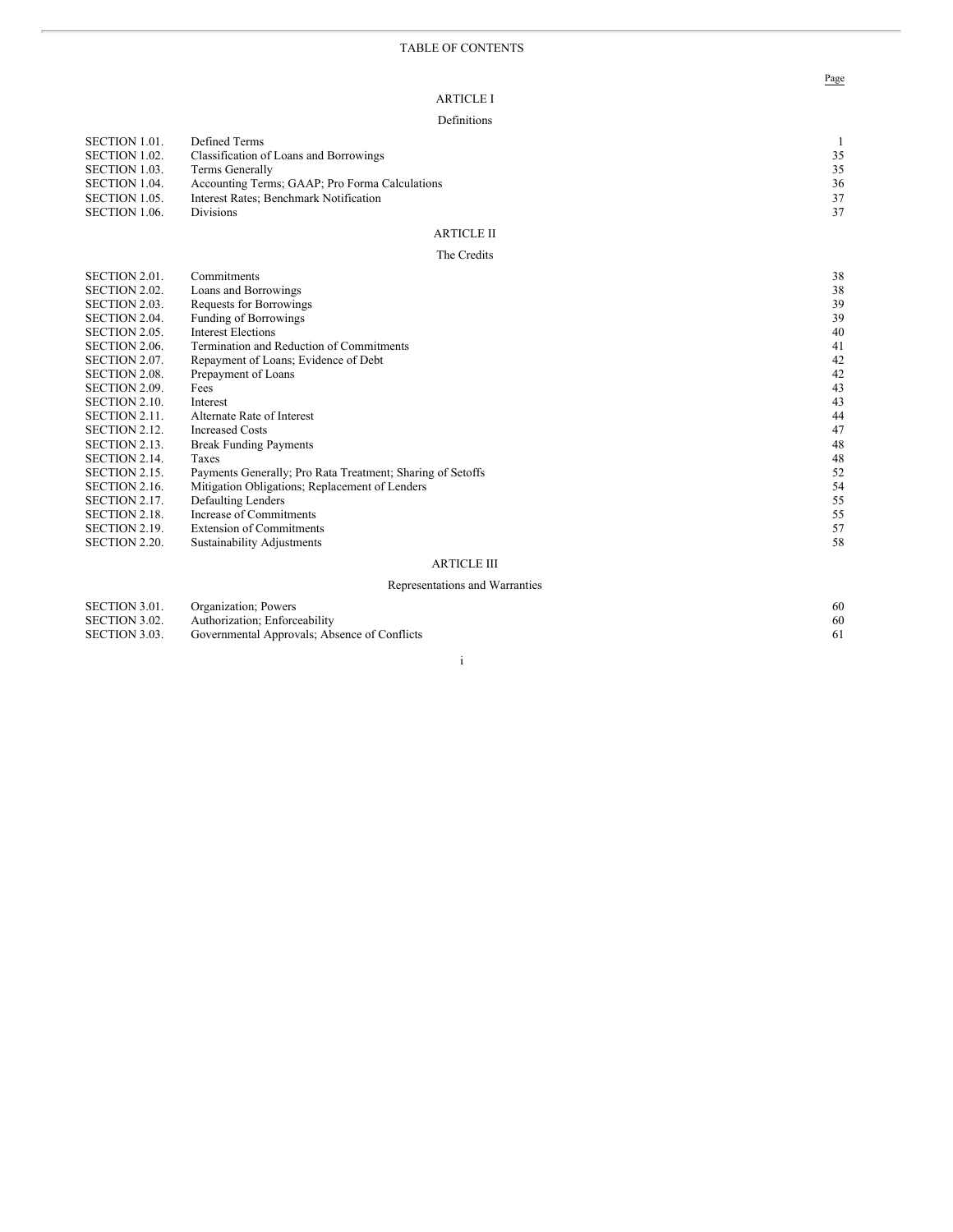| SECTION 3.04.        | Financial Condition; No Material Adverse Change | 61    |
|----------------------|-------------------------------------------------|-------|
| SECTION 3.05.        | Properties                                      | 61    |
| SECTION 3.06.        | Litigation and Environmental Matters            | 62    |
| SECTION 3.07.        | Compliance with Laws and Agreements             | 62    |
| <b>SECTION 3.08.</b> | <b>Investment Company Status</b>                | 63    |
| SECTION 3.09.        | Taxes                                           | 63    |
| <b>SECTION 3.10.</b> | <b>ERISA</b>                                    | 63    |
| <b>SECTION 3.11.</b> | Subsidiaries                                    | 63    |
| SECTION 3.12.        | Solvency                                        | 63    |
| SECTION 3.13.        | Disclosure                                      | 64    |
| SECTION 3.14.        | <b>Federal Reserve Regulations</b>              | 64    |
| SECTION 3.15.        | <b>Affected Financial Institutions</b>          | 64    |
|                      | <b>ARTICLE IV</b>                               |       |
|                      | Conditions                                      |       |
| SECTION 4.01.        | <b>Effective Date</b>                           | 64    |
| SECTION 4.02.        | Each Credit Event                               | 66    |
|                      | <b>ARTICLE V</b>                                |       |
|                      | <b>Affirmative Covenants</b>                    |       |
| SECTION 5.01.        | Financial Statements and Other Information      | 66    |
| <b>SECTION 5.02.</b> | Notices of Material Events                      | 68    |
| <b>SECTION 5.03.</b> | Existence: Conduct of Business                  | 69    |
| SECTION 5.04.        | Payment of Obligations and Taxes                | 69    |
| <b>SECTION 5.05.</b> | Maintenance of Properties and Rights            | 69    |
| SECTION 5.06.        | Insurance                                       | 69    |
| SECTION 5.07.        | Books and Records; Inspection and Audit Rights  | 69    |
| <b>SECTION 5.08.</b> | Compliance with Laws                            | 70    |
| SECTION 5.09.        | Use of Proceeds                                 | 70    |
| <b>SECTION 5.10.</b> | Guarantee Requirement                           | 70    |
|                      | <b>ARTICLE VI</b>                               |       |
|                      | <b>Negative Covenants</b>                       |       |
| SECTION 6.01.        | Indebtedness of Subsidiaries                    | 71    |
| SECTION 6.02.        | Liens                                           | 72    |
| SECTION 6.03.        | Sale/Leaseback Transactions                     | 74    |
| SECTION 6.04.        | Fundamental Changes; Business Activities        | 75    |
| SECTION 6.05.        | <b>Restrictive Agreements</b>                   | $- -$ |

SECTION 6.06 6. Leverage Ratio

i i

7 5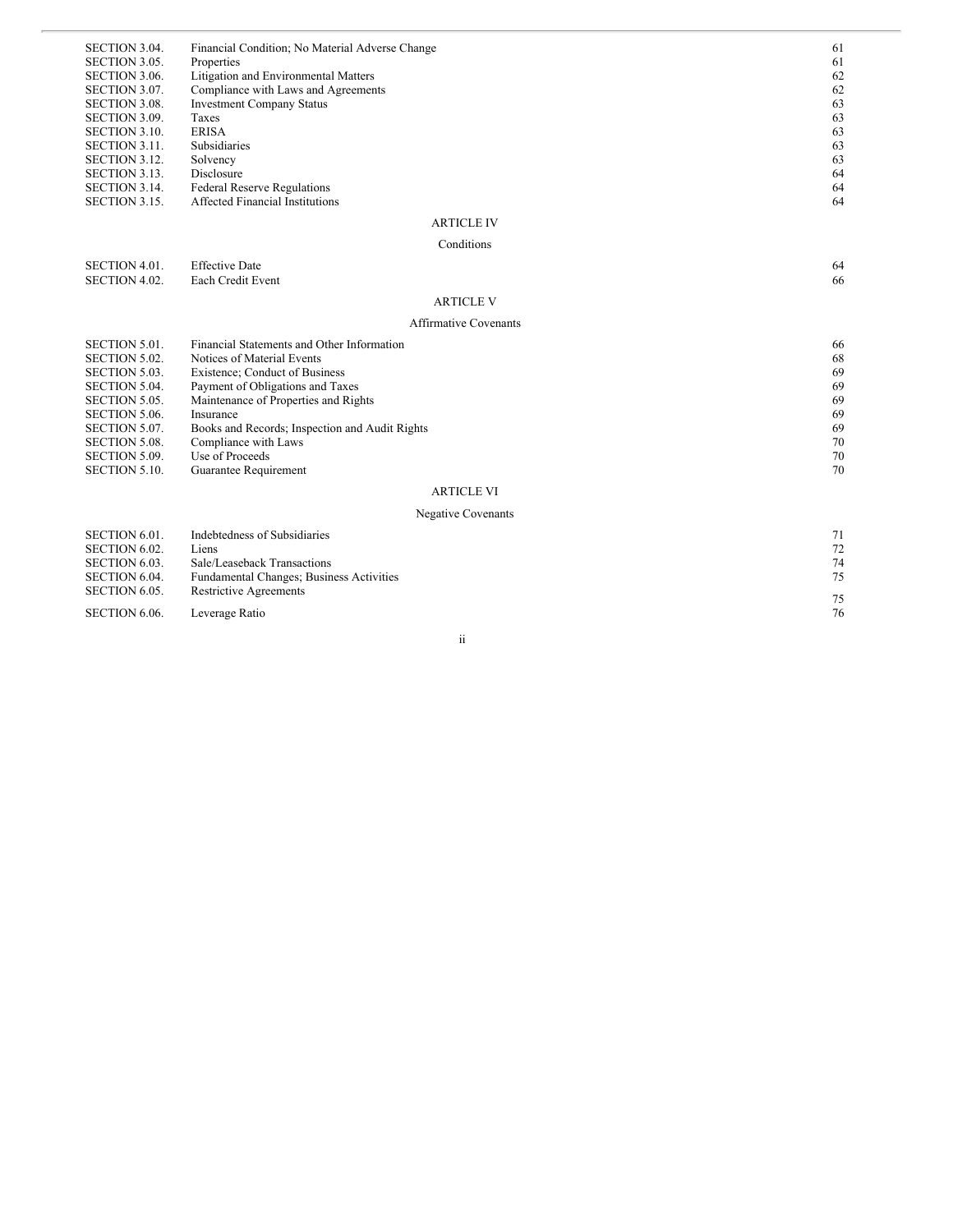### ARTICLE VII

### Events of Default

#### ARTICLE VIII

#### The Administrative Agent

### ARTICLE IX

#### Miscellaneous

| <b>Notices</b>                                                            | 87  |
|---------------------------------------------------------------------------|-----|
| Waivers: Amendments                                                       | 89  |
| Expenses; Indemnity; Limitation of Liability                              | 91  |
| Successors and Assigns                                                    | 93  |
| Survival                                                                  | 97  |
| Counterparts; Integration; Effectiveness                                  | 98  |
| Severability                                                              | 99  |
| Right of Setoff                                                           | 99  |
| Governing Law; Jurisdiction; Consent to Service of Process                | 99  |
| <b>WAIVER OF JURY TRIAL</b>                                               | 100 |
| Headings                                                                  | 100 |
| Confidentiality                                                           | 101 |
| Interest Rate Limitation                                                  | 102 |
| <b>Release of Guarantees</b>                                              | 102 |
| USA PATRIOT Act Notice; Know Your Customer Requirements                   | 102 |
| No Fiduciary Relationship                                                 | 102 |
| Non-Public Information                                                    | 103 |
| Authorization to Distribute Certain Materials to Public-Siders            | 103 |
| <b>Excluded Swap Obligations</b>                                          | 103 |
| Acknowledgement Regarding any Supported QFCs                              | 104 |
| Acknowledgement and Consent to Bail-In of Affected Financial Institutions | 105 |
|                                                                           |     |

#### i i i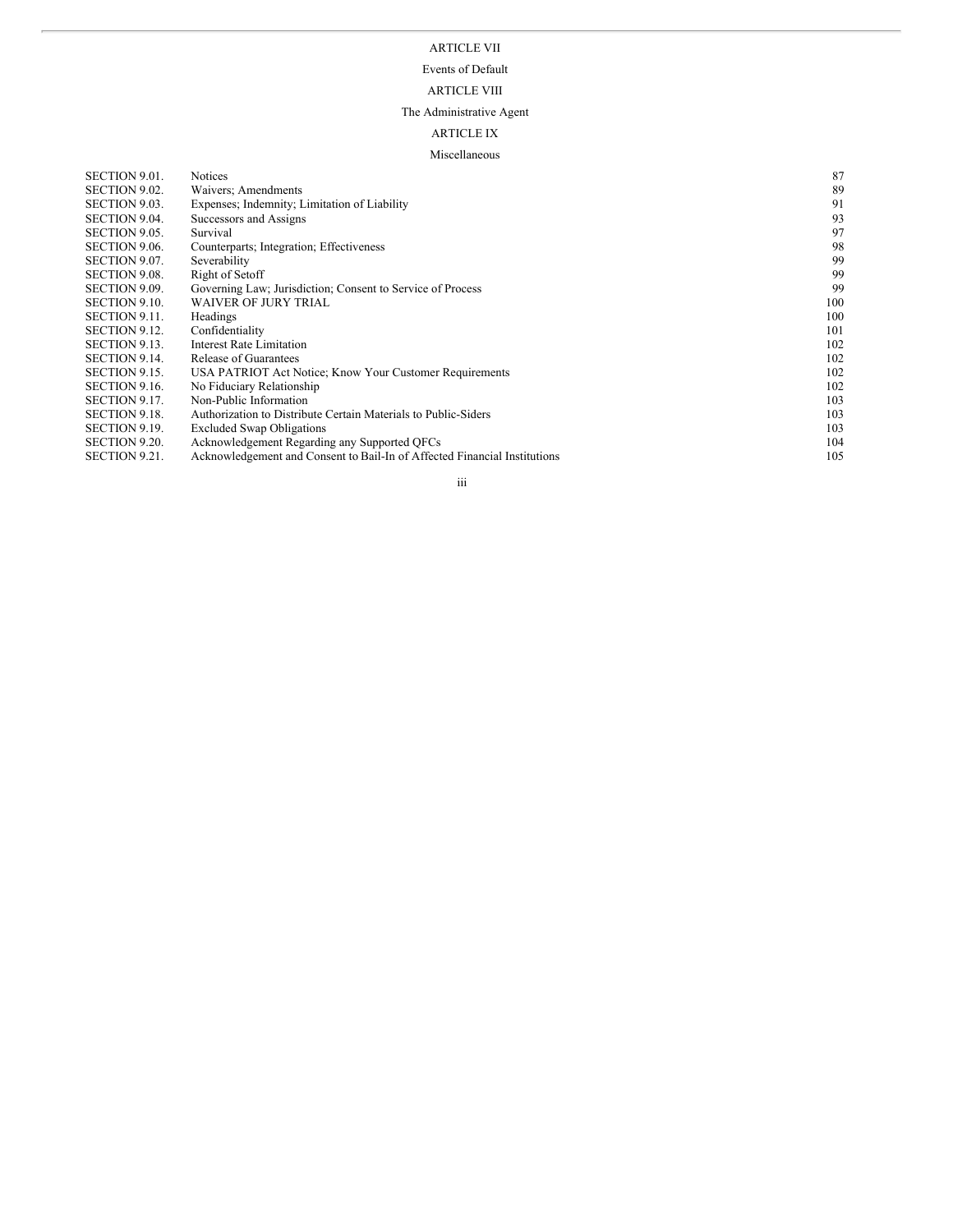### SCHEDULES:

| Schedule 1.01 |   | Sustainability Table                   |
|---------------|---|----------------------------------------|
| Schedule 2.01 |   | Commitments                            |
| Schedule 3.06 |   | Litigation                             |
| Schedule 3.11 | - | Subsidiaries                           |
| Schedule 6.01 | - | <b>Existing Indebtedness</b>           |
| Schedule 6.02 |   | <b>Existing Liens</b>                  |
| Schedule 6.05 |   | <b>Existing Restrictive Agreements</b> |
|               |   |                                        |

### EXHIBITS:

### Exhibit A — Form of Assignment and Assumption<br>Exhibit B — Form of Borrowing Request Exhibit B — Form of Borrowing Request<br>Exhibit C — Form of Interest Election Re Exhibit C — Form of Interest Election Request<br>Exhibit D-1 — Form of U.S. Tax Certificate for N Exhibit D-1 — Form of U.S. Tax Certificate for Non-U.S. Lenders that are not Partnerships for U.S. Federal Income Tax Purposes Exhibit D-2 — Form of U.S. Tax Certificate for Non-U.S. Lenders that are Partnerships for U.S. Exhibit D-2 — Form of U.S. Tax Certificate for Non-U.S. Lenders that are Partnerships for U.S. Federal Income Tax Purposes<br>Exhibit D-3 — Form of U.S. Tax Certificate for Non-U.S. Participants that are not Partnerships for Exhibit D-3 — Form of U.S. Tax Certificate for Non-U.S. Participants that are not Partnerships for U.S. Federal Income Tax Purposes<br>Exhibit D-4 — Form of U.S. Tax Certificate for Non-U.S. Participants that are Partnerships Exhibit D-4 — Form of U.S. Tax Certificate for Non-U.S. Participants that are Partnerships for U.S. Federal Income Tax Purposes<br>Exhibit E — Form of Pricing Certificate Form of Pricing Certificate

iv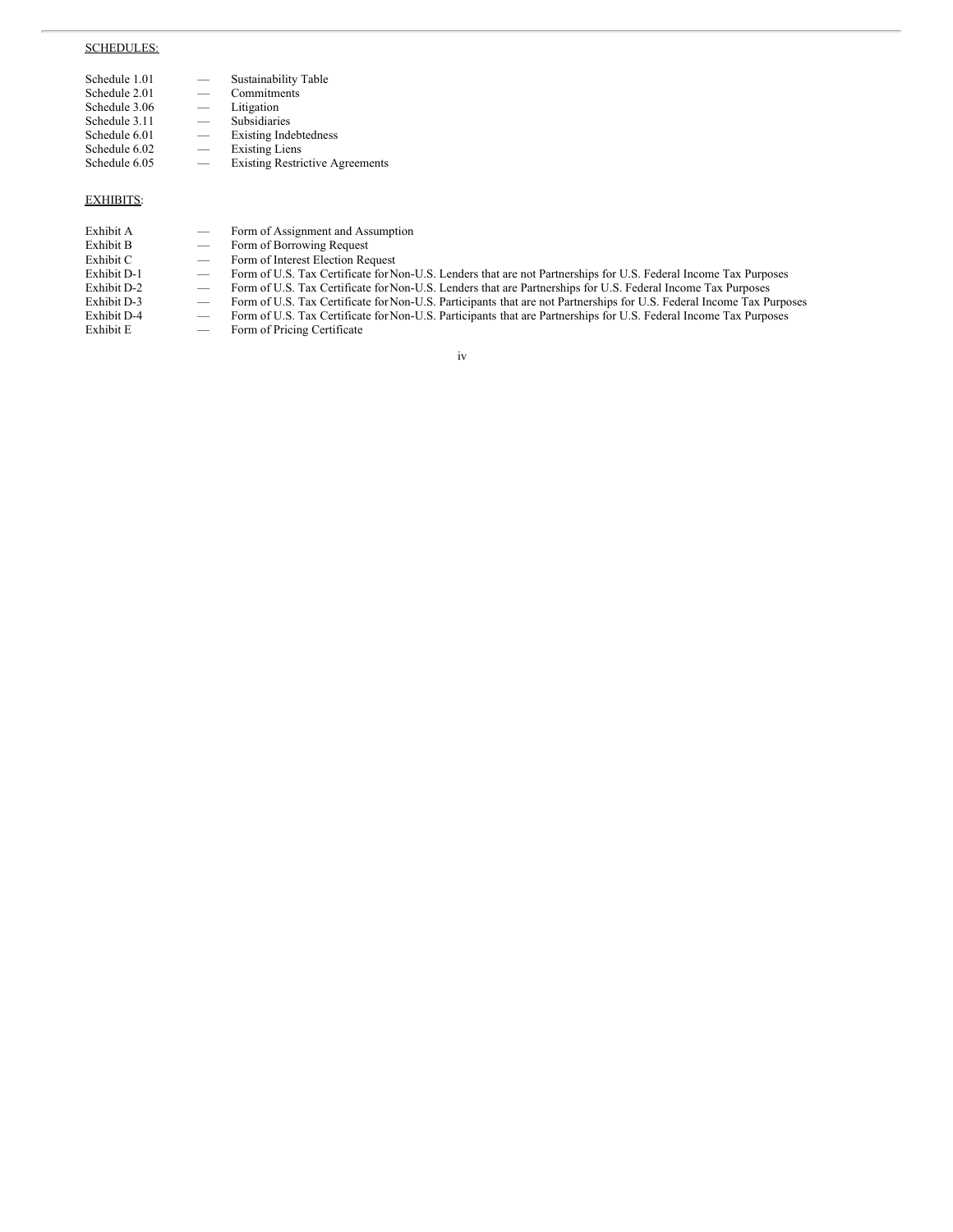CREDIT AGREEMENT dated as of June 8, 2022, among KLA CORPORATION, a Delaware corporation, the LENDERS party hereto, and JPMORGAN CHASE BANK, N.A., as Administrative Agent.

The parties hereto agree as follows:

### ARTICLE I

### Definitions

SECTION 1.01. Defined Terms. As used in this Agreement, the following terms have the meanings specified below:

"2020 ESG Report" means the 2019-2020 Global Impact Report of the Company, as made publicly available by the Company prior to the date hereof.

"ABR Borrowing" means any Borrowing comprised of ABR Loans.

"ABR Loan" means any Loan that bears interest at a rate determined by reference to the Alternate Base Rate.

"Acquisition" means any acquisition, or series of related acquisitions (including pursuant to a merger or consolidation), of property that constitutes (a) assets comprising all or substantially all or any significant portion of a business or an operating unit of a business or (b) all or substantially all of the Equity Interests in a Person.

"Acquisition Indebtedness" means any Indebtedness of the Company or any Subsidiary that has been incurred for the purpose of financing, in whole or in part, an Acquisition and any related transactions (including for the purpose of refinancing or replacing all or a portion of any related bridge facilities or any pre-existing Indebtedness of the Persons or assets to be acquired);provided that either (a) the release of the proceeds thereof to the Company and the Subsidiaries is contingent upon the substantially simultaneous consummation of such Acquisition (and, if the definitive agreement for such Acquisition is terminated prior to the consummation of such Acquisition, or if such Acquisition is otherwise not consummated by the date specified in the definitive documentation evidencing, governing the rights of the holders of or otherwise relating to such Indebtedness, then, in each case, such proceeds are, and pursuant to the terms of such definitive documentation are required to be, promptly applied to satisfy and discharge all obligations of the Company and the Subsidiaries in respect of such Indebtedness) or (b) such Indebtedness contains a "special mandatory redemption" provision (or a similar provision) if such Acquisition is not consummated by the date specified in the definitive documentation evidencing, governing the rights of the holders of or otherwise relating to such Indebtedness (and, if the definitive agreement for such Acquisition is terminated prior to the consummation of such Acquisition or such Acquisition is otherwise not consummated by the date so specified, such Indebtedness is, and pursuant to such "special mandatory redemption" (or similar) provision is required to be, redeemed or otherwise satisfied and discharged within 90 days of such termination or such specified date, as the case may be).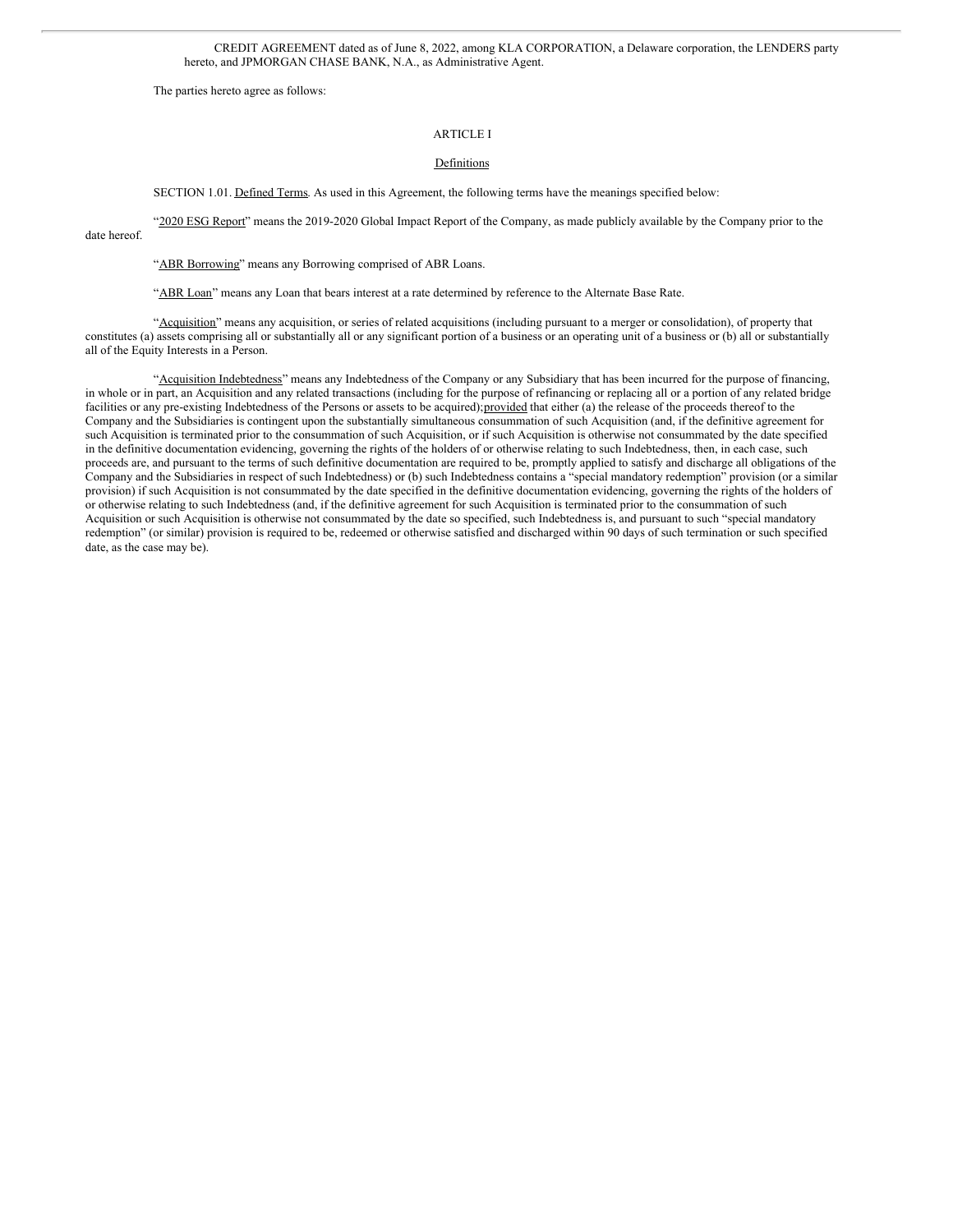"Adjusted Daily Simple SOFR" means an interest rate per annum equal to (a) the Daily Simple SOFR plus (b) 0.10%;provided that if the Adjusted Daily Simple SOFR shall be less than zero, such rate shall be deemed to be zero.

"Adjusted Term SOFR" means, for any Interest Period, an interest rate per annum equal to (a) the Term SOFR for such Interest Period plus (b) 0.10%; provided that if the Adjusted Term SOFR shall be less than zero, such rate shall be deemed to be zero.

"Administrative Agent" means JPMorgan Chase Bank, N.A., in its capacity as administrative agent hereunder and under the other Loan Documents, and its successors in such capacity as provided in Article VIII.

"Administrative Questionnaire" means an administrative questionnaire in a form supplied by the Administrative Agent.

"Affected Financial Institution" means (a) any EEA Financial Institution or (b) any UK Financial Institution.

"Affiliate" means, with respect to a specified Person, another Person that directly or indirectly Controls, is Controlled by or is under common Control with the Person specified.

"Aggregate Commitment" means the sum of the Commitments of all the Lenders.

"Aggregate Exposure" means the sum of the Exposures of all the Lenders.

"Agreement" means this Credit Agreement.

"Alternate Base Rate" means, for any day, a rate per annum equal to the greatest of (a) the Prime Rate in effect on such day, (b) the NYFRB Rate in effect on such day plus 1/2 of 1% per annum and (c) the Adjusted Term SOFR for a one month Interest Period as published two U.S. Government Securities Business Days prior to such day (or if such day is not a Business Day, the immediately preceding Business Day) plus 1% per annum. For purposes of clause (c) above, the Adjusted Term SOFR for any day shall be based on the Term SOFR Reference Rate at approximately 5:00 a.m., Chicago time, on such day (or any amended publication time for the Term SOFR Reference Rate, as specified by the CME Term SOFR Administrator in the Term SOFR Reference Rate methodology); provided that (i) if such rate shall be less than zero, such rate shall be deemed to be zero and (ii) if such rate is not available or cannot be determined, such rate shall be deemed to be zero. Any change in the Alternate Base Rate due to a change in the Prime Rate, the NYFRB Rate or the Adjusted Term SOFR shall be effective from and including the effective date of such change in the Prime Rate, the NYFRB Rate or the Adjusted Term SOFR, respectively.

 $\overline{2}$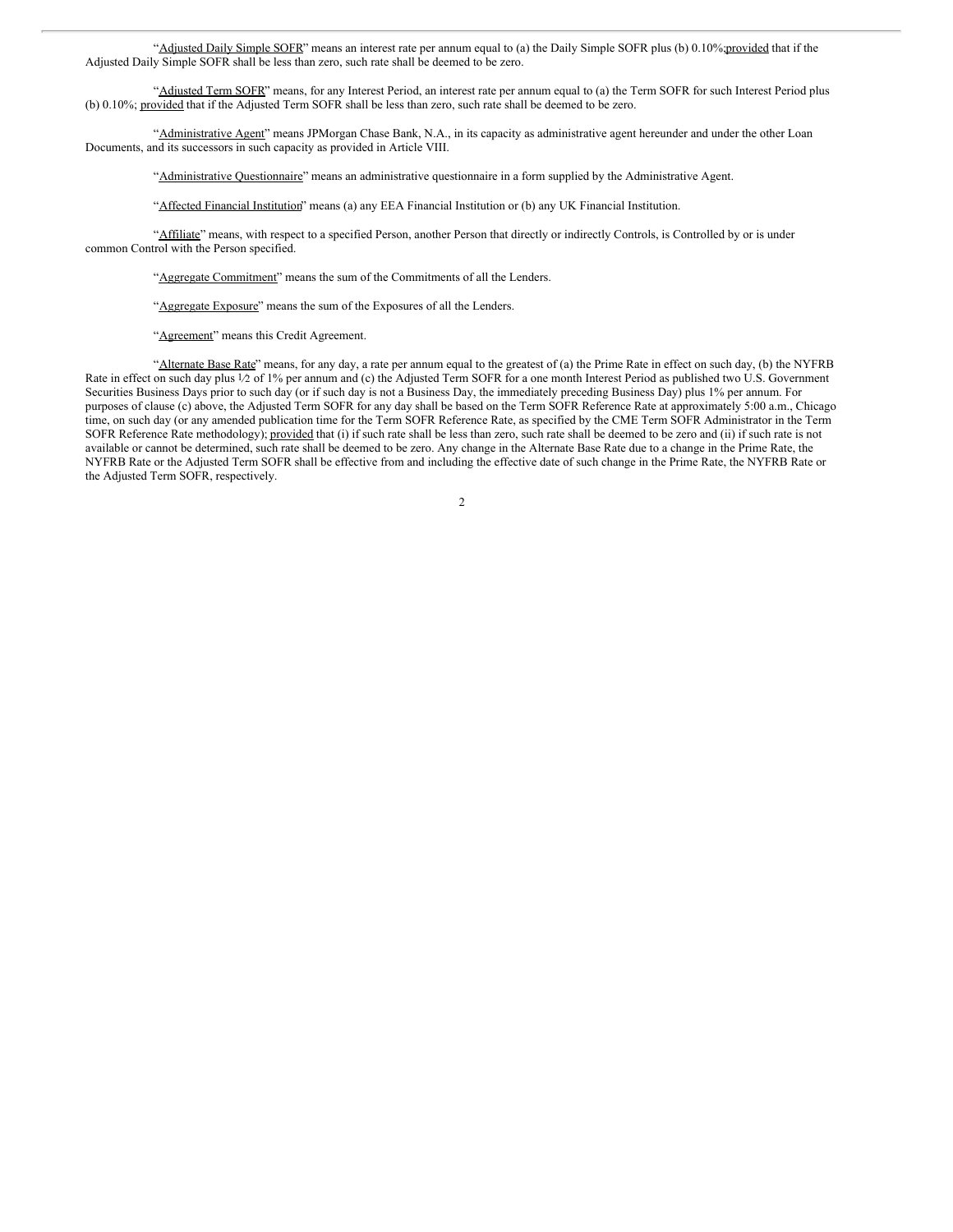"Ancillary Document" has the meaning set forth in Section 9.06(b).

"Anti-Corruption Laws" means all laws, rules, and regulations of any jurisdiction applicable to the Company or any of its Affiliates from time to time concerning or relating to bribery, corruption or money laundering.

"Applicable Percentage" means at any time, with respect to any Lender, the percentage of the Aggregate Commitment represented by such Lender's Commitment at such time. If all the Commitments have terminated or expired, the Applicable Percentages shall be determined based upon the Commitments most recently in effect, giving effect to any assignments.

"Applicable Rate" means, for any day, with respect to any Loan that is an ABR Loan, a Term SOFR Loan or, if applicable pursuant to Section 2.11, a Daily Simple SOFR Loan, or with respect to the commitment fees payable in respect of the Commitments hereunder, the applicable rate per annum set forth below under the caption "ABR Spread", "Term SOFR/Daily Simple SOFR Spread" or "Commitment Fee Rate", as the case may be, based upon the Ratings in effect on such date:

|          |                                                                              |                       | Term SOFR/Daily<br>Simple SOFR |                  |
|----------|------------------------------------------------------------------------------|-----------------------|--------------------------------|------------------|
|          |                                                                              | <b>Commitment Fee</b> | Spread                         | ABR Spread       |
| Category | Ratings                                                                      | Rate (% per annum)    | $(\%$ per annum)               | $(\%$ per annum) |
|          | A1 or higher by Moody's<br>$A+$ or higher by $S\&P$<br>A+ or higher by Fitch | 0.045                 | 0.750                          | 0.000            |
| П        | A2 by Moody's<br>A by S&P<br>A by Fitch                                      | 0.065                 | 0.875                          | 0.000            |
| Ш        | A3 by Moody's<br>A- by S&P<br>A- by Fitch                                    | 0.090                 | 1.000                          | 0.000            |
| IV       | Baa1 by Moody's<br>BBB+ by S&P<br>BBB+ by Fitch                              | 0.100                 | 1.125                          | 0.125            |
| V        | Baa2 or lower by Moody's<br>BBB or lower by S&P<br>BBB or lower by Fitch     | 0.125                 | 1.250                          | 0.250            |

For purposes of the foregoing, (a) if any of the Rating Agencies shall not have in effect a Rating, (i) if only one of the Rating Agencies shall not have in effect a Rating, the applicable Category shall be determined by reference to the remaining two effective Ratings, (ii) if two of the Rating Agencies shall not have in effect a Rating, then the applicable Category shall be determined by reference to the remaining effective Rating and (iii) if none of the Rating Agencies shall have in effect a Rating (other than by reason of the circumstances referred to in the penultimate sentence of this definition), then Category V shall apply, (b) if the Ratings in effect shall fall within different Categories, then (i) if three Ratings are in effect, then either (x) if two of the three Ratings are in the same Category, such Category shall apply or (y) if all three of the Ratings are in different Categories, then the Category corresponding to the middle Rating shall apply and (ii) if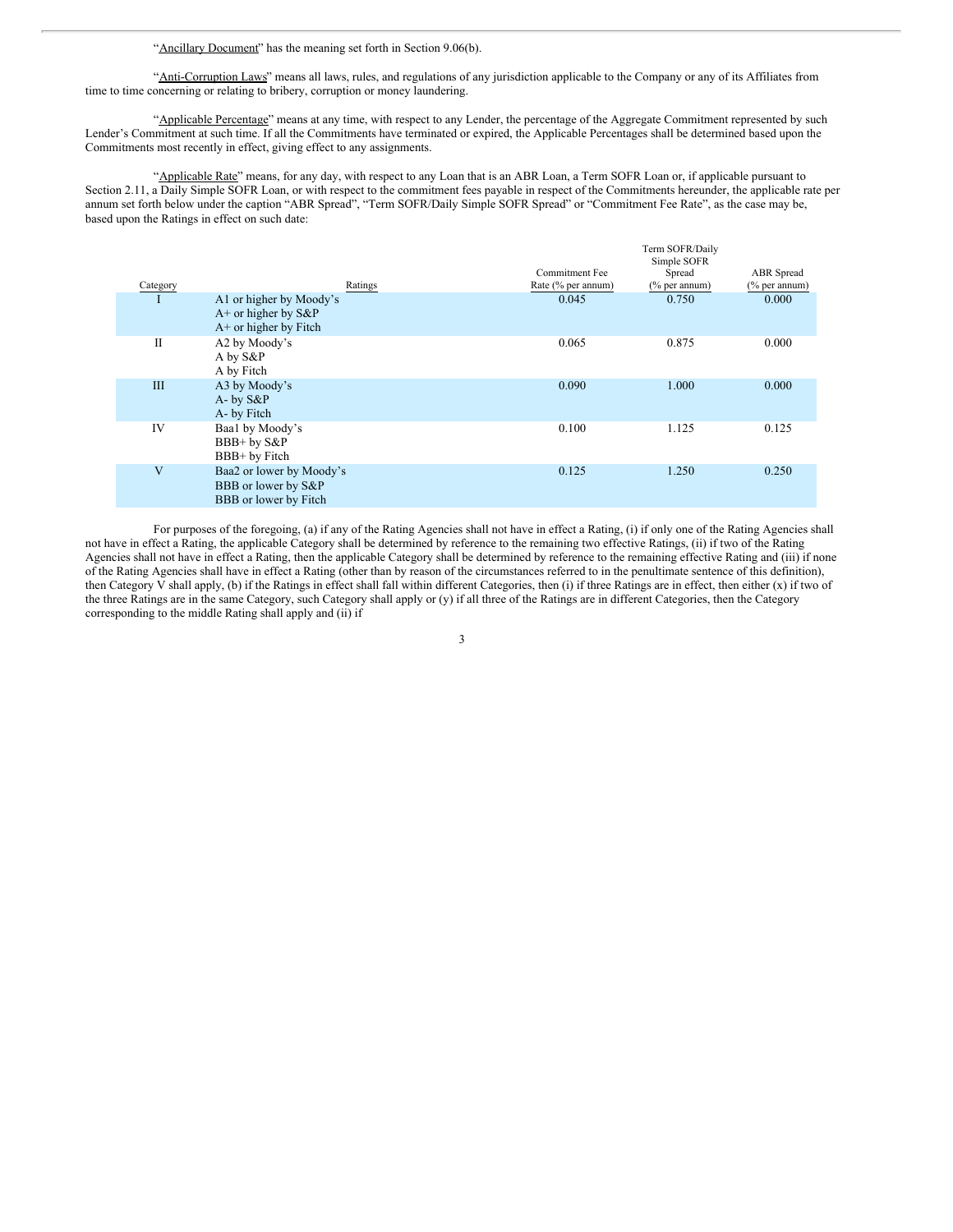only two Ratings are in effect, the applicable Category shall be that in which the higher of the Ratings shall fall unless the Ratings differ by two or more Categories, in which case the applicable Category shall be that one level below the Category corresponding to the higher Rating and (c) if any Rating shall be changed (other than as a result of a change in the rating system of the applicable Rating Agency), such change shall be effective as of the date on which it is first announced by the Rating Agency making such change. Each change in the Applicable Rate shall apply during the period commencing on the effective date of such change and ending on the date immediately preceding the effective date of the next such change. If the rating system of any Rating Agency shall change, or if any Rating Agency shall cease to be in the business of rating corporate debt obligations, the Company and the Required Lenders shall negotiate in good faith to amend this definition to reflect such changed rating system or the unavailability of a Rating from such Rating Agency and, pending the effectiveness of any such amendment, the Applicable Rate shall be determined based on the remaining Ratings (or, if there shall be no remaining Rating, the Rating shall be deemed to be that most recently in effect from such Rating Agency prior to such change or cessation). It is hereby understood and agreed that the Applicable Rate shall be adjusted from time to time based upon (i) in the case of the interest rate spreads referred to above, the Sustainability Rate Adjustment and (ii) in the case of the commitments fees, the Sustainability Commitment Fee Adjustment (in each case, to be calculated and applied as set forth in Section 2.20); provided that in no event shall the Applicable Rate, whether with respect to the interest rate spreads or the commitment fees, be less than zero.

"Approved Fund" means any Person (other than a natural person or a holding company, investment vehicle or trust for, or owned and operated for the primary benefit of, a natural person) that is engaged in making, purchasing, holding or investing in commercial loans and similar extensions of credit in the ordinary course of its activities and that is administered or managed by (a) a Lender, (b) an Affiliate of a Lender or (c) an entity or an Affiliate of an entity that administers or manages a Lender.

"Arrangers" means JPMorgan Chase Bank, N.A., BofA Securities, Inc., Citibank, N.A. and Wells Fargo Securities, LLC, in their capacities as the joint lead arrangers and joint bookrunners for the credit facility provided for herein.

"Assignment and Assumption" means an assignment and assumption entered into by a Lender and an Eligible Assignee, with the consent of any Person whose consent is required by Section 9.04, and accepted by the Administrative Agent, in the form of Exhibit A or any other form approved by the Administrative Agent.

"Attributable Debt" means, with respect to any Sale/Leaseback Transaction, the present value (discounted at the rate set forth or implicit in the terms of the lease included in such Sale/Leaseback Transaction) of the total obligations of the lessee for rental payments (other than amounts required to be paid on account of taxes, maintenance, repairs, insurance, assessments, utilities, operating and labor costs and other items that do not constitute payments for property rights) during the remaining term of the lease included in such Sale/Leaseback Transaction (including any period for which such lease has been extended). In the case of any lease that is terminable by the lessee upon payment of a penalty, the Attributable Debt shall be the lesser of the Attributable Debt determined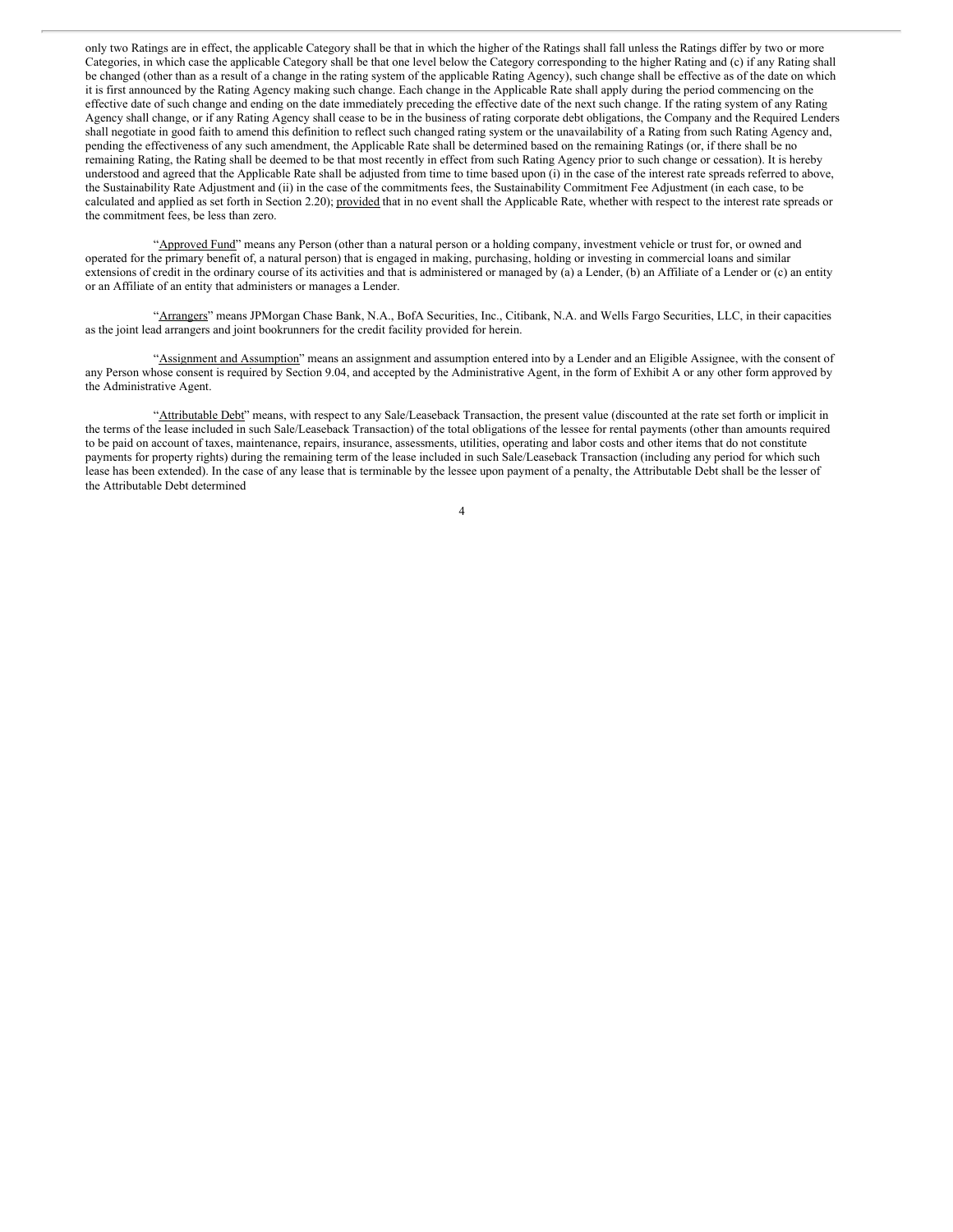assuming termination on the first date such lease may be terminated (in which case the Attributable Debt shall also include the amount of the penalty, but no rent shall be considered as required to be paid under such lease subsequent to the first date upon which it may be so terminated) or the Attributable Debt determined assuming no such termination.

"Availability Period" means the period from and including the Effective Date to but excluding the earlier of the Maturity Date and the date of termination of the Commitments.

"Available Tenor" means, as of any date of determination and with respect to the then-current Benchmark, any tenor for such Benchmark (or component thereof) or payment period for interest calculated with reference to such Benchmark (or component thereof), as applicable, that is or may be used for determining the length of an Interest Period for any term rate or otherwise for determining any frequency of making payments of interest calculated pursuant to this Agreement as of such date and not including, for the avoidance of doubt, any tenor for such Benchmark that is then removed from the definition of "Interest Period" pursuant to Section 2.11(b)(iv).

"Bail-In Action" means the exercise of any Write-Down and Conversion Powers by the applicable Resolution Authority in respect of any liability of an Affected Financial Institution.

"Bail-In Legislation" means (a) with respect to any EEA Member Country implementing Article 55 of Directive 2014/59/EU of the European Parliament and of the Council of the European Union, the implementing law, regulation, rule or requirement for such EEA Member Country from time to time which is described in the EU Bail-In Legislation Schedule and (b) with respect to the United Kingdom, Part I of the United Kingdom Banking Act 2009 (as amended from time to time) and any other law, regulation or rule applicable in the United Kingdom relating to the resolution of unsound or failing banks, investment firms or other financial institutions or their affiliates (other than through liquidation, administration or other insolvency proceedings).

"Bankruptcy Code" means the United States Bankruptcy Code of 1978, as amended from time to time.

"Bankruptcy Event" means, with respect to any Person, that such Person has become the subject of a voluntary or involuntary bankruptcy or insolvency proceeding, or has had a receiver, conservator, trustee, administrator, custodian, assignee for the benefit of creditors or similar Person charged with the reorganization or liquidation of its business appointed for it, or, in the good faith determination of the Administrative Agent, has taken any action in furtherance of, or indicating its consent to, approval of or acquiescence in, any such proceeding or appointment; provided that a Bankruptcy Event shall not result solely by virtue of any ownership interest, or the acquisition of any ownership interest, in such Person by a Governmental Authority; provided, however, that such ownership interest does not result in or provide such Person with immunity from the jurisdiction of courts within the United States of America or from the enforcement of judgments or writs of attachment on its assets or permit such Person (or such Governmental Authority) to reject, repudiate, disavow or disaffirm any agreements made by such Person.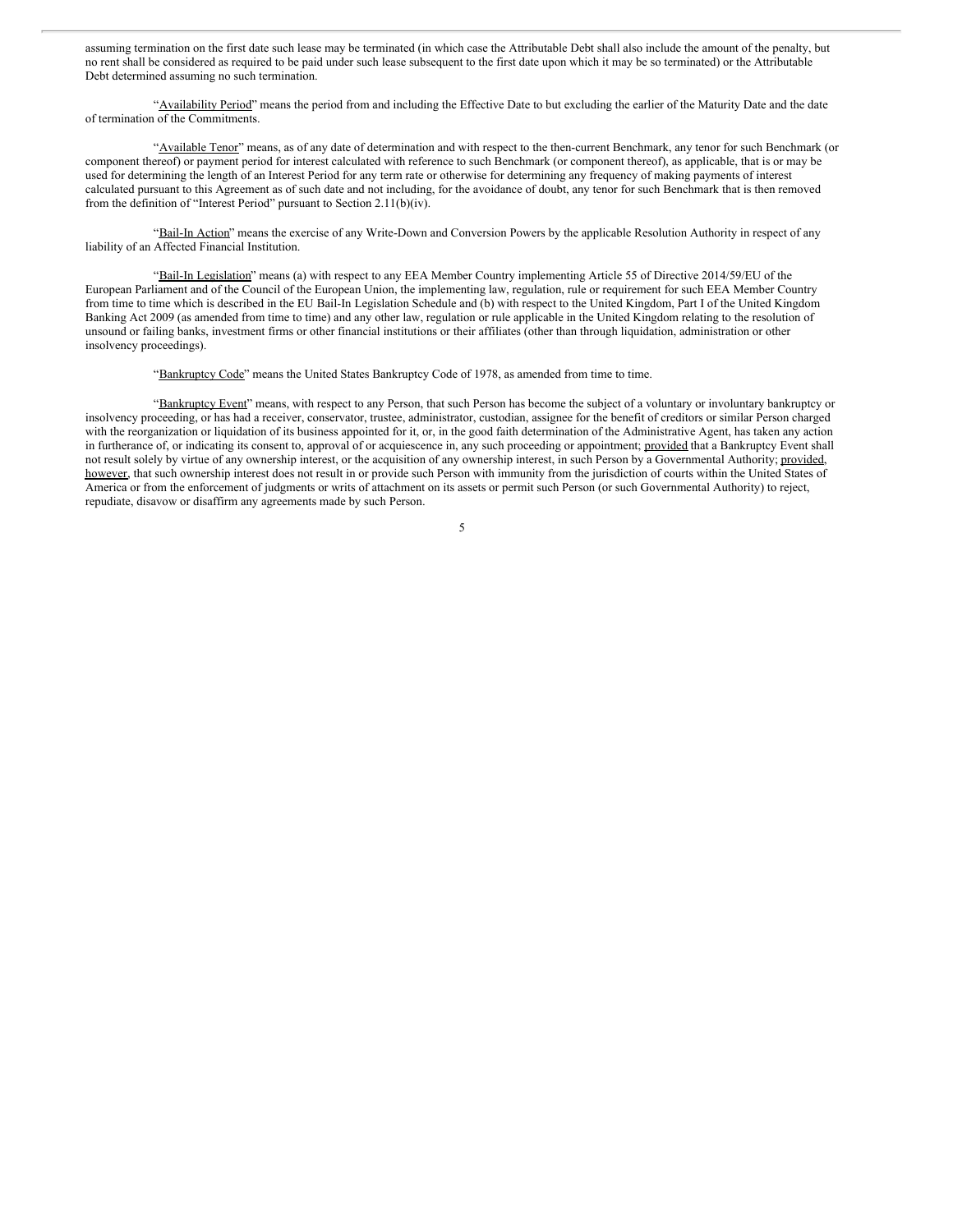"Benchmark" means, initially, the Term SOFR; provided that if a Benchmark Transition Event and the related Benchmark Replacement Date have occurred with respect to the Term SOFR or the then-current Benchmark, then "Benchmark" means the applicable Benchmark Replacement to the extent that such Benchmark Replacement has replaced such prior benchmark rate pursuant to Section 2.11(b).

"Benchmark Replacement" means, for any Available Tenor, the first alternative set forth in the order below that can be determined by the Administrative Agent for the applicable Benchmark Replacement Date:

(1) the Adjusted Daily Simple SOFR; and

(2) the sum of: (a) the alternate benchmark rate that has been selected by the Administrative Agent and the Company as the replacement for the then-current Benchmark for the applicable Corresponding Tenor giving due consideration to (i) any selection or recommendation of a replacement benchmark rate or the mechanism for determining such a rate by the Relevant Governmental Body and/or (ii) any evolving or then-prevailing market convention for determining a benchmark rate as a replacement for the then-current Benchmark for dollar-denominated syndicated credit facilities at such time in the United States and (b) the related Benchmark Replacement Adjustment.

If the Benchmark Replacement as determined pursuant to clause (1) or (2) above would be less than the Floor, the Benchmark Replacement will be deemed to be the Floor for the purposes of this Agreement and the other Loan Documents.

"Benchmark Replacement Adjustment" means, with respect to any replacement of the then-current Benchmark with an Unadjusted Benchmark Replacement for any applicable Interest Period and Available Tenor for any setting of such Unadjusted Benchmark Replacement, the spread adjustment or method for calculating or determining such spread adjustment, (which may be a positive or negative value or zero) that has been selected by the Administrative Agent and the Company for the applicable Corresponding Tenor giving due consideration to (a) any selection or recommendation of a spread adjustment, or method for calculating or determining such spread adjustment, for the replacement of such Benchmark with the applicable Unadjusted Benchmark Replacement by the Relevant Governmental Body on the applicable Benchmark Replacement Date and/or (b) any evolving or then-prevailing market convention for determining a spread adjustment, or method for calculating or determining such spread adjustment, for the replacement of such Benchmark with the applicable Unadjusted Benchmark Replacement for dollar-denominated syndicated credit facilities at such time in the United States.

"Benchmark Replacement Conforming Changes" means, with respect to any Benchmark Replacement and/or any Term SOFR Loan, any technical, administrative or operational changes (including changes to the definition of "Alternate Base Rate", the definition of "Business Day", the definition of "Interest Period", the definition of "U.S.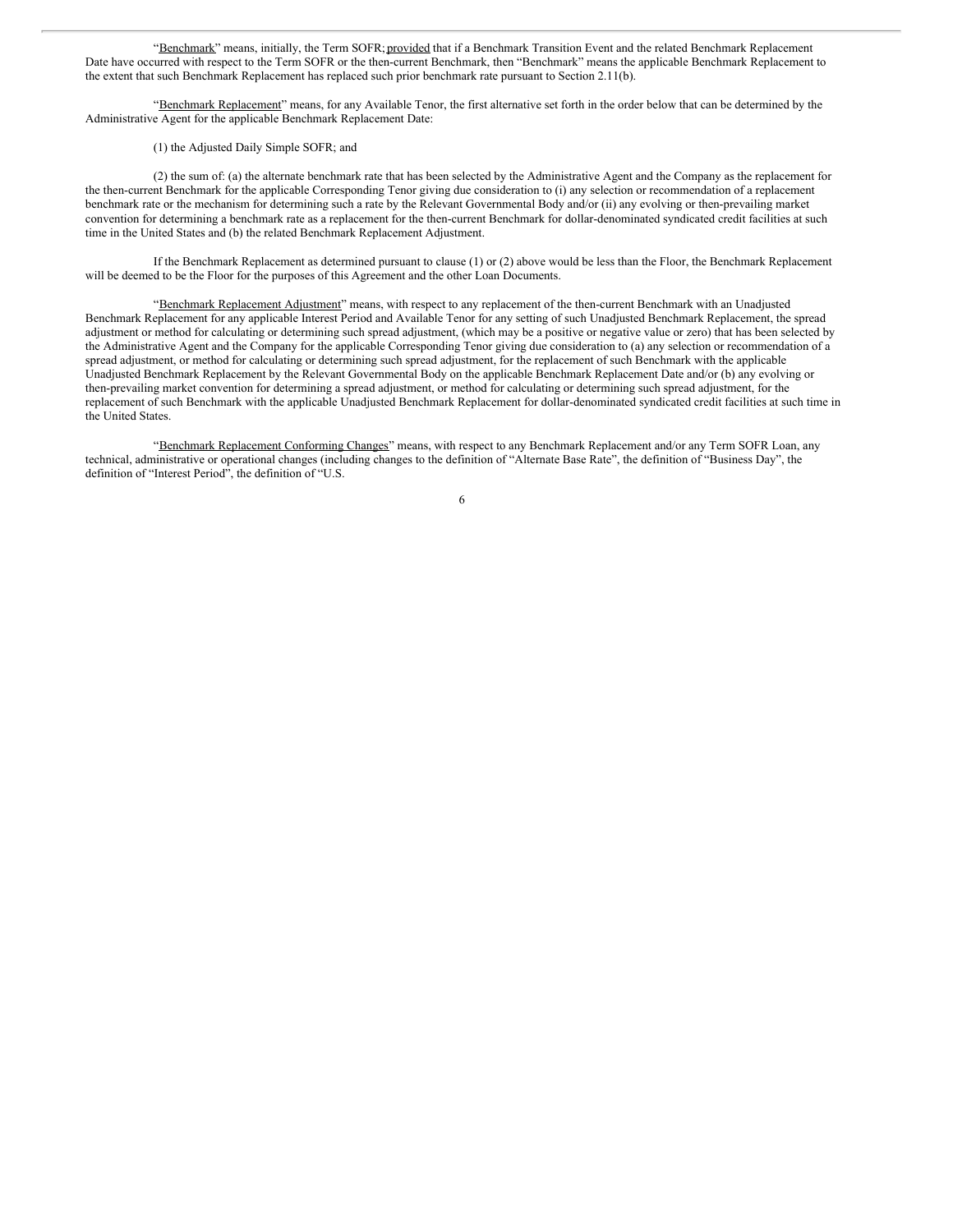Government Securities Business Day", timing and frequency of determining rates and making payments of interest, timing of borrowing requests or prepayment, conversion or continuation notices, length of lookback periods, the applicability of breakage provisions and other technical, administrative or operational matters) that the Administrative Agent decides (in consultation with the Company) in its reasonable discretion may be appropriate to reflect the adoption and implementation of the applicable Benchmark and to permit the administration thereof by the Administrative Agent in a manner substantially consistent with market practice (or, if the Administrative Agent decides (in consultation with the Company) in its reasonable discretion that adoption of any portion of such market practice is not administratively feasible or if the Administrative Agent determines (in consultation with the Company) that no market practice for the administration of such Benchmark exists, in such other manner of administration as the Administrative Agent decides in its reasonable discretion is reasonably necessary in connection with the administration of this Agreement).

"Benchmark Replacement Date" means, with respect to any Benchmark, the earliest to occur of the following events with respect to such then-current Benchmark:

(1) in the case of clause (1) or (2) of the definition of "Benchmark Transition Event", the later of (a) the date of the public statement or publication of information referenced therein and (b) the date on which the administrator of such Benchmark (or the published component used in the calculation thereof) permanently or indefinitely ceases to provide all Available Tenors of such Benchmark (or such component thereof); or

(2) in the case of clause (3) of the definition of "Benchmark Transition Event", the first date on which such Benchmark (or the published component used in the calculation thereof) has been determined and announced by the regulatory supervisor for the administrator of such Benchmark (or such component thereof) to be no longer representative; provided that such non-representativeness will be determined by reference to the most recent statement or publication referenced in such clause (3) and even if any Available Tenor of such Benchmark (or such component thereof) continues to be provided on such date.

For the avoidance of doubt, (i) if the event giving rise to the Benchmark Replacement Date occurs on the same day as, but earlier than, the Reference Time in respect of any determination, the Benchmark Replacement Date will be deemed to have occurred prior to the Reference Time for such determination and (ii) the "Benchmark Replacement Date" will be deemed to have occurred in the case of clause (1) or (2) with respect to any Benchmark upon the occurrence of the applicable event or events set forth therein with respect to all then-current Available Tenors of such Benchmark (or the published component used in the calculation thereof).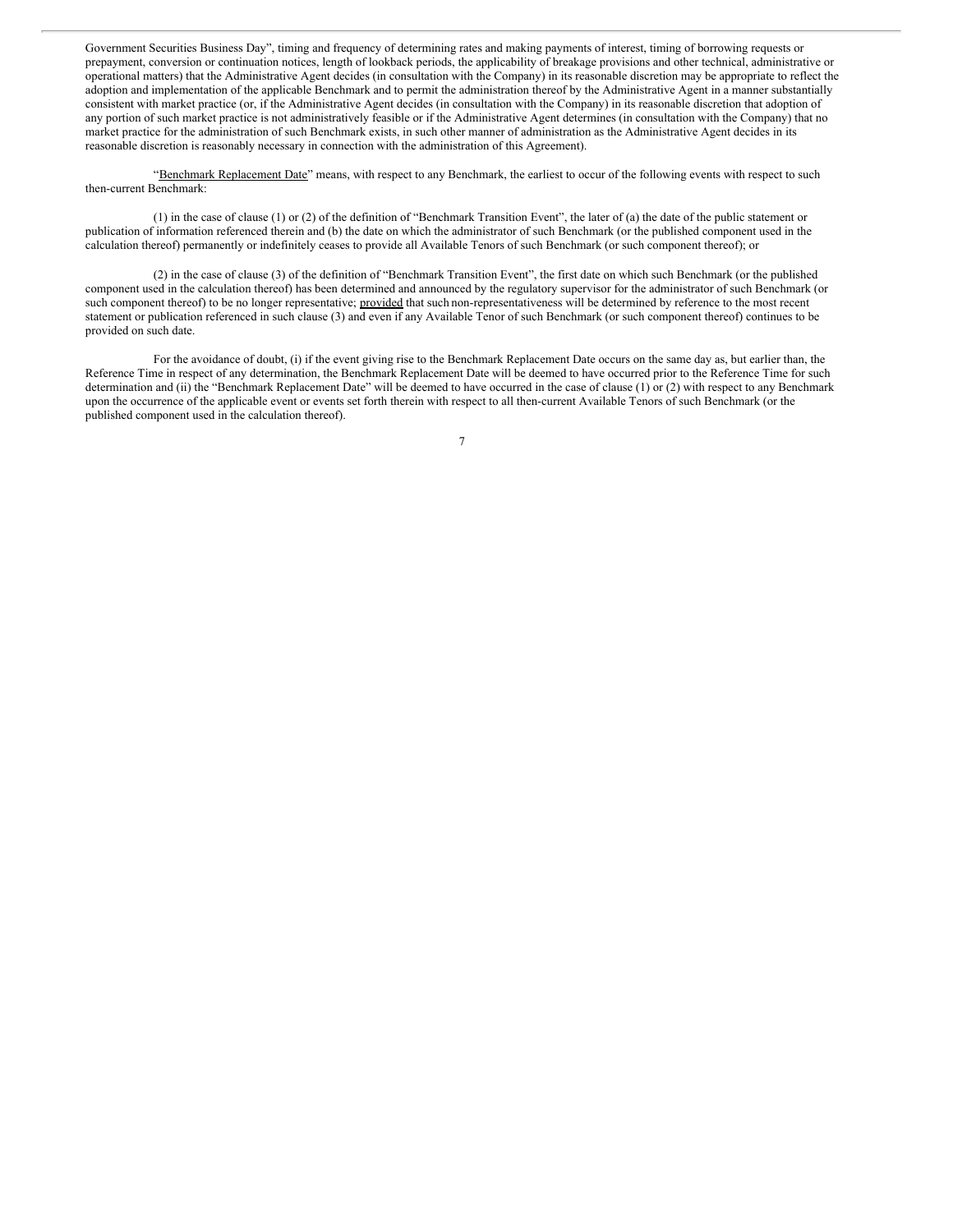"Benchmark Transition Event" means, with respect to any Benchmark, the occurrence of one or more of the following events with respect to such then-current Benchmark:

(1) a public statement or publication of information by or on behalf of the administrator of such Benchmark (or the published component used in the calculation thereof) announcing that such administrator has ceased or will cease to provide all Available Tenors of such Benchmark (or such component thereof), permanently or indefinitely, provided that, at the time of such statement or publication, there is no successor administrator that will continue to provide any Available Tenor of such Benchmark (or such component thereof);

(2) a public statement or publication of information by the regulatory supervisor for the administrator of such Benchmark (or the published component used in the calculation thereof), the Federal Reserve Board, the NYFRB, the CME Term SOFR Administrator, an insolvency official with jurisdiction over the administrator for such Benchmark (or such component), a resolution authority with jurisdiction over the administrator for such Benchmark (or such component) or a court or an entity with similar insolvency or resolution authority over the administrator for such Benchmark (or such component), in each case, which states that the administrator of such Benchmark (or such component) has ceased or will cease to provide all Available Tenors of such Benchmark (or such component thereof) permanently or indefinitely; provided that, at the time of such statement or publication, there is no successor administrator that will continue to provide any Available Tenor of such Benchmark (or such component thereof); or

(3) a public statement or publication of information by the regulatory supervisor for the administrator of such Benchmark (or the published component used in the calculation thereof) announcing that all Available Tenors of such Benchmark (or such component thereof) are no longer, or as of a specified future date will no longer be, representative.

For the avoidance of doubt, a "Benchmark Transition Event" will be deemed to have occurred with respect to any Benchmark if a public statement or publication of information set forth above has occurred with respect to each then-current Available Tenor of such Benchmark (or the published component used in the calculation thereof).

"Benchmark Unavailability Period" means, with respect to any Benchmark, the period (if any) (x) beginning at the time that a Benchmark Replacement Date pursuant to clause (1) or (2) of that definition has occurred if, at such time, no Benchmark Replacement has replaced such then-current Benchmark for all purposes hereunder in accordance with Section 2.11(b) and (y) ending at the time that a Benchmark Replacement has replaced such then-current Benchmark for all purposes hereunder in accordance with Section 2.11(b).

"Beneficial Ownership Regulation" means 31 C.F.R. § 1010.230.

"Benefit Plan" means (a) an "employee benefit plan" (as defined in Section 3(3) of ERISA) that is subject to Title I of ERISA, (b) a "plan" as defined in Section 4975 of the Code to which Section 4975 of the Code applies or (c) any Person whose assets include (for purposes of ERISA Section 3(42) or otherwise for purposes of Title I of ERISA or Section 4975 of the Code) the assets of any such "employee benefit plan" or "plan".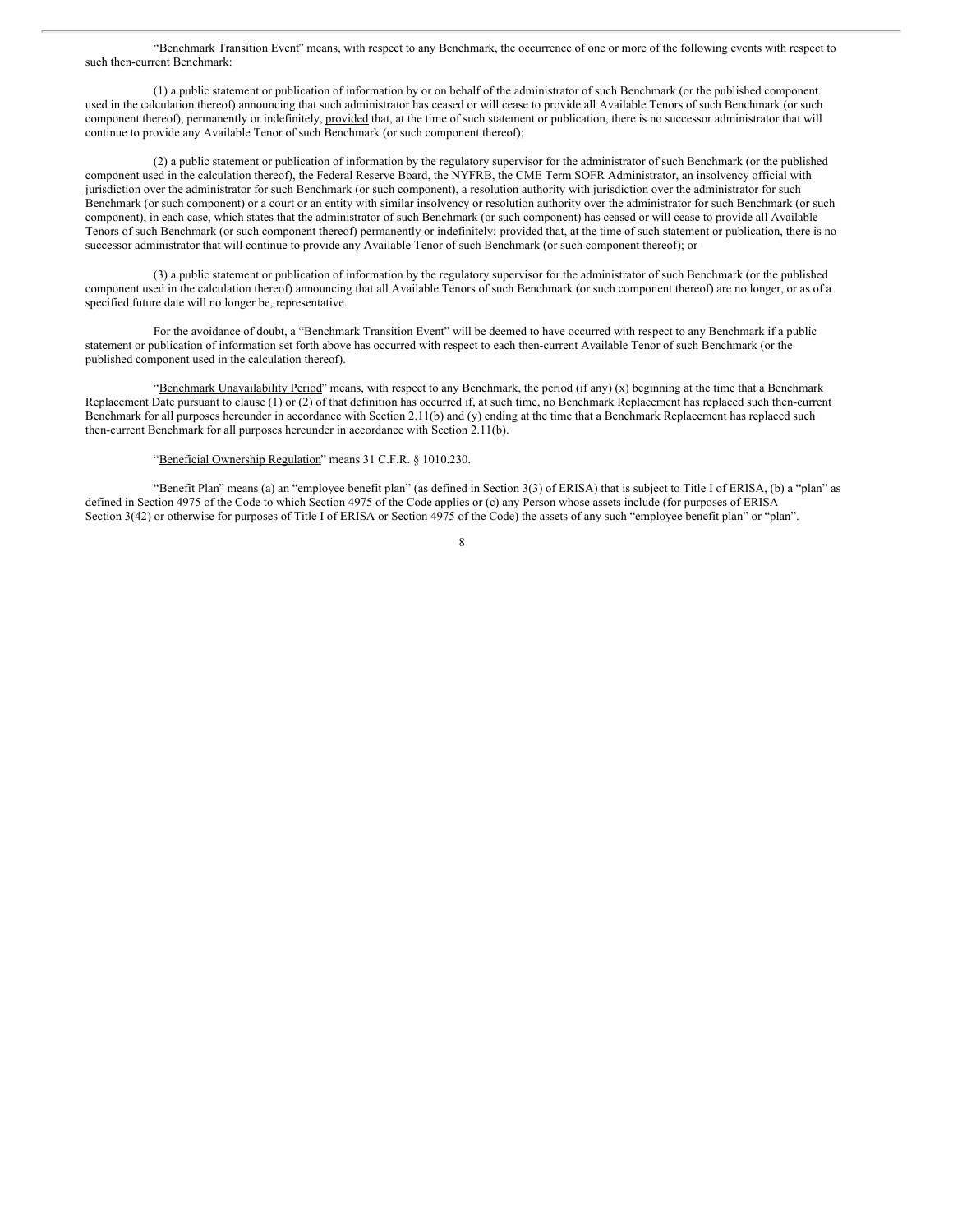"BHC Act Affiliate" of a party means an "affiliate" (as such term is defined under, and interpreted in accordance with, 12 U.S.C. 1841(k)) of such party.

"Borrowing" means Loans of the same Type made, converted or continued on the same date and, in the case of Term SOFR Loans, as to which a single Interest Period is in effect.

"Borrowing Request" means a request by the Company for a Borrowing in accordance with Section 2.03, which shall be in the form of Exhibit B or any other form approved by the Administrative Agent.

"Business Day" means any day that is not a Saturday, Sunday or other day on which commercial banks in New York City or Chicago are authorized or required by law to remain closed; provided that, when used in connection with a Daily Simple SOFR Loan and any interest rate settings, fundings, disbursements, settlements or payments of any Daily Simple SOFR Loans, or any other dealings in respect of Daily Simple SOFR Loans, the term "Business Day" shall also exclude any day that is not a U.S. Government Securities Business Day.

"Capital Lease Obligations" of any Person means the obligations of such Person to pay rent or other amounts under any lease of (or other arrangement conveying the right to use) real or personal property, or a combination thereof, which obligations are required to be classified and accounted for as capital leases on a balance sheet of such Person under GAAP; and the amount of such obligations shall be the capitalized amount thereof determined in accordance with GAAP. For purposes of Section 6.02, a Capital Lease Obligation shall be deemed to be secured by a Lien on the property being leased and such property shall be deemed to be owned by the lessee.

"Certificate Inaccuracy Payment Date" has the meaning set forth in Section 2.20.

"CFC" means a "controlled foreign corporation" for the purposes of Section 957 of the Code.

A "Change in Control" shall be deemed to have occurred if (a) any Person or group of Persons shall have acquired beneficial ownership (within the meaning of Section 13(d) or 14(d) of the Exchange Act and the applicable rules and regulations thereunder) of more than 35% of the outstanding Voting Shares of the Company or (b) during any period of 12 consecutive months, commencing on or after the Effective Date, individuals who on the first day of such period were directors of the Company (together with any replacement or additional directors who were nominated, elected or appointed (either by a specific vote or by approval by such directors of a proxy statement in which such member was named as a nominee for election as a director), or otherwise approved prior to their election, by a majority of directors then in office) cease to constitute a majority of the Board of Directors of the Company.

 $\overline{Q}$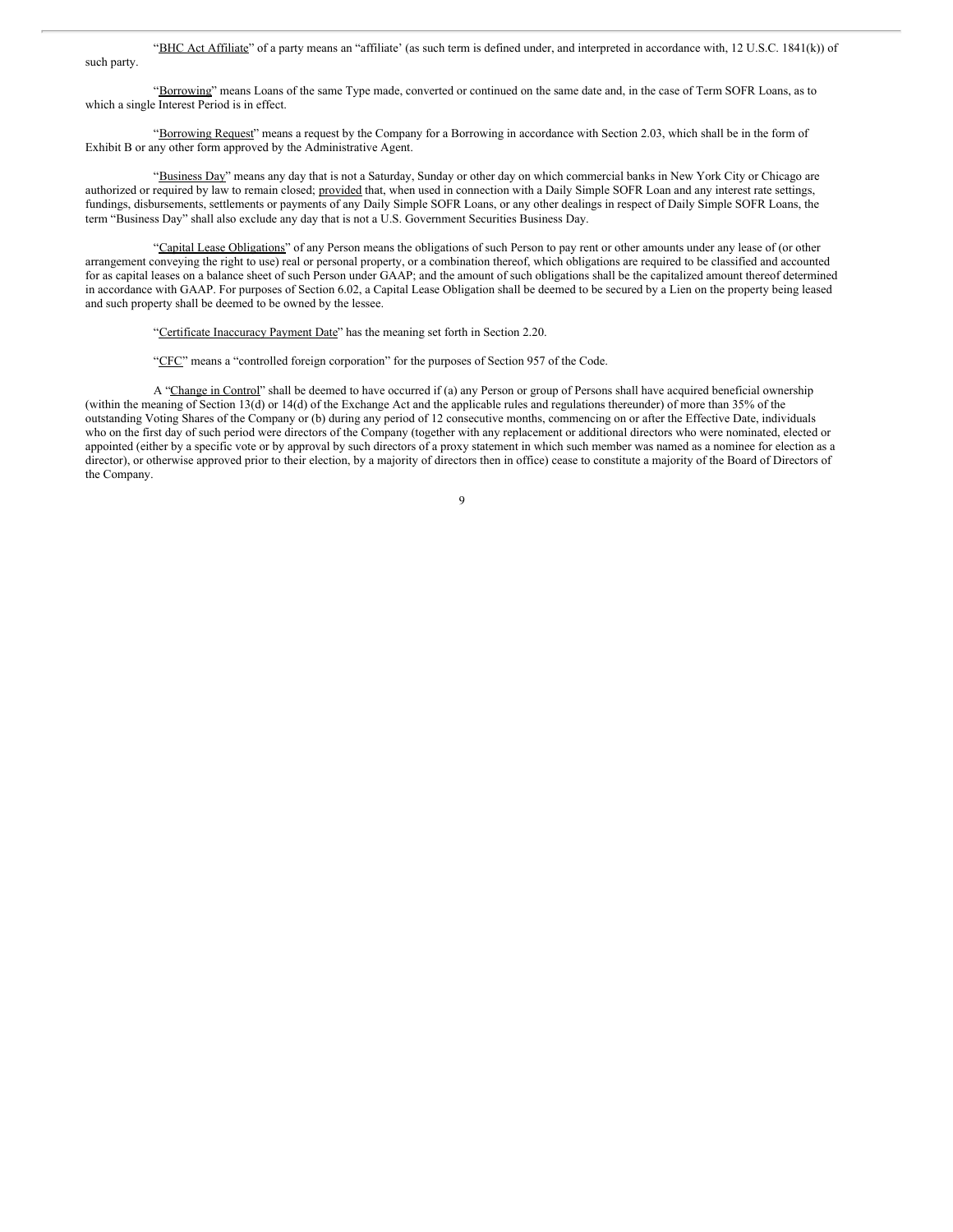"Change in Law" means the occurrence, after the date of this Agreement, of any of the following: (a) the adoption or taking effect of any law, rule, regulation or treaty, (b) any change in any law, rule, regulation or treaty or in the administration, interpretation, implementation or application thereof by any Governmental Authority or (c) the making or issuance of any request, rule, guideline or directive (whether or not having the force of law) by any Governmental Authority; provided that, notwithstanding anything herein to the contrary, (i) the Dodd-Frank Wall Street Reform and Consumer Protection Act and all requests, rules, guidelines or directives thereunder or issued in connection therewith and (ii) all requests, rules, guidelines or directives promulgated by the Bank for International Settlements, the Basel Committee on Banking Supervision (or any successor or similar authority) or the United States or foreign regulatory authorities, in each case pursuant to Basel III, shall in each case be deemed to be a "Change in Law", regardless of the date enacted, adopted, promulgated or issued.

"Charges" has the meaning set forth in Section 9.13.

"CME Term SOFR Administrator" means CME Group Benchmark Administration Limited as administrator of the forward-looking term Secured Overnight Financing Rate (SOFR) (or a successor administrator).

"Code" means the Internal Revenue Code of 1986, as amended.

"Commitment" means, with respect to each Lender, the commitment of such Lender to make Loans, expressed as an amount representing the maximum aggregate permitted amount of such Lender's Exposure hereunder, as such commitment may be (a) reduced from time to time pursuant to Section 2.06, (b) increased pursuant to Section 2.18 or (c) reduced or increased from time to time pursuant to assignments by or to such Lender pursuant to Section 9.04. The amount of each Lender's Commitment as of the Effective Date is set forth on Schedule 2.01, and the initial amount of the Commitment of any Lender that becomes a party thereto after the Effective Date is set forth in the Assignment and Assumption or the accession agreement referred to in Section 2.18 pursuant to which such Lender shall have assumed or provided its Commitment, as applicable. The aggregate amount of the Lenders' Commitments as of the Effective Date is \$1,500,000,000.

"Commitment Increase" has the meaning assigned to such term in Section 2.18(a).

"Commitment Letter" means the Commitment Letter dated May 5, 2022, among the Company, JPMorgan Chase Bank, N.A., Bank of America, N.A., BofA Securities, Inc., Citigroup Global Markets Inc., Wells Fargo Bank, National Association and Wells Fargo Securities, LLC.

"Communications" means, collectively, any notice, demand, communication, information, document or other material provided by or on behalf of the Company or the Administrative Agent pursuant to any Loan Document or the transactions contemplated therein that is distributed to the Administrative Agent or any Lender by means of electronic communications pursuant to Section 9.01, including through the Platform.

<sup>10</sup>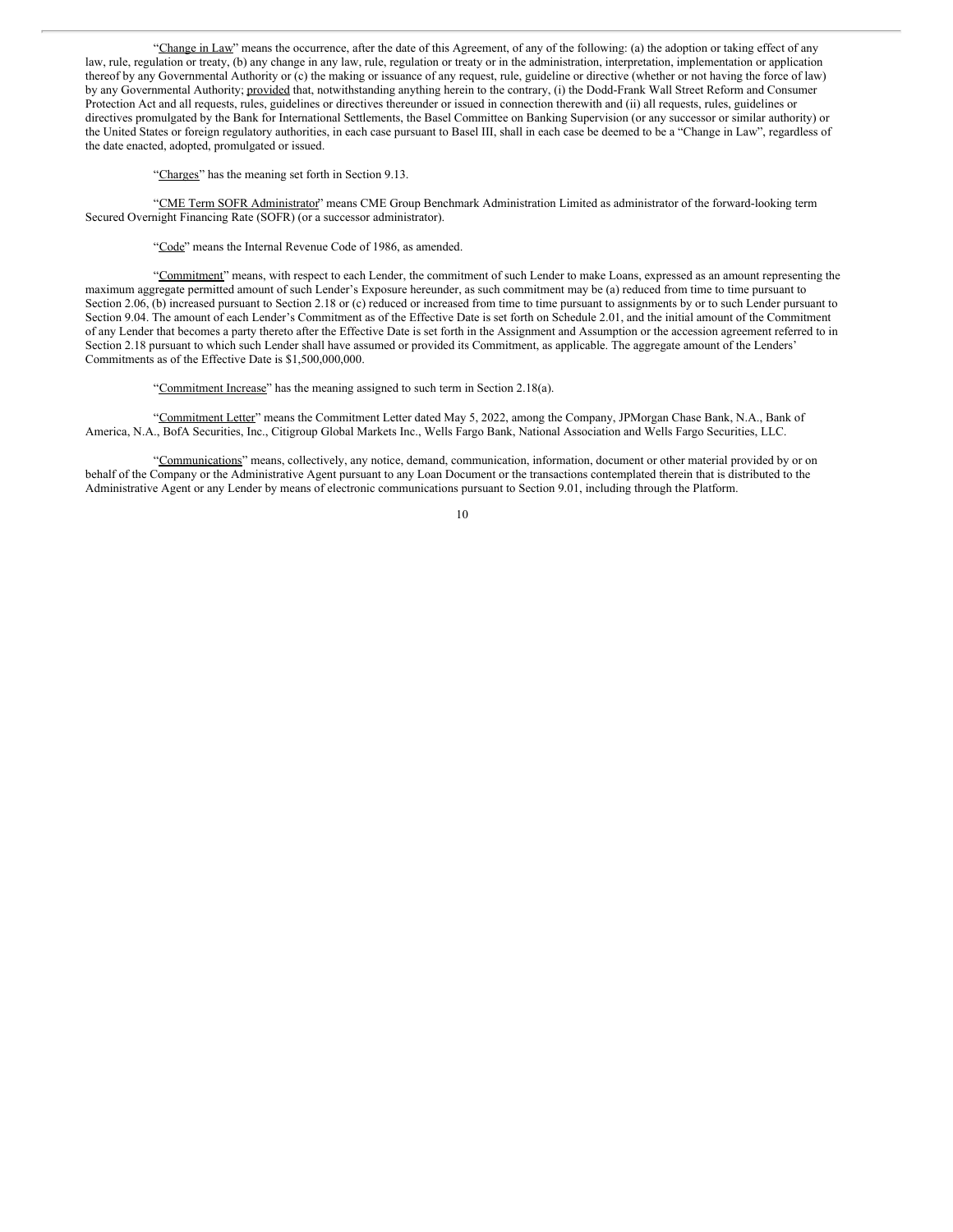"Company" means KLA Corporation, a Delaware corporation.

"Confidential Information Memorandum" means the Confidential Information Memorandum dated May 5, 2022 relating to the credit facility provided for herein, together with the Lender Presentation.

"Connection Income Taxes" means Other Connection Taxes that are imposed on or measured by net income (however denominated) or that are franchise Taxes or branch profits Taxes.

"Consenting Lender" has the meaning assigned to such term in Section 2.19.

"Consolidated EBITDA" means, for any period, (a) Consolidated Net Income for such period,plus (b) without duplication and to the extent deducted in determining such Consolidated Net Income, the sum for such period of (i) consolidated interest expense, (ii) consolidated income tax expense, (iii) all amounts attributable to depreciation and amortization, (iv) non-cash stock compensation, (v) all othernon-cash charges (provided that any cash payment made with respect to any non-cash charge added back pursuant to this clause (v) in computing Consolidated EBITDA for any prior period, or that would have been added back had this Agreement been in effect during such prior period, shall be subtracted in computing Consolidated EBITDA for the period in which such cash payment is made), (vi) expense arising from the early extinguishment of debt, (vii) cash restructuring, severance and similar charges, including costs associated with discontinued operations or exiting businesses, in an aggregate amount not in excess of \$50,000,000 in any period of four consecutive fiscal quarters and (viii) other extraordinary, unusual or non-recurring cash charges, and minus (c) without duplication and to the extent included in determining such Consolidated Net Income, the sum for such period of (i) any non-cash items, (ii) gains arising from early extinguishment of debt and (iii) any extraordinary, unusual or non-recurring items increasing Consolidated Net Income for such period, all determined on a consolidated basis in accordance with GAAP. For the purposes of calculating Consolidated EBITDA for any period, if at any time during such period the Company or any Subsidiary shall have consummated any Material Acquisition or Material Disposition, Consolidated EBITDA for such period shall be determined giving pro forma effect thereto in accordance with Section 1.04(b).

"Consolidated Net Income" means, for any period, the consolidated net income of the Company and its Subsidiaries for such period, determined in accordance with GAAP.

"Consolidated Net Tangible Assets" means, at any date, (a) total assets of the Company and the Subsidiaries (minus applicable reserves) determined on a consolidated basis in accordance with GAAP minus (b) the sum of (i) current liabilities of the Company and the Subsidiaries, except for current maturities of long-term Indebtedness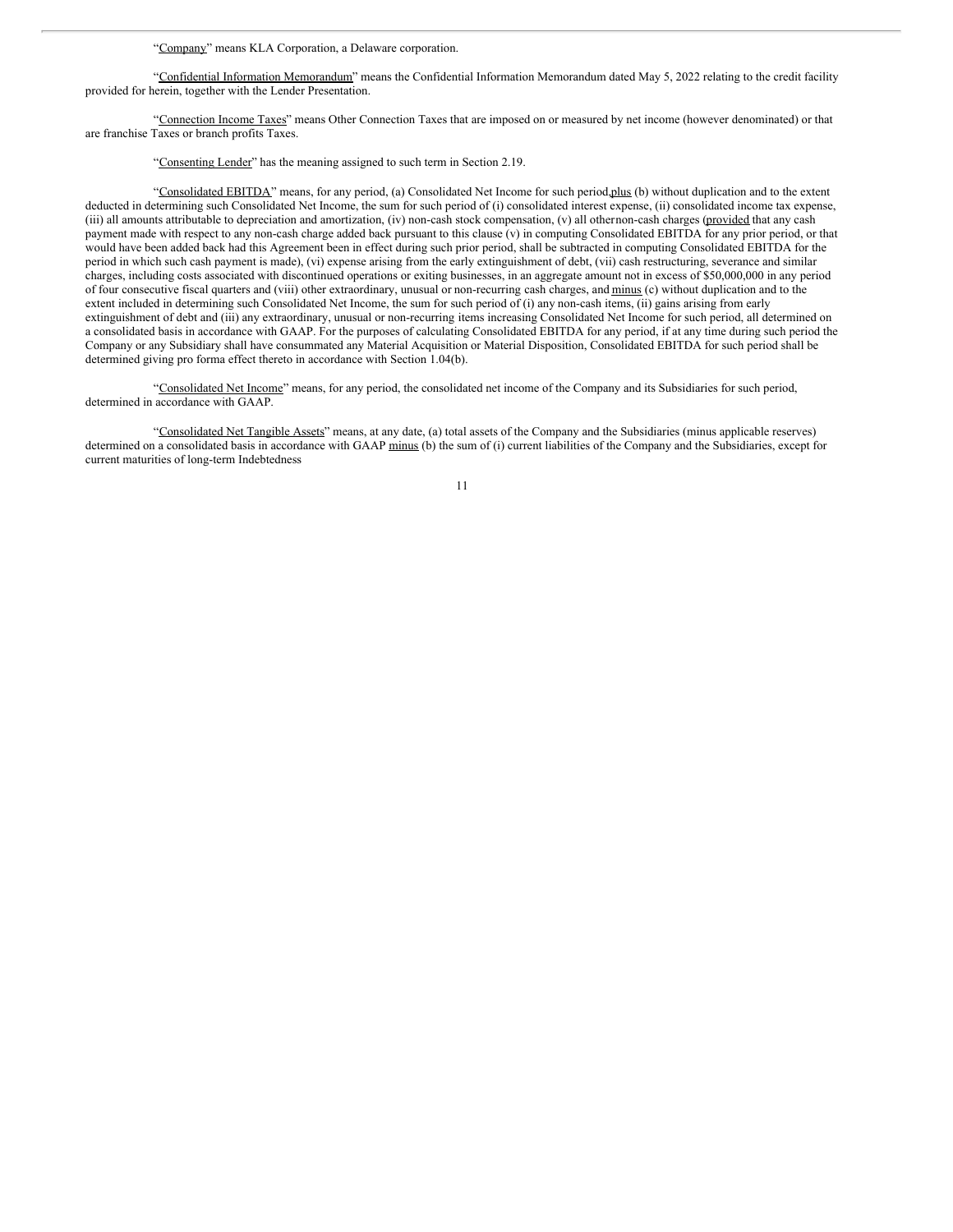and Capital Lease Obligations, and (ii) goodwill and other intangible assets of the Company and the Subsidiaries, in each case determined on a consolidated basis in accordance with GAAP, all as reflected in the consolidated balance sheet of the Company most recently delivered to the Administrative Agent pursuant to Section 5.01(a) or 5.01(b) (or, prior to the first delivery of such balance sheet, the consolidated balance sheet of the Company as of March 31, 2022).

"Consolidated Total Indebtedness" means, as of any date of determination, for the Company and its Subsidiaries on a consolidated basis, the sum, without duplication, of (a) Indebtedness under this Agreement or other debt for borrowed money, (b) Indebtedness evidenced by bonds, debentures, notes or other similar instruments, (c) Capital Lease Obligations, (d) any other Indebtedness that would be reflected in the "Long-Term Debt" line of a consolidated balance sheet of the Company prepared in accordance with the Company's normal practices in accordance with GAAP and (e) the current portion of any Indebtedness referred to in the preceding clause (d), all determined in accordance with GAAP; provided that, for purposes of determining Consolidated Total Indebtedness, at any time after the definitive agreement for any Material Acquisition shall have been executed, any Acquisition Indebtedness with respect to such Material Acquisition shall, unless such Material Acquisition shall have been consummated, be disregarded.

"Control" means the possession, directly or indirectly, of the power to direct or cause the direction of the management or policies, or the dismissal or appointment of the management, of a Person, whether through the ability to exercise voting power, by contract or otherwise. "Controlling" and "Controlled" have meanings correlative thereto.

"Corresponding Tenor" with respect to any Available Tenor means, as applicable, either a tenor (including overnight) or an interest payment period having approximately the same length (disregarding business day adjustment) as such Available Tenor.

"Covered Entity" means (a) a "covered entity" as that term is defined in, and interpreted in accordance with, 12 C.F.R. § 252.82(b), (b) a "covered bank" as that term is defined in, and interpreted in accordance with, 12 C.F.R. § 47.3(b) or (c) a "covered FSI" as that term is defined in, and interpreted in accordance with, 12 C.F.R. § 382.2(b).

"Covered Party" has the meaning set forth in Section 9.20.

"Credit Party" means the Administrative Agent and each Lender.

"Daily Simple SOFR" means, for any day (a "SOFR Rate Day"), a rate per annum equal to SOFR for the day that is five U.S. Government Securities Business Day prior to (a) if such SOFR Rate Day is a U.S. Government Securities Business Day, such SOFR Rate Day or (b) if such SOFR Rate Day is not a U.S. Government Securities Business Day, the U.S. Government Securities Business Day immediately preceding such SOFR Rate Day, in each case, as such SOFR is published by the SOFR Administrator on the SOFR Administrator's Website.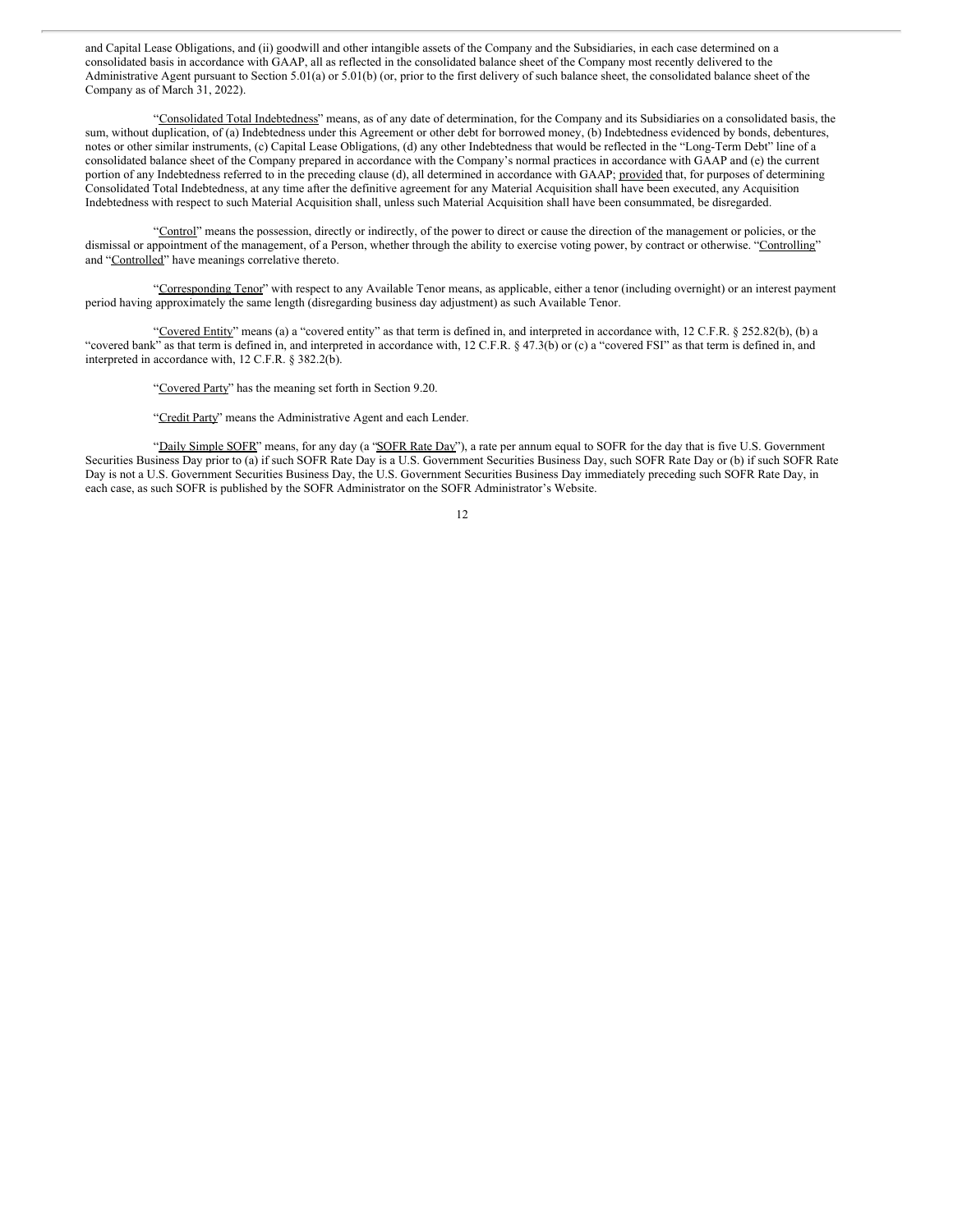"Daily Simple SOFR Borrowing" means any Borrowing comprised of Daily Simple SOFR Loans.

"Daily Simple SOFR Loan" means any Loan that bears interest at a rate determined by reference to the Adjusted Daily Simple SOFR.

"Declining Lender" has the meaning assigned to such term in Section 2.19.

"Default" means any event or condition that constitutes, or upon notice, lapse of time or both would constitute, an Event of Default.

"Default Right" has the meaning assigned to that term in, and shall be interpreted in accordance with, 12 C.F.R. §§ 252.81, 47.2 or 382.1, as applicable.

"Defaulting Lender" means any Lender that (a) has failed, within two Business Days of the date required to be funded or paid, (i) to fund any portion of its Loans or (ii) to pay to any Credit Party any other amount required to be paid by it hereunder, unless, in the case of clause (i) above, such Lender notifies the Administrative Agent in writing that such failure is the result of such Lender's good faith determination that a condition precedent to funding (not otherwise waived in accordance with the terms hereof) (specifically identified in such writing, including, if applicable, by reference to a specific Default) has not been satisfied, (b) has notified the Company or the Administrative Agent in writing, or has made a public statement to the effect, that it does not intend or expect to comply with any of its funding obligations under this Agreement (unless such writing or public statement indicates that such position is based on such Lender's good-faith determination that a condition precedent (specifically identified in such writing, including, if applicable, by reference to a specific Default) to funding a Loan cannot be satisfied) or generally under other agreements in which it commits to extend credit, (c) has failed, within three Business Days after request by the Administrative Agent made in good faith, to provide a certification in writing from an authorized officer of such Lender that it will comply with its obligations (and is financially able to meet such obligations as of the date of such certification) to fund prospective Loans, provided that such Lender shall cease to be a Defaulting Lender pursuant to this clause (c) upon the Administrative Agent's receipt of such certification in form and substance satisfactory to it, or (d) has become, or is a subsidiary of a Person that has become, (i) the subject of a Bankruptcy Event or (ii) the subject of a Bail-In Action.

"Designated Subsidiary" means any Material Subsidiary, other than (a) any Foreign Subsidiary, (b) any Domestic Subsidiary that is a subsidiary of a Foreign Subsidiary, (c) any Domestic Subsidiary that is not a wholly-owned Subsidiary, (d) any FSHCO or (e) any Securitization Subsidiary.

"Disposition" means any sale, transfer or other disposition, or series of related sales, transfers, or dispositions (including pursuant to any merger or consolidation), of property that constitutes (a) assets comprising all or substantially all or any significant portion of a business or an operating unit of a business, or (b) all or substantially all of the Equity Interests in a Person.

<sup>13</sup>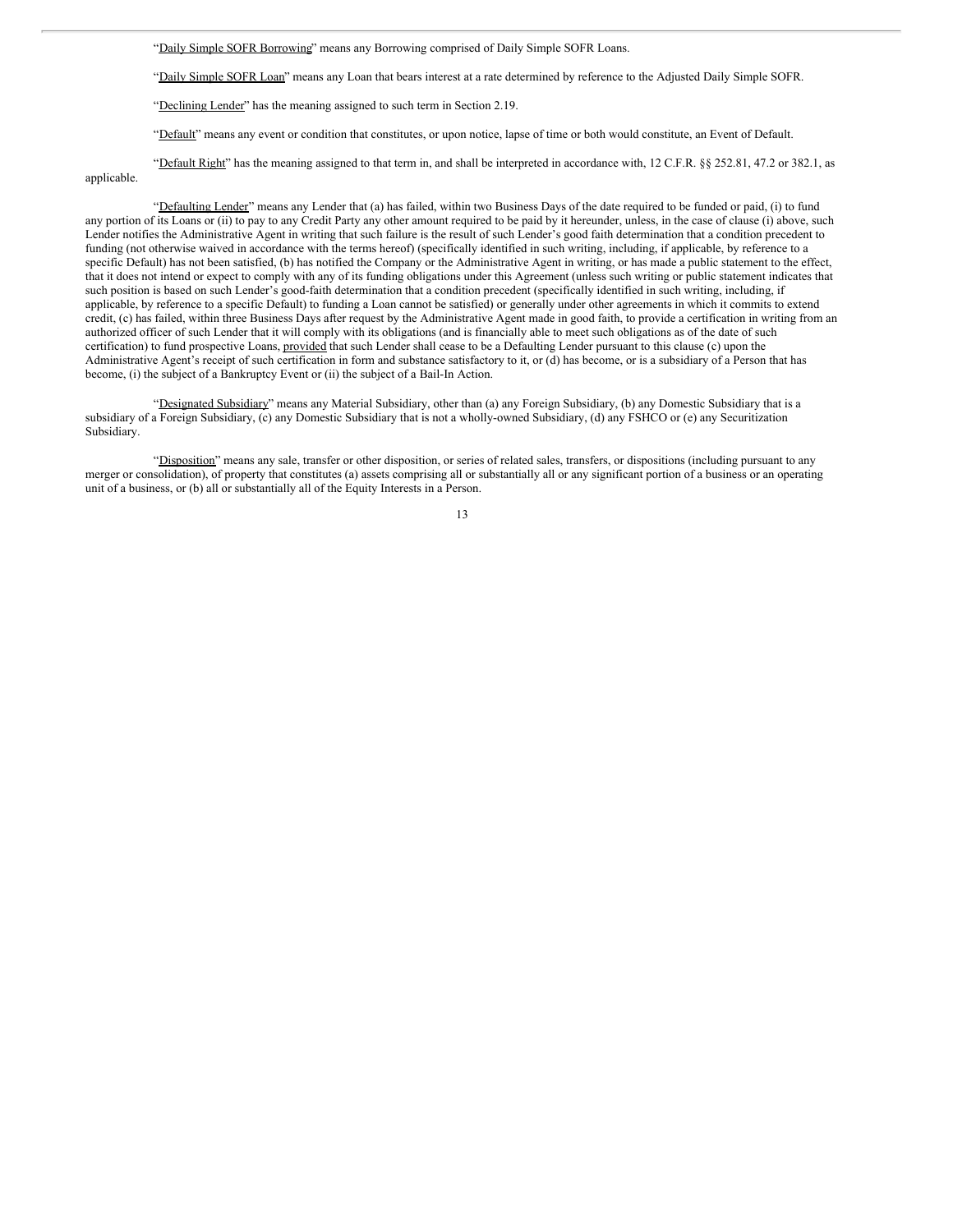"Documentation Agents" means the Persons identified as such on the cover page of this Agreement.

"dollars" or "\$" refers to lawful money of the United States of America.

"Domestic Subsidiary" means any Subsidiary incorporated or organized under the laws of the United States of America, any State thereof or the District of Columbia.

"EEA Financial Institution" means (a) any credit institution or investment firm established in any EEA Member Country which is subject to the supervision of an EEA Resolution Authority, (b) any entity established in an EEA Member Country which is a parent of an institution described in clause (a) of this definition, or (c) any financial institution established in an EEA Member Country which is a subsidiary of an institution described in clause (a) or (b) of this definition and is subject to consolidated supervision with its parent.

"EEA Member Country" means any member state of the European Union, Iceland, Liechtenstein and Norway.

"EEA Resolution Authority" means any public administrative authority or any Person entrusted with public administrative authority of any EEA Member Country (including any delegee) having responsibility for the resolution of any EEA Financial Institution.

"Effective Date" means the date on which the conditions specified in Section 4.01 are satisfied (or waived in accordance with Section 9.02).

"Electronic Signature" means an electronic sound, symbol, or process attached to, or associated with, a contract or other record and adopted by a Person with the intent to sign, authenticate or accept such contract or record.

"Eligible Assignee" means (a) a Lender, (b) an Affiliate of a Lender, (c) an Approved Fund and (d) any other Person, other than, in each case, a natural person (or a holding company, investment vehicle or trust for, or owned and operated for the primary benefit of, a natural person), the Company or any subsidiary or other Affiliate of the Company.

"Environmental Laws" means all rules, regulations, codes, ordinances, judgments, orders, decrees and other laws, and all injunctions, notices or binding agreements, issued, promulgated or entered into by any Governmental Authority and relating in any way to the environment, to preservation or reclamation of natural resources, to the management, Release or threatened Release of any Hazardous Material or to related health or safety matters.

"Environmental Liability" means any liability, obligation, loss, claim, action, order or cost, contingent or otherwise (including any liability for damages, costs of environmental remediation, fines, penalties and indemnities), directly or indirectly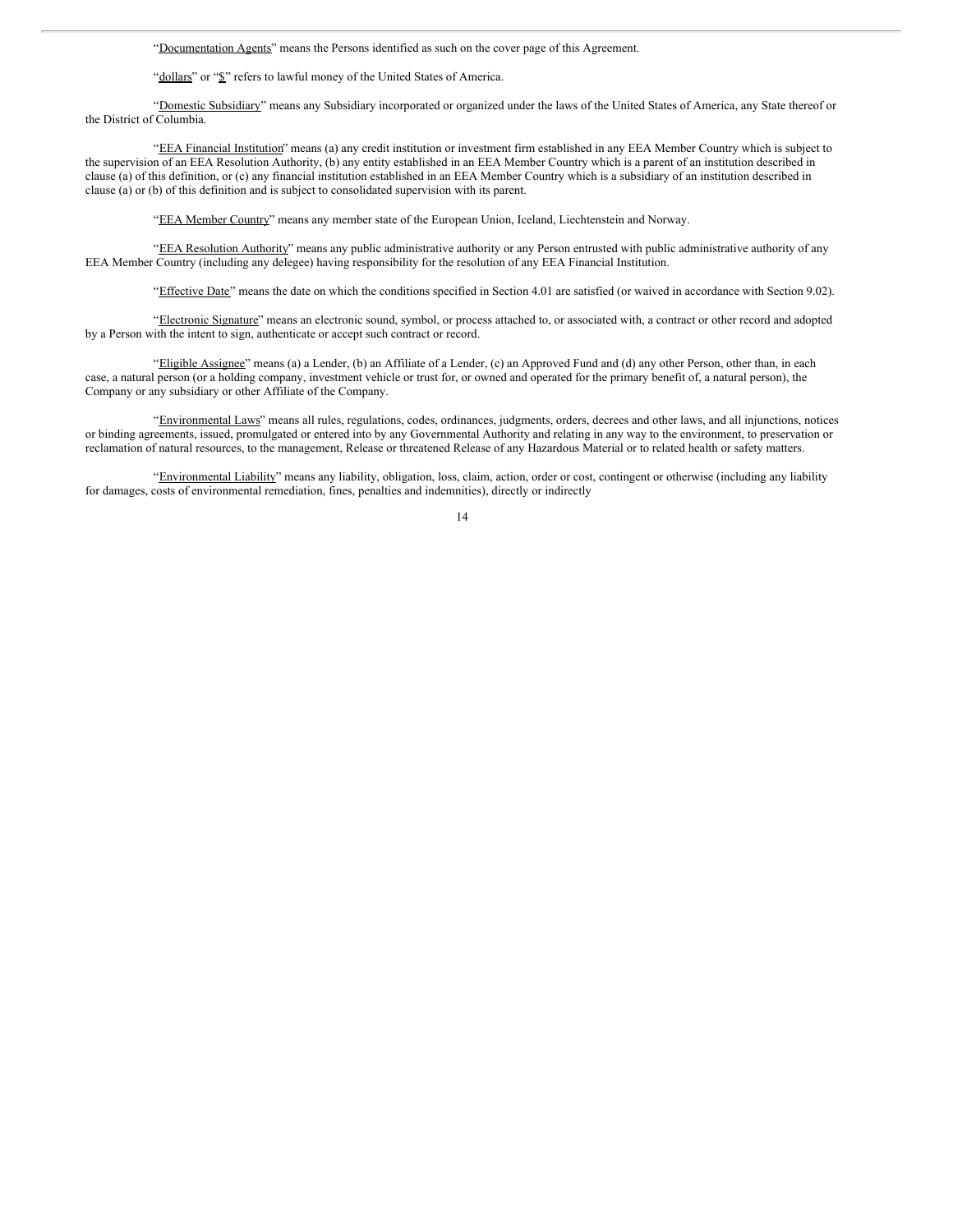resulting from or based upon (a) violation of any Environmental Law, (b) the generation, use, handling, transportation, storage, treatment or disposal of any Hazardous Materials, (c) exposure to any Hazardous Materials, (d) the Release or threatened Release of any Hazardous Materials or (e) any contract, agreement or other consensual arrangement pursuant to which liability is assumed or imposed with respect to any of the foregoing.

"Equity Interests" means shares of capital stock, partnership interests, membership interests, beneficial interests or other ownership interests, whether voting or nonvoting, in, or interests in the income or profits of, a Person, and any warrants, options or other rights entitling the holder thereof to purchase or acquire any of the foregoing (other than, prior to the date of conversion, Indebtedness that is convertible into any such Equity Interests, cash or a combination thereof).

"ERISA" means the Employee Retirement Income Security Act of 1974, as amended, and the rules and regulations promulgated thereunder.

"ERISA Affiliate" means any trade or business (whether or not incorporated) that, together with the Company, is treated as a single employer under Section 414(b) or 414(c) of the Code or, solely for purposes of Section 302 of ERISA and Section 412 of the Code, is treated as a single employer under Section 414(m) or 414(o) of the Code.

"ERISA Event" means (a) any "reportable event", as defined in Section 4043 of ERISA or the regulations issued thereunder with respect to a Plan (other than an event for which the 30-day notice period is waived), (b) any failure by any Plan to satisfy the minimum funding standard (within the meaning of Section 412 of the Code or Section 302 of ERISA) applicable to such Plan, in each case whether or not waived, (c) the filing pursuant to Section 412(c) of the Code or Section 302(c) of ERISA, of an application for a waiver of the minimum funding standard with respect to any Plan, (d) a determination that any Plan is, or is expected to be, in "at-risk" status (as defined in Section 303(i)(4) of ERISA or Section 430(i)(4) of the Code), (e) the incurrence by the Company or any of its ERISA Affiliates of any liability under Title IV of ERISA with respect to the termination of any Plan, (f) the receipt by the Company or any of its ERISA Affiliates from the PBGC or a plan administrator of any notice relating to an intention to terminate any Plan or Plans or to appoint a trustee to administer any Plan, (g) the incurrence by the Company or any of its ERISA Affiliates of any liability with respect to the withdrawal or partial withdrawal from any Plan or Multiemployer Plan, or (h) the receipt by the Company or any of its ERISA Affiliates of any notice, or the receipt by any Multiemployer Plan from the Company or any of its ERISA Affiliates of any notice, concerning the imposition of Withdrawal Liability or a determination that a Multiemployer Plan is, or is expected to be, insolvent or in reorganization, within the meaning of Title IV of ERISA or in endangered or critical status, within the meaning of Section 305 of ERISA.

"EU Bail-In Legislation Schedule" means the EU Bail-In Legislation Schedule published by the Loan Market Association (or any successor person), as in effect from time to time.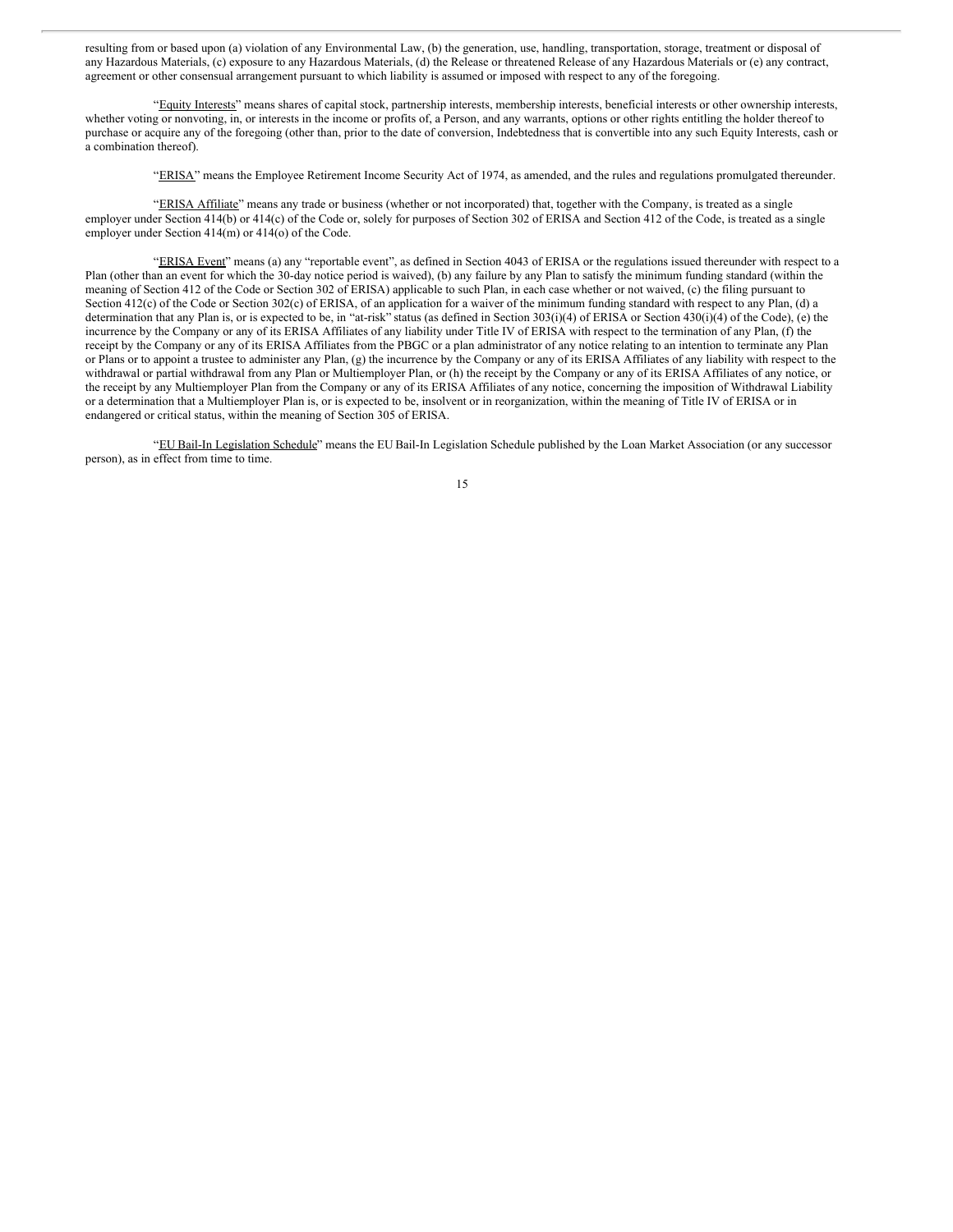### "Exchange Act" means the United States Securities Exchange Act of 1934.

"Excluded Taxes" means any of the following Taxes imposed on or with respect to a Recipient or required to be withheld or deducted from a payment to a Recipient: (a) Taxes imposed on or measured by net income (however denominated), franchise Taxes, and branch profits Taxes, in each case, (i) imposed as a result of such Recipient being organized under the laws of, or having its principal office or, in the case of any Lender, its applicable lending office located in, the jurisdiction imposing such Tax (or any political subdivision thereof) or (ii) that otherwise are Other Connection Taxes, (b) in the case of a Lender, U.S. Federal withholding Taxes imposed on amounts payable to or for the account of such Lender with respect to an applicable interest in a Loan or Commitment pursuant to a law in effect on the date on which (i) such Lender acquires such interest in such Loan or Commitment (other than pursuant to an assignment request by the Company under Section 2.16(b)) or (ii) such Lender changes its lending office, except in each case to the extent that, pursuant to Section 2.14, amounts with respect to such Taxes were payable either to such Lender's assignor immediately before such Lender acquired the applicable interest in a Loan or Commitment or to such Lender immediately before it changed its lending office, as the case may be, (c) Taxes attributable to such Recipient's failure to comply with Section 2.14(f) or Section 2.14(h) and (d) any Taxes imposed under FATCA. For purposes of this definition, a Lender shall be deemed to have acquired its interest in any Loan at the time it acquired the Commitment pursuant to which it made such Loan.

"Existing Credit Agreement" means the Credit Agreement dated as of November 30, 2017, as heretofore amended, among the Company, the lenders party thereto and JPMorgan Chase Bank, N.A., as administrative agent.

"Existing Maturity Date" has the meaning assigned to such term in Section 2.19.

"Exposure" means, with respect to any Lender at any time, the aggregate outstanding principal amount of such Lender's Loans at such time.

"Extension Closing Date" has the meaning assigned to such term in Section 2.19.

"FATCA" means Sections 1471 through 1474 of the Code, as of the date of this Agreement (or any amended or successor version that is substantively comparable and not materially more onerous to comply with), any current or future regulations or official interpretations thereof, any agreements entered into pursuant to Section 1471(b) of the Code, any intergovernmental agreement, treaty or convention entered into in connection with the implementation of such Sections of the Code or any fiscal or regulatory legislation, rules or official practices adopted pursuant to any such intergovernmental agreement.

"Federal Funds Effective Rate" means, for any day, the rate calculated by the NYFRB based on such day's federal funds transactions by depository institutions (as determined in such manner as the NYFRB shall set forth on the NYFRB's Website from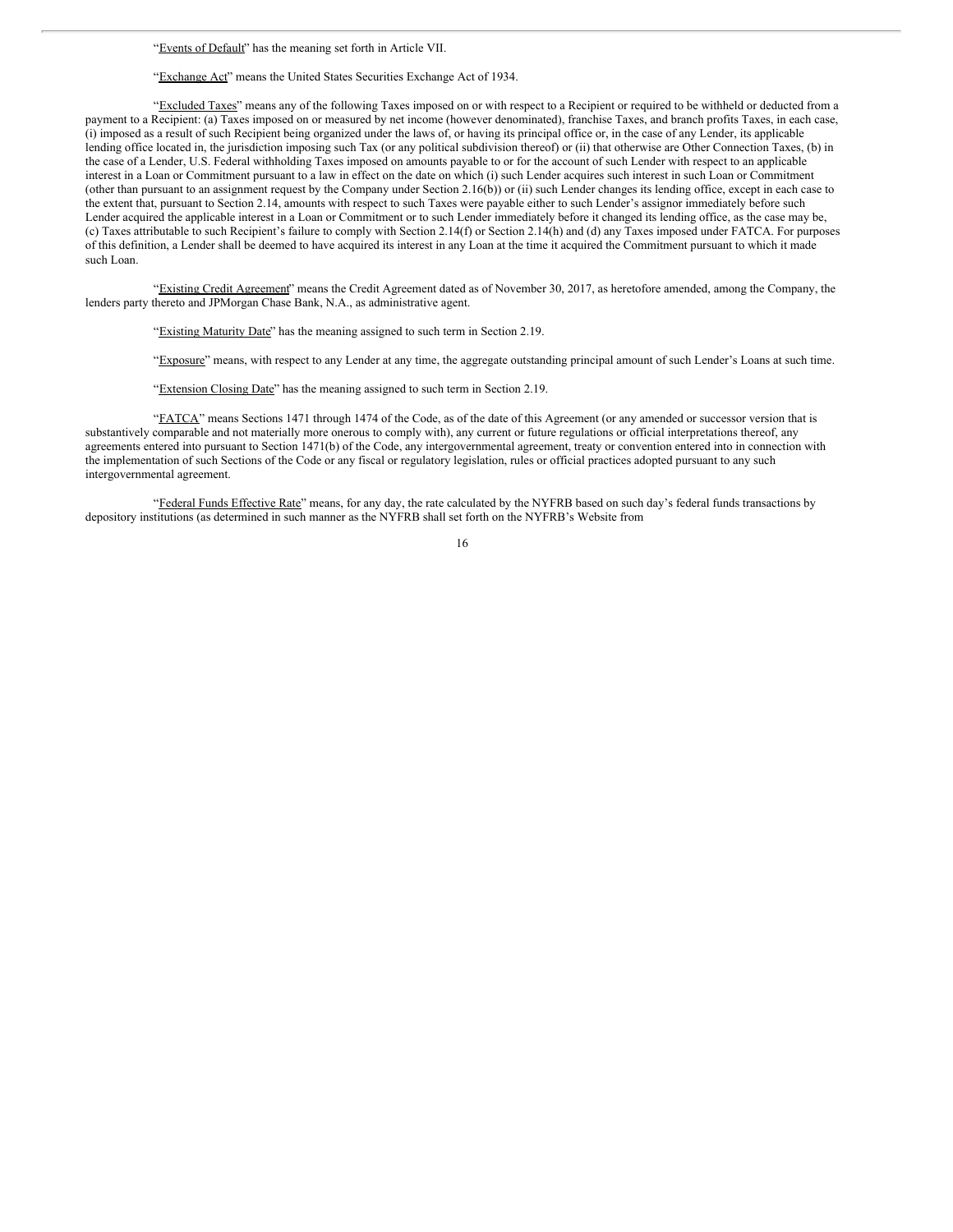time to time) and published on the next succeeding Business Day by the NYFRB as the effective federal funds rate; provided that if such rate shall be less than zero, such rate shall be deemed to be zero for all purposes of this Agreement.

"Federal Reserve Board" means the Board of Governors of the Federal Reserve System of the United States of America.

"Fee Letters" means (a) the Fee Letter dated May 5, 2022, between the Company and JPMorgan Chase Bank, N.A., (b) the Fee Letter dated May 5, 2022, among the Company, Bank of America, N.A. and BofA Securities, Inc., (c) the Fee Letter dated May 5, 2022, between the Company and Citigroup Global Markets Inc. and (d) the Fee Letter dated May 5, 2022, among the Company, Wells Fargo Bank, National Association and Wells Fargo Securities, LLC.

"Financial Officer" means, with respect to any Person, the chief financial officer, principal accounting officer, treasurer or controller of such Person.

"Fitch" means Fitch Ratings Inc., and any successor to its rating agency business.

"Floor" means the benchmark rate floor, if any, provided in this Agreement initially (as of the execution of this Agreement, the modification, amendment or renewal of this Agreement or otherwise) with respect to any applicable Benchmark.

"Foreign Lender" means a Lender that is not a U.S. Person.

"Foreign Subsidiary" means a Subsidiary that is not a Domestic Subsidiary.

"FSHCO" means any Domestic Subsidiary that has no material assets other than the Equity Interests of, or obligations owed by, (a) Foreign Subsidiaries that are CFCs or (b) entities otherwise described in this definition.

"GAAP" means, subject to Section 1.04(a), generally accepted accounting principles in the United States of America, applied in accordance with the consistency requirements thereof.

"GHG Emissions" means, with respect to any calendar year, commencing with the calendar year ending December 31, 2022, the aggregate metric tons of absolute Scope 1 direct GHG emissions, and the aggregate metric tons of absolute Scope 2 electricity indirect GHG emissions, by the Company and its Subsidiaries during such calendar year, determined in a manner consistent with the determination thereof with respect to the calendar year ending December 31, 2021 as set forth in the Lender Presentation.

"GHG Emissions Commitment Fee Adjustment Amount" means, with respect to any KPI Metrics Report, for any period between Sustainability Pricing Adjustment Dates, (a) positive 0.005%, if the GHG Emissions for the calendar year covered by such KPI Metrics Report, as such GHG Emissions are as set forth in such KPI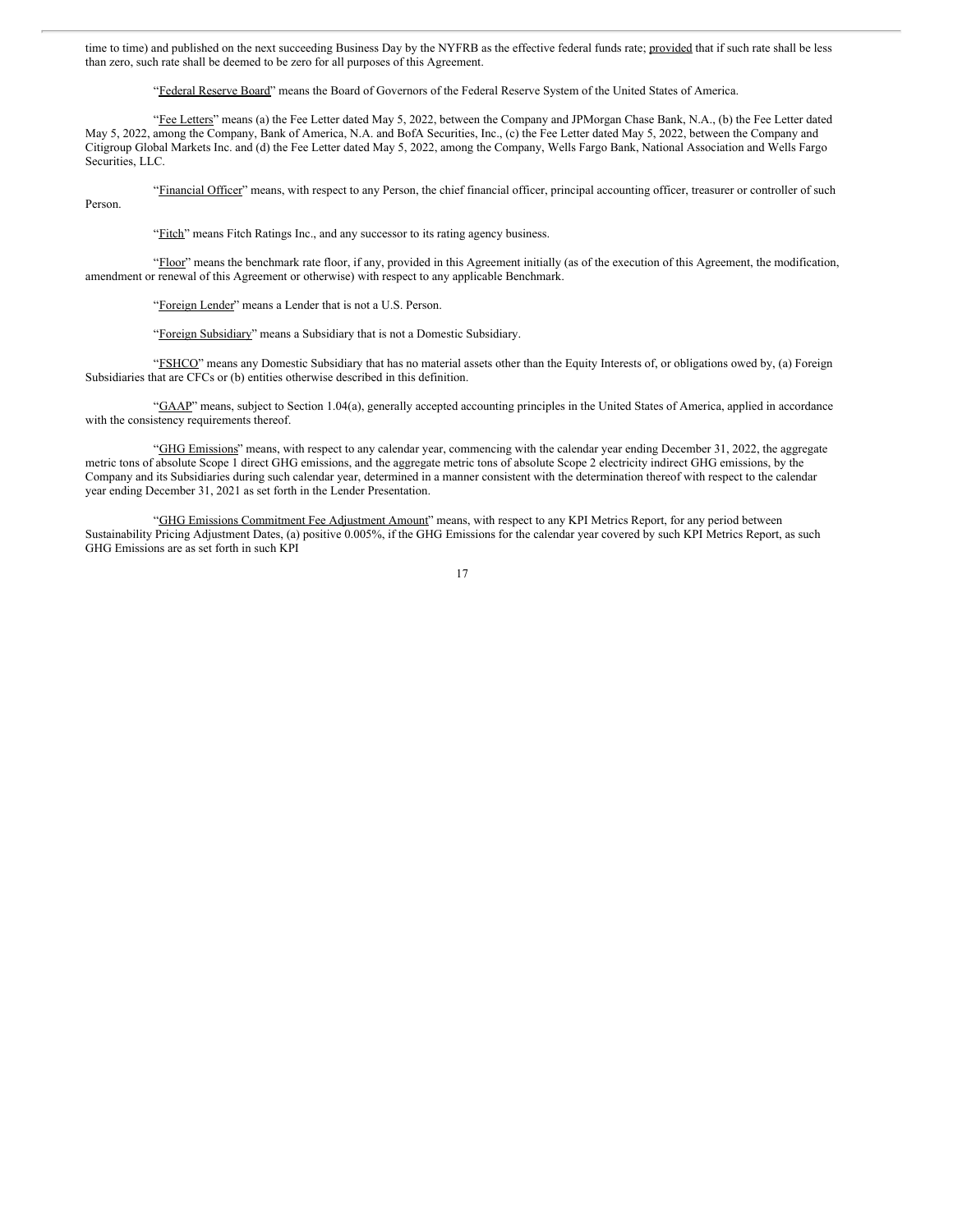Metrics Report, is more than the GHG Emissions Threshold for such calendar year, (b) 0.000%, if the GHG Emissions for the calendar year covered by such KPI Metrics Report, as such GHG Emissions are as set forth in such KPI Metrics Report, is less than or equal to the GHG Emissions Threshold for such calendar year but more than the GHG Emissions Target for such calendar year, and  $(c)$  negative 0.005%, if the GHG Emissions for the calendar year covered by such KPI Metrics Report, as such GHG Emissions are as set forth in such KPI Metrics Report, is less than or equal to the GHG Emissions Target for such calendar year.

"GHG Emissions Rate Adjustment Amount" means, with respect to any KPI Metrics Report, for any period between Sustainability Pricing Adjustment Dates, (a) positive 0.025%, if the GHG Emissions for the calendar year covered by such KPI Metrics Report, as such GHG Emissions are as set forth in such KPI Metrics Report, is more than the GHG Emissions Threshold for such calendar year, (b) 0.000%, if the GHG Emissions for the calendar year covered by such KPI Metrics Report, as such GHG Emissions are as set forth in such KPI Metrics Report, is less than or equal to the GHG Emissions Threshold for such calendar year but more than the GHG Emissions Target for such calendar year, and (c) negative 0.025%, if the GHG Emissions for the calendar year covered by such KPI Metrics Report, as such GHG Emissions are as set forth in such KPI Metrics Report, is less than or equal to the GHG Emissions Target for such calendar year.

"GHG Emissions Target" means, with respect to any calendar year, the GHG Emissions Target, measured in metric tons of COe, for such calendar year as set forth in the Sustainability Table.

"GHG Emissions Threshold" means, with respect to any calendar year, the GHG Emissions Threshold, measured in metric tons of CO<sub>2</sub>e, for such calendar year as set forth in the Sustainability Table.

"Governmental Approvals" means all authorizations, consents, approvals, permits, licenses and exemptions of, registrations and filings with, and reports to, Governmental Authorities.

"Governmental Authority" means the government of the United States of America or any other nation or any political subdivision of any thereof, and any agency, authority, instrumentality, regulatory body, court, central bank or other entity exercising executive, legislative, judicial, taxing, regulatory or administrative powers or functions of or pertaining to government (including any supra-national body exercising such powers or functions, such as the European Union or the European Central Bank).

"Guarantee" of or by any Person (the "guarantor") means any obligation, contingent or otherwise, of the guarantor guaranteeing or having the economic effect of guaranteeing any Indebtedness or other obligation of any other Person (the "primary obligor") in any manner, whether directly or indirectly, and including any obligation of the guarantor, direct or indirect, (a) to purchase or pay (or advance or supply funds for the purchase or payment of) such Indebtedness or other obligation or to purchase (or to advance or supply funds for the purchase of) any security for the payment thereof, (b) to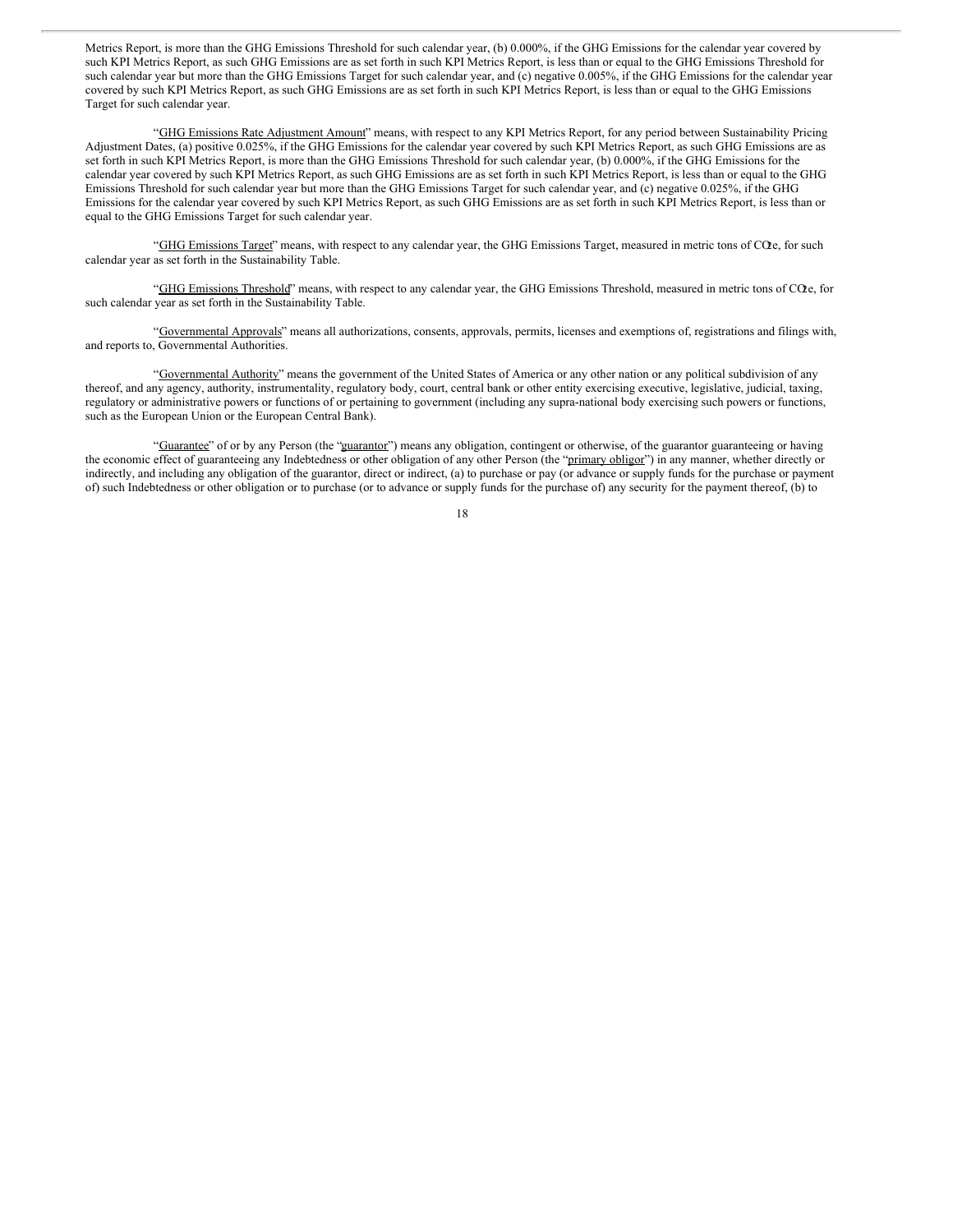purchase or lease property, securities or services for the purpose of assuring the owner of such Indebtedness or other obligation of the payment thereof, (c) to maintain working capital, equity capital or any other financial statement condition or liquidity of the primary obligor so as to enable the primary obligor to pay such Indebtedness or other obligation or (d) as an account party in respect of any letter of credit or letter of guaranty issued to support such Indebtedness or other obligation; provided that the term "Guarantee" shall not include endorsements for collection or deposit in the ordinary course of business or customary indemnification obligations. The amount, as of any date of determination, of any Guarantee shall be the principal amount outstanding on such date of the Indebtedness or other obligation guaranteed thereby (or, in the case of (i) any Guarantee the terms of which limit the monetary exposure of the guarantor or (ii) any Guarantee of an obligation that does not have a principal amount, the maximum monetary exposure as of such date of the guarantor under such Guarantee (as determined, in the case of clause (i), pursuant to such terms or, in the case of clause (ii), reasonably and in good faith by the chief financial officer of the Company)).

"Guarantee Agreement" means the Guarantee Agreement, dated as of the date hereof, among the Company, the Subsidiary Guarantors and the Administrative Agent, together with all supplements thereto.

### "Guarantee Requirement" means, at any time, the requirement that:

(a) the Administrative Agent shall have received from the Company and each Designated Subsidiary (i) in the case of the Company and each Person that is a Designated Subsidiary on the Effective Date, a counterpart of the Guarantee Agreement, duly executed and delivered on behalf of such Person, or (ii) in the case of any Person that becomes a Designated Subsidiary after the Effective Date, a supplement to the Guarantee Agreement, in the form specified therein, duly executed and delivered on behalf of such Person; and

(b) in the case of any Person that becomes a Designated Subsidiary after the Effective Date, the Administrative Agent shall have received, to the extent reasonably requested by the Administrative Agent, documents, opinion of counsel and certificates with respect to such Designated Subsidiary of the type referred to in Sections 4.01(b) and 4.01(c).

Notwithstanding the foregoing, if the Company shall acquire after the Effective Date any Subsidiary that is a Designated Subsidiary, or if any Subsidiary not previously a Designated Subsidiary shall become a Designated Subsidiary, the Guarantee Requirement shall be deemed satisfied as to such Subsidiary so long as the requirements of clauses (a) and (b) above shall be satisfied with respect to such Subsidiary within 30 days (or such longer period as may be agreed by the Administrative Agent) after such acquisition or change in status.

"Hazardous Materials" means all explosive, radioactive, hazardous or toxic substances, wastes or other pollutants, including petroleum or petroleum distillates, asbestos or asbestos containing materials, polychlorinated biphenyls, radon gas, infectious or medical wastes and all other substances or wastes of any nature regulated pursuant to any Environmental Law.

<sup>19</sup>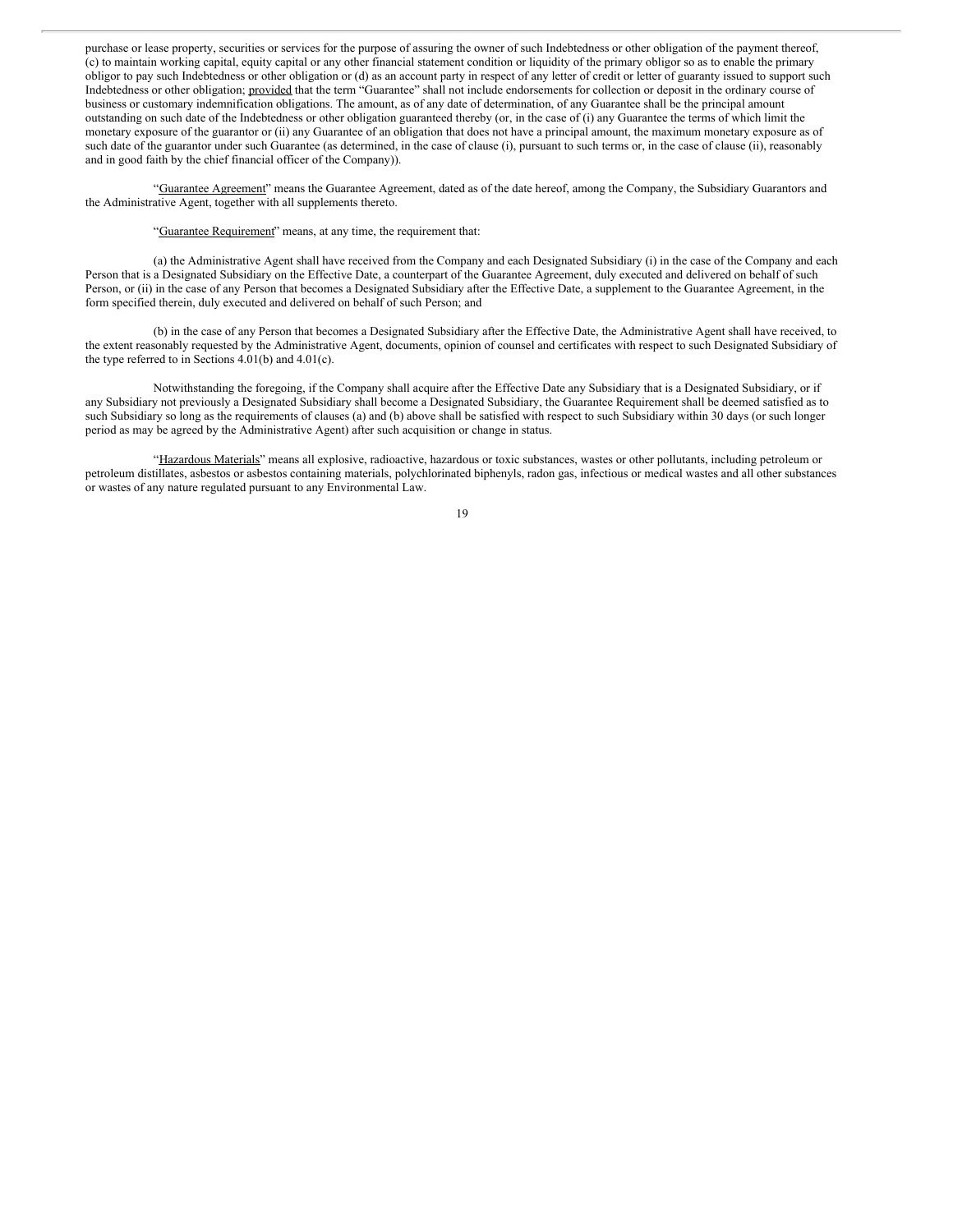"Hedging Agreement" means any agreement with respect to any swap, forward, future or derivative transaction, or any option or similar agreement, involving, or settled by reference to, one or more rates, currencies, commodities, prices of equity or debt securities or instruments, or economic, financial or pricing indices or measures of economic, financial or pricing risk or value, or any similar transaction or combination of the foregoing transactions; provided that no phantom stock or similar plan providing for payments only on account of services provided by current or former directors, officers, employees or consultants of the Company or the Subsidiaries shall be a Hedging Agreement.

"Increase Effective Date" has the meaning assigned to such term in Section 2.18(b).

"Increasing Lender" has the meaning assigned to such term in Section 2.18(a).

"Indebtedness" of any Person means, without duplication, (a) all obligations of such Person for borrowed money, (b) all obligations of such Person evidenced by bonds, debentures, notes or similar instruments, (c) all obligations of such Person under conditional sale or other title retention agreements relating to property acquired by such Person (excluding accounts payable incurred in the ordinary course of business), (d) all obligations of such Person in respect of the deferred purchase price of property or services (excluding (i) current accounts payable incurred in the ordinary course of business, (ii) deferred compensation payable to directors, officers or employees and (iii) any purchase price adjustment or earnout incurred in connection with an Acquisition, except to the extent that the amount payable pursuant to such purchase price adjustment or earnout is past due), (e) all Capital Lease Obligations of such Person, (f) the maximum aggregate amount of all letters of credit and letters of guaranty in respect of which such Person is an account party, (g) all obligations, contingent or otherwise, of such Person in respect of bankers' acceptances, (h) all obligations of such Person in respect of Securitization Transactions of such Person, (i) all Indebtedness of others secured by (or for which the holder of such Indebtedness has an existing right, contingent or otherwise, to be secured by) any Lien on property owned or acquired by such Person, whether or not the Indebtedness secured thereby has been assumed by such Person, and (j) all Guarantees by such Person of Indebtedness of others. The Indebtedness of any Person shall include the Indebtedness of any other Person (including any partnership in which such Person is a general partner) to the extent such Person is directly liable therefor as a result of such Person's ownership interest in or other relationship with such other Person, except to the extent the terms of such Indebtedness provide that such Person is not liable therefor.

"Indemnified Taxes" means (a) Taxes, other than Excluded Taxes, imposed on or with respect to any payment made by or on account of any obligation of the Company under any Loan Document and (b) to the extent not otherwise described in clause (a), Other Taxes.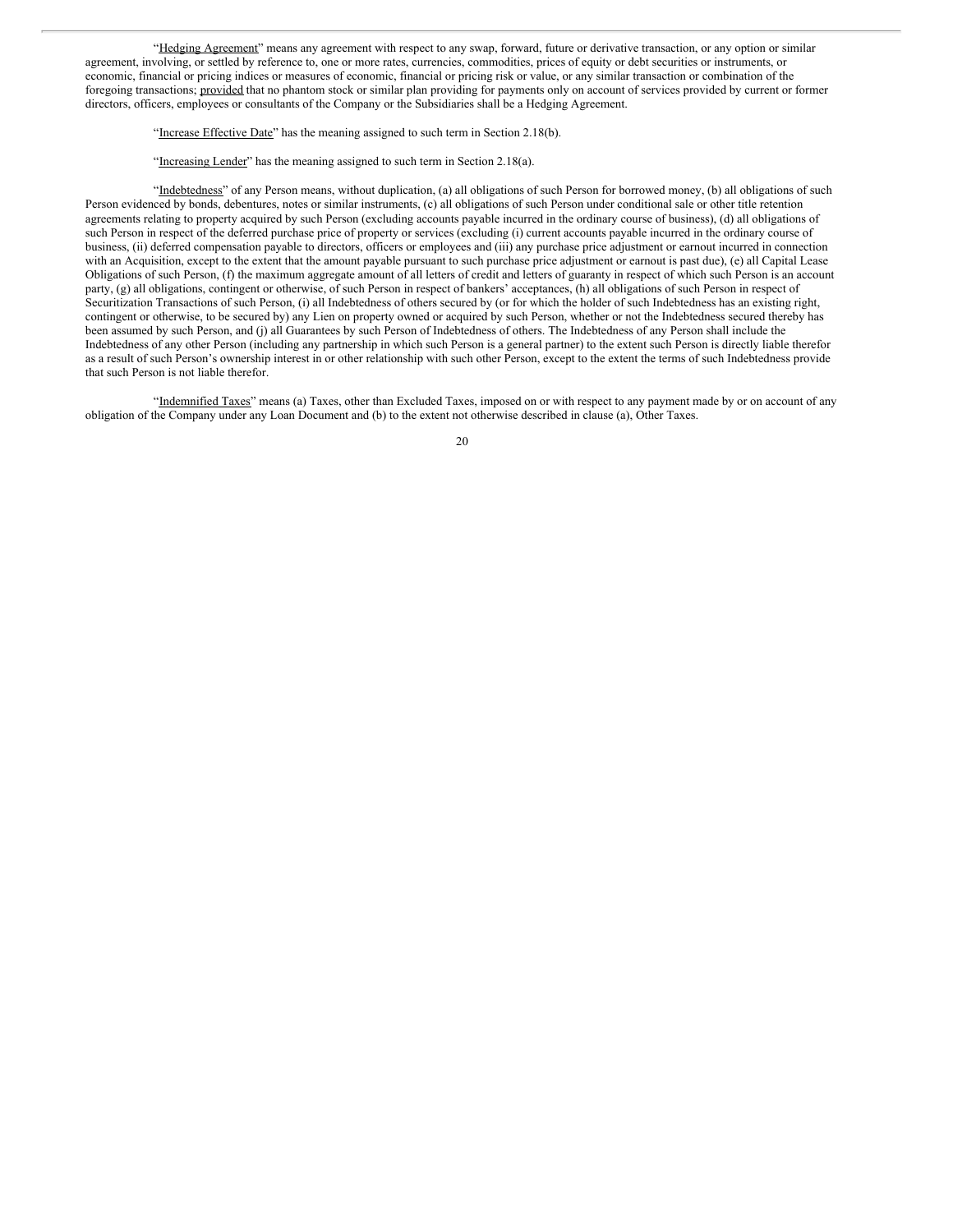"Indemnitee" has the meaning set forth in Section 9.03(b).

"Initial Loans" has the meaning assigned to such term in Section 2.18(b).

"Interest Election Request" means a request by the Company to convert or continue a Borrowing in accordance with Section 2.05, which shall be in the form of Exhibit C or any other form approved by the Administrative Agent.

"Interest Payment Date" means (a) with respect to any ABR Loan, the last day of each March, June, September and December and the Maturity Date, (b) with respect to any Term SOFR Loan, the last day of the Interest Period applicable to the Borrowing of which such Loan is a part (and, in the case of a Term SOFR Borrowing with an Interest Period of more than three months' duration, such day or days prior to the last day of such Interest Period as shall occur at intervals of three months' duration after the first day of such Interest Period) and (c) with respect to any Daily Simple SOFR Loan (if such Type of Loan is applicable pursuant to Section 2.11), each date that is on the numerically corresponding day in each calendar month that is one month after the borrowing of, or conversion to, such Daily Simple SOFR Loan (or, if there is no such corresponding day in such month, then the last day of such month) and the Maturity Date.

"Interest Period" means, with respect to any Term SOFR Borrowing, the period commencing on the date of such Borrowing and ending on the numerically corresponding day in the calendar month that is one, three or six months thereafter, as the Company may elect; provided that (a) if any Interest Period would end on a day other than a Business Day, such Interest Period shall be extended to the next succeeding Business Day unless such next succeeding Business Day would fall in the next calendar month, in which case such Interest Period shall end on the next preceding Business Day, and (b) any Interest Period that commences on the last Business Day of a calendar month (or on a day for which there is no numerically corresponding day in the last calendar month of such Interest Period) shall end on the last Business Day of the last calendar month of such Interest Period. For purposes hereof, the date of a Borrowing initially shall be the date on which such Borrowing is made and thereafter shall be the effective date of the most recent conversion or continuation of such Borrowing.

"IRS" means the United States Internal Revenue Service.

"KPI Metric" means each of the GHG Emissions and the Renewable Electricity Percentage.

"KPI Metrics Report" means an annual report (it being understood that such annual report may take the form of the annual Sustainability Report) that sets forth the calculations for each KPI Metric for a specific calendar year and that has been reviewed by the Sustainability Assurance Provider.

"KPI Metric Targets" means each of the GHG Emissions Target and the Renewable Electricity Percentage Target.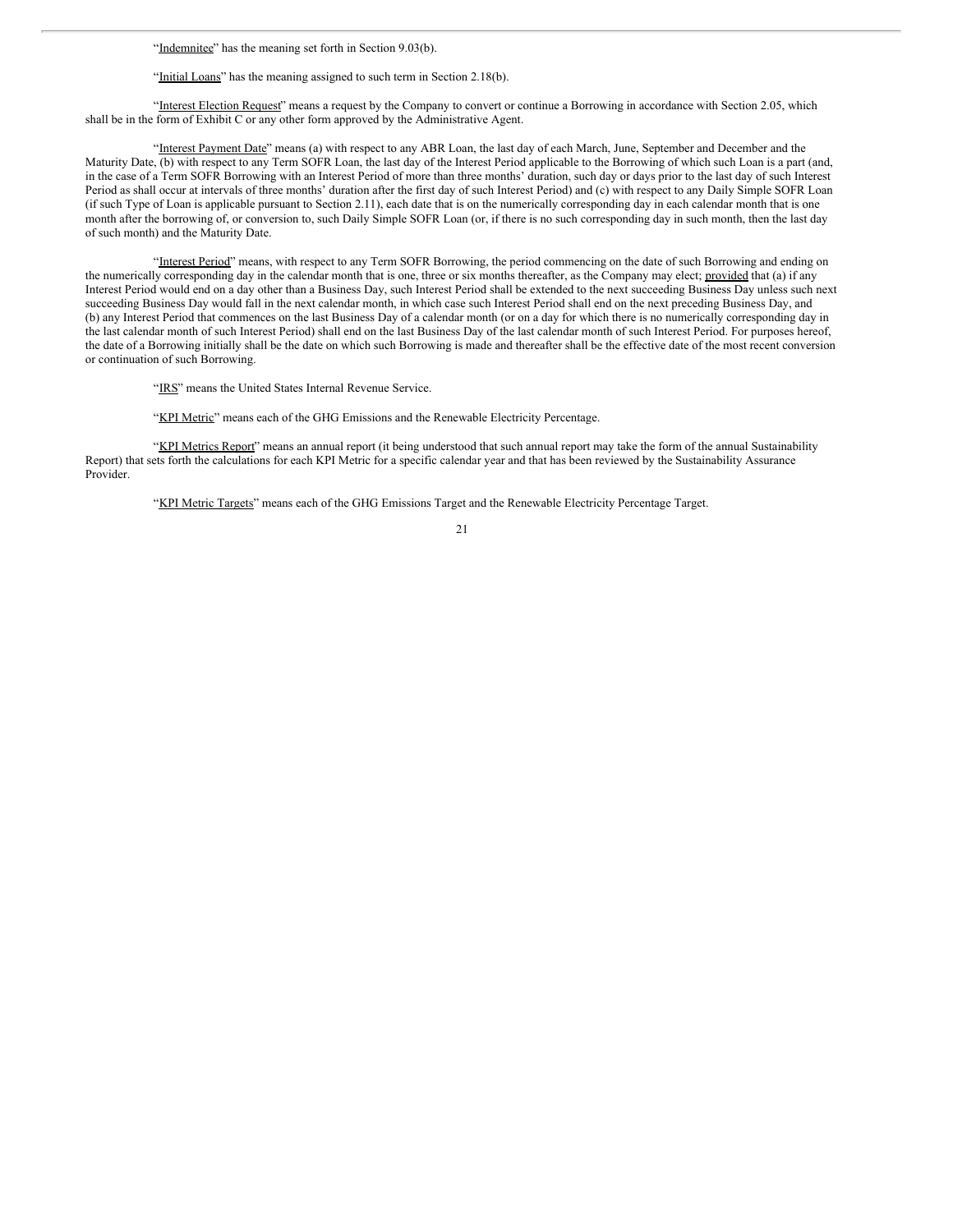"KPI Metric Thresholds" means each of the GHG Emissions Threshold and the Renewable Electricity Percentage Threshold.

"Lender Presentation" means the presentation titled "Sustainability-Linked Loan Materials May 2022" made available by the Company to the Lenders prior to the Closing Date.

"Lender-Related Persons" means the Administrative Agent (and any sub-agent thereof), the Sustainability Structuring Agent, the Arrangers, the Syndication Agents, the Documentation Agents, the Lenders and each Related Party of any of the foregoing Persons.

"Lenders" means the Persons listed on Schedule 2.01 and any other Person that shall have become a party hereto pursuant to an Assignment and Assumption or an accession agreement referred to in Section 2.18, other than any such Person that shall have ceased to be a party hereto pursuant to an Assignment and Assumption.

"Leverage Increase Election" has the meaning specified in Section 6.06.

"Leverage Increase Period" has the meaning specified in Section 6.06.

"Leverage Increase Termination Notice" has the meaning specified in Section 6.06.

"Leverage Ratio" means, on any date, the ratio of (a) Consolidated Total Indebtedness as of such date to (b) Consolidated EBITDA for the period of four consecutive fiscal quarters of the Company most recently ended on or prior to such date.

"Liabilities" means any losses, claims (including intraparty claims), demands, damages, penalties or liabilities of any kind.

"Lien" means, with respect to any asset, (a) any mortgage, deed of trust, lien, pledge, hypothecation, charge, security interest or other encumbrance on, in or of such asset, and (b) the interest of a vendor or a lessor under any conditional sale agreement or title retention agreement (or any financing lease having substantially the same economic effect as any of the foregoing) relating to such asset.

"Loan Documents" means this Agreement, the Guarantee Agreement and, except for purposes of Section 9.02, any Notes.

"Loan Parties" means the Company and each Subsidiary Guarantor.

"Loans" means the loans made by the Lenders to the Company pursuant to this Agreement.

"Material Acquisition" means any Acquisition by the Company and its Subsidiaries involving payment of consideration of \$75,000,000 or

more.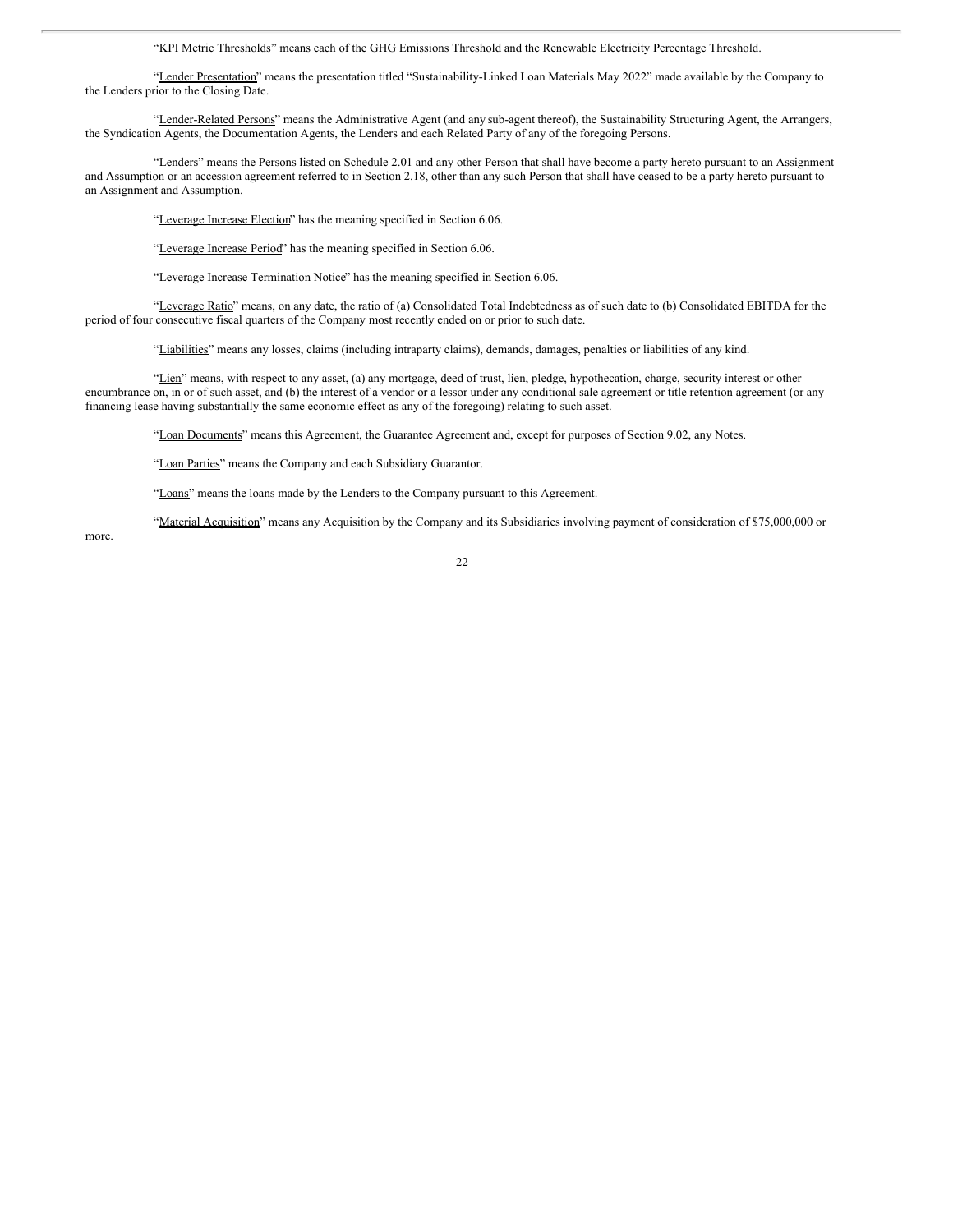"Material Adverse Effect" means an event or condition that has had, or could reasonably be expected to have, a material adverse effect on (a) the business, assets, liabilities, operations or condition (financial or otherwise) of the Company and the Subsidiaries, taken as a whole, (b) the ability of the Loan Parties, taken as a whole, to perform their payment obligations under the Loan Documents or (c) the rights of or benefits available to the Lenders under the Loan Documents.

"Material Disposition" means any Disposition of assets in which the aggregate consideration received by the Company and its Subsidiaries has a value of \$75,000,000 or more.

"Material Indebtedness" means Indebtedness (other than under the Loan Documents), or net obligations in respect of one or more Hedging Agreements, of any one or more of the Company and the Subsidiaries in an aggregate outstanding principal amount of \$75,000,000 or more. For purposes of determining Material Indebtedness, the "principal amount" of the obligations of the Company or any Subsidiary in respect of any Hedging Agreement at any time shall be the maximum aggregate amount (giving effect to any netting agreements) that the Company or such Subsidiary would be required to pay if such Hedging Agreement were terminated at such time.

"Material Subsidiary" means each Subsidiary (a) the consolidated total assets of which equal 5% or more of the consolidated total assets of the Company or (b) the consolidated revenues of which equal 5% or more of the consolidated revenues of the Company, in each case as of the end of or for the most recent Test Period; provided, that if as of the end of or for such Test Period the combined total assets or the contribution to such consolidated revenues of all Subsidiaries that under clauses (a) and (b) above would not constitute a "Material Subsidiary" shall have exceeded 10% of the consolidated total assets of the company or 10% of the consolidated revenues of the Company, then one or more of such Subsidiaries shall for all purposes of this Agreement be deemed to be a Material Subsidiary in descending order based on their respective amounts of consolidated total assets or such contribution to consolidated revenues, as the case may be, until such excess shall have been eliminated.

"Maturity Date" means June 8, 2027, or any later date to which the Maturity Date may be extended pursuant to Section 2.19.

"Maximum Rate" has the meaning set forth in Section 9.13.

"MNPI" means material information concerning the Company, any Subsidiary or any Affiliate of any of the foregoing or their securities that has not been disseminated in a manner making it available to investors generally, within the meaning of Regulation FD under the Securities Act and the Exchange Act. For purposes of this definition, "material information" means information concerning the Company, the Subsidiaries or any Affiliate of any of the foregoing, or any of their securities, that could reasonably be expected to be material for purposes of the United States federal and state securities laws.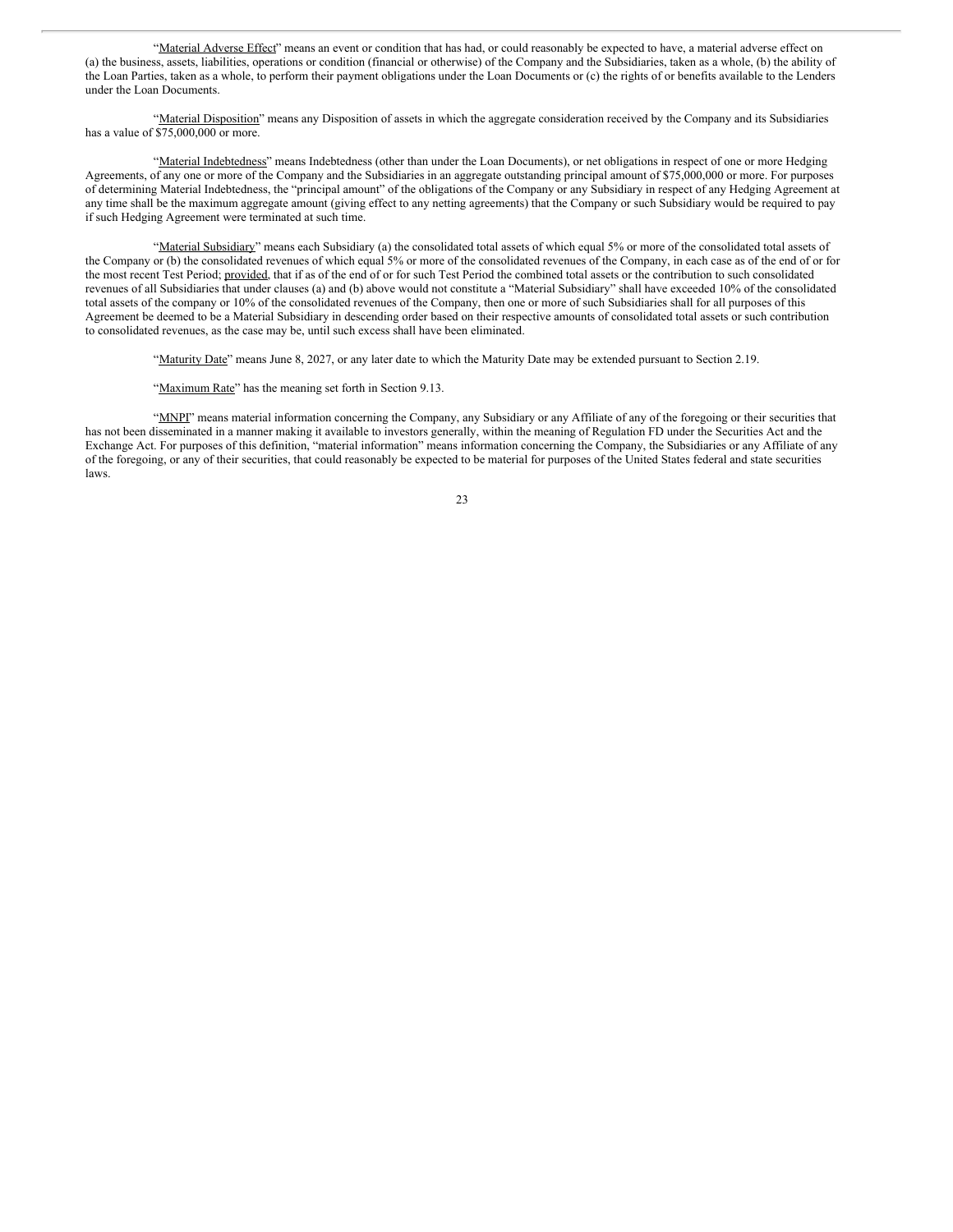"Moody's" means Moody's Investors Service Inc., and any successor to its rating agency business.

"Multiemployer Plan" means a multiemployer plan as defined in Section 4001(a)(3) of ERISA.

"Non-Defaulting Lender" means, at any time, any Lender that is not a Defaulting Lender at such time.

"Notes" means any promissory note issued by the Company pursuant to Section 2.07(c).

"NYFRB" means the Federal Reserve Bank of New York.

"NYFRB Rate" means, for any day, the greater of (a) the Federal Funds Effective Rate in effect on such day and (b) the Overnight Bank Funding Rate in effect on such day (or for any day that is not a Business Day, for the immediately preceding Business Day); provided that if none of such rates are published for any day that is a Business Day, the term "NYFRB Rate" shall mean the rate for a federal funds transaction quoted at 11:00 a.m., New York City time, on such day received by the Administrative Agent from a Federal funds broker of recognized standing selected by it; provided, further, that if any of the aforesaid rates shall be less than zero, such rate shall be deemed to be zero for all purposes of this Agreement.

"NYFRB's Website" means the website of the NYFRB at http://www.newyorkfed.org, or any successor source.

"Obligations" has the meaning set forth in the Guarantee Agreement.

"OFAC" means the United States Treasury Department Office of Foreign Assets Control.

"Other Connection Taxes" means, with respect to any Recipient, Taxes imposed as a result of a present or former connection between such Recipient and the jurisdiction imposing such Tax (other than connections arising solely from such Recipient having executed, delivered, become a party to, performed its obligations under, received payments under, received or perfected a security interest under, engaged in any other transaction pursuant to or enforced any Loan Document, or sold or assigned an interest in any Loan or Loan Document).

"Other Taxes" means all present or future stamp, court or documentary, intangible, recording, filing or similar Taxes that arise from any payment made under, from the execution, delivery, performance, enforcement or registration of, from the receipt or perfection of a security interest under, or otherwise with respect to, any Loan Document, except any such Taxes that are Other Connection Taxes imposed with respect to an assignment (other than an assignment made pursuant to Section 2.16(b)).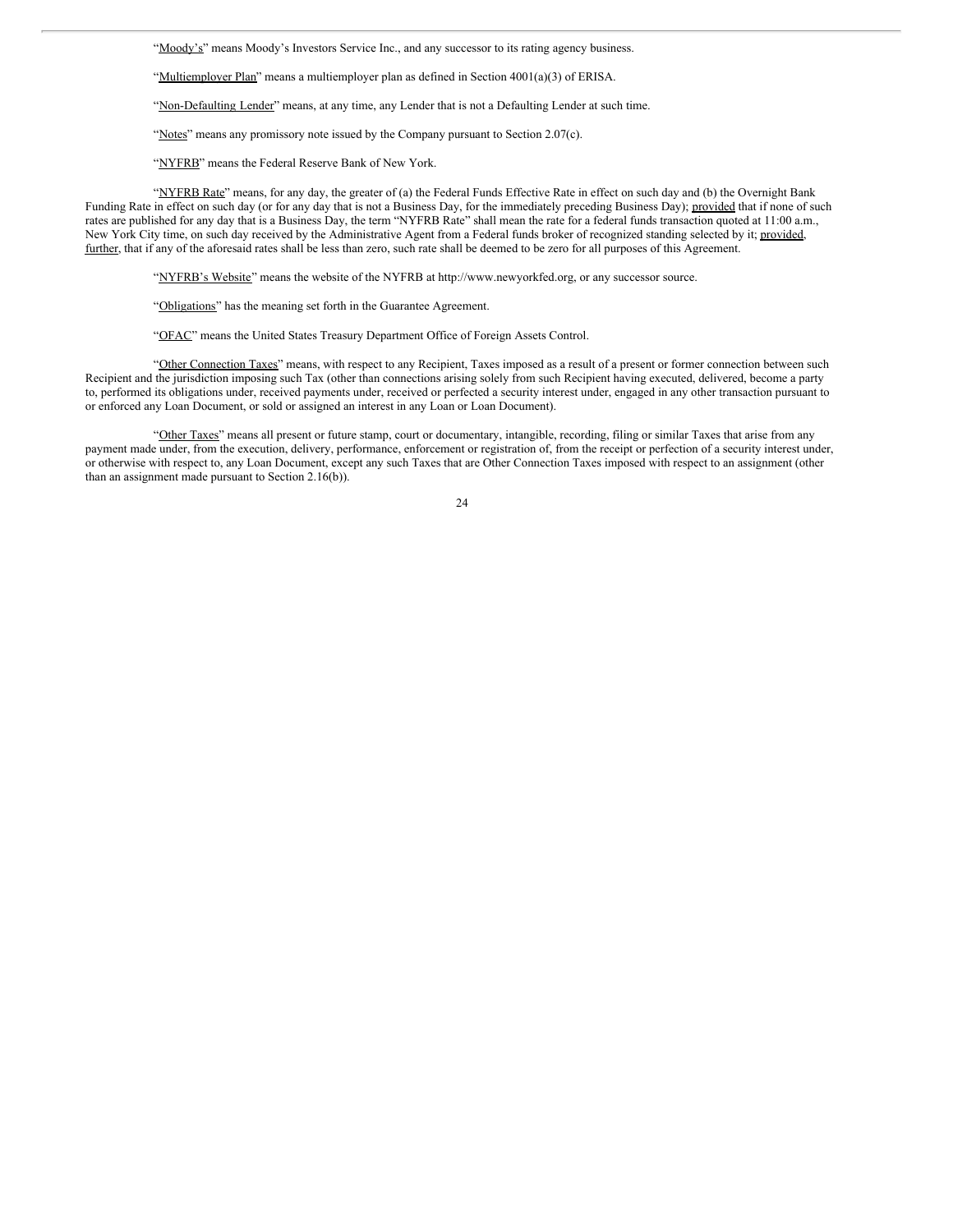"Overnight Bank Funding Rate" means, for any day, the rate comprised of both overnight federal funds and overnight eurodollar transactions denominated in dollars by U.S.-managed banking offices of depository institutions (as such composite rate shall be determined by the NYFRB as set forth on the NYFRB's Website from time to time) and published on the next succeeding Business Day by the NYFRB as an overnight bank funding rate.

"Participant Register" has the meaning set forth in Section 9.04(c)(ii).

"Participants" has the meaning set forth in Section  $9.04(c)(i)$ .

"Payment" has the meaning set forth in Article VIII.

"Payment Notice" has the meaning set forth in Article VIII.

"PBGC" means the Pension Benefit Guaranty Corporation referred to under Section 4002 of ERISA or any successor entity performing similar functions.

"Permitted Liens" means:

(a) Liens imposed by law for Taxes that are not yet due or are being contested in compliance with Section 5.04;

(b) carriers', warehousemen's, mechanics', materialmen's, repairmen's and other like Liens imposed by law (other than any Lien imposed pursuant to Section 430(k) of the Code or Section 303(k) of ERISA or a violation of Section 436 of the Code), arising in the ordinary course of business and securing obligations that are not overdue by more than 45 days or are being contested in good faith by appropriate proceedings;

(c) pledges and deposits made (i) in the ordinary course of business in compliance with workers' compensation, unemployment insurance and other social security laws (other than any Lien imposed pursuant to Section 430(k) of the Code or Section 303(k) of ERISA or a violation of Section 436 of the Code) and (ii) in respect of letters of credit, bank guarantees or similar instruments issued for the account of the Company or any Subsidiary in the ordinary course of business supporting obligations of the type set forth in clause (i) above;

(d) pledges and deposits made (i) to secure the performance of bids, trade contracts (other than for payment of Indebtedness), leases (other than Capital Lease Obligations), statutory obligations (other than any Lien imposed pursuant to Section 430(k) of the Code or Section 303(k) of ERISA or a violation of Section 436 of the Code), surety and appeal bonds, performance bonds and other obligations of a like nature, in each case in the ordinary course of business and (ii) in respect of letters of credit, bank guarantees or similar instruments issued for the account of the Company or any Subsidiary in the ordinary course of business supporting obligations of the type set forth in clause (i) above;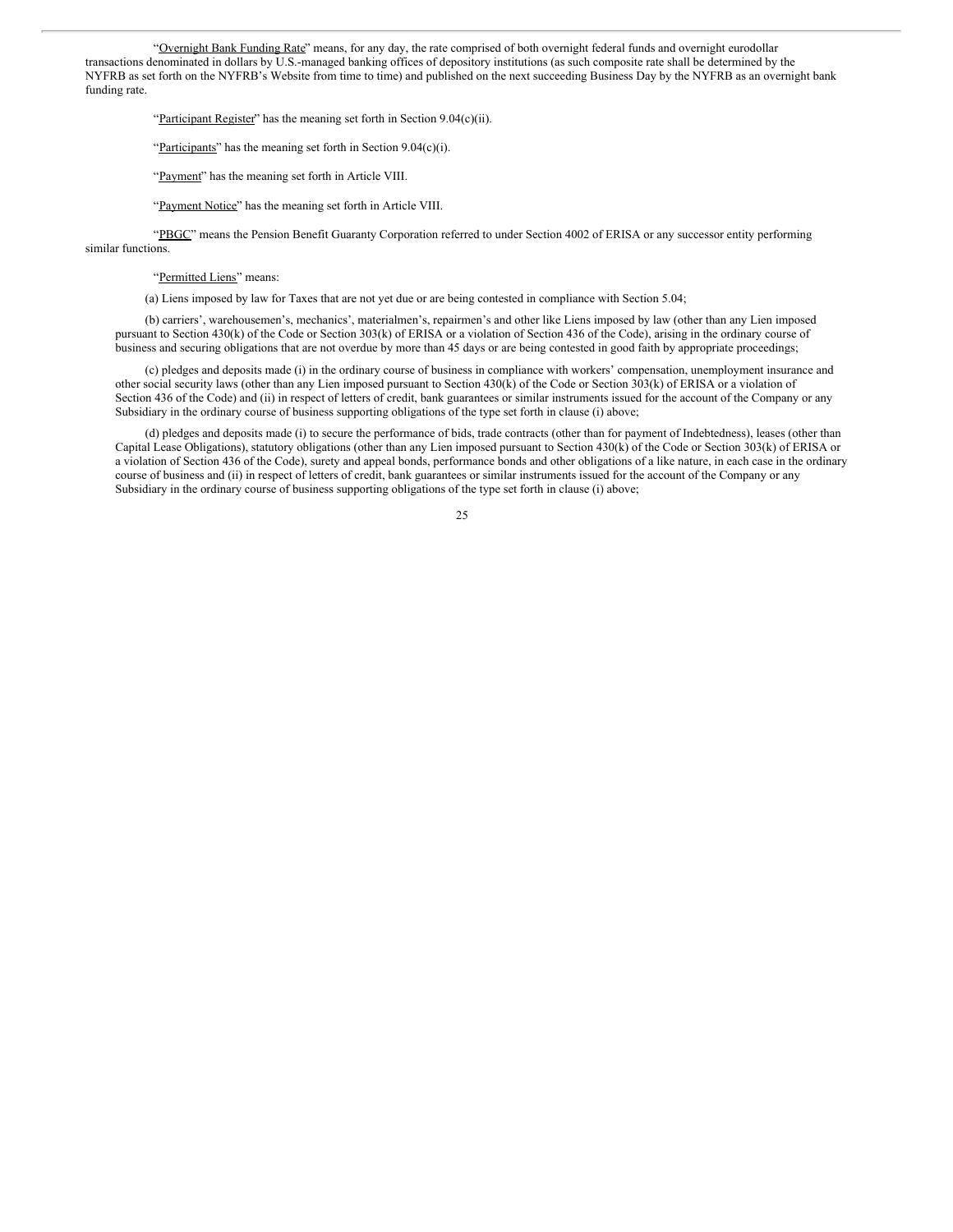(e) judgment liens in respect of judgments that do not constitute an Event of Default under clause (k) of Article VII;

(f) easements, zoning restrictions, rights-of-way and similar encumbrances on real property imposed by law or arising in the ordinary course of business that do not secure any monetary obligations and do not materially detract from the value of the affected property or interfere with the ordinary conduct of business of the Company or any Subsidiary;

(g) banker's liens, rights of setoff or similar rights and remedies as to deposit accounts or other funds maintained with depository institutions and securities accounts and other financial assets maintained with a securities intermediary; provided that such deposit accounts or funds and securities accounts or other financial assets are not established or deposited for the purpose of providing collateral for any Indebtedness and are not subject to restrictions on access by the Company or any Subsidiary in excess of those required by applicable banking regulations;

(h) Liens arising by virtue of Uniform Commercial Code financing statement filings (or similar filings under applicable law) regarding operating leases entered into by the Company and the Subsidiaries in the ordinary course of business;

(i) Liens representing any interest or title of a licensor, lessor or sublicensor or sublessor, or a licensee, lessee or sublicensee or sublessee, in the property subject to any lease (other than Capital Lease Obligations), license or sublicense or concession agreement permitted by this Agreement;

(j) Liens in favor of customs and revenue authorities arising as a matter of law to secure payment of customs duties in connection with the importation of goods;

(k) Liens that are contractual rights ofset-off;

(l) Liens on specific items of inventory or other goods and proceeds thereof of any Person securing such Person's obligations in respect of letters of credit or similar instruments issued or created for the account of such Person to facilitate the purchase, shipment or storage of such inventory or other goods in the ordinary course of business;

(m) deposits of cash with the owner or lessor of premises leased and operated by the Company or any Subsidiary to secure the performance of its obligations under the lease for such premises, in each case in the ordinary course of business;

(n) Liens on cash and cash equivalents deposited with a trustee or a similar Person to defease or to satisfy and discharge any Indebtedness, provided that such defeasance or satisfaction and discharge is permitted hereunder; and

(o) Liens arising out of consignment or similar arrangements for the sale of goods entered into by the Company or any Subsidiary in the ordinary course of business;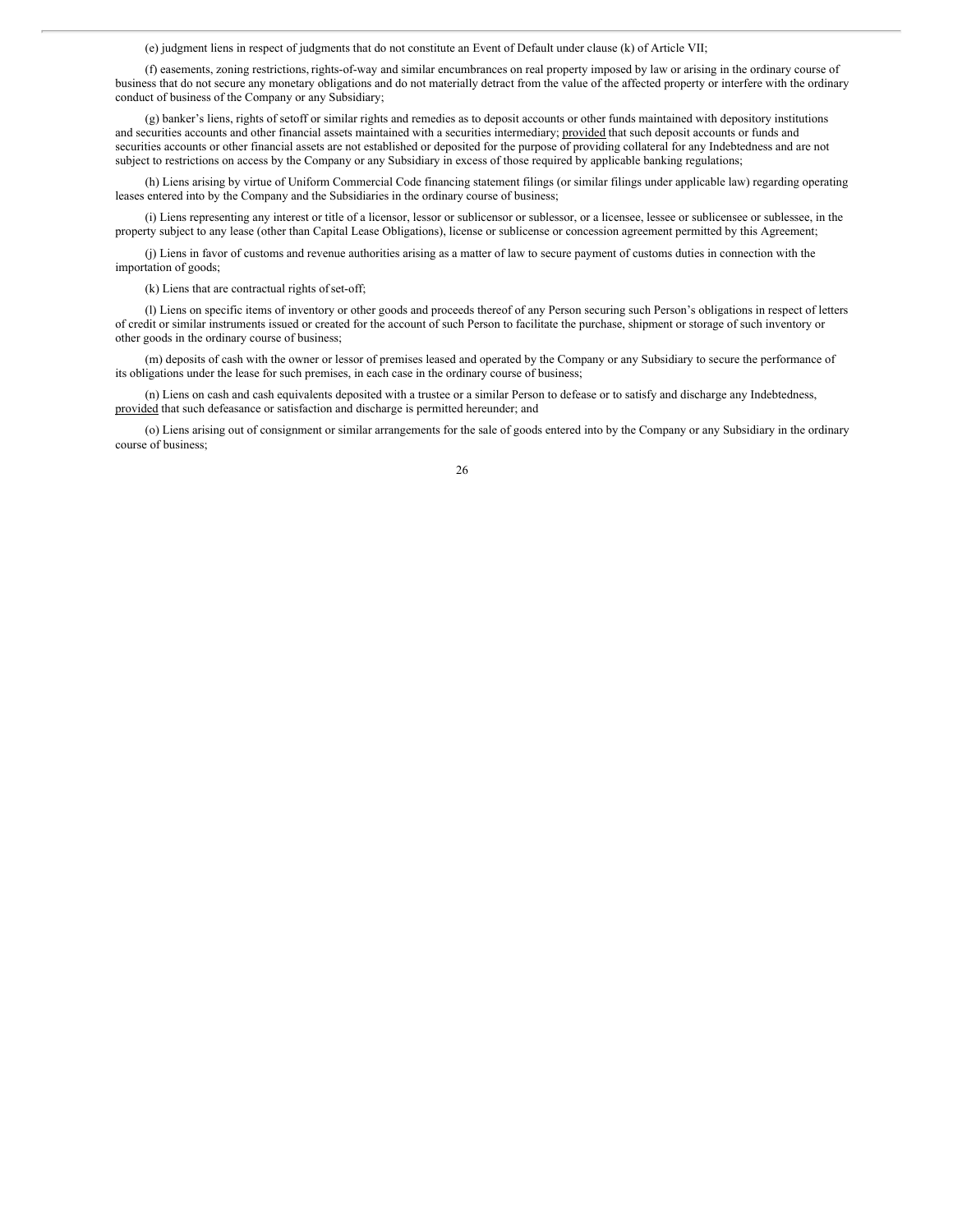provided that the term "Permitted Liens" shall not include any Lien securing Indebtedness, other than Liens referred to clauses (c), (d) or (l) above securing letters of credit, bank guarantees or similar instruments or Liens referred to in clause (n).

### "Permitted Securitization Transaction" means a Securitization Transaction that is permitted by Article VI hereof.

"Person" means any individual, corporation, limited liability company, trust, joint venture, association, company, partnership, Governmental Authority or other entity.

"Plan" means any "employee pension benefit plan", as defined in Section 3(2) of ERISA (other than a Multiemployer Plan), that is subject to the provisions of Title IV of ERISA or Section 412 of the Code or Section 302 of ERISA, and in respect of which the Company or any of its ERISA Affiliates is (or, if such plan were terminated, would under Section 4069 of ERISA be deemed to be) an "employer" as defined in Section 3(5) of ERISA.

"Platform" has the meaning set forth in Section 9.01(e).

"Pricing Certificate" means a certificate substantially in the form of Exhibit F executed by a Responsible Officer of the Company and attaching (a) true and complete copies of the KPI Metrics Report for the most recently ended calendar year and setting forth each of the KPI Metrics and the Sustainability Rate Adjustment and the Sustainability Commitment Fee Adjustment for the period covered thereby and computations in reasonable detail in respect thereof and (b) a review report of the Sustainability Assurance Provider confirming that the Sustainability Assurance Provider is not aware of any modifications that should be made to such computations of any of the KPI Metrics in order for them to be presented in all material respects in conformity with the presentation thereof in the Lender Presentation.

#### "Pricing Certificate Inaccuracy" has the meaning set forth in Section 2.20(d).

"Prime Rate" means the rate of interest last quoted by The Wall Street Journal as the "Prime Rate" in the United States or, if The Wall Street Journal ceases to quote such rate, the highest per annum interest rate published by the Board in Federal Reserve Statistical Release H.15 (519) (Selected Interest Rates) as the "bank prime loan" rate or, if such rate is no longer quoted therein, any similar rate quoted therein (as determined by the Administrative Agent in its reasonable discretion) or any similar release by the Board (as determined by the Administrative Agent in its reasonable discretion). Each change in the Prime Rate shall be effective from and including the date such change is publicly announced as being effective.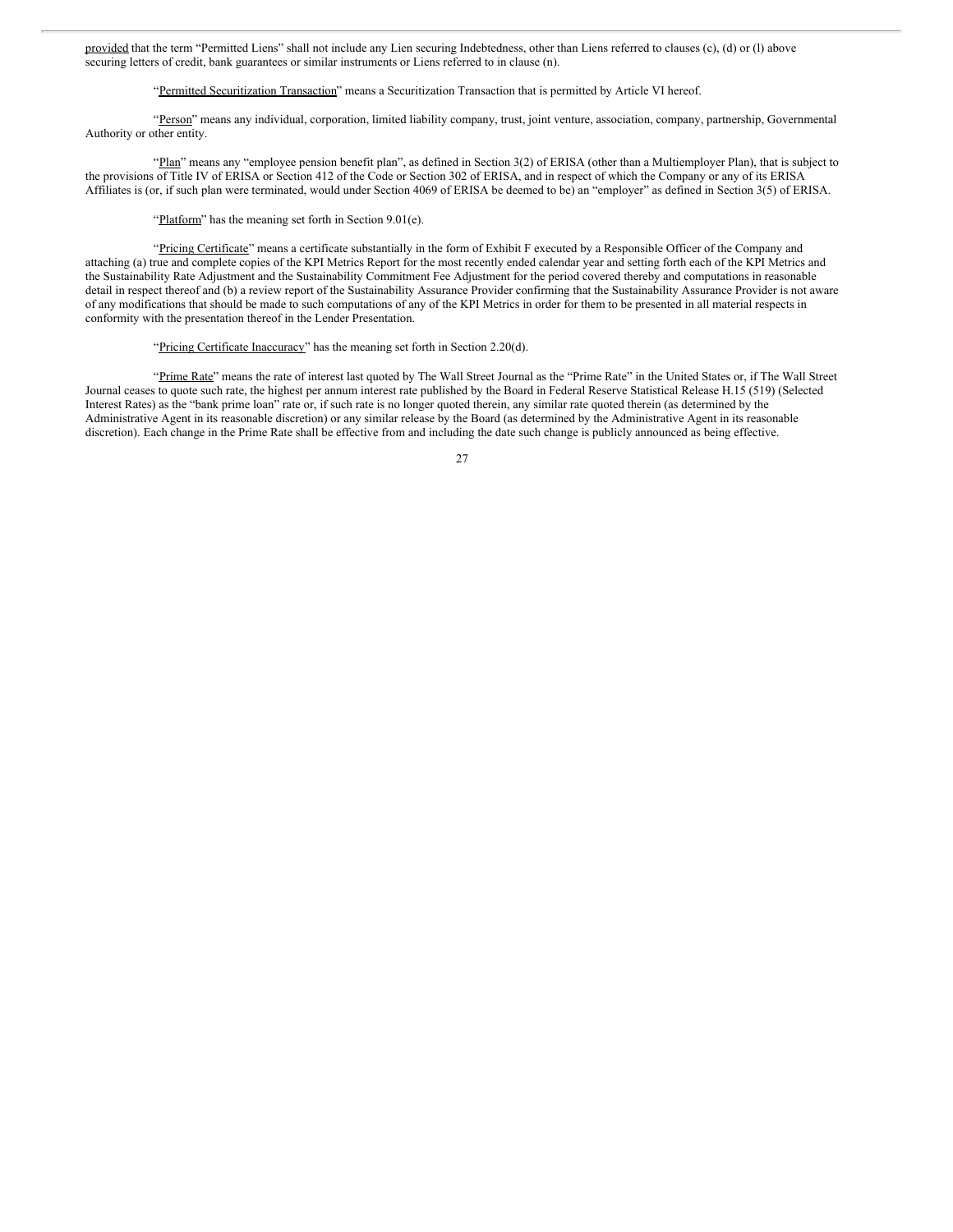"PTE" means a prohibited transaction class exemption issued by the U.S. Department of Labor, as any such exemption may be amended from time to time.

"Public Side Lender Representatives" means, with respect to any Lender, representatives of such Lender that do not wish to receive MNPI.

"OFC" has the meaning assigned to the term "qualified financial contract" in, and shall be interpreted in accordance with, 12 U.S.C. 5390(c)

 $(8)(D).$ 

#### "OFC Credit Support" has the meaning set forth in Section 9.20.

"Rating Agencies" means Moody's, S&P and Fitch.

"Ratings" means, with respect to any Rating Agency, the public rating from time to time established by such Rating Agency for senior, unsecured, non-credit-enhanced (other than by Guarantees of Subsidiary Guarantors) long-term debt of the Company, or, if there shall be no outstanding senior, unsecured, non-credit-enhanced long-term debt of the Company, the public long-term company, issuer or similar rating established by such Rating Agency for the Company.

"Recipient" means the Administrative Agent, any Lender or any combination thereof (as the context requires).

"Reference Time" with respect to any setting of the then-current Benchmark means (a) if such Benchmark is the Term SOFR, 5:00 a.m., Chicago time, on the day that is two Business Days preceding the date of such setting or (b) otherwise, the time determined by the Administrative Agent in its reasonable discretion.

"Register" has the meaning set forth in Section 9.04(b)(iv).

"Related Parties" means, with respect to any specified Person, such Person's Affiliates and the directors, officers, partners, members, trustees, employees, agents, administrators, managers, representatives and advisors of such Person and of such Person's Affiliates.

"Release" means any release, spill, emission, leaking, dumping, injection, pouring, deposit, disposal, discharge, dispersal, leaching or migration into or through the environment or within or upon any building, structure, facility or fixture.

"Relevant Governmental Body" means the Federal Reserve Board, the NYFRB and/or the CME Term SOFR Administrator, as applicable, or a committee officially endorsed or convened by the Federal Reserve Board and/or the NYFRB or, in each case, any successor thereto.

"Relevant Rate" means (a) with respect to any Term SOFR Borrowing, the Adjusted Term SOFR and (b) with respect to any Daily Simple SOFR Borrowing, the Adjusted Daily Simple SOFR.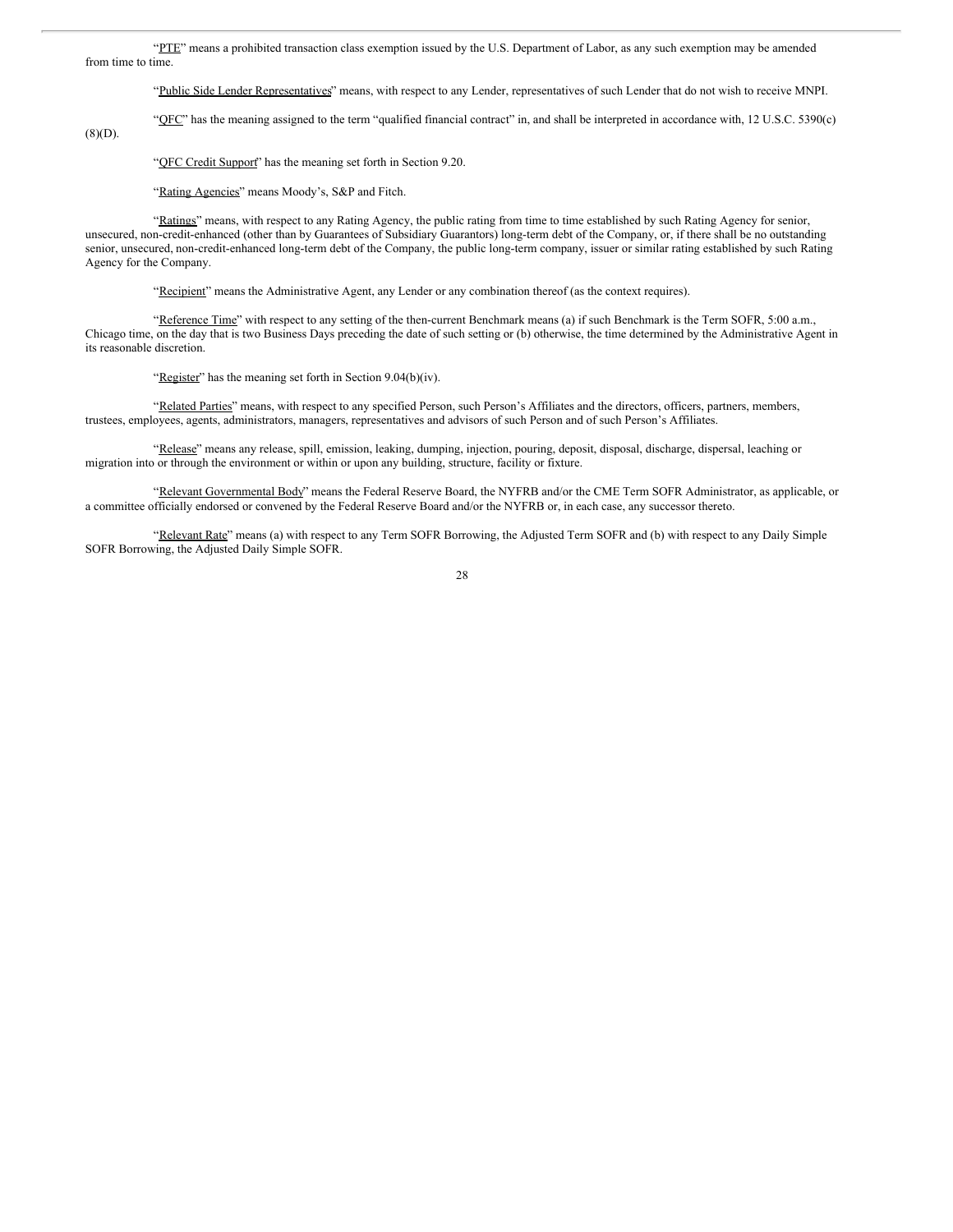"Renewable Electricity Percentage" means, with respect to any calendar year, commencing with the calendar year ending December 31, 2022, the percentage of electricity used in the global operations of the Company and its Subsidiaries during such calendar year that is derived from carbonfree sources (wind, solar, hydro and thermal), determined in a manner consistent with the determination of such percentage with respect to the calendar year ending December 31, 2021 as set forth in the Lender Presentation.

"Renewable Electricity Percentage Commitment Fee Adjustment Amount" means, with respect to any KPI Metrics Report, for any period between Sustainability Pricing Adjustment Dates, (a) positive 0.005%, if the Renewable Electricity Percentage for the calendar year covered by such KPI Metrics Report, as such Renewable Electricity Percentage is set forth in such KPI Metrics Report, is less than the Renewable Electricity Percentage Threshold for such calendar year, (b) 0.000%, if the Renewable Electricity Percentage for the calendar year covered by such KPI Metrics Report, as such Renewable Electricity Percentage is set forth in such KPI Metrics Report, is more than or equal to the Renewable Electricity Percentage Threshold for such calendar year but less than the Renewable Electricity Percentage Target for such calendar year, and (c) negative 0.005%, if the Renewable Electricity Percentage for the calendar year covered by such KPI Metrics Report, as such Renewable Electricity Percentage is set forth in such KPI Metrics Report, is more than or equal to the Renewable Percentage Target for such calendar year.

"Renewable Electricity Percentage Rate Adjustment Amount" means, with respect to any KPI Metrics Report, for any period between Sustainability Pricing Adjustment Dates, (a) positive 0.025%, if the Renewable Electricity Percentage for the calendar year covered by such KPI Metrics Report, as such Renewable Electricity Percentage is set forth in such KPI Metrics Report, is less than the Renewable Electricity Percentage Threshold for such calendar year, (b) 0.000%, if the Renewable Electricity Percentage for the calendar year covered by such KPI Metrics Report, as such Renewable Electricity Percentage is set forth in such KPI Metrics Report, is more than or equal to the Renewable Electricity Percentage Threshold for such calendar year but less than the Renewable Electricity Percentage Target for such calendar year, and (c) negative 0.025%, if the Renewable Electricity Percentage for the calendar year covered by such KPI Metrics Report, as such Renewable Electricity Percentage is set forth in such KPI Metrics Report, is more than or equal to the Renewable Percentage Target for such calendar year.

"Renewable Electricity Percentage Target" means, with respect to any calendar year, the percentage set forth as the Renewable Electricity Target for such calendar year as set forth in the Sustainability Table.

"Renewable Electricity Percentage Threshold" means, with respect to any calendar year, the percentage set forth as the Renewable Electricity Threshold for such calendar year as set forth in the Sustainability Table.

"Required Lenders" means, at any time, Lenders having Exposures and unused Commitments representing more than 50% of the sum of the aggregate Exposures and unused Commitments at such time.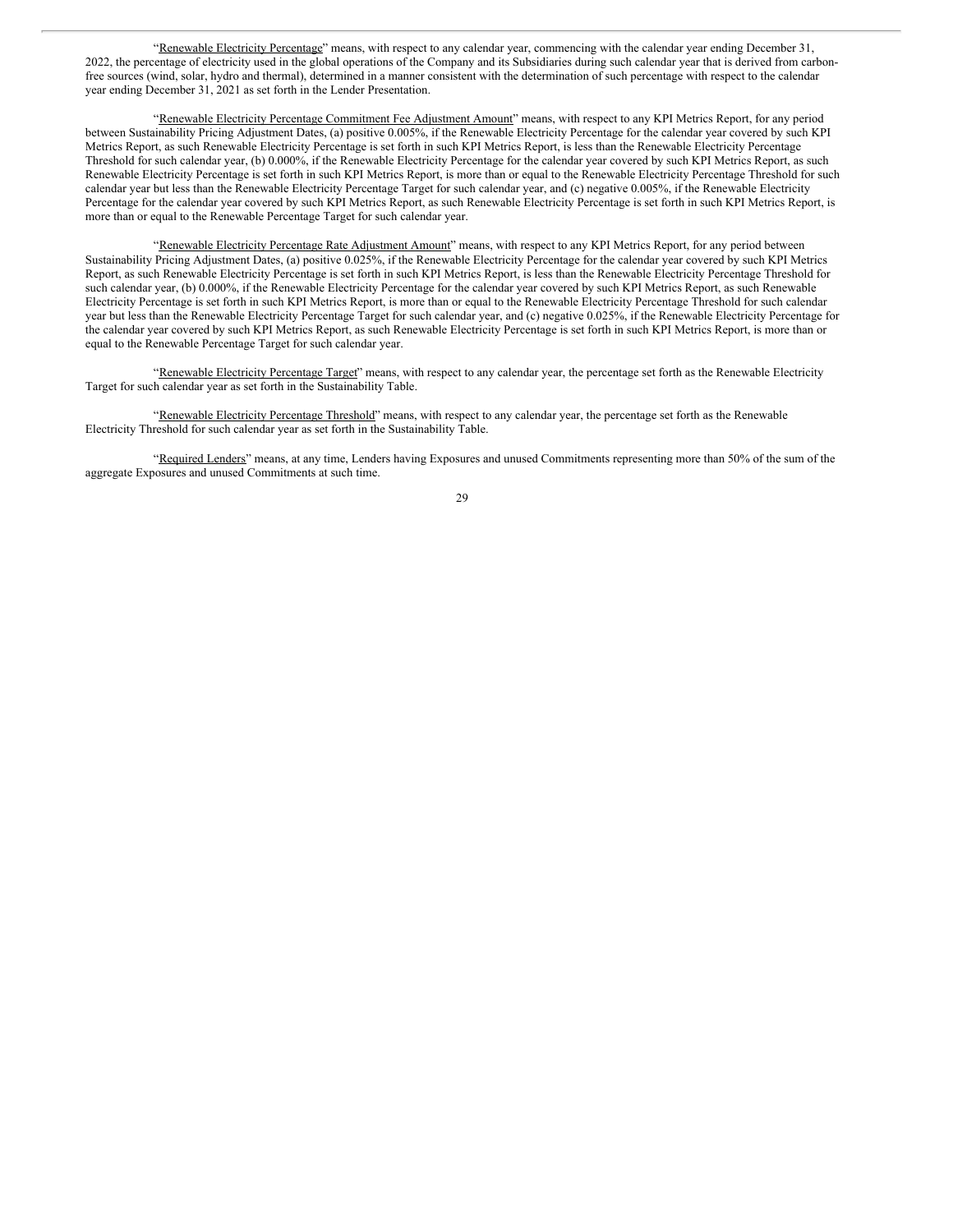"Resolution Authority" means an EEA Resolution Authority or, with respect to any UK Financial Institution, a UK Resolution Authority.

"Responsible Officer" means, with respect to any Person, the chief executive officer, the president, the chief financial officer, the principal accounting officer, the treasurer, the controller and the chief legal officer of such Person.

"S&P" means Standard & Poor's Financial Services LLC, a division of S&P Global Inc., and any successor to its rating agency business.

"Sale/Leaseback Transaction" means an arrangement relating to property owned by the Company or any Subsidiary whereby the Company or such Subsidiary sells or transfers such property to any Person and the Company or any Subsidiary leases such property, or other property that it intends to use for substantially the same purpose or purposes as the property sold or transferred, from such Person or its Affiliates.

"Sanctioned Country" means, at any time, a country or territory that is itself the subject or target of any Sanctions (at the date of this Agreement, the so-called Donetsk People's Republic, the so-called Luhansk People's Republic, the Crimea region of the Ukraine, Cuba, Iran, North Korea, Sudan and Syria).

"Sanctioned Person" means, at any time, (a) any Person listed in any Sanctions-related list of designated Persons maintained by OFAC or the U.S. Department of State or by the United Nations Security Council, Her Majesty's Treasury of the United Kingdom, the European Union or any European Union member state, (b) any Person operating, organized or resident in a Sanctioned Country, (c) any Person owned or controlled by any Person or Persons described in the preceding clauses (a) and (b) or (d) any Person otherwise the subject of any Sanctions.

"Sanctions" means economic or financial sanctions or trade embargoes imposed, administered or enforced from time to time by (a) the U.S. government, including those administered by OFAC or the U.S. Department of State, or (b) the United Nations Security Council, the European Union, any European Union member state or Her Majesty's Treasury of the United Kingdom.

"SEC" means the United States Securities and Exchange Commission.

"Securities Act" means the United States Securities Act of 1933.

"Securitization Assets" means accounts receivable, payment intangibles, chattel paper, promissory notes, letters of credit (or similar instruments) and other rights to payment, and interests in merchandise or goods (the sale or lease which gave rise to such receivable, right to payment, promissory notes or letter of credit (or similar instrument)), related contractual rights, instruments, general intangibles, guarantees, insurance proceeds and collections and all other related assets, in each case of a type customarily transferred or in respect of which a security interest is customarily granted in connection with any such securitization, all proceeds of the foregoing, and any Equity Interests in any Securitization Subsidiary.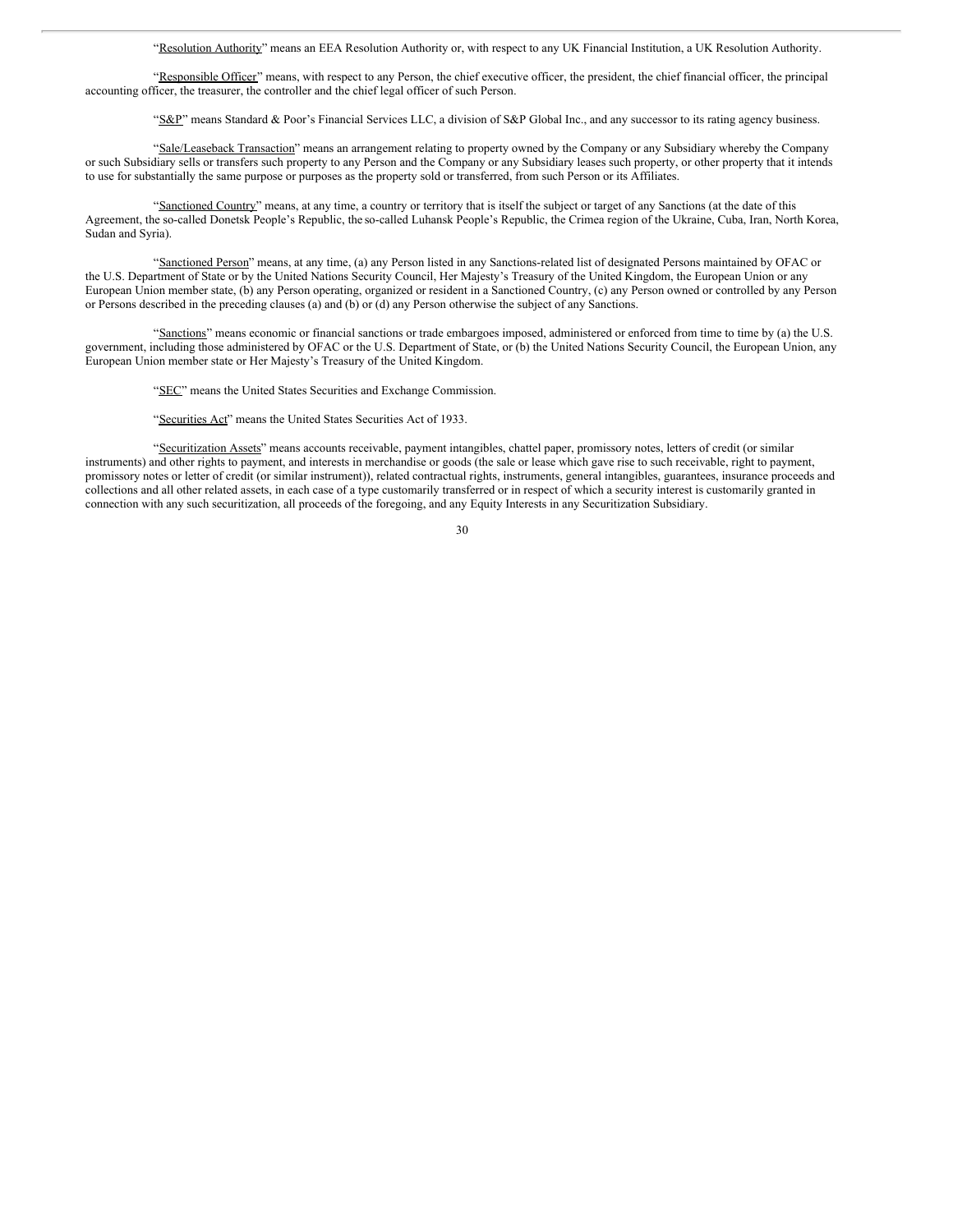"Securitization Subsidiary" means a Subsidiary of the Company that is a special purpose vehicle that has been established for the sole purpose of facilitating a financing under a Permitted Securitization Transaction.

"Securitization Transaction" means any transfer by the Company or any Subsidiary of Securitization Assets or interests therein (a) to a trust, partnership, corporation, limited liability company or other entity, which transfer is funded in whole or in part, directly or indirectly, by the incurrence or issuance by the transferee or a successor transferee of Indebtedness or other securities that are to receive payments from, or that represent interests in, the cash flow derived from such accounts receivable or interests therein, or (b) directly to one or more investors or other purchasers. The "amount" or "principal amount" of any Securitization Transaction shall be deemed at any time to be the aggregate principal or stated amount of the Indebtedness or other securities referred to in the first sentence of this definition or, if there shall be no such principal or stated amount, the uncollected amount of the accounts receivable, promissory notes, letters of credit (or similar instruments) or interests therein transferred pursuant to such Securitization Transaction, net of any such accounts receivable, promissory notes, letters of credit (or similar instruments) or interests therein that have been written off as uncollectible.

"Senior Notes" means the 4.650% Senior Notes due 2024, 4.100% Senior Notes due 2029, 5.650% Senior Notes due 2034, 5.000% Senior Notes due 2049 and 3.300% Senior Notes due 2050, issued by the Company prior to the Effective Date pursuant to the Senior Notes Indenture.

"Senior Notes Indenture" means the Indenture dated November 6, 2014, between the Company and Wells Fargo Bank, National Association, as trustee.

"SOFR" means a rate per annum equal to the secured overnight financing rate as administered by the SOFR Administrator.

"SOFR Administrator" means the NYFRB (or a successor administrator of the secured overnight financing rate).

"SOFR Administrator's Website" means the NYFRB's Website or any successor source for the secured overnight financing rate identified as such by the SOFR Administrator from time to time.

"Subsequent Borrowings" has the meaning assigned to such term in Section 2.18(b).

"subsidiary" means, with respect to any Person (the "parent") at any date, any Person of which Equity Interests representing more than 50% of the ordinary voting power or, in the case of a partnership, more than 50% of the general partnership interests are, as of such date, owned, controlled or held by the parent.

"Subsidiary" means any subsidiary of the Company.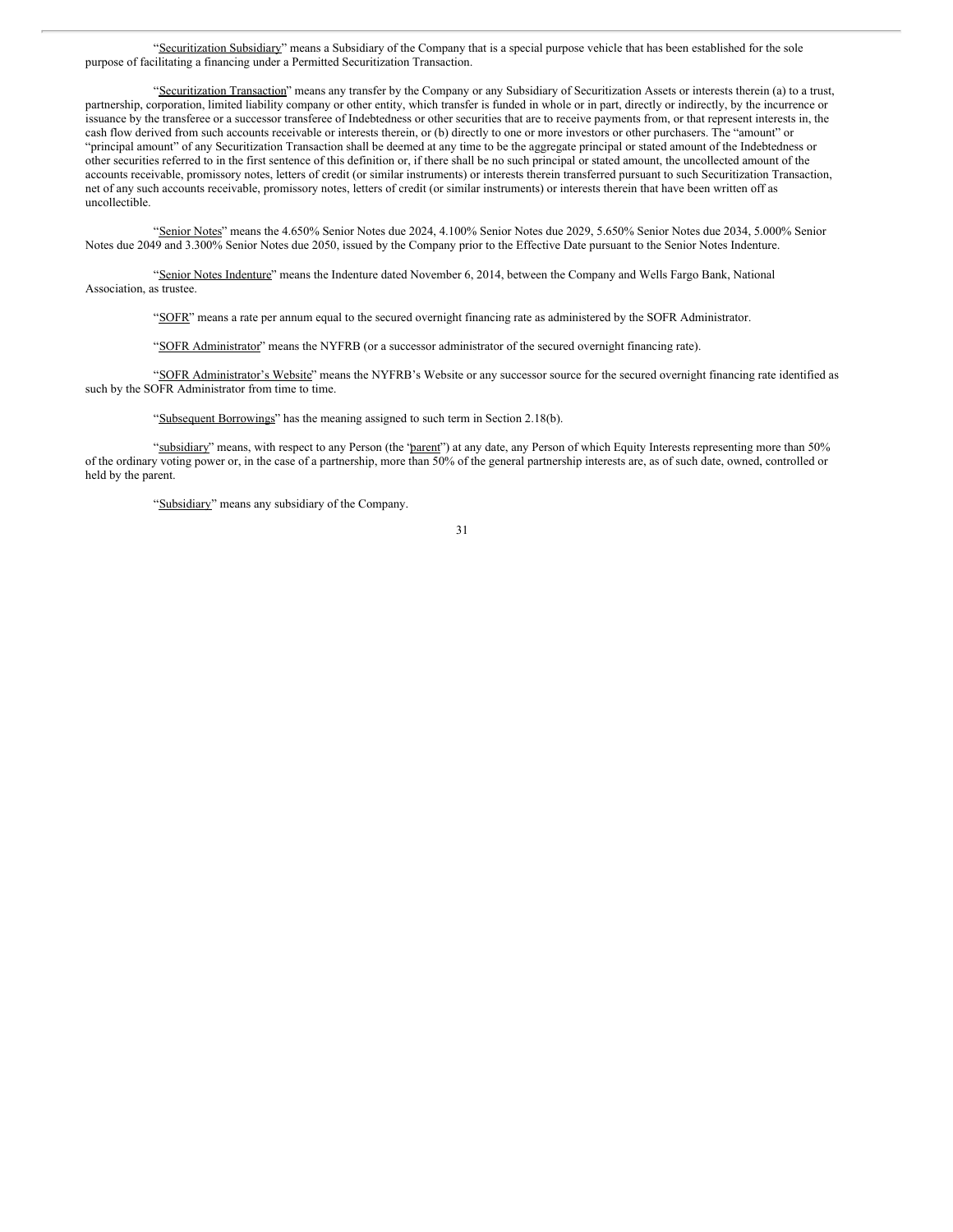"Subsidiary Guarantor" means any Subsidiary that is a party to the Guarantee Agreement.

"Supported QFC" has the meaning set forth in Section 9.20.

"Sustainability Assurance Provider" means Apex Companies, LLC and its Affiliates; provided that the Company may, from time to time, designate a replacement Sustainability Assurance Provider so long as (a) such replacement shall be (i) a qualified external reviewer, independent of the Company and its Subsidiaries, with relevant expertise, such as an auditor, environmental consultant and/or independent ratings agency of recognized national standing, or (ii) another firm designated by the Company and approved by the Required Lenders, such approval to be provided within 10 Business Days of notice by the Company to the Required Lenders, and (b) such replacement shall apply substantially the same review standards and methodology as those used in the 2020 ESG Report, except for any changes to such standards and/or methodology that (i) are described in the Lender Presentation or are otherwise consistent with then generally accepted industry standards or (ii) are proposed by the Company and approved by the Required Lenders.

"Sustainability Commitment Fee Adjustment" means, with respect to any KPI Metrics Report, for any period between Sustainability Pricing Adjustment Dates, an amount (whether positive, negative or zero), expressed as a percentage, equal to the sum of (a) the GHG Emissions Commitment Fee Adjustment Amount (whether positive, negative or zero) plus (b) the Renewable Electricity Percentage Commitment Fee Adjustment Amount (whether positive, negative or zero), in each case for such period.

"Sustainability Pricing Adjustment Date" has the meaning set forth in Section 2.20(b).

"Sustainability Rate Adjustment" means, with respect to any KPI Metrics Report, for any period between Sustainability Pricing Adjustment Dates, an amount (whether positive, negative or zero), expressed as a percentage, equal to the sum of (a) the GHG Emissions Rate Adjustment Amount (whether positive, negative or zero) plus (b) the Renewable Electricity Percentage Rate Adjustment Amount (whether positive, negative or zero), in each case for such period.

"Sustainability Recalculation Event" means (a) any Acquisition by the Company and its Subsidiaries and (b) any Disposition, or series of related Dispositions (including pursuant to a merger or consolidation), by the Company and its Subsidiaries of property that constitutes (i) assets comprising all or substantially all or any significant portion of a business or an operating unit of a business or (ii) all or substantially all of the Equity Interests in any Subsidiary, in each case under clauses (a) or (b) above, permitted under this Agreement if such Acquisition or such Disposition (or series of related Dispositions) would, after giving pro forma effect thereto, result in an increase or decrease in the consolidated total assets of the Company or the consolidated revenues of the Company, in each case, as of the end of or for the Test Period most recently ended prior to the consummation of such Acquisition or Disposition (or the last in the series of such Dispositions) by 5.0% or more.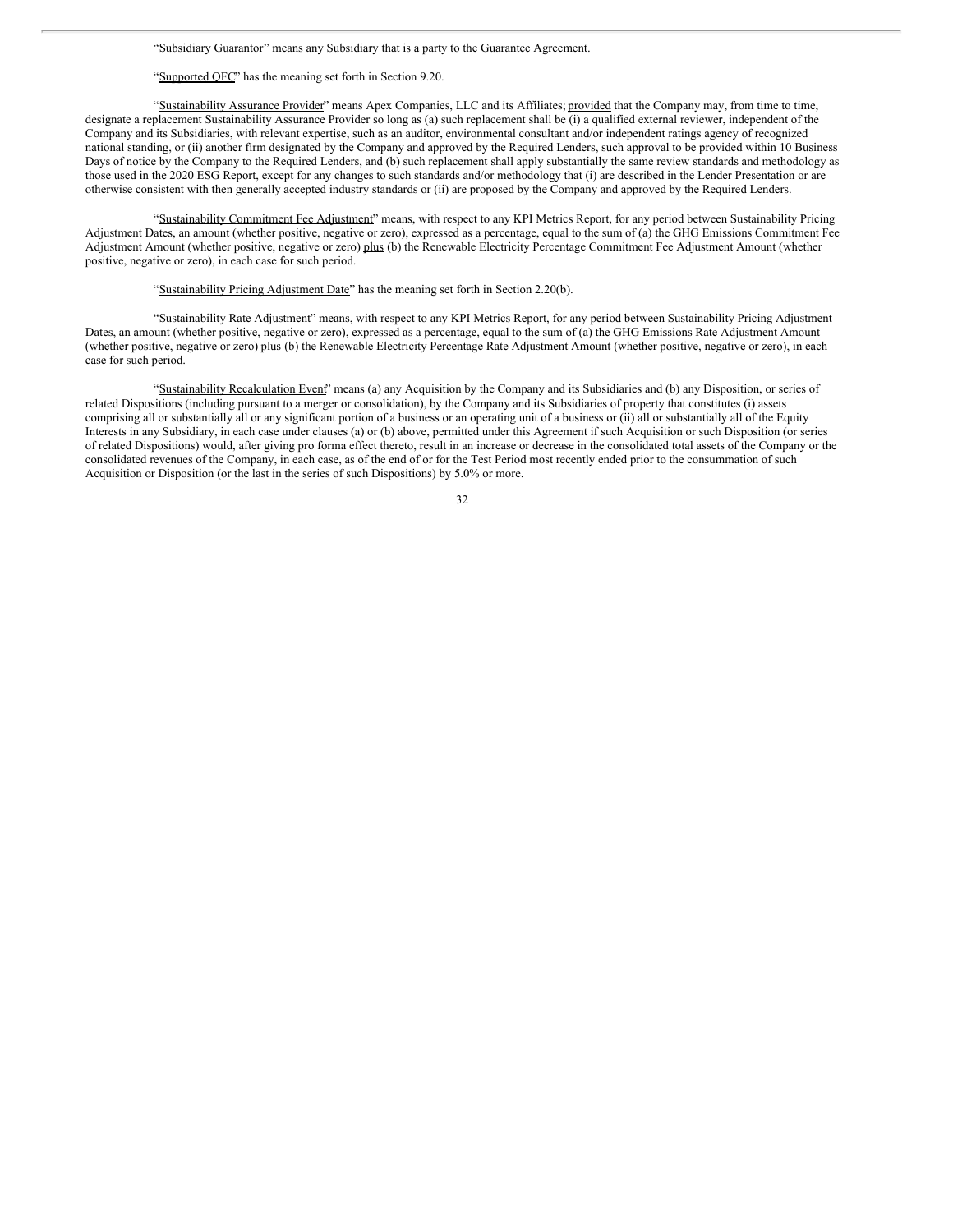"Sustainability Report" means the Company's annual non-financial disclosure report, prepared in a manner consistent with the 2020 ESG Report, subject to the changes in the standards and methodology described in the Lender Presentation, publicly reported by the Company and published on an Internet or intranet website to which each Lender and the Administrative Agent have been granted access free of charge (or at the expense of the Company).

"Sustainability Structuring Agent" means J.P. Morgan Securities LLC, in its capacity as sustainability structuring agent in connection with the credit facility provided for herein.

"Sustainability Table" means the Sustainability Table set forth on Schedule 1.01.

"Syndication Agents" means the Persons identified as such on the cover page of this Agreement.

"Taxes" means all present or future taxes, levies, imposts, duties, deductions, withholdings (including backup withholding), assessments, fees or other charges imposed by any Governmental Authority, including any interest, additions to tax or penalties applicable thereto.

"Term SOFR" means, with respect to any Term SOFR Borrowing and for any tenor comparable to the applicable Interest Period, the Term SOFR Reference Rate at approximately 5:00 a.m., Chicago time, two U.S. Government Securities Business Days prior to the commencement of such tenor comparable to the applicable Interest Period, as such rate is published by the CME Term SOFR Administrator.

"Term SOFR Borrowing" means any Borrowing comprised of Term SOFRLoans.

"Term SOFR Loan" means any Loan that bears interest at a rate determined by reference to the Adjusted Term SOFR.

"Term SOFR Reference Rate" means, for any day and time (such day, the "Term SOFR Determination Day"), with respect to any Term SOFR Borrowing and for any tenor comparable to the applicable Interest Period, the rate per annum determined by the Administrative Agent as the forward-looking term rate based on SOFR. If by 5:00 p.m., New York City time, on such Term SOFR Determination Day, the "Term SOFR Reference Rate" for the applicable tenor has not been published by the CME Term SOFR Administrator and a Benchmark Replacement Date with respect to Term SOFR has not occurred, then the Term SOFR Reference Rate for such Term SOFR Determination Day will be the Term SOFR Reference Rate as published in respect of the first preceding U.S. Government Securities Business Day for which such Term SOFR Reference Rate was published by the CME Term SOFR Administrator, so long as such first preceding U.S. Government Securities Business Day is not more than five Business Days prior to such Term SOFR Determination Day.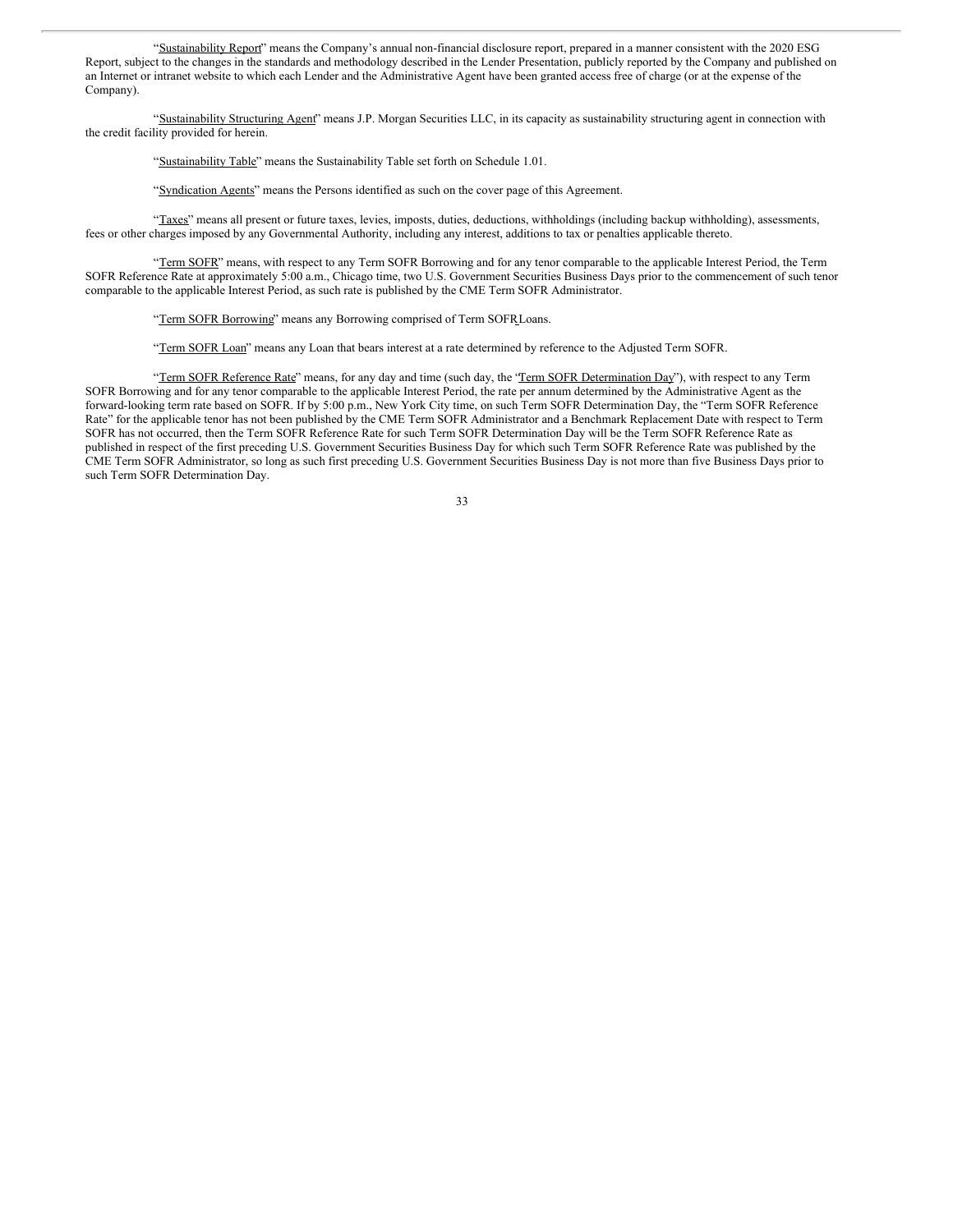"Test Period" means, as of any date, the period of four consecutive fiscal quarters of the Company then most recently ended for which financial statements have been delivered (or are required to have been delivered) under Section 5.01(a) or 5.01(b), as applicable (or, prior to the first such delivery, the period of four consecutive fiscal quarters of the Company ended March 31, 2022).

"Transactions" means the execution, delivery and performance by each Loan Party of the Loan Documents to which it is to be a party and the borrowing of Loans.

"Type", when used in reference to any Loan or Borrowing, refers to whether the rate of interest on such Loan, or on the Loans comprising such Borrowing, is determined by reference to the Adjusted Term SOFR, the Alternate Base Rate or, if applicable pursuant to Section 2.11, the Adjusted Daily Simple SOFR.

"UK Financial Institution" means any BRRD Undertaking (as such term is defined under the PRA Rulebook (as amended from time to time) promulgated by the United Kingdom Prudential Regulation Authority) or any Person falling within IFPRU 11.6 of the FCA Handbook (as amended from time to time) promulgated by the United Kingdom Financial Conduct Authority, which includes certain credit institutions and investment firms, and certain affiliates of such credit institutions or investment firms.

"UK Resolution Authority" means the Bank of England or any other public administrative authority having responsibility for the resolution of any UK Financial Institution.

"U.S. Government Securities Business Day" means any day except for (a) a Saturday, (b) a Sunday or (c) a day on which the Securities Industry and Financial Markets Association recommends that the fixed income departments of its members be closed for the entire day for purposes of trading in United States government securities.

"U.S. Person" means any Person that is a "United States Person" as defined in Section 7701(a)(30) of the Code.

"U.S. Special Resolution Regime" has the meaning set forth in Section 9.19.

"U.S. Tax Compliance Certificate" has the meaning set forth in Section 2.14(f)(ii)(B)(3).

"USA PATRIOT Act" means the Uniting and Strengthening America by Providing Appropriate Tools Required to Intercept and Obstruct Terrorism Act of 2001.

"Voting Shares" means, as to a particular corporation or other Person, outstanding shares of stock or other Equity Interests of any class of such Person entitled to vote in the election of directors, or otherwise to participate in the direction of the management and policies, of such Person, excluding shares or Equity Interests entitled so to vote or participate only upon the happening of some contingency.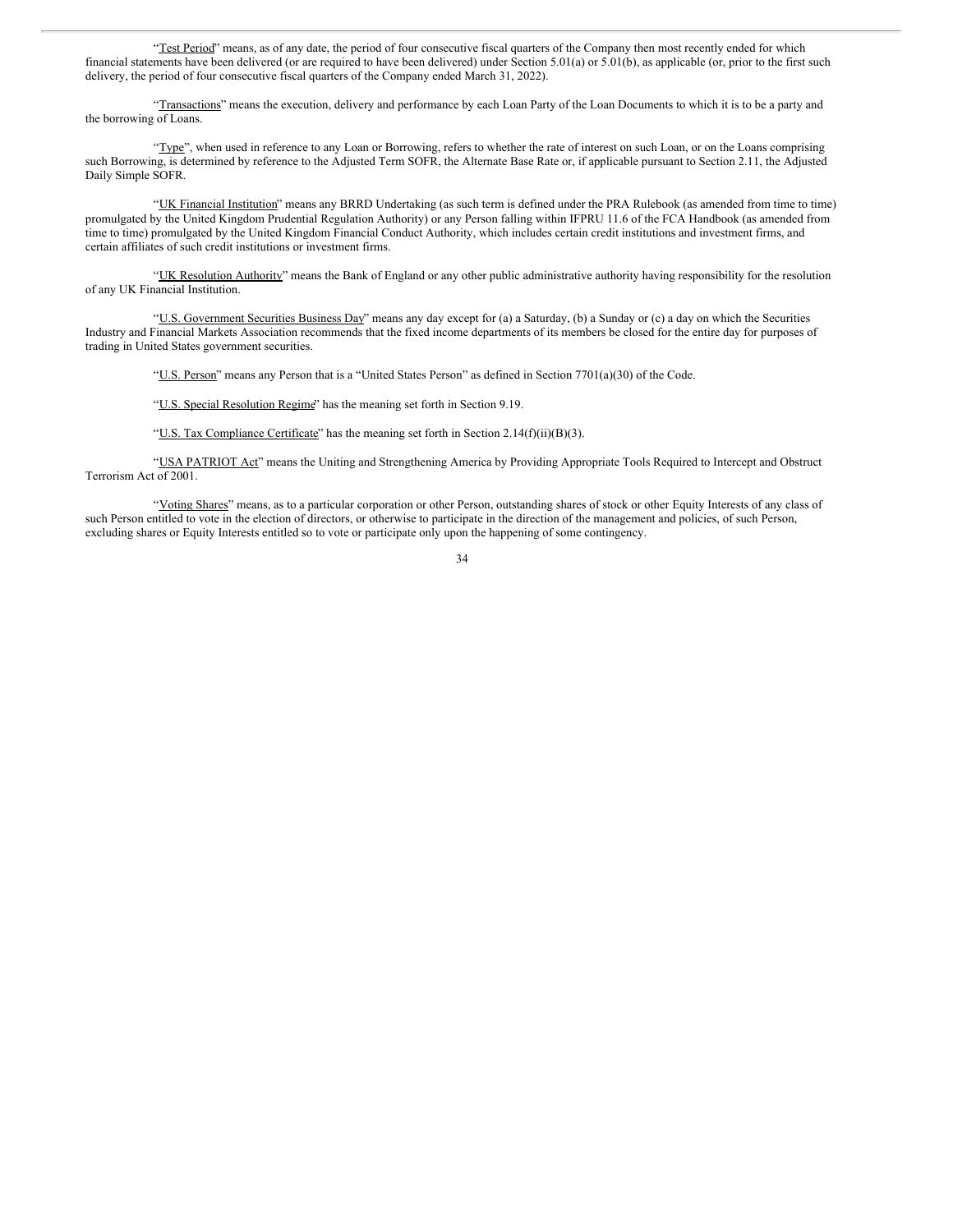"wholly-owned", when used in reference to a subsidiary of any Person, means that all the Equity Interests in such subsidiary (other than directors' qualifying shares and other nominal amounts of Equity Interests that are required to be held by other Persons under applicable law) are owned, beneficially and of record, by such Person, another wholly-owned subsidiary of such Person or any combination thereof.

"Withdrawal Liability" means liability to a Multiemployer Plan as a result of a complete or partial withdrawal from such Multiemployer Plan, as such term is defined in Part I of Subtitle E of Title IV of ERISA.

"Withholding Agent" means the Company and the Administrative Agent.

"Write-Down and Conversion Powers" means (a) with respect to any EEA Resolution Authority, the write-down and conversion powers of such EEA Resolution Authority from time to time under the Bail-In Legislation for the applicable EEA Member Country, which write-down and conversion powers are described in the EU Bail-In Legislation Schedule, and (b) with respect to the United Kingdom, any powers of the applicable Resolution Authority under the Bail-In Legislation to cancel, reduce, modify or change the form of a liability of any UK Financial Institution or any contract or instrument under which that liability arises, to convert all or part of that liability into shares, securities or obligations of such Person or any other Person, to provide that any such contract or instrument is to have effect as if a right had been exercised under it or to suspend any obligation in respect of that liability or any of the powers under that Bail-In Legislation that are related to or ancillary to any of those powers.

SECTION 1.02. Classification of Loans and Borrowings. For purposes of this Agreement, Loans and Borrowings may be classified and referred to by Type (e.g., a "Term SOFR Loan" or "Term SOFR Borrowing").

SECTION 1.03. Terms Generally. The definitions of terms herein shall apply equally to the singular and plural forms of the terms defined. Whenever the context may require, any pronoun shall include the corresponding masculine, feminine and neuter forms. The words "include", "includes" and "including" shall be deemed to be followed by the phrase "without limitation". The word "will" shall be construed to have the same meaning and effect as the word "shall". The words "asset" and "property" shall be construed to have the same meaning and effect and to refer to any and all real and personal, tangible and intangible assets and properties. The word "law" shall be construed as referring to all statutes, rules, regulations, codes and other laws (including official rulings and interpretations thereunder having the force of law or with which affected Persons customarily comply), and all judgments, orders, writs and decrees, of all Governmental Authorities. Except as otherwise provided herein and unless the context requires otherwise, (a) any definition of or reference to any agreement, instrument or other document (including this Agreement and the other Loan Documents) shall be construed as referring to such agreement, instrument or other document as from time to time amended, supplemented or otherwise modified (subject to any restrictions on such amendments, supplements or modifications set forth herein), (b) any definition of or reference to any statute, rule or regulation shall be construed as referring thereto as from time to time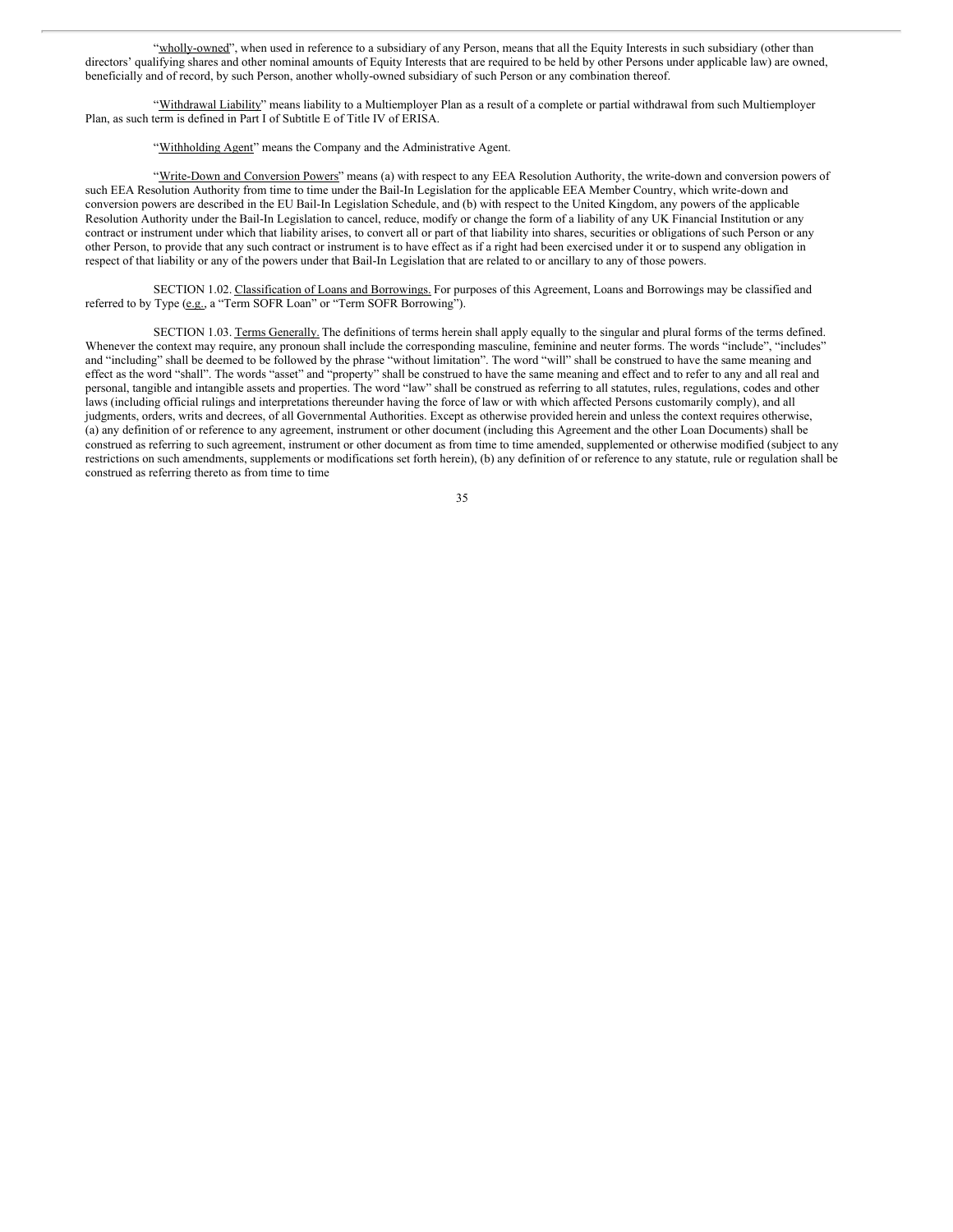amended, supplemented or otherwise modified, and all references to any statute shall be construed as referring to all rules, regulations, rulings and official interpretations promulgated or issued thereunder having the force of law, (c) any reference herein to any Person shall be construed to include such Person's successors and assigns (subject to any restrictions on assignment set forth herein) and, in the case of any Governmental Authority, any other Governmental Authority that shall have succeeded to any or all functions thereof, (d) the words "herein", "hereof" and "hereunder", and words of similar import, shall be construed to refer to this Agreement in its entirety and not to any particular provision hereof and (e) all references herein to Articles, Sections, Exhibits and Schedules shall be construed to refer to Articles and Sections of, and Exhibits and Schedules to, this Agreement.

SECTION 1.04. Accounting Terms; GAAP; Pro Forma Calculations. (a) Except as otherwise expressly provided herein, all terms of an accounting or financial nature used herein shall be construed in accordance with GAAP as in effect from time to time; provided that (i) if the Company, by notice to the Administrative Agent, shall request an amendment to any provision hereof to eliminate the effect of any change occurring after the date hereof in GAAP or in the application thereof on the operation of such provision (or if the Administrative Agent or the Required Lenders, by notice to the Company, shall request an amendment to any provision hereof for such purpose), regardless of whether any such notice is given before or after such change in GAAP or in the application thereof, then such provision shall be interpreted on the basis of GAAP as in effect and applied immediately before such change shall have become effective until such notice shall have been withdrawn or such provision amended in accordance herewith and (ii) notwithstanding any other provision contained herein, all terms of an accounting or financial nature used herein shall be construed (other than for purposes of Sections 3.04, 5.01(a) and 5.01(b)), and all computations of amounts and ratios referred to herein shall be made, (A) without giving effect to (1) any election under Financial Accounting Standards Board Accounting Standards Codification 825 (or any other Accounting Standards Codification having a similar result or effect) (and related interpretations) to value any Indebtedness at "fair value", as defined therein, (2) any treatment of Indebtedness in respect of convertible debt instruments under Accounting Standards Codification 470-20 (or any other Accounting Standards Codification or Financial Accounting Standard having a similar result or effect) (and related interpretations) to value any such Indebtedness in a reduced or bifurcated manner as described therein, and such Indebtedness shall at all times be valued at the full stated principal amount thereof, (3) any valuation of Indebtedness below its full stated principal amount as a result of the application of Accounting Standards Update 2015-03, Interest, issued by the Financial Accounting Standards Board, or (4) any other accounting principle that results in any Indebtedness being reflected on a balance sheet at an amount less than the stated principal amount thereof (or, in the case of Indebtedness issued at a discount (other than an underwriting discount) to stated principal amount, the issue price thereof plus accreted discount), and (B) without giving effect to any change in accounting for leases pursuant to GAAP resulting from the adoption of Financial Accounting Standards Board ASU No. 2016-02, Leases (Topic 842), if such change would require the recognition ofright-of-use assets and lease liabilities for leases or similar agreements that would not be classified as capital leases under GAAP as in effect prior to January 1, 2019.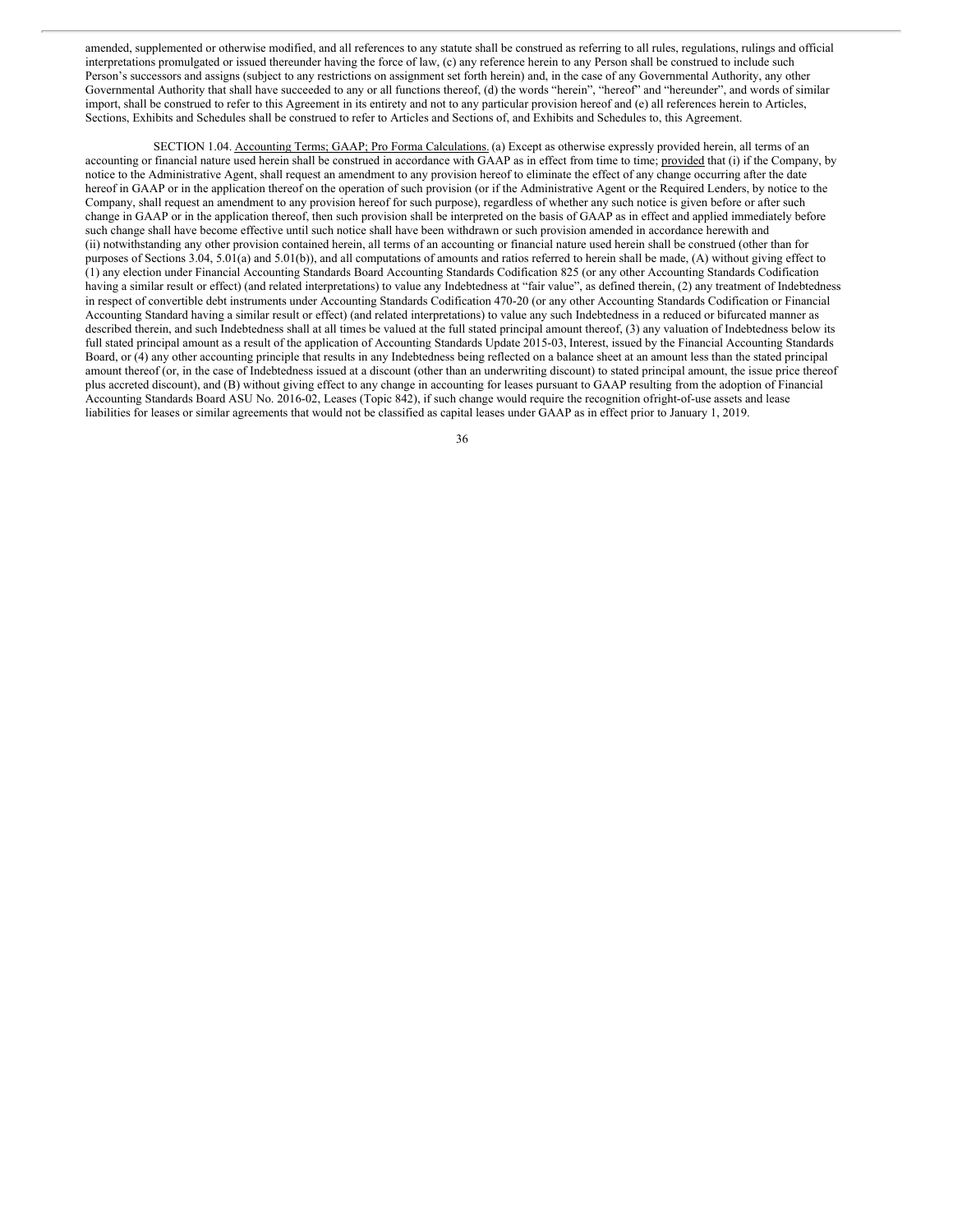(b) All pro forma computations required to be made hereunder giving effect to any Acquisition, Disposition or other transaction shall be calculated after giving pro forma effect thereto as if such transaction had occurred on the first day of the applicable Test Period and, to the extent applicable, to the historical earnings and cash flows associated with the assets acquired or disposed of and any related incurrence or reduction of Indebtedness, all in accordance with Article 11 of Regulation S-X under the Securities Act. If any Indebtedness bears a floating rate of interest and is being given pro forma effect, the interest on such Indebtedness shall be calculated as if the rate in effect on the date of determination had been the applicable rate for the entire period (taking into account any Hedging Agreement applicable to such Indebtedness if such Hedging Agreement has a remaining term in excess of 12 months).

SECTION 1.05. Interest Rates; Benchmark Notification. The interest rate on a Loan may be derived from an interest rate benchmark that may be discontinued or is, or may in the future become, the subject of regulatory reform. Upon the occurrence of a Benchmark Transition Event, Section 2.11(b)(i) provides a mechanism for determining an alternative rate of interest. The Administrative Agent does not warrant or accept any responsibility for, and shall not have any Liability, on any theory of liability, with respect to, the administration, submission, performance or any other matter related to any interest rate used in this Agreement, or with respect to any alternative or successor rate thereto, or replacement rate thereof, including whether the composition or characteristics of any such alternative, successor or replacement reference rate will be similar to, or produce the same value or economic equivalence of, the existing interest rate being replaced or have the same volume or liquidity as did any existing interest rate prior to its discontinuance or unavailability. The Administrative Agent and its Affiliates and/or other related Persons may engage in transactions that affect the calculation of any interest rate used in this Agreement or any alternative, successor or replacement rate (including any Benchmark Replacement) and/or any relevant adjustments thereto, in each case, in a manner adverse to the Company. The Administrative Agent may select information sources or services in its reasonable discretion to ascertain any interest rate used in this Agreement, any component thereof, or rates referenced in the definition thereof, in each case pursuant to the terms of this Agreement, and shall have no Liability to the Company, any Lender or any other Person for damages of any kind, including direct or indirect, special, punitive, incidental or consequential damages, costs, losses or expenses (whether in tort, contract or otherwise and whether at law or in equity), for any error or calculation of any such rate (or component thereof) provided by any such information source or service.

SECTION 1.06. Divisions. For all purposes under this Agreement and the other Loan Documents, in connection with any division or plan of division under Delaware law (or any comparable event under a different jurisdiction's laws): (a) if any asset, right, obligation or liability of any Person becomes the asset, right, obligation or liability of a different Person, then it shall be deemed to have been transferred from the original Person to the subsequent Person, and (b) if any new Person comes into existence, such new Person shall be deemed to have been organized on the first date of its existence by the holders of its Equity Interests at such time.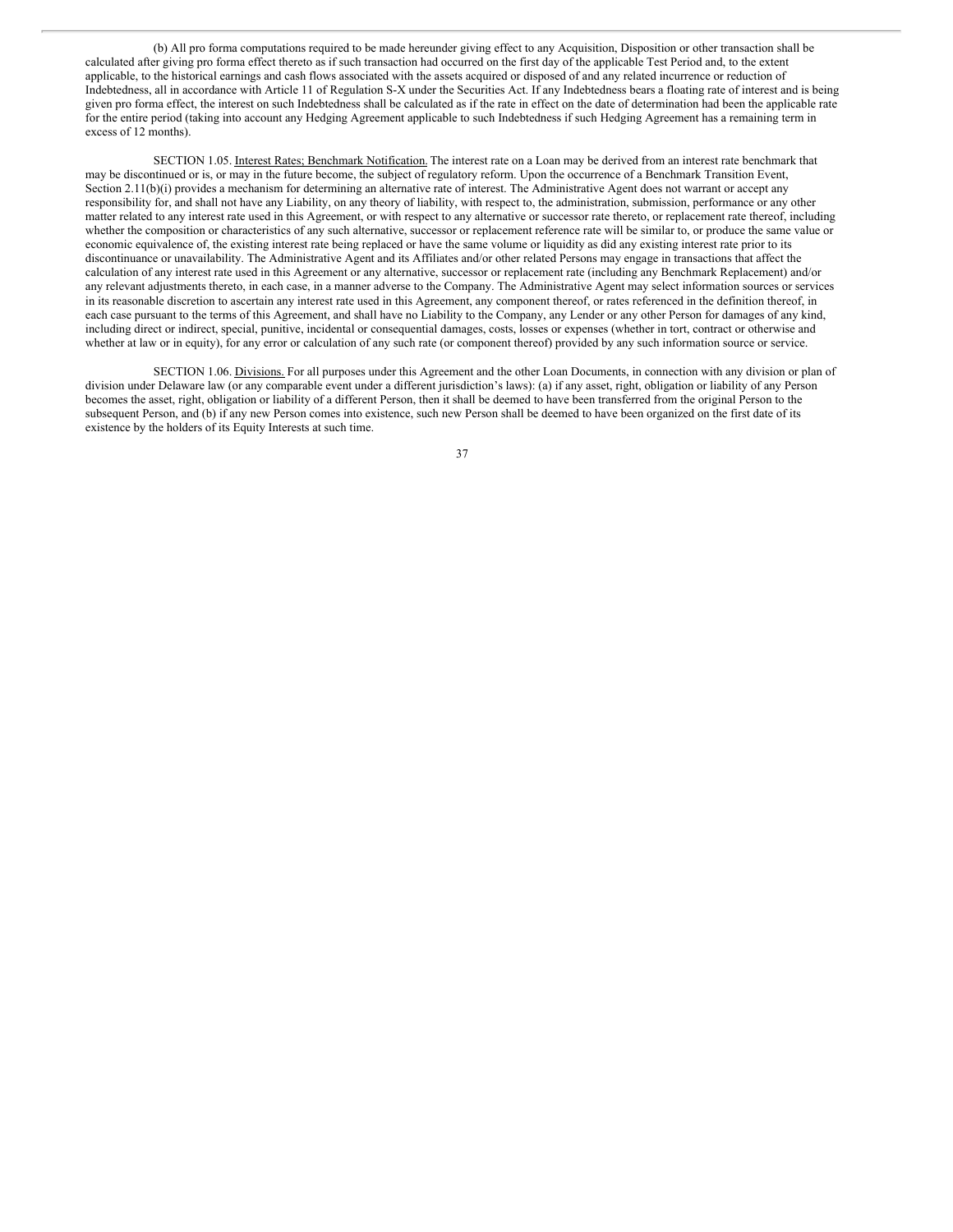# ARTICLE II

### The Credits

SECTION 2.01. Commitments. Subject to the terms and conditions set forth herein, each Lender agrees to make Loans to the Company from time to time during the Availability Period in dollars in an aggregate principal amount that will not result in such Lender's Exposure exceeding such Lender's Commitment or the Aggregate Exposure exceeding the Aggregate Commitment. Within the foregoing limits and subject to the terms and conditions set forth herein, the Company may borrow, prepay and reborrow Loans.

SECTION 2.02. Loans and Borrowings. (a) Each Loan shall be made as part of a Borrowing consisting of Loans of the same Type made by the Lenders ratably in accordance with their respective Commitments. The failure of any Lender to make any Loan required to be made by it shall not relieve any other Lender of its obligations hereunder; provided that the Commitments of the Lenders are several and no Lender shall be responsible for any other Lender's failure to make Loans as required.

(b) Subject to Section 2.11, each Borrowing shall be comprised entirely of ABR Loans or Term SOFR Loans or, if applicable pursuant to Section 2.11, Daily Simple SOFR Loans, in each case, as the Company may request in accordance herewith. Each Lender at its option may make any Loan by causing any domestic or foreign branch or Affiliate of such Lender to make such Loan; provided that any exercise of such option shall not affect the obligation of the Company to repay such Loan in accordance with the terms of this Agreement.

(c) At the commencement of each Interest Period for any Term SOFR Borrowing, such Borrowing shall be in an aggregate amount that is an integral multiple of \$1,000,000 and not less than \$5,000,000; provided that (i) a Term SOFR Borrowing that results from a continuation of an outstanding Term SOFR Borrowing may be in an aggregate amount that is equal to such outstanding Borrowing and (ii) a Term SOFR Borrowing may be in an aggregate amount that is equal to the entire unused balance of the Aggregate Commitment. At the time that each ABR Borrowing or Daily Simple SOFR Borrowing is made, such Borrowing shall be in an aggregate amount that is an integral multiple of \$1,000,000 and not less than \$5,000,000; provided that an ABR Borrowing or a Daily Simple SOFR Borrowing may be in an aggregate amount that is equal to the entire unused balance of the Aggregate Commitment. Borrowings of more than one Type may be outstanding at the same time; provided that there shall not at any time be more than a total of 10 (or such greater number as may be agreed to by the Administrative Agent) Term SOFR Borrowings and Daily Simple SOFR Borrowings outstanding.

(d) Notwithstanding any other provision of this Agreement, the Company shall not be entitled to request, or to elect to convert to or continue, any Term SOFR Borrowing if the Interest Period requested with respect thereto would end after the Maturity Date.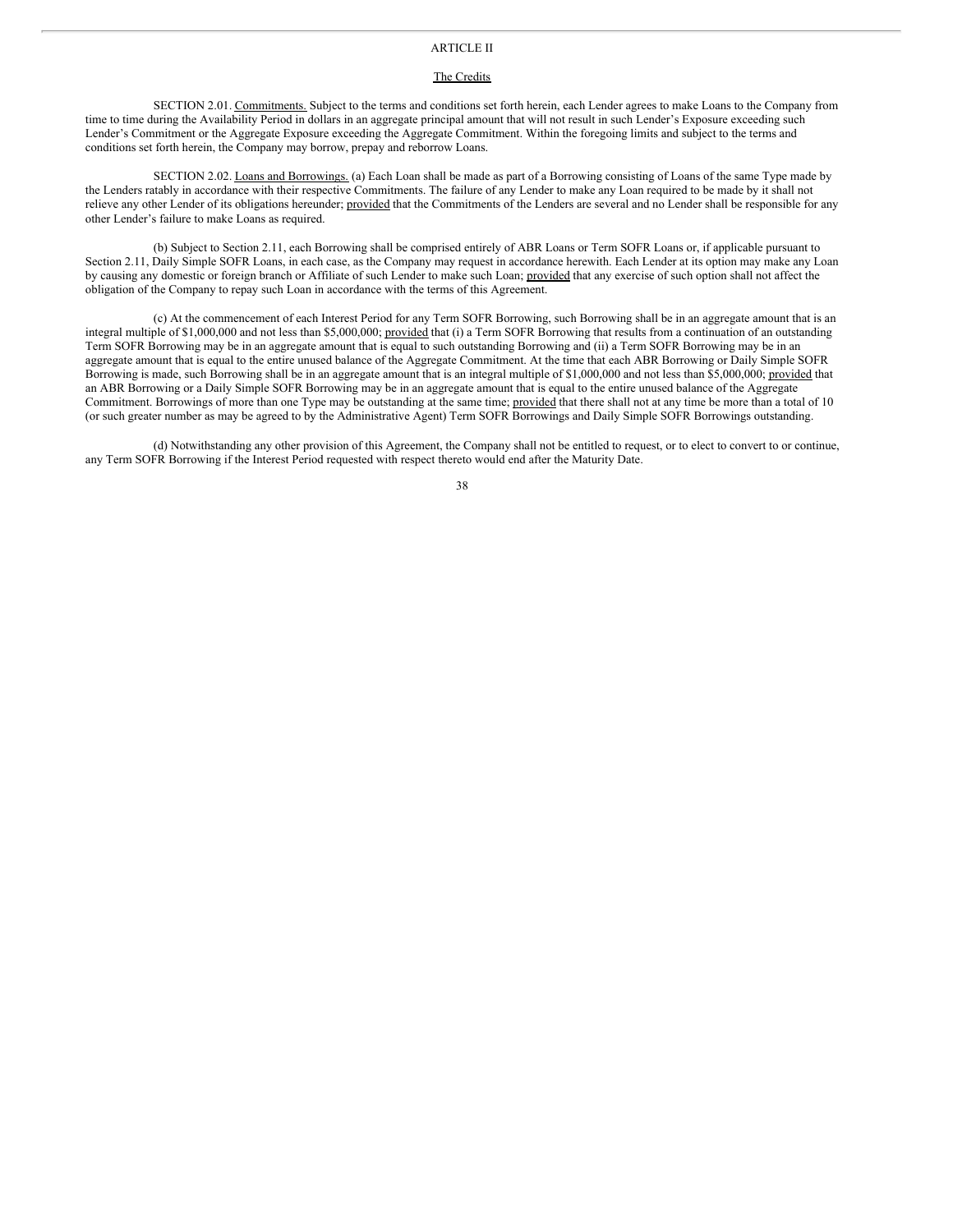SECTION 2.03. Requests for Borrowings. To request a Borrowing, the Company shall submit to the Administrative Agent a completed Borrowing Request, executed by a Responsible Officer of the Company, (a) in the case of a Term SOFR Borrowing, not later than 11:00 a.m., New York City time, three Business Days before the date of the proposed Borrowing, (b) in the case of an ABR Borrowing, not later than 11:00 a.m., New York City time, on the day of the proposed Borrowing or (c) if applicable pursuant to Section 2.11, in the case of a Daily Simple SOFR Borrowing, not later than 11:00 a.m., New York City time, five Business Days before the date of the proposed Borrowing. Each Borrowing Request shall be irrevocable and shall specify the following information in compliance with Section 2.02:

- (i) the aggregate amount of such Borrowing;
- (ii) the date of such Borrowing, which shall be a Business Day;
- (iii) the Type of such Borrowing;

(iv) in the case of a Term SOFR Borrowing, the initial Interest Period to be applicable thereto, which shall be a period contemplated by the definition of the term "Interest Period"; and

(v) the location and number of the account of the Company to which funds are to be disbursed.

If no election as to the Type of Borrowing is specified, then the requested Borrowing shall be an ABR Borrowing. If no Interest Period is specified with respect to any requested Term SOFR Borrowing, then the Company shall be deemed to have selected an Interest Period of one month's duration. Promptly following receipt of a Borrowing Request in accordance with this Section, the Administrative Agent shall advise each Lender of the details thereof and of the amount of such Lender's Loan to be made as part of the requested Borrowing.

SECTION 2.04. Funding of Borrowings. (a) Each Lender shall make each Loan to be made by it hereunder on the proposed date thereof by wire transfer of immediately available funds by 1:00 p.m., New York City time, to the account of the Administrative Agent most recently designated by it for such purpose by notice to the Lenders. The Administrative Agent will make such Loans available to the Company by promptly remitting the amounts so received, in like funds, to an account of the Company specified in the applicable Borrowing Request.

(b) Unless the Administrative Agent shall have received notice from a Lender prior to the proposed date of any Borrowing that such Lender will not make available to the Administrative Agent such Lender's share of such Borrowing, the Administrative Agent may assume that such Lender has made such share available on such date in accordance with paragraph (a) of this Section and may, in reliance on such assumption, make available to the Company a corresponding amount. In such event, if a Lender has not in fact made its share of the applicable Borrowing available to the Administrative Agent, then the applicable Lender and the Company severally agree to pay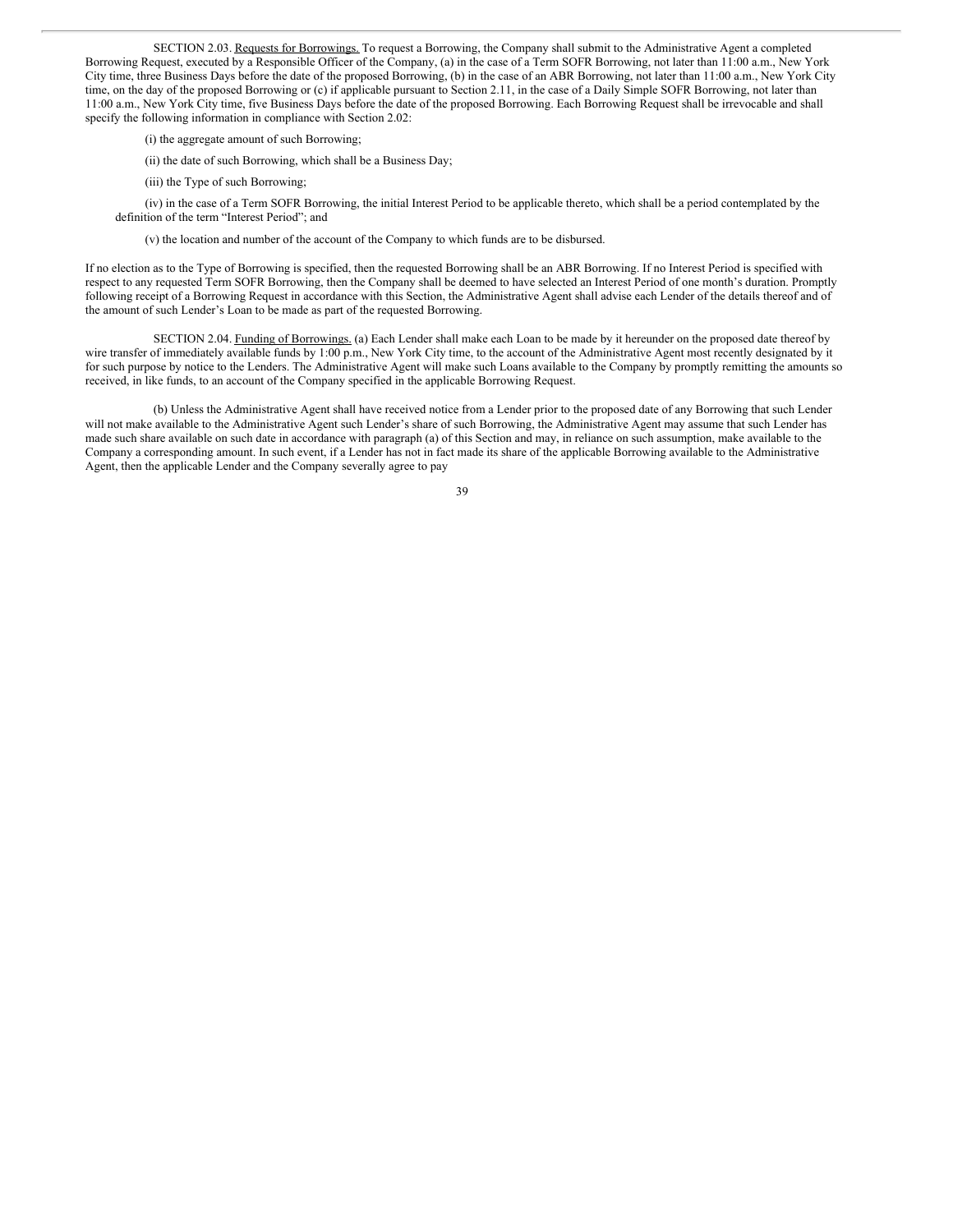to the Administrative Agent forthwith on demand such corresponding amount with interest thereon, for each day from and including the date such amount is made available to the Company to but excluding the date of payment to the Administrative Agent, at (i) in the case of a payment to be made by such Lender, the greater of the NYFRB Rate and a rate determined by the Administrative Agent in accordance with banking industry rules on interbank compensation or (ii) in the case of a payment to be made by the Company, the interest rate applicable to ABR Loans. If the Company and such Lender shall pay such interest to the Administrative Agent for the same or an overlapping period, the Administrative Agent shall promptly remit to the Company the amount of such interest paid by the Company for such period. If such Lender pays such amount to the Administrative Agent, then such amount shall constitute such Lender's Loan included in such Borrowing. Any payment by the Company shall be without prejudice to any claim the Company may have against a Lender that shall have failed to make such payment to the Administrative Agent.

SECTION 2.05. Interest Elections. (a) Each Borrowing initially shall be of the Type and, in the case of a Term SOFR Borrowing, shall have an initial Interest Period as specified in the applicable Borrowing Request or as otherwise provided in Section 2.03. Thereafter, the Company may elect to convert such Borrowing to a Borrowing of a different Type or to continue such Borrowing and, in the case of a Term SOFR Borrowing, may elect Interest Periods therefor, all as provided in this Section. The Company may elect different options with respect to different portions of the affected Borrowing, in which case each such portion shall be allocated ratably among the Lenders holding the Loans comprising such Borrowing, and the Loans comprising each such portion shall be considered a separate Borrowing.

(b) To make an election pursuant to this Section, the Company shall submit to the Administrative Agent a completed Interest Election Request, executed by a Responsible Officer of the Company, by the time that a Borrowing Request would be required under Section 2.03 if the Company were requesting a Borrowing of the Type resulting from such election to be made on the effective date of such election. Each Interest Election Request shall be irrevocable and shall specify the following information in compliance with Section 2.02:

(i) the Borrowing to which such Interest Election Request applies and, if different options are being elected with respect to different portions thereof, the portions thereof to be allocated to each resulting Borrowing (in which case the information to be specified pursuant to clauses (iii) and (iv) below shall be specified for each resulting Borrowing);

(ii) the effective date of the election made pursuant to such Interest Election Request, which shall be a Business Day;

(iii) whether the resulting Borrowing is to be an ABR Borrowing, a Term SOFR Borrowing or, if applicable pursuant to Section 2.11, a Daily Simple SOFR Borrowing; and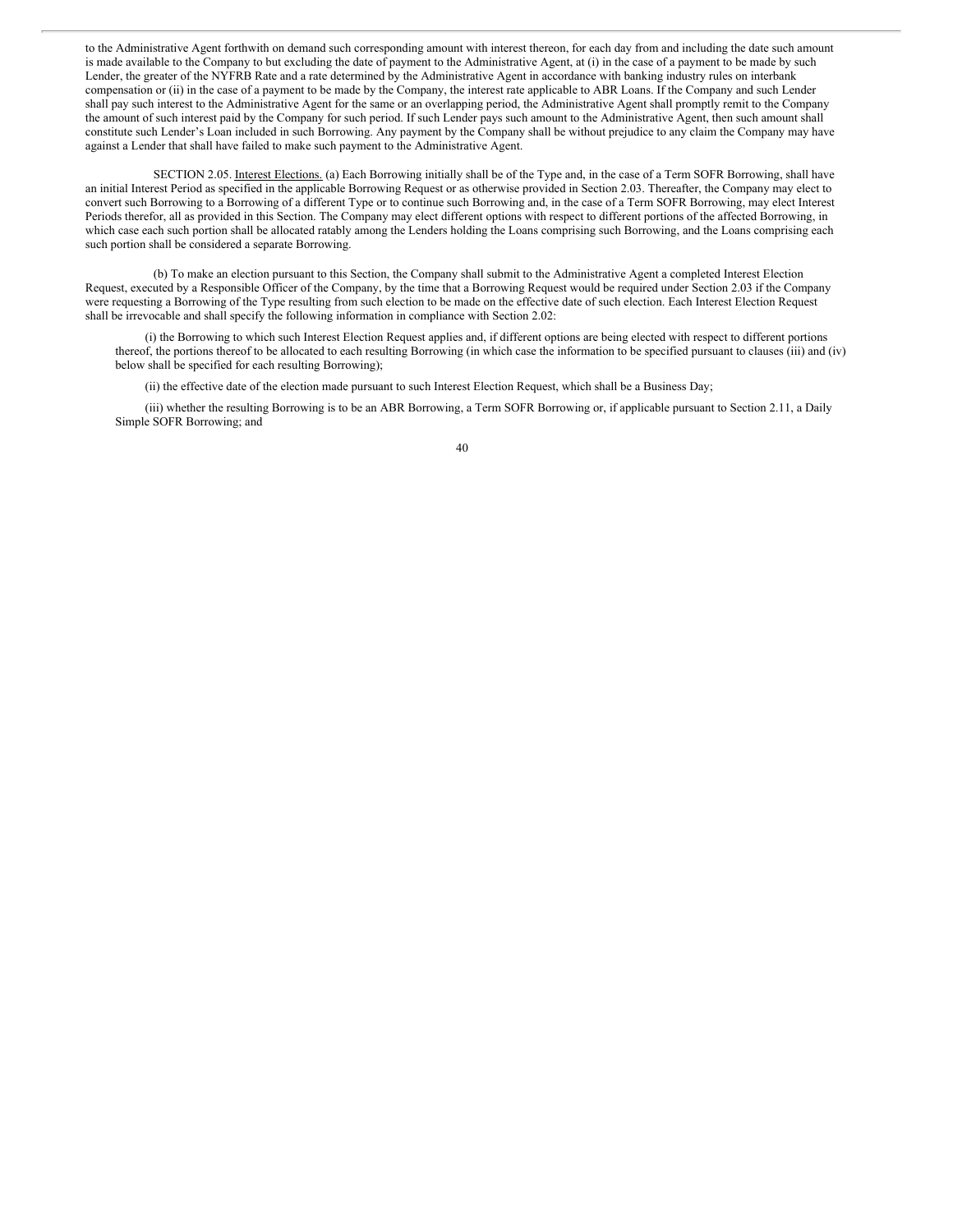(iv) if the resulting Borrowing is to be a Term SOFR Borrowing, the Interest Period to be applicable thereto after giving effect to such election, which shall be a period contemplated by the definition of the term "Interest Period".

If any such Interest Election Request requests a Term SOFR Borrowing but does not specify an Interest Period, then the Company shall be deemed to have selected an Interest Period of one month's duration.

(c) Promptly following receipt of an Interest Election Request in accordance with this Section, the Administrative Agent shall advise each Lender of the details thereof and of such Lender's portion of each resulting Borrowing.

(d) If the Company fails to deliver a timely Interest Election Request with respect to a Term SOFR Borrowing prior to the end of the Interest Period applicable thereto, then, unless such Borrowing is repaid as provided herein, at the end of such Interest Period such Borrowing shall be converted to an ABR Borrowing. Notwithstanding any contrary provision hereof, if an Event of Default under clause (h) or (i) of Article VII has occurred and is continuing with respect the Company, or if any other Event of Default has occurred and is continuing and the Administrative Agent, at the request of the Required Lenders, has notified the Company of the election to give effect to this sentence on account of such other Event of Default, then, in each such case, so long as such Event of Default is continuing, (i) no outstanding Borrowing may be converted to or continued as a Term SOFR Borrowing and (ii) unless repaid, each Term SOFR Borrowing shall be converted to an ABR Borrowing at the end of the Interest Period applicable thereto.

SECTION 2.06. Termination and Reduction of Commitments. (a) Unless previously terminated, the Commitments shall automatically terminate on the Maturity Date.

(b) The Company may at any time terminate, or from time to time permanently reduce, the Commitmentsprovided that (i) each reduction of the Commitments shall be in an amount that is an integral multiple of \$1,000,000 and not less than \$5,000,000 and (ii) the Company shall not terminate or reduce the Commitments if, after giving effect to any concurrent prepayment of the Loans in accordance with Section 2.11, the Aggregate Exposure would exceed the Aggregate Commitment.

(c) The Company shall notify the Administrative Agent of any election to terminate or reduce the Commitments under paragraph (b) of this Section at least three Business Days (or such shorter period as shall be acceptable to the Administrative Agent) prior to the effective date of such termination or reduction, specifying the effective date thereof. Promptly following receipt of any such notice, the Administrative Agent shall advise the Lenders of the contents thereof. Each notice delivered by the Company pursuant to this Section shall be irrevocable; provided that a notice of termination or reduction of the Commitments under paragraph (b) of this Section may state that such notice is conditioned upon the occurrence of one or more events specified therein, in which case such notice may be revoked by the Company (by notice to the Administrative Agent on or prior to the specified effective date) if such condition is not satisfied. Any termination or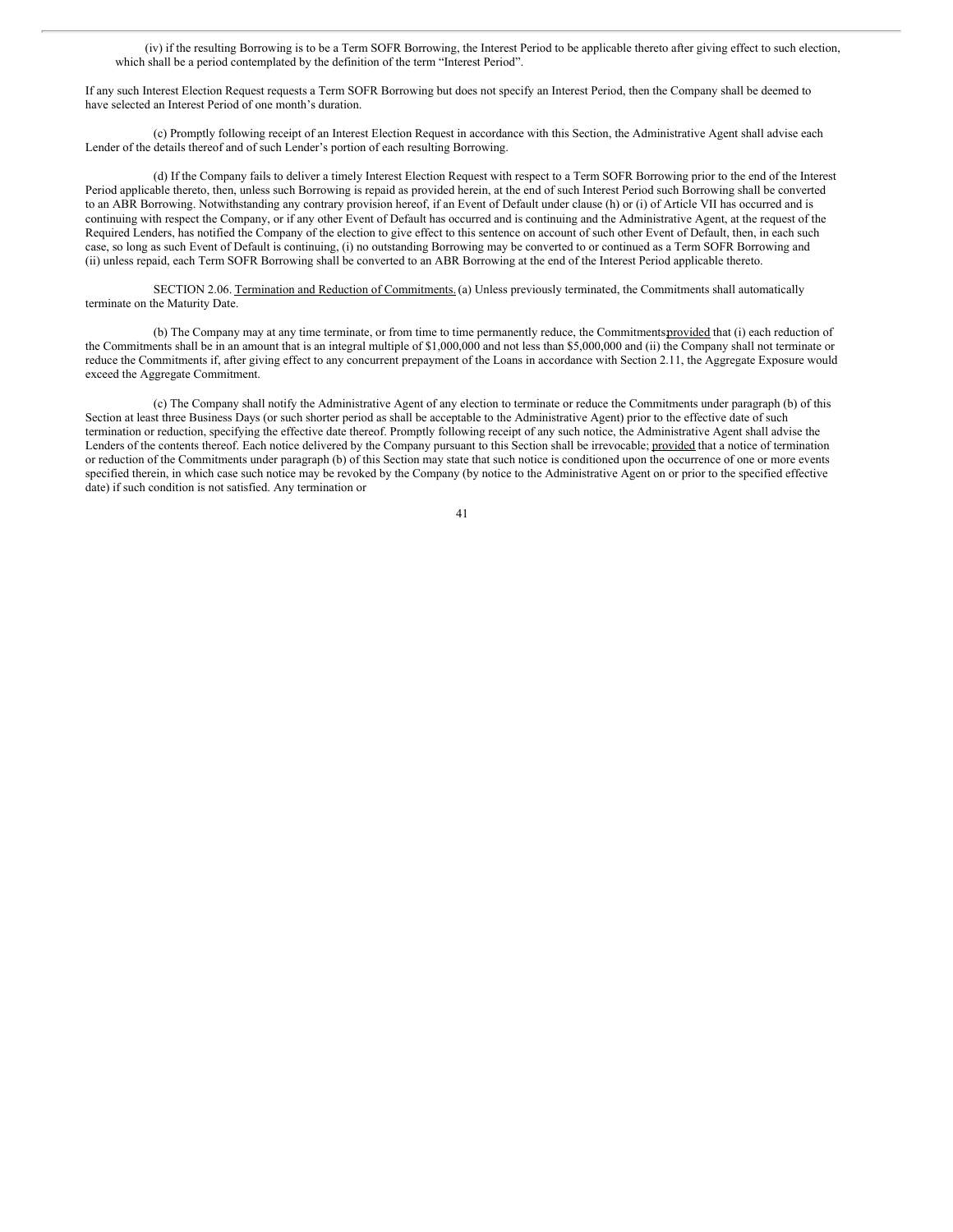reduction of the Commitments shall be permanent. Each reduction of the Commitments shall be made ratably among the Lenders in accordance with their respective Commitments.

SECTION 2.07. Repayment of Loans; Evidence of Debt. (a) The Company hereby unconditionally promises to pay to the Administrative Agent for the account of each Lender the then unpaid principal amount of each Loan of such Lender on the Maturity Date.

(b) The records maintained by the Administrative Agent and the Lenders shall, to the extent they are not inconsistent with the records maintained by the Administrative Agent pursuant to Section 9.04(b)(iv) and absent manifest error, be prima facie evidence of the existence and amounts of the obligations of the Company in respect of the Loans, interest and fees due or accrued hereunder; provided that the failure of the Administrative Agent or any Lender to maintain such records or any error therein shall not in any manner affect the obligation of the Company to pay any amounts due hereunder in accordance with the terms of this Agreement.

(c) Any Lender may request that Loans made by it be evidenced by a promissory note. In such event, the Company shall prepare, execute and deliver to such Lender a promissory note payable to such Lender and its registered assigns and in a form approved by the Administrative Agent. Thereafter, the Loans evidenced by such promissory note and interest thereon shall at all times (including after assignment pursuant to Section 9.04) be represented by one or more promissory notes in such form payable to the payee named therein and its registered assigns.

SECTION 2.08. Prepayment of Loans. (a) The Company shall have the right at any time and from time to time to prepay any Borrowing in whole or in part, subject to the requirements of this Section.

(b) Prior to any prepayment of Borrowings under this Section, the Company shall specify the Borrowing or Borrowings to be prepaid, in the notice of such prepayment delivered pursuant to paragraph (c) of this Section.

(c) The Company shall notify the Administrative Agent by telephone (promptly confirmed by email) or email of any optional prepayment hereunder (i) in the case of prepayment of a Term SOFR Borrowing, not later than 11:00 a.m., New York City time, three Business Days before the date of prepayment, (ii) in the case of prepayment of an ABR Borrowing, not later than 11:00 a.m., New York City time, one Business Day before the date of prepayment and (iii) in the case of prepayment of a Daily Simple SOFR Borrowing, not later than 11:00 a.m., New York City time, five Business Days before the date of prepayment. Each such notice shall be irrevocable and shall specify the prepayment date, the principal amount of each Borrowing or portion thereof to be prepaid; provided that a notice of optional prepayment may state that such notice is conditioned upon the occurrence of one or more events specified therein, in which case such notice of prepayment may be revoked by the Company (by notice to the Administrative Agent on or prior to the specified date) if such condition is not satisfied. Promptly following receipt of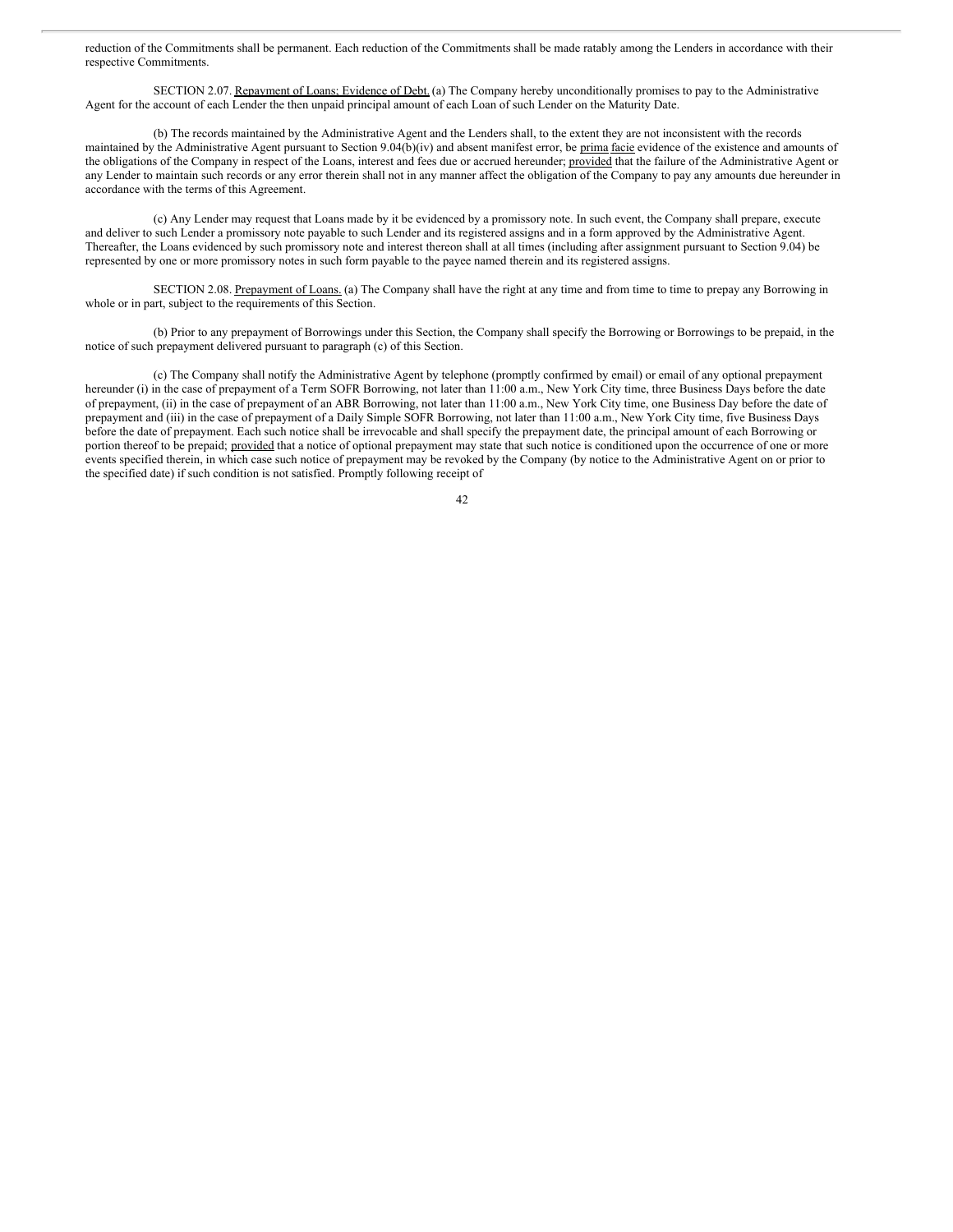any such notice, the Administrative Agent shall advise the Lenders of the contents thereof. Each partial prepayment of any Borrowing shall be in an amount that would be permitted in the case of an advance of a Borrowing of the same Type as provided in Section 2.02. Each prepayment of a Borrowing shall be applied ratably to the Loans included in the prepaid Borrowing. Prepayments shall be accompanied by accrued interest to the extent required by Section 2.10.

SECTION 2.09. Fees. (a) The Company agrees to pay to the Administrative Agent for the account of each Lender a commitment fee, which shall accrue at the Applicable Rate on the daily unused amount of the Commitment of such Lender during the period from and including the date hereof to but excluding the date on which such Commitment terminates. Commitment fees accrued through and including the last day of March, June, September and December of each year shall be payable in arrears on the 15th day following such last day and commencing on the first such date to occur after the date hereof, and commitment fees accrued through and including the date on which the Commitments terminate shall be payable in arrears on such date. All commitment fees shall be computed on the basis of a year of 360 days and shall be payable for the actual number of days elapsed (including the first day but excluding the last day).

(b) The Company agrees to pay to the Administrative Agent, for its own account, fees payable in the amounts and at the times separately agreed upon between the Company and the Administrative Agent.

(c) All fees payable hereunder shall be paid on the dates due, in immediately available funds, to the Administrative Agent for distribution, in the case of commitment fees, to the Lenders entitled thereto. Fees paid shall not be refundable under any circumstances.

SECTION 2.10. Interest. (a) The Loans comprising each ABR Borrowing shall bear interest at the Alternate Base Rate plus the Applicable Rate.

(b) The Loans comprising each Term SOFR Borrowing shall bear interest at the Adjusted Term SOFR for the Interest Period in effect for such Borrowing plus the Applicable Rate.

(c) The Loans comprising each Daily Simple SOFR Borrowing (if such Type of Borrowing is applicable pursuant to Section 2.11) shall bear interest at the Adjusted Daily Simple SOFR plus the Applicable Rate.

(d) Notwithstanding the foregoing, if any principal of or interest on any Loan or any fee or other amount payable by the Company hereunder is not paid when due, whether at stated maturity, upon acceleration or otherwise, such overdue amount shall bear interest, after as well as before judgment, at a rate per annum equal to (i) in the case of overdue principal of any Loan, 2.00% per annum plus the rate otherwise applicable to such Loan as provided in the preceding paragraphs of this Section or (ii) in the case of any other amount, 2.00% per annum plus the rate applicable to ABR Loans as provided in paragraph (a) of this Section.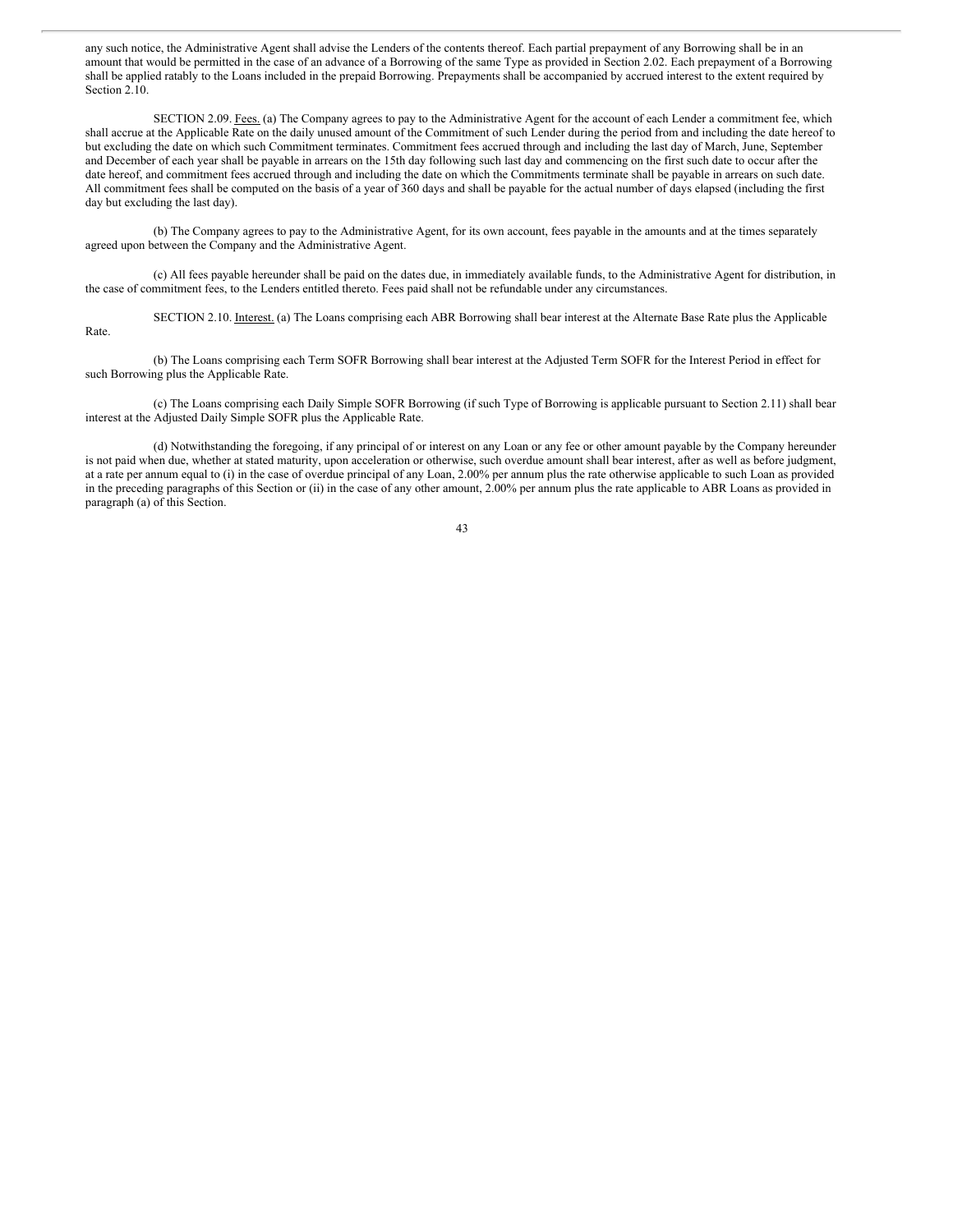(e) Accrued interest on each Loan shall be payable in arrears on each Interest Payment Date for such Loan and upon termination of the Commitments; provided that (i) interest accrued pursuant to paragraph (d) of this Section shall be payable on demand, (ii) in the event of any repayment or prepayment of any Loan (other than a prepayment of an ABR Loan prior to the end of the Availability Period), accrued interest on the principal amount repaid or prepaid shall be payable on the date of such repayment or prepayment and (iii) in the event of any conversion of a Term SOFR Loan prior to the end of the current Interest Period therefor, accrued interest on such Loan shall be payable on the effective date of such conversion.

(f) All interest hereunder shall be computed on the basis of a year of 360 days, except that interest computed by reference to the Alternate Base Rate at times when the Alternate Base Rate is based on the Prime Rate shall be computed on the basis of a year of 365 days (or 366 days in a leap year), and in each case shall be payable for the actual number of days elapsed (including the first day but excluding the last day). The applicable Alternate Base Rate, Adjusted Term SOFR and Adjusted Daily Simple SOFR shall be determined by the Administrative Agent, and such determination shall be conclusive absent manifest error.

#### SECTION 2.11. Alternate Rate of Interest. (a) Subject to Section 2.11(b), if:

(i) the Administrative Agent determines (which determination shall be conclusive absent manifest error) (A) prior to the commencement of any Interest Period for a Term SOFR Borrowing, that adequate and reasonable means do not exist for ascertaining the Adjusted Term SOFR or the Term SOFR (including because the Term SOFR Reference Rate is not available or published on a current basis) for such Interest Period or (B) at any time, that adequate and reasonable means do not exist for ascertaining the Adjusted Daily Simple SOFR or the Daily Simple SOFR; or

(ii) the Administrative Agent is advised by the Required Lenders (A) prior to the commencement of any Interest Period for a Term SOFR Borrowing, that the Adjusted Term SOFR for such Interest Period will not adequately and fairly reflect the cost to such Lenders of making or maintaining their Loans included in such Borrowing for such Interest Period or (B) at any time, that the Adjusted Daily Simple SOFR will not adequately and fairly reflect the cost to such Lenders of making or maintaining their Loans included in any Daily Simple SOFR Borrowing;

then the Administrative Agent shall give notice (which may be telephonic) thereof to the Company and the Lenders as promptly as practicable and, until (x) the Administrative Agent notifies the Company and the Lenders that the circumstances giving rise to such notice no longer exist with respect to the relevant Benchmark and (y) the Company delivers a new Interest Election Request in accordance with Section 2.05 or a new Borrowing Request in accordance with Section 2.03, any Interest Election Request that requests the conversion of any Borrowing to, or continuation of any Borrowing as, a Term SOFR Borrowing and any Borrowing Request that requests a Term SOFR Borrowing shall instead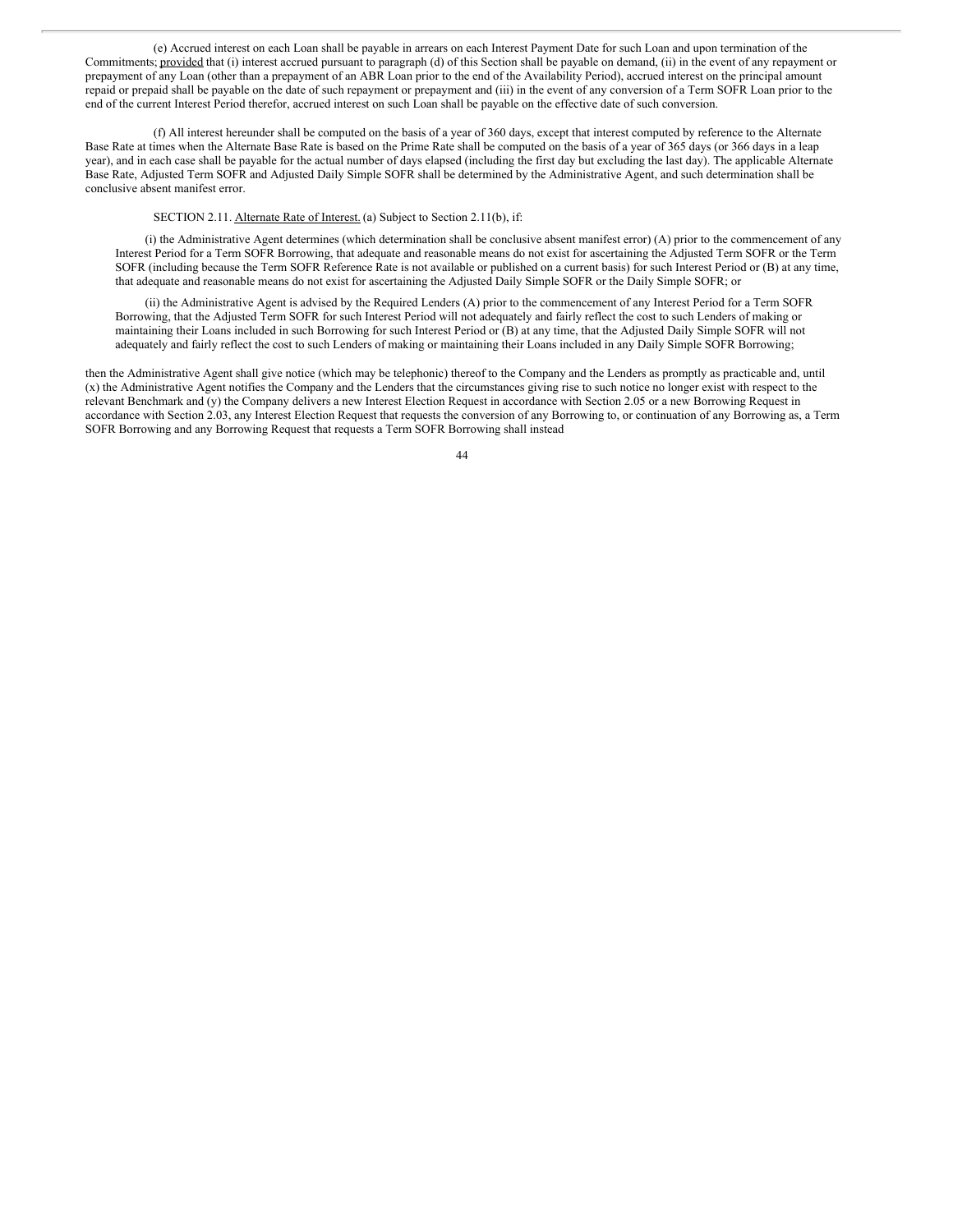be deemed to be an Interest Election Request or a Borrowing Request, as applicable, for (x) a Daily Simple SOFR Borrowing so long as the Adjusted Daily Simple SOFR is not also the subject of Section 2.11(a)(i) or 2.11(a)(ii) above or (y) an ABR Borrowing if the Adjusted Daily Simple SOFR also is the subject of Section 2.11(a)(i) or 2.11(a)(ii) above. Furthermore, if any Term SOFR Loan is outstanding on the date of the Company's receipt of the notice from the Administrative Agent referred to in this Section 2.11(a) with respect to the Relevant Rate applicable to such Term SOFR Loan, then until (x) the Administrative Agent notifies the Company and the Lenders that the circumstances giving rise to such notice no longer exist with respect to the relevant Benchmark and (y) the Company delivers a new Interest Election Request in accordance with Section 2.05 or a new Borrowing Request in accordance with Section 2.03, any Term SOFR Loan shall, on the last day of the Interest Period applicable to such Loan, convert to, and shall constitute, (x) a Daily Simple SOFR Loan so long as the Adjusted Daily Simple SOFR is not also the subject of Section 2.11(a)(i) or 2.11(a)(ii) above or (y) an ABR Loan if the Adjusted Daily Simple SOFR also is the subject of Section 2.11(a)(i) or 2.11(a)(ii) above.

(b) (i) Notwithstanding anything to the contrary herein or in any other Loan Document, if a Benchmark Transition Event and its related Benchmark Replacement Date have occurred prior to the Reference Time in respect of any setting of the then-current Benchmark, then (x) if a Benchmark Replacement is determined in accordance with clause (1) of the definition of "Benchmark Replacement" for such Benchmark Replacement Date, such Benchmark Replacement will replace such Benchmark for all purposes hereunder and under the other Loan Documents in respect of such Benchmark setting and subsequent Benchmark settings without any amendment to, or further action or consent of any other party to, this Agreement or any other Loan Document and (y) if a Benchmark Replacement is determined in accordance with clause (2) of the definition of "Benchmark Replacement" for such Benchmark Replacement Date, such Benchmark Replacement will replace such Benchmark for all purposes hereunder and under the other Loan Documents in respect of any Benchmark setting at or after 5:00 p.m., New York City time, on the fifth Business Day after the date notice of such Benchmark Replacement is provided to the Lenders without any amendment to, or further action or consent of any other party to, this Agreement or any other Loan Document so long as the Administrative Agent has not received, by such time, written notice of objection to such Benchmark Replacement from Lenders comprising the Required Lenders.

(ii) Notwithstanding anything to the contrary herein or in any other Loan Document, the Administrative Agent will have the right to make Benchmark Replacement Conforming Changes from time to time and, notwithstanding anything to the contrary herein or in any other Loan Document, any amendments implementing such Benchmark Replacement Conforming Changes will become effective without any further action or consent of any other party to this Agreement or any other Loan Document.

(iii) The Administrative Agent will promptly notify the Company and the Lenders of (A) any occurrence of a Benchmark Transition Event, (B) the implementation of any Benchmark Replacement, (C) the effectiveness of any Benchmark Replacement Conforming Changes, (D) the removal or reinstatement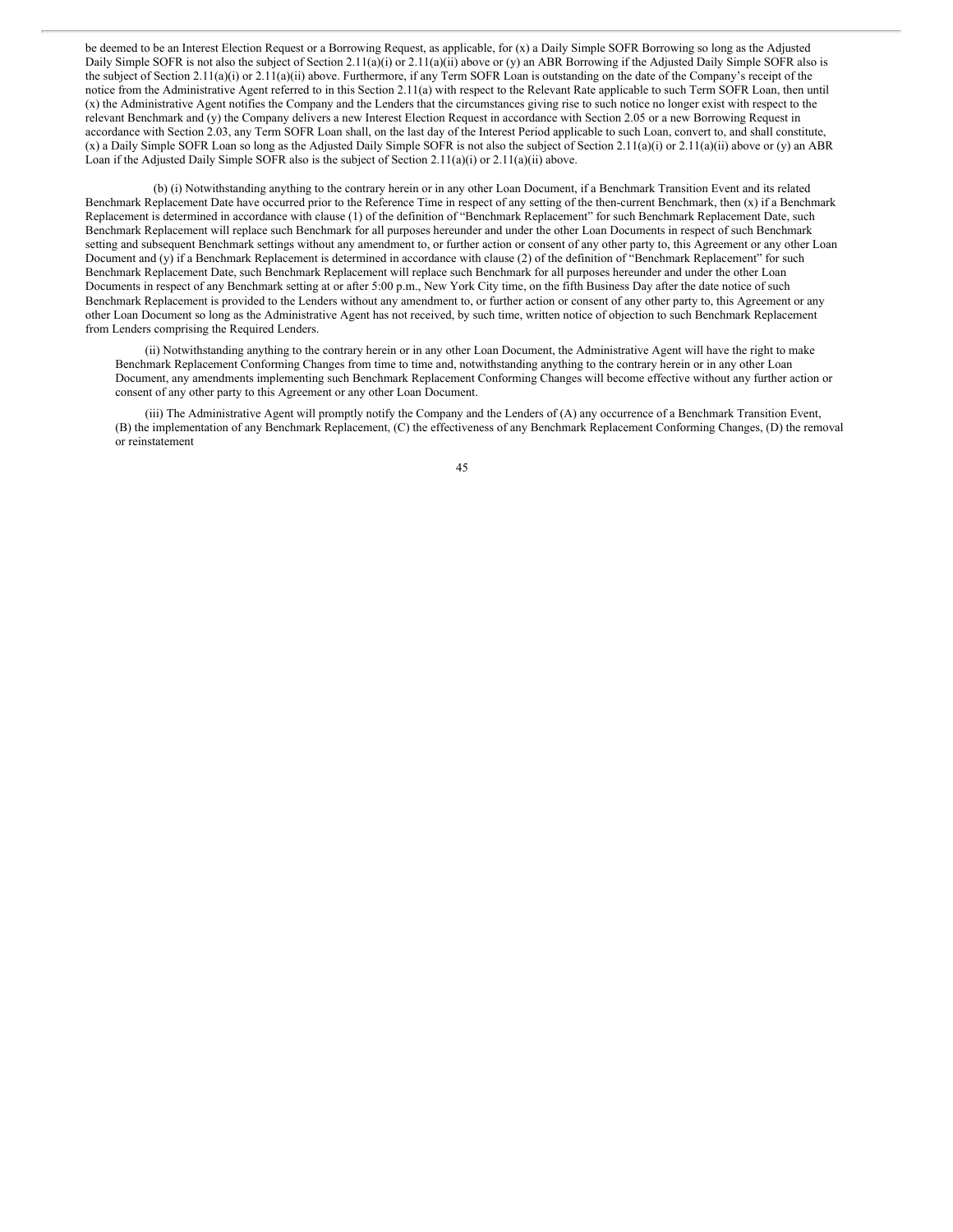of any tenor of a Benchmark pursuant to Section 2.11(b)(iv) and (E) the commencement or conclusion of any Benchmark Unavailability Period. Any determination, decision or election that may be made by the Administrative Agent or, if applicable, any Lender (or group of Lenders) pursuant to this Section 2.11, including any determination with respect to a tenor, rate or adjustment or of the occurrence or non-occurrence of an event, circumstance or date and any decision to take or refrain from taking any action, will be conclusive and binding absent manifest error and may be made in its or their sole discretion and without consent from any other party to this Agreement or any other Loan Document, except, in each case, as expressly required pursuant to this Section 2.11.

(iv) Notwithstanding anything to the contrary herein or in any other Loan Document, at any time (including in connection with the implementation of a Benchmark Replacement),  $(x)$  if the then-current Benchmark is a term rate (including Term SOFR) and either  $(A)$  any tenor for such Benchmark is not displayed on a screen or other information service that publishes such rate from time to time as selected by the Administrative Agent in its reasonable discretion or (B) the regulatory supervisor for the administrator of such Benchmark has provided a public statement or publication of information announcing that any tenor for such Benchmark is or will be no longer representative, then the Administrative Agent may modify the definition of "Interest Period" for any Benchmark settings at or after such time to remove such unavailable or non-representative tenor and (y) if a tenor that was removed pursuant to clause (x) above either (A) is subsequently displayed on a screen or information service for a Benchmark (including a Benchmark Replacement) or (B) is not, or is no longer, subject to an announcement that it is or will no longer be representative for a Benchmark (including a Benchmark Replacement), then the Administrative Agent may modify the definition of "Interest Period" for all Benchmark settings at or after such time to reinstate such previously removed tenor.

(v) Upon the Company's receipt of notice of the commencement of a Benchmark Unavailability Period, the Company may revoke any request for a borrowing of, conversion to or continuation of Term SOFR Loans to be made, converted or continued during any Benchmark Unavailability Period and, failing that, the Company will be deemed to have converted any request for a Term SOFR Borrowing into a request for a borrowing of or conversion to (A) a Daily Simple SOFR Borrowing so long as the Adjusted Daily Simple SOFR is not the subject of a Benchmark Transition Event or (B) an ABR Borrowing if the Adjusted Daily Simple SOFR is the subject of a Benchmark Transition Event. Furthermore, if any Term SOFR Loan is outstanding on the date of the Company's receipt of notice of the commencement of a Benchmark Unavailability Period with respect to a Relevant Rate applicable to such Term SOFR Loan, then until such time as a Benchmark Replacement is implemented pursuant to this Section 2.11, any Term SOFR Loan shall, on the last day of the Interest Period applicable to such Loan, convert to, and shall constitute, (x) a Daily Simple SOFR Loan so long as the Adjusted Daily Simple SOFR is not the subject of a Benchmark Transition Event or (y) an ABR Loan if the Adjusted Daily Simple SOFR is the subject of a Benchmark Transition Event.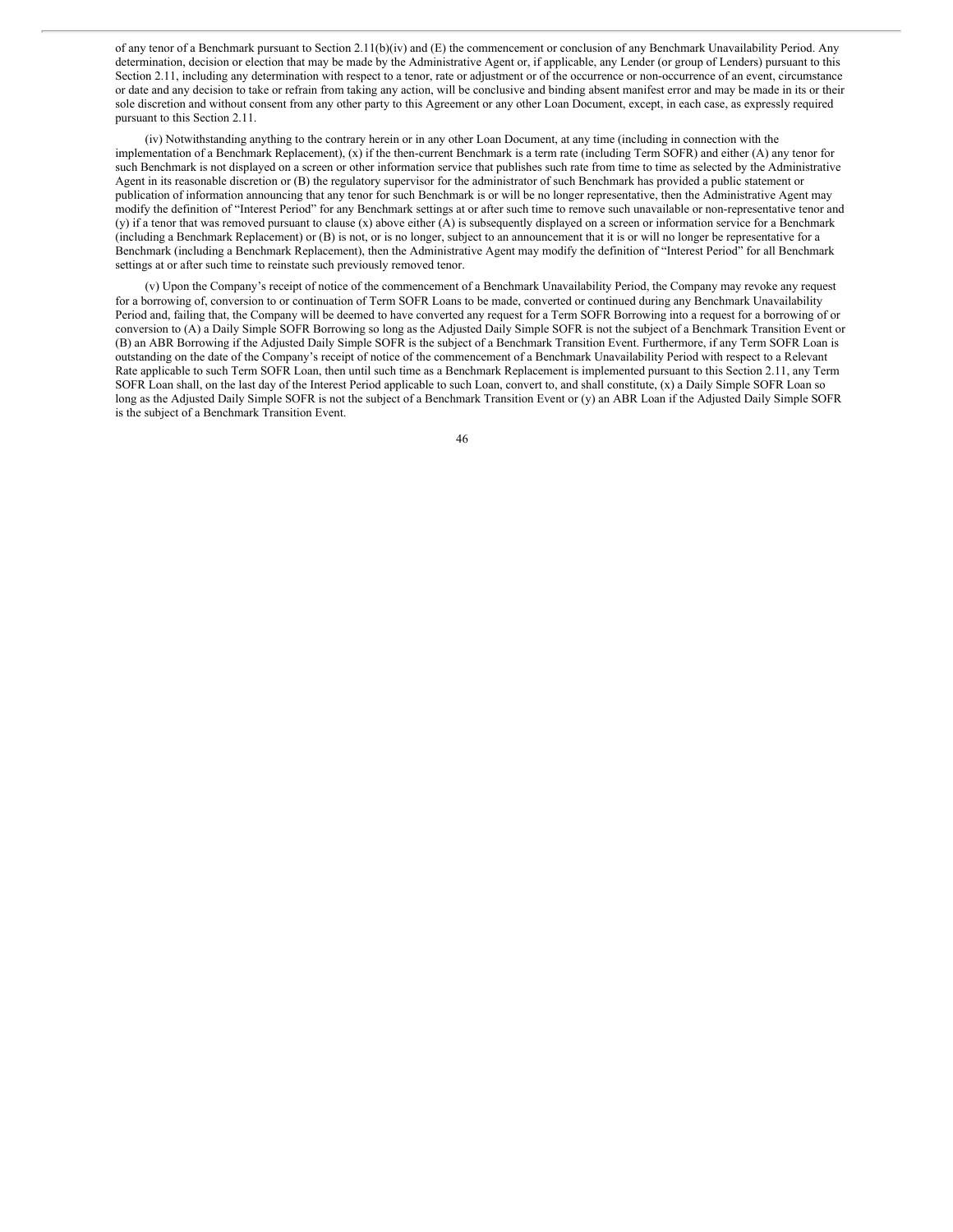SECTION 2.12. Increased Costs. (a) If any Change in Law shall:

(i) impose, modify or deem applicable any reserve (including pursuant to regulations issued from time to time by the Federal Reserve Board for determining the maximum reserve requirement (including any emergency, special, supplemental or other marginal reserve requirement) with respect to eurocurrency funding (currently referred to as "Eurocurrency liabilities" in Regulation D), special deposit, compulsory loan, insurance charge or similar requirement against assets of, deposits with or for the account of, or credit extended or participated in by, any Lender;

(ii) impose on any Lender or the applicable offshore interbank market any other condition, cost or expense (other than Taxes) affecting this Agreement or the Loans made by such Lender; or

(iii) subject any Recipient to any Taxes (other than (A) Indemnified Taxes, (B) Taxes described in clauses (b) through (d) of the definition of the term "Excluded Taxes" and (C) Connection Income Taxes) on its loans, loan principal, commitments or other obligations, or its deposits, reserves, other liabilities or capital attributable thereto;

and the result of any of the foregoing shall be to increase the cost to such Lender or other Recipient of making, converting to, continuing or maintaining any Loan or of maintaining its obligation to make any Loan, or to reduce the amount of any sum received or receivable by such Lender or other Recipient hereunder (whether of principal, interest or any other amount) then, from time to time upon request of such Lender or other Recipient, the Company will pay to such Lender or other Recipient, as the case may be, such additional amount or amounts as will compensate such Lender or other Recipient for such additional costs or expenses incurred or reduction suffered.

(b) If any Lender determines that any Change in Law affecting such Lender or any lending office of such Lender or such Lender's holding company, if any, regarding capital or liquidity requirements has had or would have the effect of reducing the rate of return on such Lender's capital or on the capital of such Lender's holding company, if any, as a consequence of this Agreement, the Commitments of such Lender or the Loans made by such Lender to a level below that which such Lender or such Lender's holding company could have achieved but for such Change in Law (taking into consideration such Lender's policies and the policies of such Lender's holding company with respect to capital adequacy and liquidity), then, from time to time upon request of such Lender, the Company will pay to such Lender such additional amount or amounts as will compensate such Lender or such Lender's holding company for any such reduction suffered.

(c) A certificate of a Lender setting forth in reasonable detail the amount or amounts necessary to compensate such Lender or its holding company, as the case may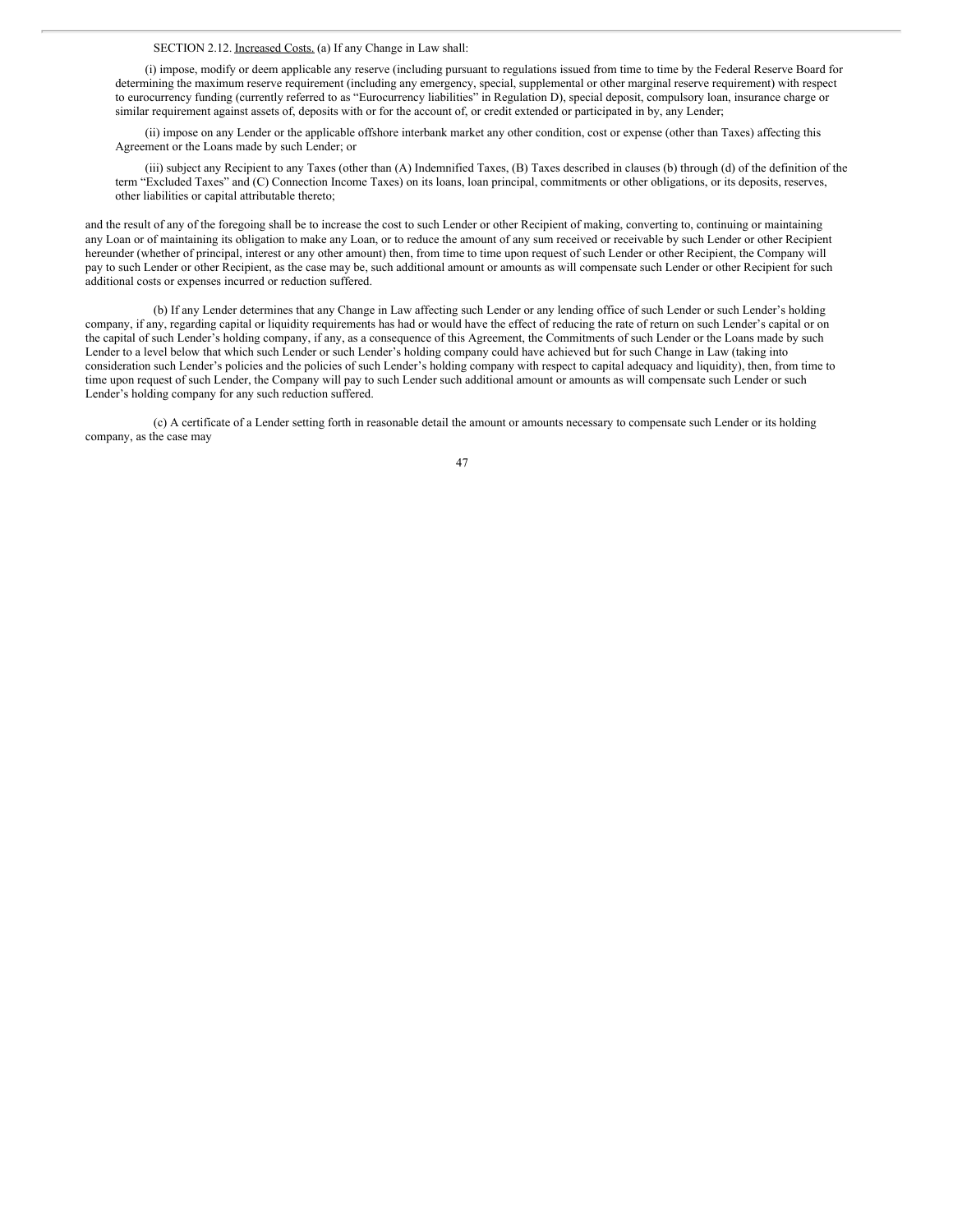be, and the basis therefor as specified in paragraph (a) or (b) of this Section shall be delivered to the Company and shall be conclusive absent manifest error. The Company shall pay such Lender the amount shown as due on any such certificate within 10 days after receipt thereof.

(d) Failure or delay on the part of any Lender to demand compensation pursuant to this Section shall not constitute a waiver of such Lender's right to demand such compensation; provided that the Company shall not be required to compensate a Lender pursuant to this Section for any increased costs or expenses incurred or reductions suffered more than 180 days prior to the date that such Lender notifies the Company of the Change in Law giving rise to such increased costs or expenses or reductions and of such Lender's intention to claim compensation therefor; provided further, that if the Change in Law giving rise to such increased costs, expenses or reductions is retroactive, then the 180-day period referred to above shall be extended to include the period of retroactive effect thereof.

SECTION 2.13. Break Funding Payments. In the event of (a) the payment of any principal of any Term SOFR Loan other than on the last day of an Interest Period applicable thereto (including as a result of an Event of Default), (b) the conversion of any Term SOFR Loan other than on the last day of the Interest Period applicable thereto, (c) the failure to borrow, convert or continue any Term SOFR Loan on the date specified in any notice delivered pursuant hereto, (d) the failure to prepay any Term SOFR Loan on a date specified therefor in any notice of prepayment given by the Company (whether or not such notice may be revoked in accordance with the terms hereof) or (e) the assignment of any Term SOFR Loan other than on the last day of the Interest Period applicable thereto as a result of a request by the Company pursuant to Section 2.16, then, in any such event, the Company shall compensate each Lender for the loss, cost and expense (but not lost profit) attributable to such event. A certificate of any Lender delivered to the Company and setting forth in reasonable detail any amount or amounts that such Lender is entitled to receive pursuant to this Section shall be conclusive absent manifest error. The Company shall pay such Lender the amount shown as due on any such certificate within 10 days after receipt thereof.

SECTION 2.14. Taxes. (a) Payments Free of Taxes. Any and all payments by or on account of any obligation of any Loan Party under any Loan Document shall be made without deduction or withholding for any Taxes, except as required by applicable law. If any applicable law (as determined in the good faith discretion of an applicable Withholding Agent) requires the deduction or withholding of any Tax from any such payment by a Withholding Agent, then the applicable Withholding Agent shall be entitled to make such deduction or withholding and shall timely pay the full amount deducted or withheld to the relevant Governmental Authority in accordance with applicable law and, if such Tax is an Indemnified Tax, then the sum payable by the applicable Loan Party shall be increased as necessary so that after such deduction or withholding for Indemnified Taxes has been made (including such deductions and withholdings for Indemnified Taxes applicable to additional sums payable under this Section 2.14) the applicable Recipient receives an amount equal to the sum it would have received had no such deduction or withholding for Indemnified Taxes been made.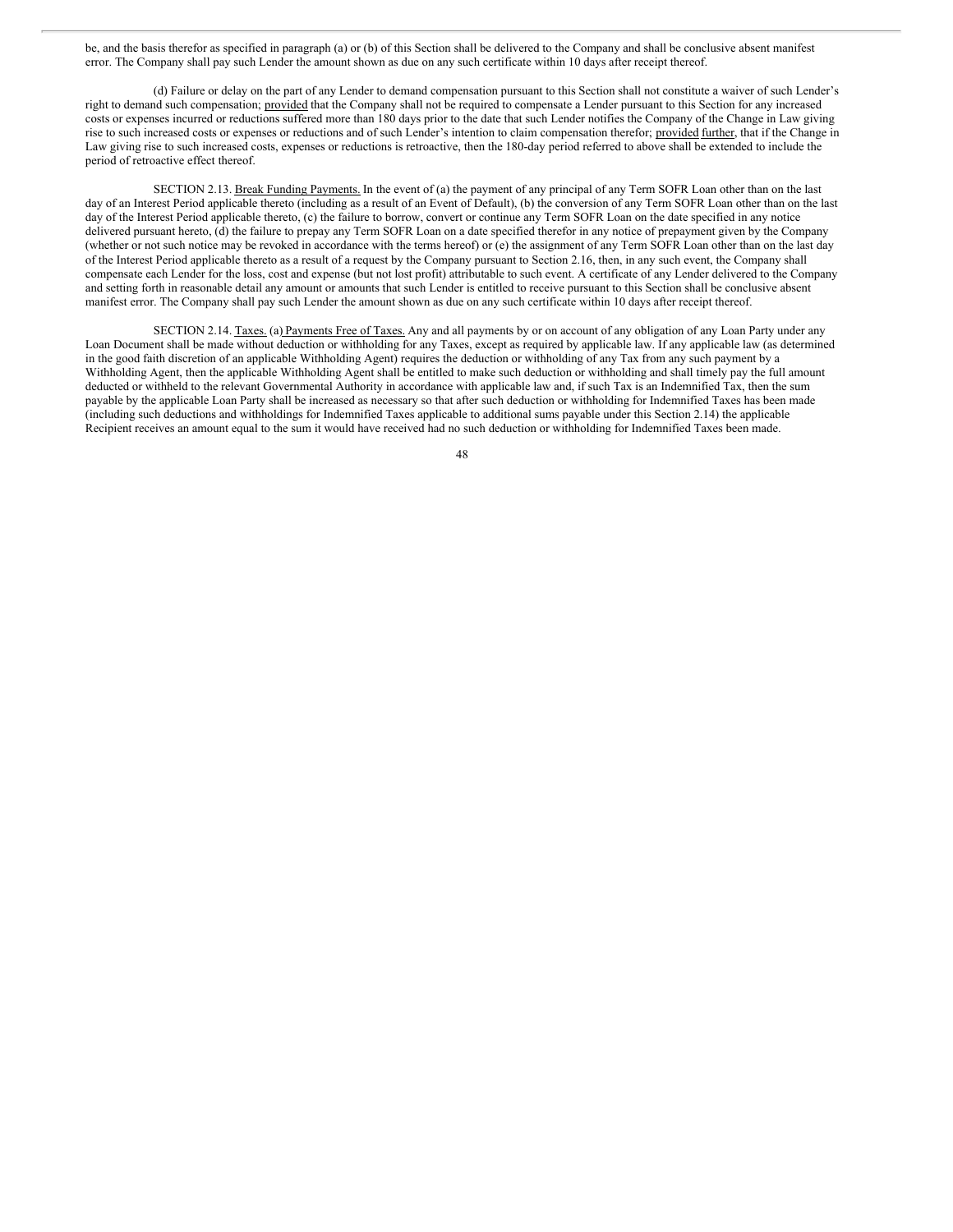(b) Payment of Other Taxes by the Loan Parties. The Loan Parties shall timely pay to the relevant Governmental Authority in accordance with applicable law, or at the option of the Administrative Agent timely reimburse it for the payment of, any Other Taxes.

(c) Evidence of Payment. As soon as practicable after any payment of Taxes by any Loan Party to a Governmental Authority pursuant to this Section, such Loan Party shall deliver to the Administrative Agent the original or a certified copy of a receipt issued by such Governmental Authority evidencing such payment, a copy of the return reporting such payment or other evidence of such payment reasonably satisfactory to the Administrative Agent.

(d) Indemnification by the Loan Parties. The Loan Parties shall jointly and severally indemnify each Recipient, within 10 days after demand therefor, for the full amount of any Indemnified Taxes (including Indemnified Taxes imposed or asserted on or attributable to amounts payable under this Section) payable or paid by such Recipient or required to be withheld or deducted from a payment to such Recipient and any reasonable expenses arising therefrom or with respect thereto, whether or not such Indemnified Taxes were correctly or legally imposed or asserted by the relevant Governmental Authority. A certificate as to the amount of such payment or liability delivered to the Company by a Lender (with a copy to the Administrative Agent), or by the Administrative Agent on its own behalf or on behalf of a Lender, shall be conclusive absent manifest error.

(e) Indemnification by the Lenders. Each Lender shall severally indemnify within 10 days after demand therefor (i) the Administrative Agent for any Indemnified Taxes attributable to such Lender (but only to the extent that any Loan Party has not already indemnified the Administrative Agent for such Indemnified Taxes and without limiting the obligation of the Loan Parties to do so), (ii) the Administrative Agent and the Loan Parties as applicable, for any Taxes attributable to such Lender's failure to comply with the provisions of Section 9.04(c)(ii) relating to the maintenance of a Participant Register and (iii) any Excluded Taxes attributable to such Lender, in each case, that are payable or paid by the Administrative Agent or a Loan Party in connection with any Loan Document, and any reasonable expenses arising therefrom or with respect thereto, whether or not such Taxes were correctly or legally imposed or asserted by the relevant Governmental Authority. A certificate as to the amount of such payment or liability delivered to any Lender by the Administrative Agent shall be conclusive absent manifest error. Each Lender hereby authorizes the Administrative Agent to set off and apply any and all amounts at any time owing to such Lender under any Loan Document or otherwise payable by the Administrative Agent to the Lender from any other source against any amount due to the Administrative Agent under this paragraph (e).

(f) Status of Lenders. (i) Any Lender that is entitled to an exemption from or reduction of withholding Tax with respect to payments made under any Loan Document shall deliver to the Company and the Administrative Agent, at the time or times reasonably requested by the Company or the Administrative Agent, such properly completed and executed documentation reasonably requested by the Company or the Administrative Agent as will permit such payments to be made without withholding or at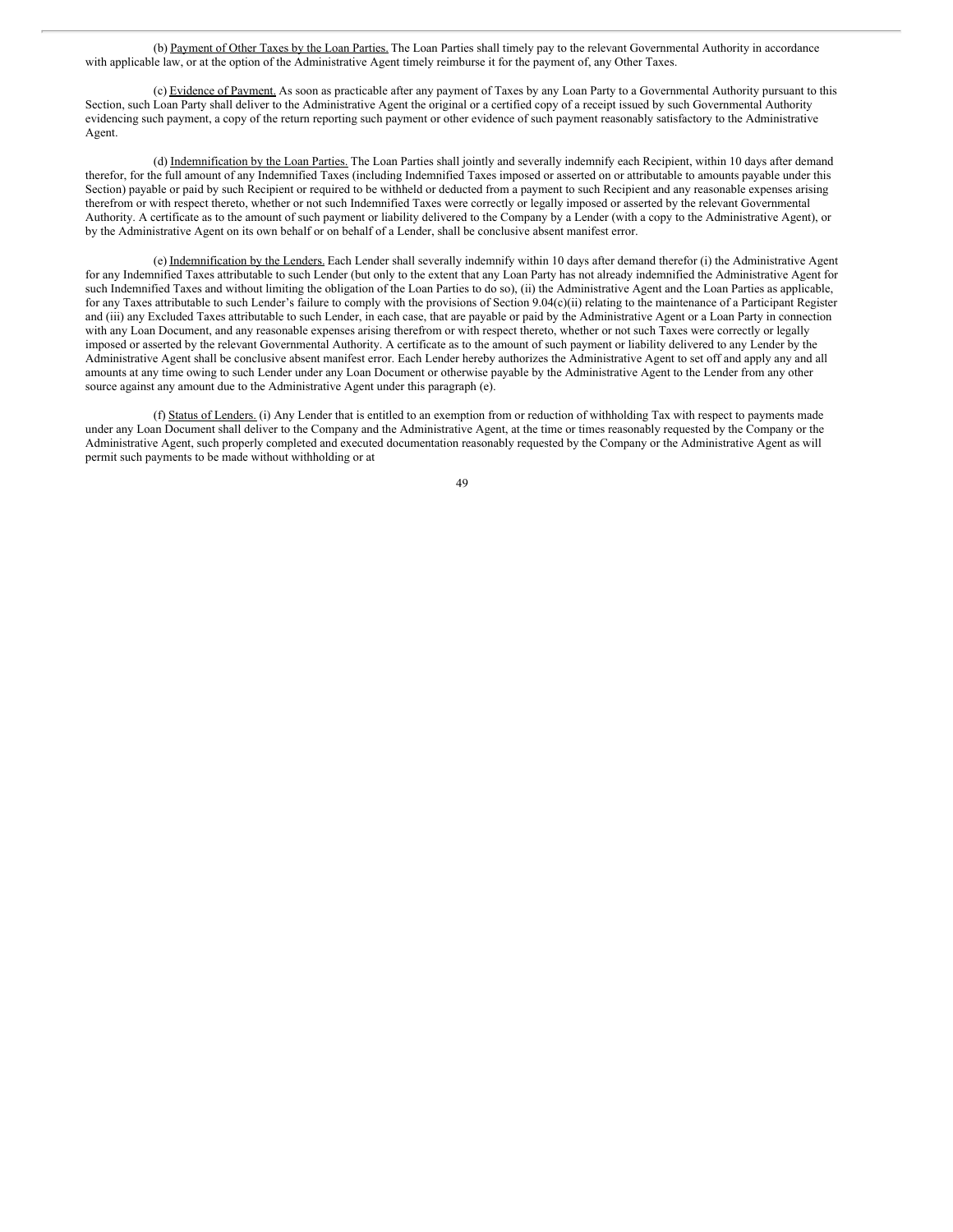a reduced rate of withholding. In addition, any Lender, if reasonably requested by the Company or the Administrative Agent, shall deliver such other documentation prescribed by applicable law or reasonably requested by the Company or the Administrative Agent as will enable the Company or the Administrative Agent to determine whether or not such Lender is subject to backup withholding or information reporting requirements. Notwithstanding anything to the contrary in the preceding two sentences, the completion, execution and submission of such documentation (other than such documentation set forth in Section 2.14(f)(ii)(A), 2.14(f)(ii)(B) and 2.14(f)(ii)(D)) shall not be required if in the Lender's reasonable judgment such completion, execution or submission would subject such Lender to any material unreimbursed cost or expense or would materially prejudice the legal or commercial position of such Lender.

(ii) Without limiting the generality of the foregoing, in the event that the Company is a U.S. Person:

(A) any Lender that is a U.S. Person shall deliver to the Company and the Administrative Agent on or prior to the date on which such Lender becomes a Lender under this Agreement (and from time to time thereafter upon the reasonable request of the Company or the Administrative Agent), executed originals or copies of executed originals of IRS Form W-9 certifying that such Lender is exempt from U.S. Federal backup withholding tax;

(B) any Foreign Lender shall, to the extent it is legally entitled to do so, deliver to the Company and the Administrative Agent (in such number of copies as shall be requested by the recipient) on or prior to the date on which such Foreign Lender becomes a Lender under this Agreement (and from time to time thereafter upon the reasonable request of the Company or the Administrative Agent), whichever of the following is applicable:

(1) in the case of a Foreign Lender claiming the benefits of an income tax treaty to which the United States is a party (x) with respect to payments of interest under any Loan Document, executed originals or copies of executed originals of IRS Form W-8BEN or IRS Form W-8BEN-E establishing an exemption from, or reduction of, U.S. Federal withholding Tax pursuant to the "interest" article of such tax treaty and (y) with respect to any other applicable payments under any Loan Document, IRS Form W-8BEN or IRS Form W-8BEN-E establishing an exemption from, or reduction of, U.S. Federal withholding Tax pursuant to the "business profits" or "other income" article of such tax treaty;

(2) executed originals or copies of executed originals of IRS FormW-8ECI;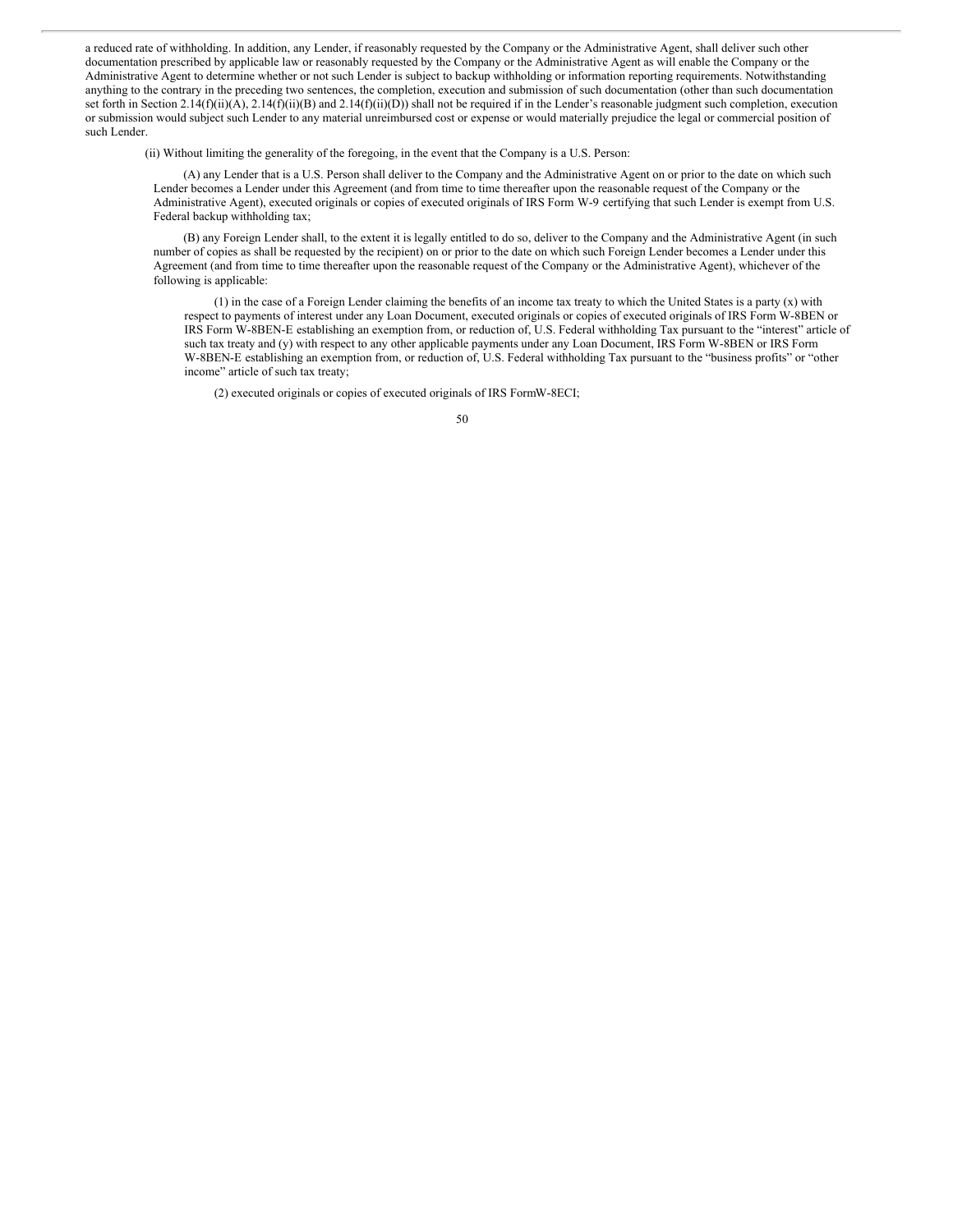(3) in the case of a Foreign Lender claiming the benefits of the exemption for portfolio interest under Section 881(c) of the Code, (x) a certificate substantially in the form of Exhibit D-1 to the effect that such Foreign Lender is not a "bank" within the meaning of Section 881(c)(3)(A) of the Code, a "10 percent shareholder" of the Company within the meaning of Section 881(c)(3)(B) of the Code, or a "controlled foreign corporation" described in Section 881(c)(3)(C) of the Code (a "<u>U.S. Tax Compliance Certificate</u>") and (y) executed originals or copies of executed originals of IRS Form W-8BEN or IRS Form W-8BEN-E; or

(4) to the extent a Foreign Lender is not the beneficial owner, executed originals or copies of executed originals of IRS Form W-8IMY, accompanied by IRS Form W-8ECI, IRS Form W-8BEN, IRS Form W-8BEN-E, a U.S. Tax Compliance Certificate substantially in the form of Exhibit D-2 or Exhibit D-3, IRS Form W-9, and/or other certification documents from each beneficial owner, as applicable; provided that if the Foreign Lender is a partnership and one or more direct or indirect partners of such Foreign Lender are claiming the portfolio interest exemption, such Foreign Lender may provide a U.S. Tax Compliance Certificate substantially in the form of Exhibit D-4 on behalf of each such direct and indirect partner;

(C) any Foreign Lender shall, to the extent it is legally entitled to do so, deliver to the Company and the Administrative Agent (in such number of copies as shall be requested by the recipient) on or prior to the date on which such Foreign Lender becomes a Lender under this Agreement (and from time to time thereafter upon the reasonable request of the Company or the Administrative Agent), executed originals or copies of executed originals of any other form prescribed by applicable law as a basis for claiming exemption from or a reduction in U.S. Federal withholding Tax, duly completed, together with such supplementary documentation as may be prescribed by applicable law to permit the Company or the Administrative Agent to determine the withholding or deduction required to be made; and

(D) if a payment made to a Lender under any Loan Document would be subject to U.S. Federal withholding Tax imposed by FATCA if such Lender were to fail to comply with the applicable reporting requirements of FATCA (including those contained in Section 1471(b) or 1472(b) of the Code, as applicable), such Lender shall deliver to the Company and the Administrative Agent at the time or times prescribed by law and at such time or times reasonably requested by the Company or the Administrative Agent such documentation prescribed by applicable law (including as prescribed by Section 1471(b)(3)(C)(i) of the Code) and such additional documentation reasonably requested by the Company or the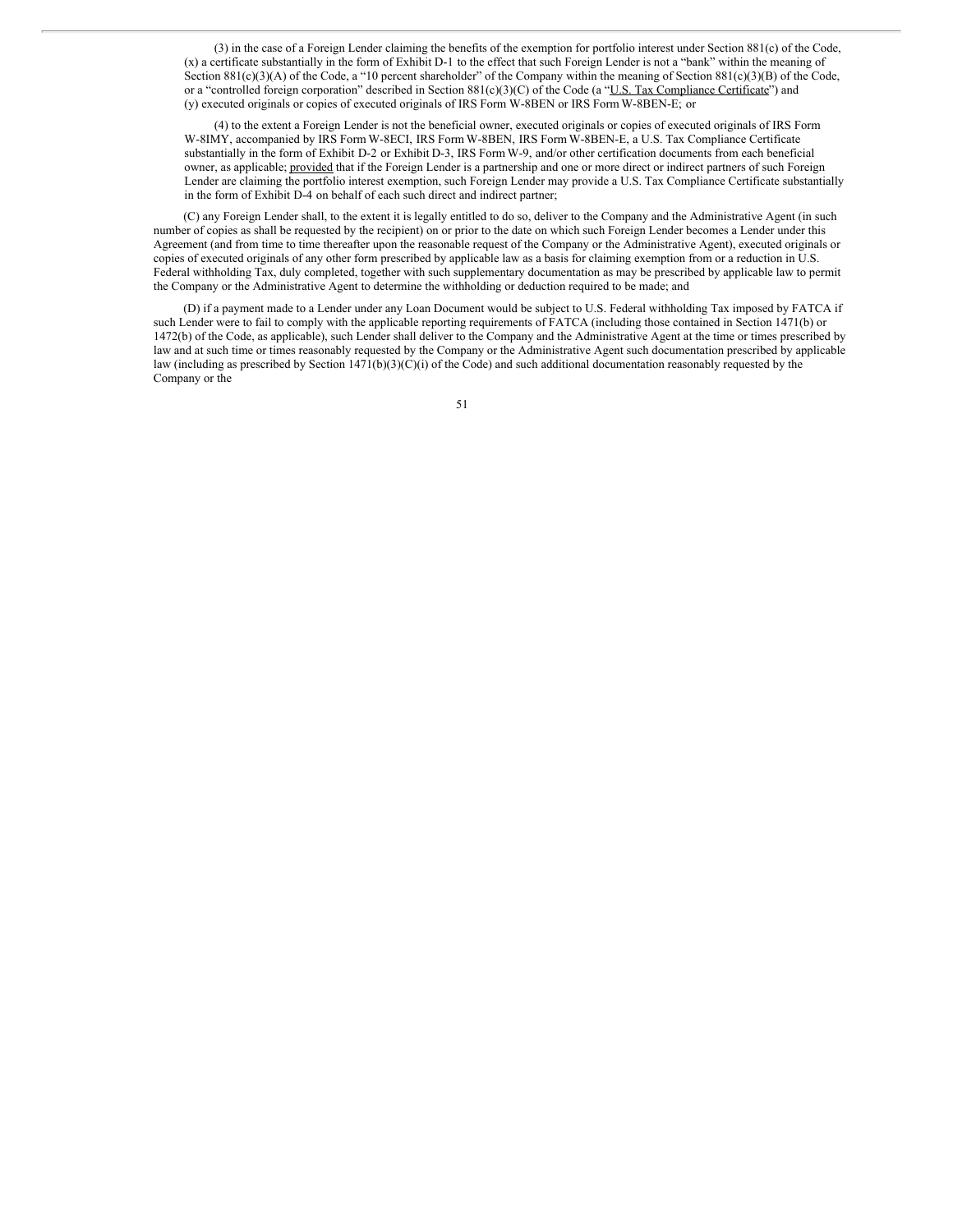Administrative Agent as may be necessary for the Company and the Administrative Agent to comply with their obligations under FATCA and to determine that such Lender has complied with such Lender's obligations under FATCA or to determine the amount to deduct and withhold from such payment. Solely for purposes of this clause (D), "FATCA" shall include any amendments made to FATCA after the date of this Agreement.

Each Lender agrees that if any form or certification it previously delivered expires or becomes obsolete or inaccurate in any respect, it shall update such form or certification or promptly notify the Company and the Administrative Agent in writing of its legal inability to do so.

(g) Treatment of Certain Refunds. If any party determines, in its sole discretion exercised in good faith, that it has received a refund of any Taxes as to which it has been indemnified pursuant to this Section (including by the payment of additional amounts pursuant to this Section), it shall pay to the indemnifying party an amount equal to such refund (but only to the extent of indemnity payments made under this Section with respect to the Taxes giving rise to such refund), net of all out-of-pocket expenses (including Taxes) of such indemnified party and without interest (other than any interest paid by the relevant Governmental Authority with respect to such refund). Such indemnifying party, upon the request of such indemnified party, shall repay to such indemnified party the amount paid over pursuant to this paragraph (plus any penalties, interest or other charges imposed by the relevant Governmental Authority) in the event that such indemnified party is required to repay such refund to such Governmental Authority. Notwithstanding anything to the contrary in this paragraph, in no event will the indemnified party be required to pay any amount to an indemnifying party pursuant to this paragraph the payment of which would place the indemnified party in a less favorable net after-Tax position than the indemnified party would have been in if the Tax subject to indemnification and giving rise to such refund had not been deducted, withheld or otherwise imposed and the indemnification payments or additional amounts with respect to such Tax had never been paid. This paragraph shall not be construed to require any indemnified party to make available its Tax returns (or any other information relating to its Taxes that it deems confidential) to the indemnifying party or any other Person.

(h) The Administrative Agent shall deliver to the Company on or before the Effective Date (and from time to time thereafter upon the reasonable request of the Company) executed originals or copies of executed originals of IRS Form W-9.

#### (i) For purposes of this Section 2.14 the term "applicable law" includes FATCA.

SECTION 2.15. Payments Generally; Pro Rata Treatment; Sharing of Setoffs.(a) The Company shall make each payment required to be made by it hereunder or under any other Loan Document prior to the time required hereunder or under such other Loan Document for such payment (or, if no such time is expressly required, prior to 12:00 noon, New York City time), on the date when due, in immediately available funds, without any defense, setoff, recoupment or counterclaim. Any amounts received after such time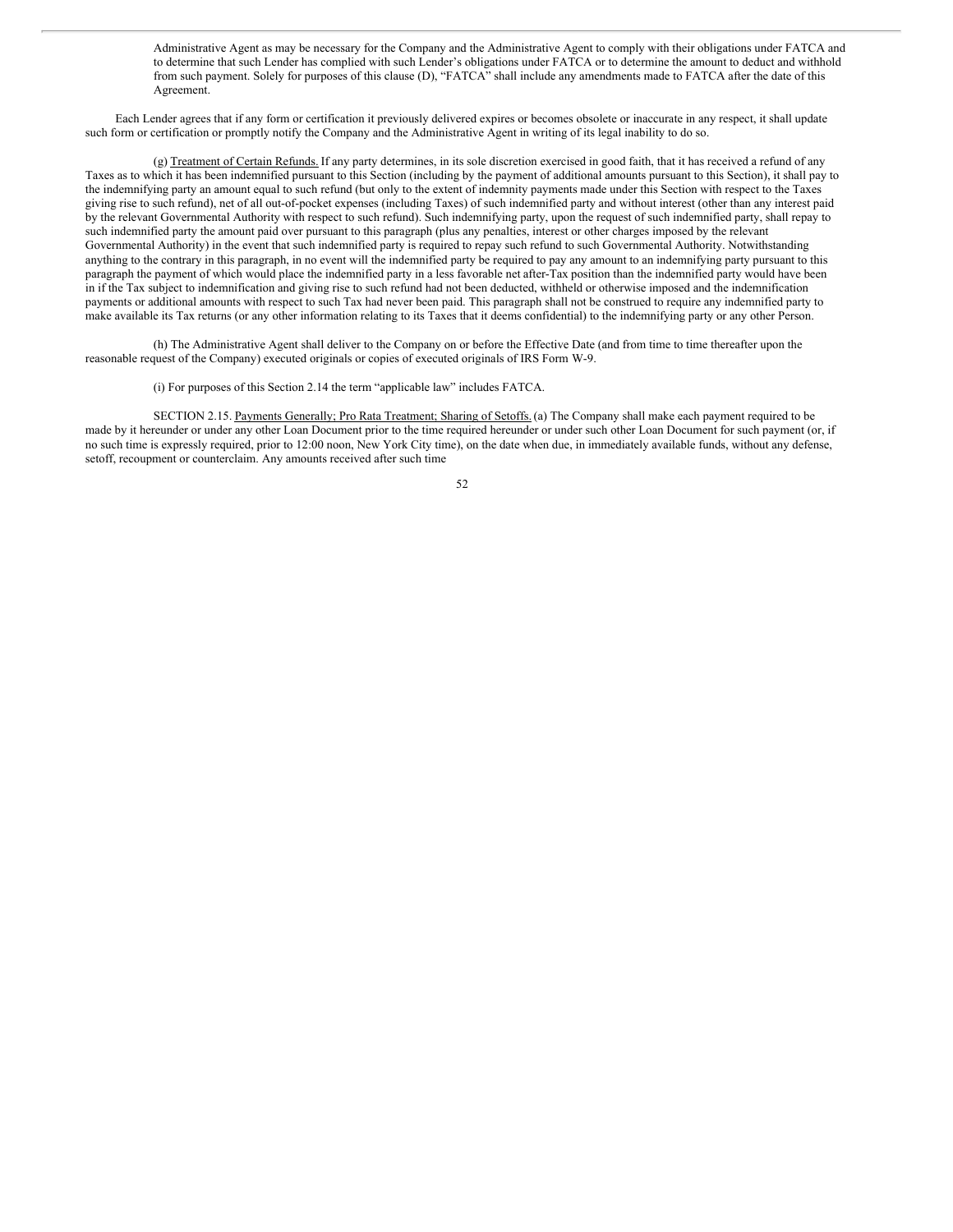on any date may, in the discretion of the Administrative Agent, be deemed to have been received on the next succeeding Business Day for purposes of calculating interest thereon. All such payments shall be made to such account as may be specified by the Administrative Agent, except that payments pursuant to Sections 2.12, 2.13, 2.14 and 9.03 shall be made directly to the Persons entitled thereto and payments pursuant to other Loan Documents shall be made to the Persons specified therein. The Administrative Agent shall distribute any such payment received by it for the account of any other Person to the appropriate recipient promptly following receipt thereof. If any payment under any Loan Document shall be due on a day that is not a Business Day, the date for payment shall be extended to the next succeeding Business Day and, in the case of any payment accruing interest, interest thereon shall be payable for the period of such extension. All payments under each Loan Document shall be made in dollars.

(b) If at any time insufficient funds are received by and available to the Administrative Agent to pay fully all amounts of principal, interest and fees then due hereunder, such funds shall be applied towards payment of the amounts then due hereunder ratably among the parties entitled thereto, in accordance with the amounts then due to such parties.

(c) If any Lender shall, by exercising any right of setoff or counterclaim or otherwise, obtain payment in respect of any principal of or interest on any of its Loans resulting in such Lender receiving payment of a greater proportion of the aggregate amount of its Loans and accrued interest thereon than the proportion received by any other Lender, then the Lender receiving such greater proportion shall notify the Administrative Agent of such fact and shall purchase (for cash at face value) participations in the Loans of other Lenders to the extent necessary so that the amount of all such payments shall be shared by the Lenders ratably in accordance with the aggregate amounts of principal of and accrued interest on their Loans; provided that (i) if any such participations are purchased and all or any portion of the payment giving rise thereto is recovered, such participations shall be rescinded and the purchase price restored to the extent of such recovery, without interest, and (ii) the provisions of this paragraph shall not be construed to apply to any payment made by the Company pursuant to and in accordance with the express terms of this Agreement (for the avoidance of doubt, as in effect from time to time) or any payment obtained by a Lender as consideration for the assignment of or sale of a participation in any of its Loans to any Person that is an Eligible Assignee (as such term is defined herein from time to time). The Company consents to the foregoing and agrees, to the extent it may effectively do so under applicable law, that any Lender acquiring a participation pursuant to the foregoing arrangements may exercise against the Company rights of setoff and counterclaim with respect to such participation as fully as if such Lender were a direct creditor of the Company in the amount of such participation.

(d) Unless the Administrative Agent shall have received notice from the Company prior to the date on which any payment is due to the Administrative Agent for the account of the Lenders that the Company will not make such payment, the Administrative Agent may assume that the Company has made such payment on such date in accordance herewith and may, in reliance upon such assumption, distribute to the Lenders the amount due. In such event, if the Company has not in fact made such payment,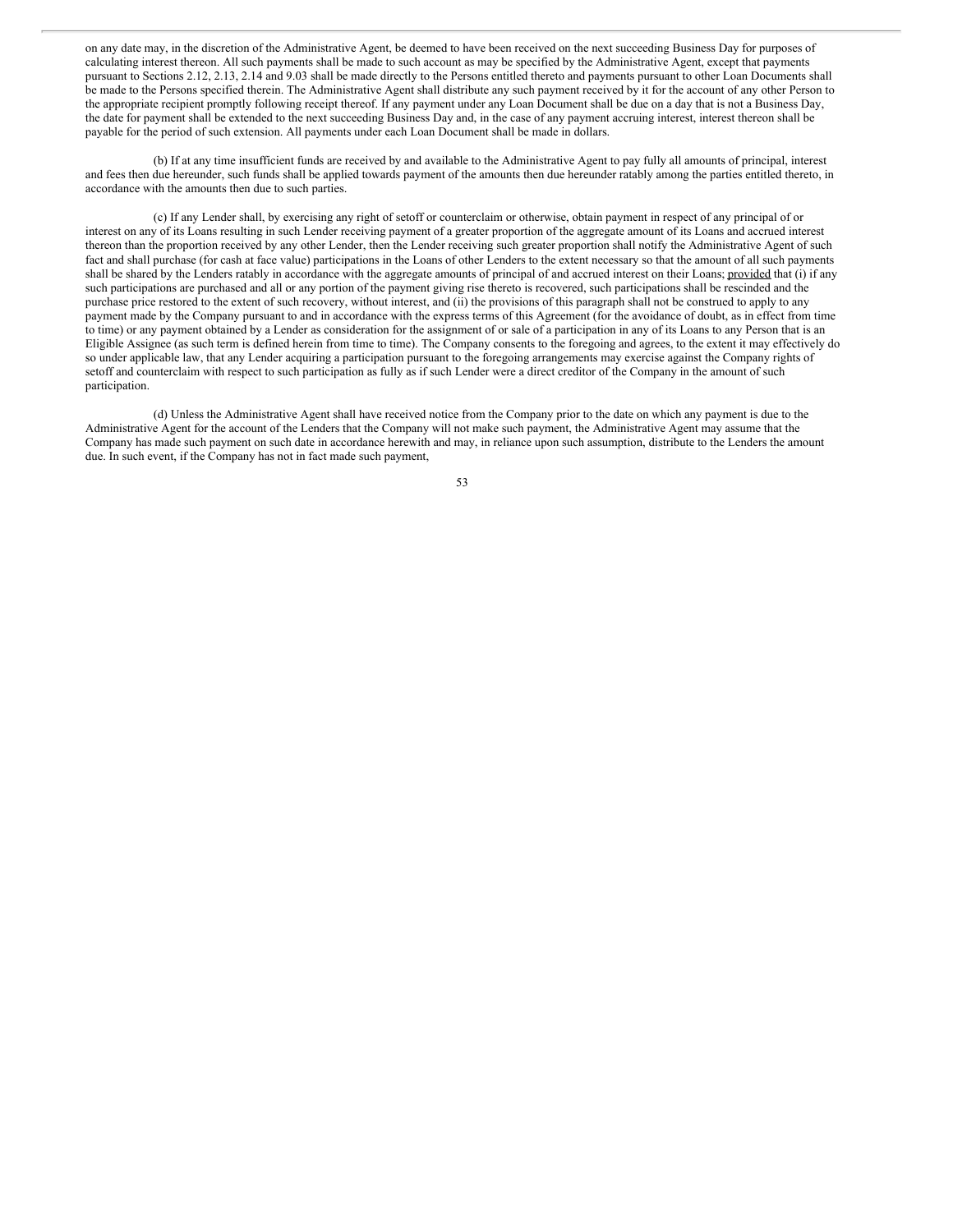then each of the Lenders severally agrees to repay to the Administrative Agent forthwith on demand the amount so distributed to such Lender with interest thereon, for each day from and including the date such amount is distributed to it to but excluding the date of payment to the Administrative Agent, at the greater of the NYFRB Rate and a rate determined by the Administrative Agent in accordance with banking industry rules on interbank compensation.

(e) If any Lender shall fail to make any payment required to be made by it hereunder to or for the account of the Administrative Agent, then the Administrative Agent may, in its discretion (notwithstanding any contrary provision hereof), apply any amounts thereafter received by the Administrative Agent for the account of such Lender to satisfy such Lender's obligations in respect of such payment until all such unsatisfied obligations have been discharged.

SECTION 2.16. Mitigation Obligations; Replacement of Lenders. (a) If any Lender requests compensation under Section 2.12, or if the Company is required to pay any Indemnified Taxes or additional amounts to any Lender or to any Governmental Authority for the account of any Lender pursuant to Section 2.14, then such Lender shall (at the request of the Company) use commercially reasonable efforts to designate a different lending office for funding or booking its Loans hereunder or to assign and delegate its rights and obligations hereunder to another of its offices, branches or Affiliates if, in the judgment of such Lender, such designation or assignment and delegation (i) would eliminate or reduce amounts payable pursuant to Section 2.12 or 2.14, as the case may be, in the future and (ii) would not subject such Lender to any unreimbursed cost or expense and would not otherwise be disadvantageous to such Lender. The Company hereby agrees to pay all reasonable costs and expenses incurred by any Lender in connection with any such designation or assignment and delegation.

(b) If (i) any Lender requests compensation under Section 2.12, (ii) the Company is required to pay any Indemnified Taxes or additional amounts to any Lender or any Governmental Authority for the account of any Lender pursuant to Section 2.14, (iii) any Lender has become a Defaulting Lender, (iv) any Lender has become a Declining Lender or (v) any Lender has failed to consent to a proposed amendment, waiver, discharge or termination that under Section 9.02 requires the consent of all the Lenders (or all the affected Lenders) and with respect to which the Required Lenders shall have granted their consent, then the Company may, at its sole expense and effort, upon notice to such Lender and the Administrative Agent, require such Lender to assign and delegate, without recourse (in accordance with and subject to the restrictions contained in Section 9.04), all its interests, rights (other than its existing rights to payments pursuant to Section 2.12 or 2.14) and obligations under this Agreement and the other Loan Documents to an Eligible Assignee that shall assume such obligations (which may be another Lender, if a Lender accepts such assignment and delegation); provided that (A) the Company shall have received the prior written consent of the Administrative Agent, which consent shall not be unreasonably withheld, delayed or conditioned, (B) such Lender shall have received payment of an amount equal to the outstanding principal of its Loans and accrued interest and fees and all other amounts payable to it hereunder from the assignee (in the case of such principal and accrued interest and fees) or the Company (in the case of all other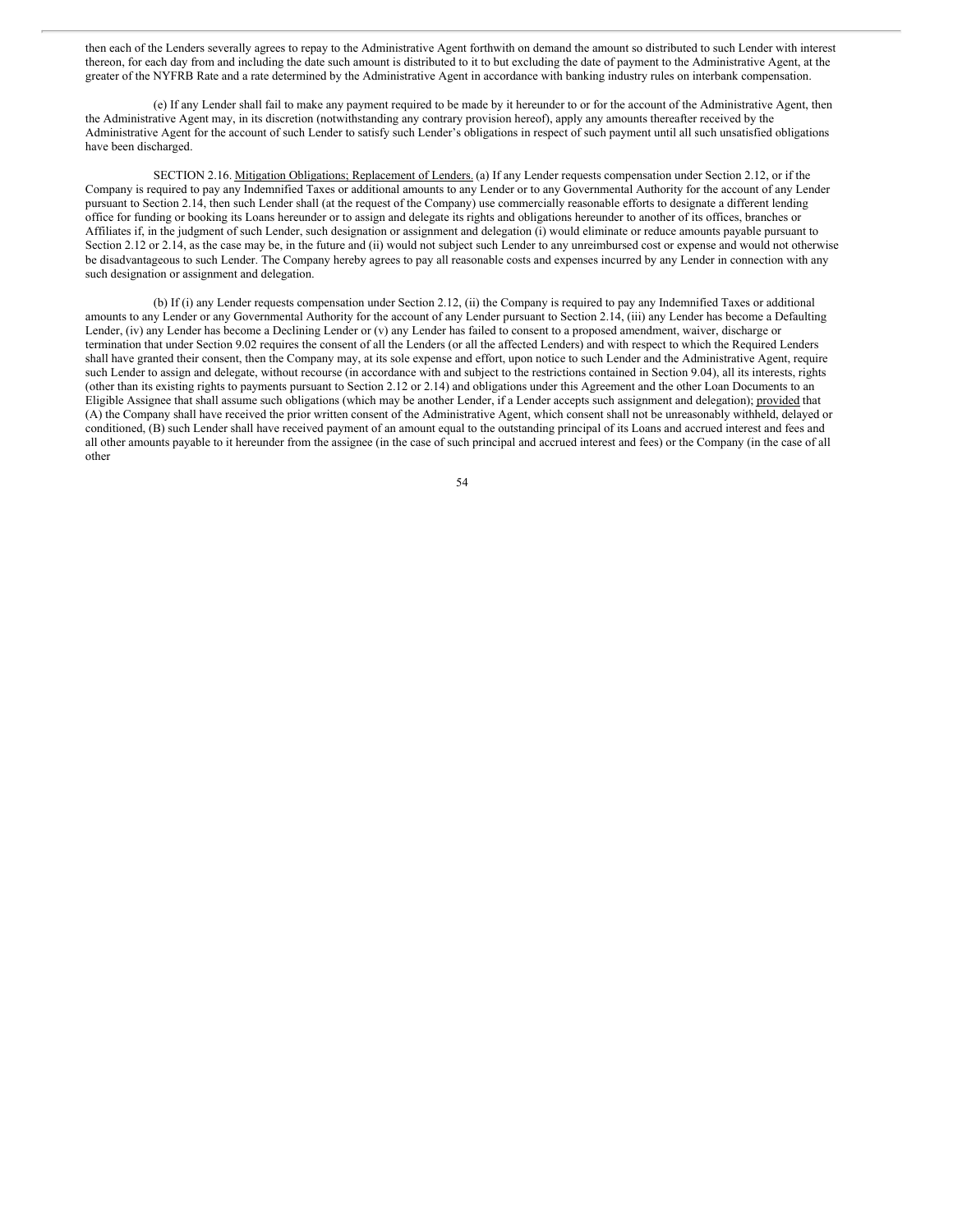amounts), (C) in the case of any such assignment and delegation resulting from a claim for compensation under Section 2.12 or payments required to be made pursuant to Section 2.14, such assignment will result in a reduction in such compensation or payments, (D) such assignment does not conflict with applicable law, (E) in the case of any such assignment and delegation by a Declining Lender, the assignee shall have agreed to the requested extension of the Maturity Date and (F) in the case of any such assignment and delegation resulting from the failure to provide a consent, the assignee shall have given such consent and, as a result of such assignment and delegation and any contemporaneous assignments and delegations and consents, the applicable amendment, waiver, discharge or termination can be effected. A Lender shall not be required to make any such assignment and delegation if, prior thereto, as a result of a waiver or consent by such Lender or otherwise, the circumstances entitling the Company to require such assignment and delegation have ceased to apply. Each party hereto agrees that an assignment and delegation required pursuant to this paragraph may be effected pursuant to an Assignment and Assumption executed by the Company, the Administrative Agent and the assignee and that the Lender required to make such assignment and delegation need not be a party thereto.

SECTION 2.17. Defaulting Lenders. Notwithstanding any provision of this Agreement to the contrary, if any Lender becomes a Defaulting Lender, then the following provisions shall apply for so long as such Lender is a Defaulting Lender:

(a) commitment fees shall cease to accrue on the unused amount of the Commitment of such Defaulting Lender pursuant to Section 2.09(a); and

(b) the Commitment and Exposure of such Defaulting Lender shall not be included in determining whether the Required Lenders or any other requisite Lenders have taken or may take any action hereunder or under any other Loan Document (including any consent to any amendment, waiver or other modification pursuant to Section 9.02); provided that any amendment, waiver or other modification requiring the consent of all Lenders or all Lenders affected thereby shall, except as otherwise provided in Section 9.02, require the consent of such Defaulting Lender in accordance with the terms hereof.

In the event that the Administrative Agent and the Company each agree that a Defaulting Lender has adequately remedied all matters that caused such Lender to be a Defaulting Lender, then such Lender shall purchase at par such of the Loans of the other Lenders as the Administrative Agent shall determine to be necessary in order for such Lender to hold such Loans in accordance with its Applicable Percentage, and such Lender shall thereupon cease to be a Defaulting Lender (but shall not be entitled to receive any fees accrued during the period when it was a Defaulting Lender, and all amendments, waivers or modifications effected without its consent in accordance with the provisions of Section 9.02 and this Section during such period shall be binding on it).

SECTION 2.18. Increase of Commitments. (a) The Company may on one or more occasions, by written notice to the Administrative Agent, executed by the Company and one or more financial institutions (any such financial institution referred to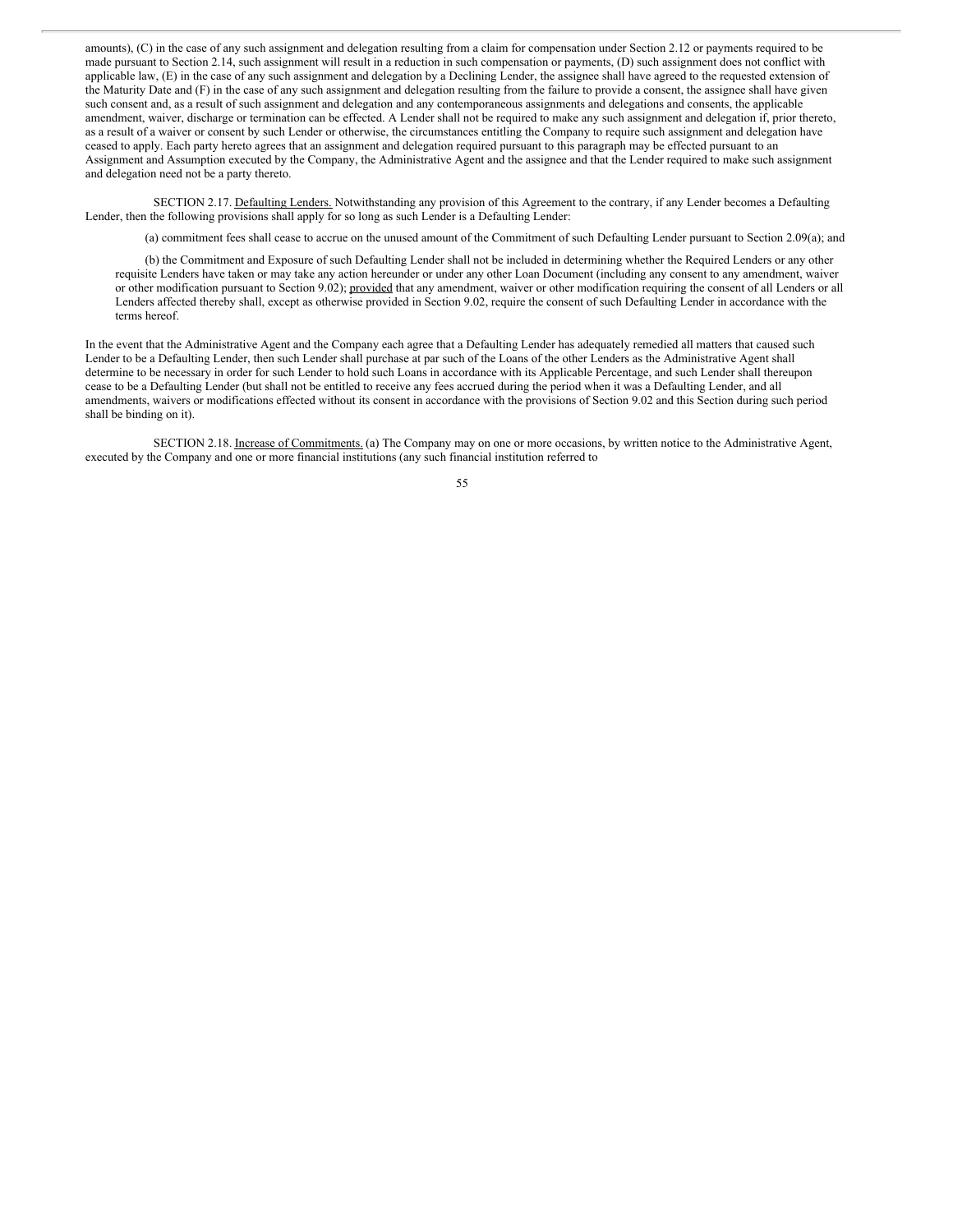in this Section being called an "Increasing Lender"), which may include any Lender, cause new Commitments to be extended by the Increasing Lenders or cause the existing Commitments of the Increasing Lenders to be increased, as the case may be (any such extension or increase, a "Commitment Increase"), in an amount for each Increasing Lender set forth in such notice; provided that (i) the aggregate amount of all Commitment Increases effected pursuant to this paragraph shall not exceed \$250,000,000, (ii) each Increasing Lender, if not already a Lender hereunder, shall be subject to the approval of the Administrative Agent (not to be unreasonably withheld or delayed), (iii) each Increasing Lender, if not already a Lender hereunder, shall become a party to this Agreement by completing and delivering to the Administrative Agent a duly executed accession agreement in a form reasonably satisfactory to the Administrative Agent and the Company and (iv) no Lender shall be required to participate in any Commitment Increase. New Commitments and increases in Commitments shall, subject to the terms and conditions of this Section, become effective on the date specified in the applicable notice delivered pursuant to this paragraph. Upon the effectiveness of any accession agreement to which any Increasing Lender is a party, such Increasing Lender shall thereafter be deemed to be a party to this Agreement and shall be entitled to all rights, benefits and privileges, and subject to all the obligations, of a Lender hereunder. For the avoidance of doubt, upon the effectiveness of any Commitment Increase, the Applicable Percentages of all the Lenders shall automatically be adjusted to give effect thereto.

(b) On the effective date of any Commitment Increase pursuant to this Section (the "Increase Effective Date"), (i) the aggregate principal amount of the Loans outstanding immediately prior to giving effect to such Commitment Increase on the Increase Effective Date (the "Initial Loans") shall be deemed to be repaid, (ii) after the effectiveness of the Commitment Increase, the Company shall be deemed to have requested new Borrowings (the "Subsequent Borrowings") in an aggregate principal amount equal to the aggregate principal amount of the Initial Loans and of the Types and for the Interest Periods specified in a Borrowing Request delivered to the Administrative Agent in accordance with Section 2.03, (iii) each Lender shall pay to the Administrative Agent in same day funds an amount equal to the difference, if positive, between (A) such Lender's Applicable Percentage of the Commitments (calculated after giving effect to the Commitment Increase) of each Subsequent Borrowing and (B) such Lender's Applicable Percentage of the Commitments (calculated without giving effect to the Commitment Increase) of each Borrowing comprised of Initial Loans, (iv) after the Administrative Agent receives the funds specified in clause (iii) above, the Administrative Agent shall pay to each Lender the portion of such funds that is equal to the difference, if positive, between (A) such Lender's Applicable Percentage of the Commitments (calculated without giving effect to the Commitment Increase) of each Borrowing comprised of Initial Loans and (B) such Lender's Applicable Percentage of the Commitments (calculated after giving effect to the Commitment Increase) of the amount of each Subsequent Borrowing, (v) each Increasing Lender and each other Lender shall be deemed to hold its Applicable Percentage of each Subsequent Borrowing (calculated after giving effect to the Commitment Increase) and (vi) the Company shall pay to each Lender any and all accrued but unpaid interest on the Initial Loans. The deemed payments made pursuant to clause (i) above in respect of each Term SOFR Loan shall be subject to indemnification by the Company pursuant to the provisions of Section 2.13 if the Increase Effective Date occurs other than on the last day of the Interest Period relating thereto and breakage costs result.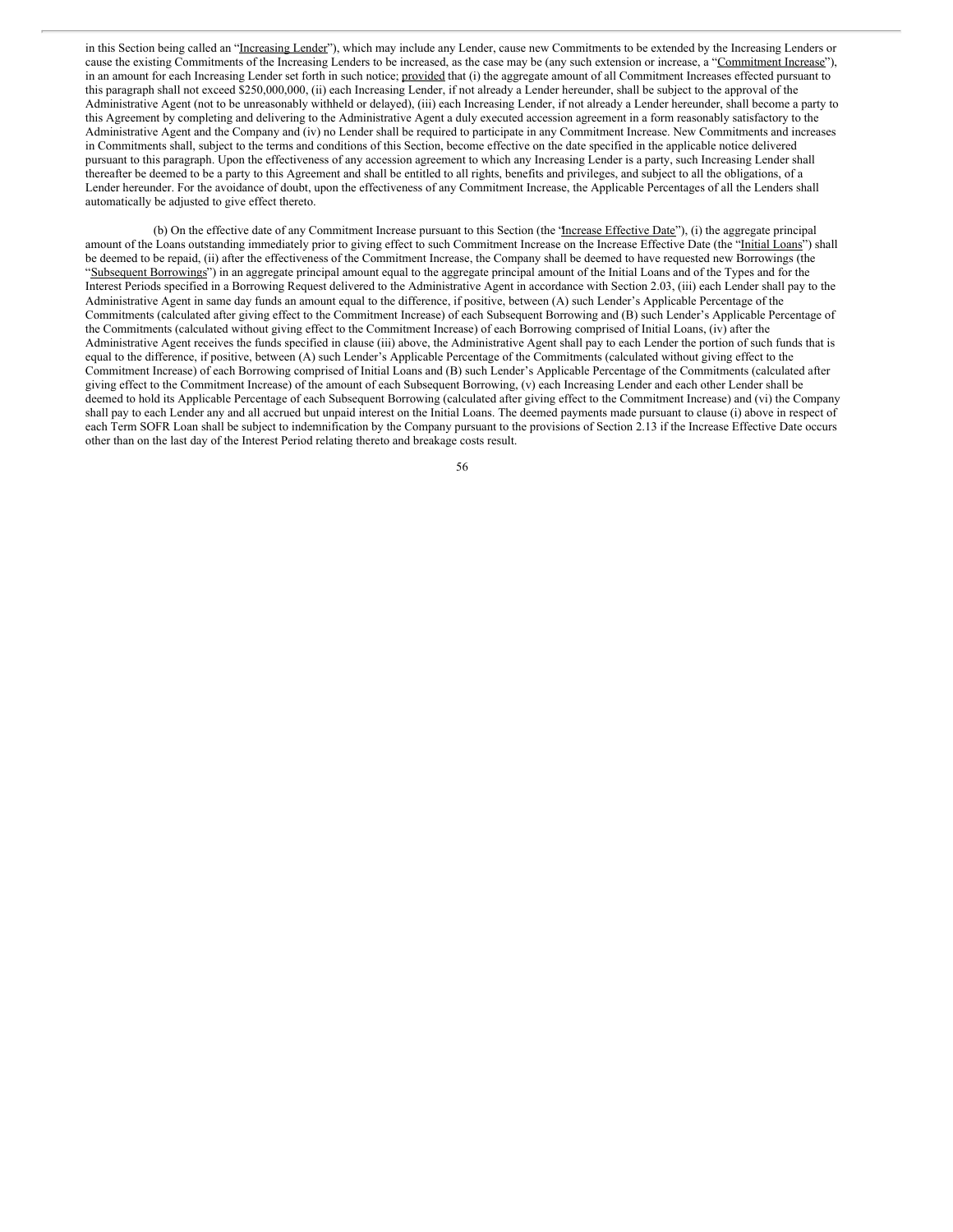(c) Notwithstanding the foregoing, no increase in the Commitments (or in the Commitment of any Lender) shall become effective under this Section unless, on the applicable Increase Effective Date, (A) the conditions set forth in Sections 4.02(a) (but without giving effect to the parenthetical therein) and 4.02(b) shall be satisfied (with all references in such paragraphs to a Borrowing being deemed to be references to such increase) and the Administrative Agent shall have received a certificate to that effect dated such date and executed by a Financial Officer of the Company, (B) the Administrative Agent shall have received an opinion of counsel for the Company as to the power and authority of the Company to borrow and perform its obligations hereunder after giving effect to such Commitment Increase and customary reaffirmation by the Subsidiary Guarantors and (C) all fees and expenses owing in respect of such Commitment Increase to the Administrative Agent and the Lenders shall have been paid.

SECTION 2.19. Extension of Commitments. The Company may, on not more than two occasions during the term of this Agreement, by written notice to the Administrative Agent (which shall promptly deliver a copy to each of the Lenders), request that the Lenders extend the Maturity Date and the Commitments for an additional period of one year; provided that, after giving effect to any such extension, the Maturity Date as so extended may not be more than five years after the applicable Extension Closing Date. Each Lender shall, by notice to the Company and the Administrative Agent given not later than the 20th day after the date of the Administrative Agent's receipt of the Company's extension request, advise the Company whether or not it agrees to the requested extension (each Lender agreeing to a requested extension being called a "Consenting Lender" and each Lender declining to agree to a requested extension being called a "Declining Lender"). Any Lender that has not so advised the Company and the Administrative Agent by such day shall be deemed to have declined to agree to such extension and shall be a Declining Lender. If Lenders constituting the Required Lenders shall have agreed to an extension request, then, effective as of the Extension Closing Date with respect thereto, the Maturity Date shall, as to the Consenting Lenders, be extended to the first anniversary of the Maturity Date theretofore in effect. The decision to agree or withhold agreement to any Maturity Date extension shall be at the sole discretion of each Lender. The Commitment of any Declining Lender shall terminate on the Maturity Date in effect as to such Lender prior to giving effect to any such extension (such Maturity Date being called the "Existing Maturity Date"). The principal amount of any outstanding Loans made by Declining Lenders, together with any accrued interest thereon and any accrued fees and other amounts payable to or for the accounts of such Declining Lenders hereunder, shall be due and payable on the applicable Existing Maturity Date. The Company shall have the right, pursuant to and in accordance with Section 2.16(b), at any time prior to any Existing Maturity Date, to replace a Declining Lender with a Lender or other financial institution approved by the Administrative Agent (such approval not to be unreasonably withheld, conditioned or delayed) that will agree to a request for the extension of the Maturity Date, and any such replacement Lender shall for all purposes constitute a Consenting Lender. Notwithstanding the foregoing, no extension of the Maturity Date pursuant to this paragraph shall become effective unless (the first date on which such consent of the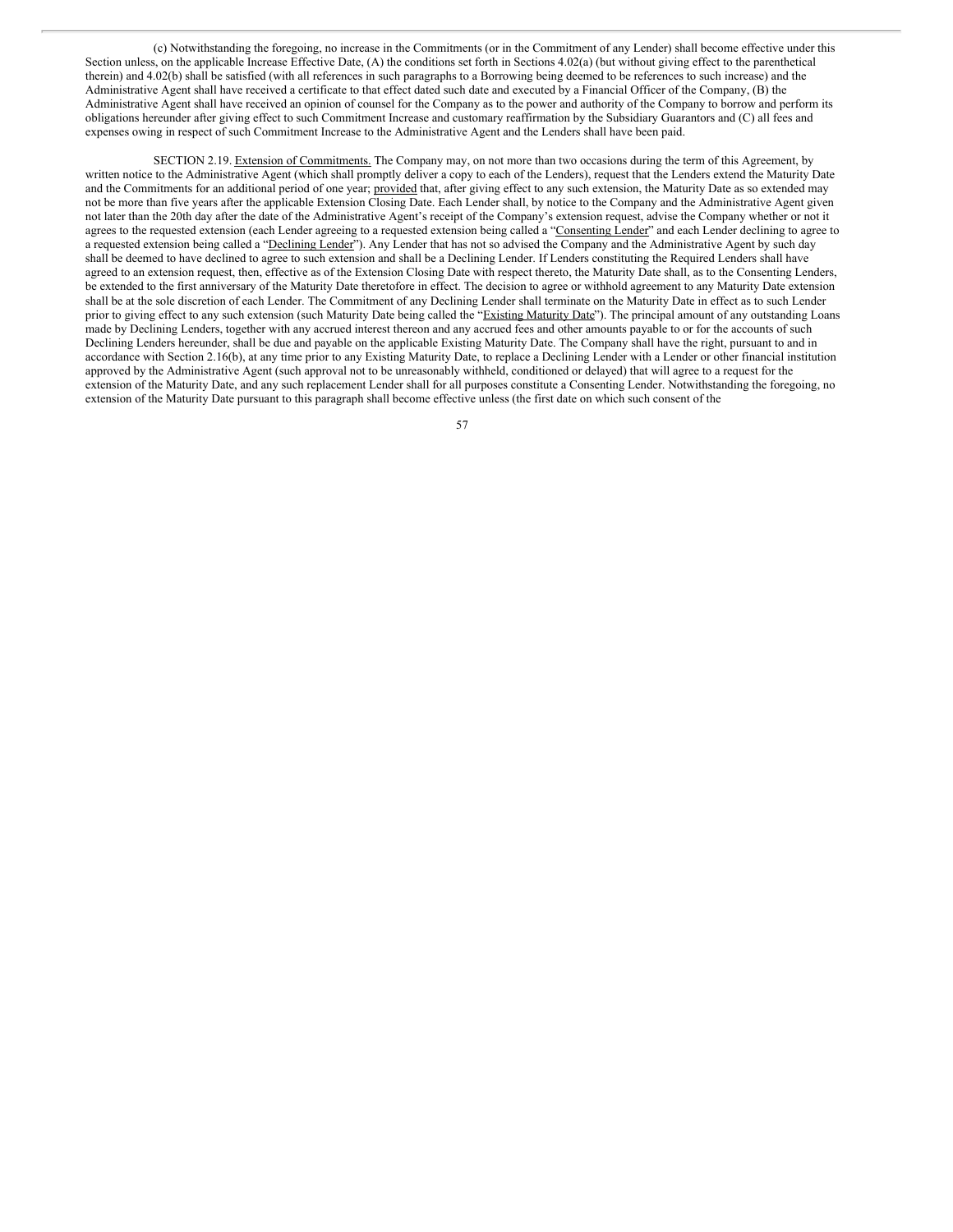Required Lenders is obtained and the conditions specified in this sentence are satisfied with respect to the applicable extension request being called the "Extension Closing Date") (A) on the Extension Closing Date, the conditions set forth in Sections 4.02(a) (but without giving effect to the parenthetical therein) and 4.02(b) shall be satisfied (with all references in such paragraphs to a Borrowing being deemed to be references to such extension) and the Administrative Agent shall have received a certificate to that effect dated such date and executed by a Financial Officer of the Company, (B) the Administrative Agent shall have received an opinion of counsel for the Company as to the power and authority of the Company to borrow and perform its obligations hereunder after giving effect to such extension and customary reaffirmation by the Subsidiary Guarantors and (C) all fees and expenses owing in respect of such extension to the Administrative Agent and the Lenders shall have been paid.

### SECTION 2.20. Sustainability Adjustments.

(a) Following the date on which the Company provides a Pricing Certificate in respect of the most recently ended calendar year (commencing with the calendar year ending December 31, 2022), the Applicable Rate shall be increased or decreased (or neither increased nor decreased), as applicable, pursuant to (i) in the case of the interest rate spreads, the Sustainability Rate Adjustment and (ii) in the case of the commitment fees, the Sustainability Commitment Fee Adjustment, in each case, as set forth in such Pricing Certificate. For purposes of the foregoing, (A) the Sustainability Rate Adjustment and the Sustainability Commitment Fee Adjustment shall be applied as of the fifth Business Day (such day, the "Sustainability Pricing Adjustment Date") following receipt by the Administrative Agent of a Pricing Certificate delivered pursuant to Section 5.01(d), based upon the KPI Metrics and the calculations of the Sustainability Rate Adjustment and the Sustainability Commitment Fee Adjustment set forth in such Pricing Certificate, and (B) each change in the Applicable Rate resulting from the delivery of a Pricing Certificate shall be effective during the period commencing on and including the applicable Sustainability Pricing Adjustment Date and ending on the date immediately preceding the next Sustainability Pricing Adjustment Date (or, in the event the Company fails to deliver a Pricing Certificate in accordance with Section 5.01(d), the last day such Pricing Certificate could have been delivered pursuant to such Section).

(b) It is understood and agreed only one Pricing Certificate may be delivered in respect of any calendar year. It is further understood and agreed that the Applicable Rate will never be reduced or increased by more than (i) in the case of the interest rate spreads, 0.050% and (ii) in the case of the commitment fees, 0.010% pursuant to the Sustainability Rate Adjustment and the Sustainability Commitment Fee Adjustment, respectively, during any calendar year and that at no time shall the Applicable Rate, whether with respect to the interest rate spreads or the commitments fees, be reduced below zero. For the avoidance of doubt, the Sustainability Rate Adjustment and the Sustainability Commitment Fee Adjustment shall not be cumulative yearover-year.

(c) In the event the Company fails to deliver a Pricing Certificate in accordance with Section 5.01(d) with respect to a particular calendar year, the Sustainability Rate Adjustment will be positive 0.050% and the Sustainability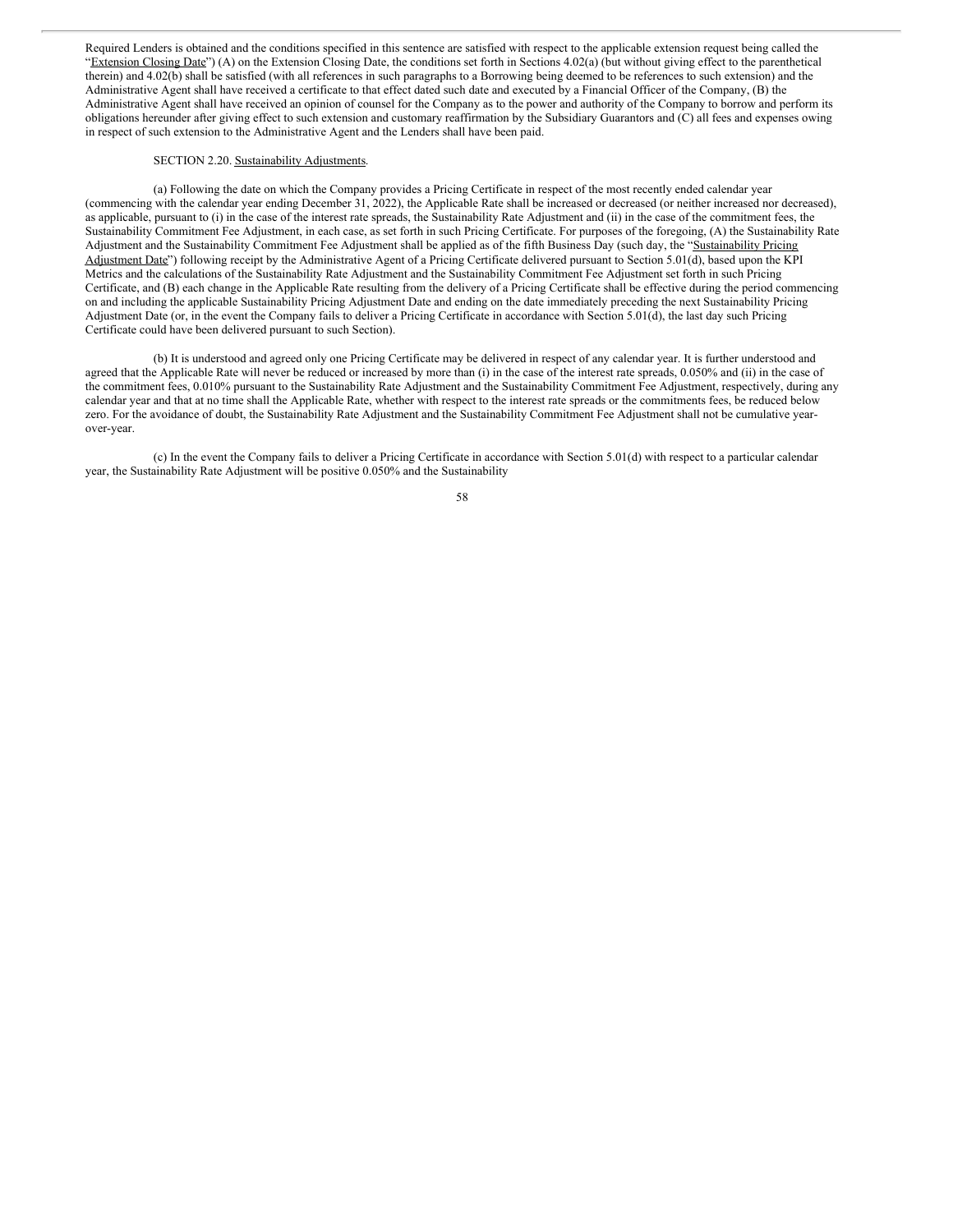Commitment Fee Adjustment will be positive 0.010%, commencing on the last day such Pricing Certificate could have been delivered pursuant to such Section and continuing until the Company delivers a Pricing Certificate to the Administrative Agent for the applicable calendar year.

(d) If (i)(A) any Lender becomes aware of any material inaccuracy in the Sustainability Rate Adjustment, the Sustainability Commitment Fee Adjustment or the KPI Metrics as reported in a Pricing Certificate (any such material inaccuracy, a "Pricing Certificate Inaccuracy") and such Lender delivers, not later than 10 Business Days after obtaining knowledge thereof, a written notice to the Administrative Agent describing such Pricing Certificate Inaccuracy in reasonable detail (which description shall be provided to each Lender and the Company), or (B) the Company becomes aware of a Pricing Certificate Inaccuracy and the Company and the Administrative Agent shall mutually agree that there was a Pricing Certificate Inaccuracy at the time of delivery of a Pricing Certificate, and (ii) a proper calculation of the Sustainability Rate Adjustment, the Sustainability Commitment Fee Adjustment or the KPI Metrics would have resulted in an increase in the Applicable Rate for any period, the Company shall be obligated to pay to the Administrative Agent for the account of the applicable Lenders, promptly on demand by the Administrative Agent (or, after the occurrence of an actual or deemed entry of an order for relief with respect to the Company under the Bankruptcy Code (or any comparable event under bankruptcy or insolvency laws of any other jurisdiction), automatically and without further action by the Administrative Agent or any Lender), but in any event within 10 Business Days after the Company has received written notice of (in the case of clause (A) above), or has agreed in writing that there was (in the case of clause (B) above), a Pricing Certificate Inaccuracy, an amount equal to the excess of (1) the amount of interest and commitment fees that should have been paid for such period <u>over</u> (2) the amount of interest and commitment fees actually paid for such period.

It is understood and agreed that any Pricing Certificate Inaccuracy shall not constitute a Default or Event of Default; provided, that, the Company complies with the terms of this Section 2.20 with respect to such Pricing Certificate Inaccuracy. Notwithstanding anything to the contrary herein, unless such amounts shall be due upon the occurrence of an actual or deemed entry of an order for relief with respect to the Company under the Bankruptcy Code (or any comparable event under bankruptcy or insolvency laws of any other jurisdiction), (a) any additional amounts required to be paid pursuant to the immediately preceding paragraph shall not be due and payable until the earlier to occur of (i) a written demand is made for such payment by the Administrative Agent in accordance with such paragraph or (ii) 10 Business Days after the Company has received written notice of (in the case of clause (A) above), or has agreed in writing that there was (in the case of clause (B) above), a Pricing Certificate Inaccuracy (such date, the "Certificate Inaccuracy Payment Date"), (b) any nonpayment of such additional amounts prior to the Certificate Inaccuracy Payment Date shall not constitute a Default (whether retroactively or otherwise) and (c) none of such additional amounts shall be deemed overdue prior to the Certificate Inaccuracy Payment Date or shall accrue interest at the default rate pursuant to Section 2.10(d) prior to the Certificate Inaccuracy Payment Date.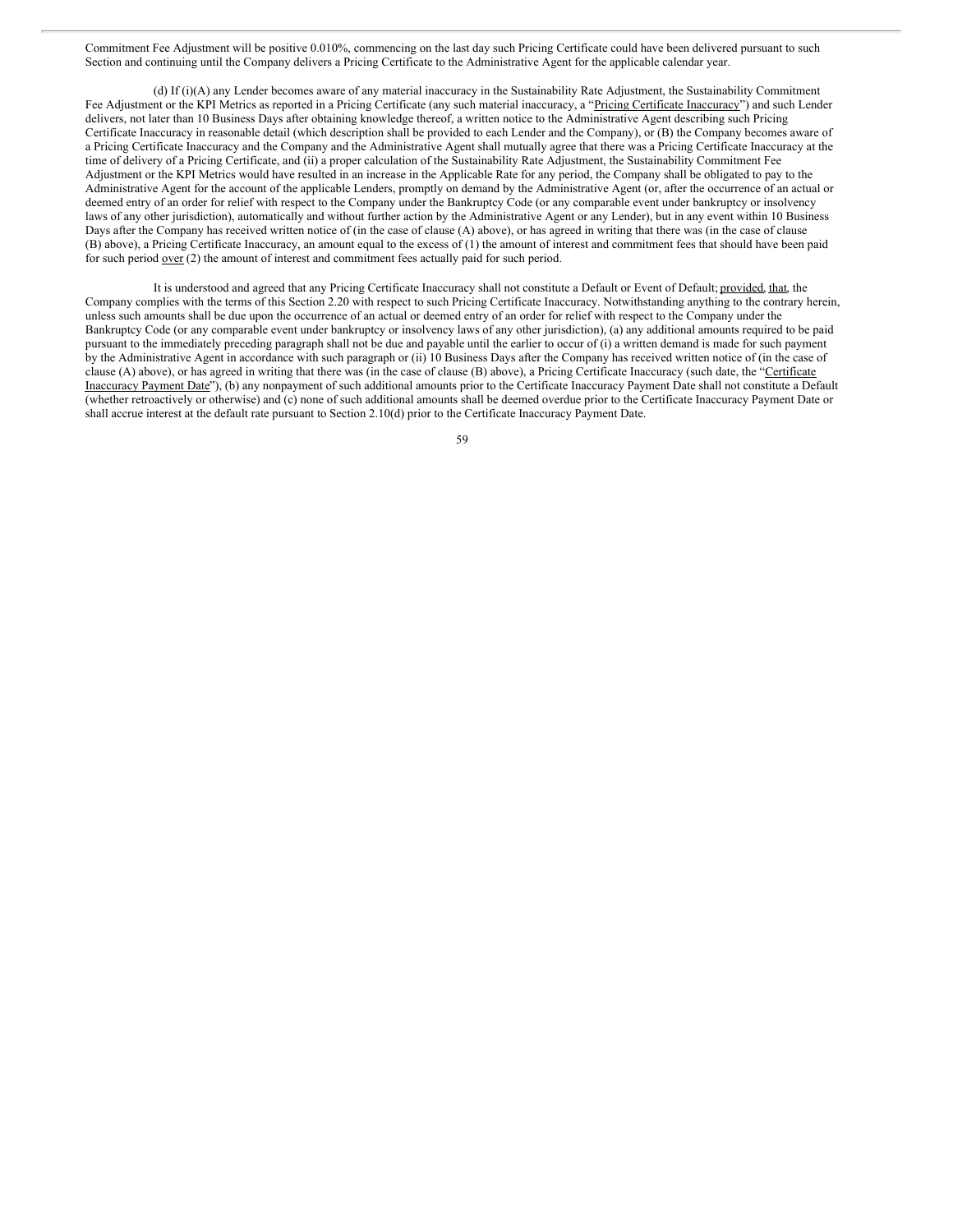(e) Each party hereto hereby agrees that neither the Sustainability Structuring Agent nor the Administrative Agent shall have any responsibility for (or any Liability in respect of) reviewing, auditing or otherwise evaluating any calculation by the Company of any Sustainability Rate Adjustment or any Sustainability Commitment Fee Adjustment (or any of the data or computations that are part of or related to any such calculation) set forth in any Pricing Certificate (and the Administrative Agent may rely conclusively on any such certificate, without further inquiry).

(f) If a Sustainability Recalculation Event shall have occurred after the Closing Date, upon the written request of the Company or the Required Lenders, the Required Lenders and the Company shall negotiate in good faith to amend the Sustainability Table, including the KPI Metrics Targets and the KPI Metrics Thresholds set forth therein, to the extent implicated by such Sustainability Recalculation Event and, notwithstanding anything to the contrary in Section 9.02, any such amendment may be effected by an agreement in writing entered into by the Company, the Administrative Agent and the Required Lenders; provided that (i) prior to the effectiveness of any such amendment, the Sustainability Table, the KPI Metrics Targets and the KPI Metrics Thresholds then set forth in this Agreement shall remain in effect and (ii) for the avoidance of doubt, no such amendment may increase or decrease (if such increase or decrease would have the effect of reducing the Applicable Rate) the percentages set forth in the definition of the terms GHG Emissions Commitment Fee Adjustment Amount, the Renewable Electricity Percentage Commitment Fee Adjustment Amount, the GHG Emissions Rate Adjustment Amount or the Renewable Electricity Percentage Rate Adjustment Amount, in each case, without the prior written consent thereto of each Lender.

#### ARTICLE III

#### Representations and Warranties

#### The Company represents and warrants to the Lenders that:

SECTION 3.01. Organization; Powers. The Company and each Subsidiary is duly organized, validly existing and (to the extent the concept is applicable in such jurisdiction) in good standing under the laws of the jurisdiction of its organization, has all power and authority and all material Governmental Approvals required for the ownership and operation of its properties and the conduct of its business as now conducted and as proposed to be conducted and, except where the failure to do so, individually or in the aggregate, could not reasonably be expected to result in a Material Adverse Effect, is qualified to do business, and is in good standing, in every jurisdiction where such qualification is required.

SECTION 3.02. Authorization; Enforceability. The Transactions to be entered into by each Loan Party are within such Loan Party's corporate or other organizational powers and have been duly authorized by all necessary corporate or other organizational and, if required, stockholder or other equityholder action of each Loan Party. This Agreement has been duly executed and delivered by the Company and constitutes, and each other Loan Document to which any Loan Party is to be a party, when executed

<sup>60</sup>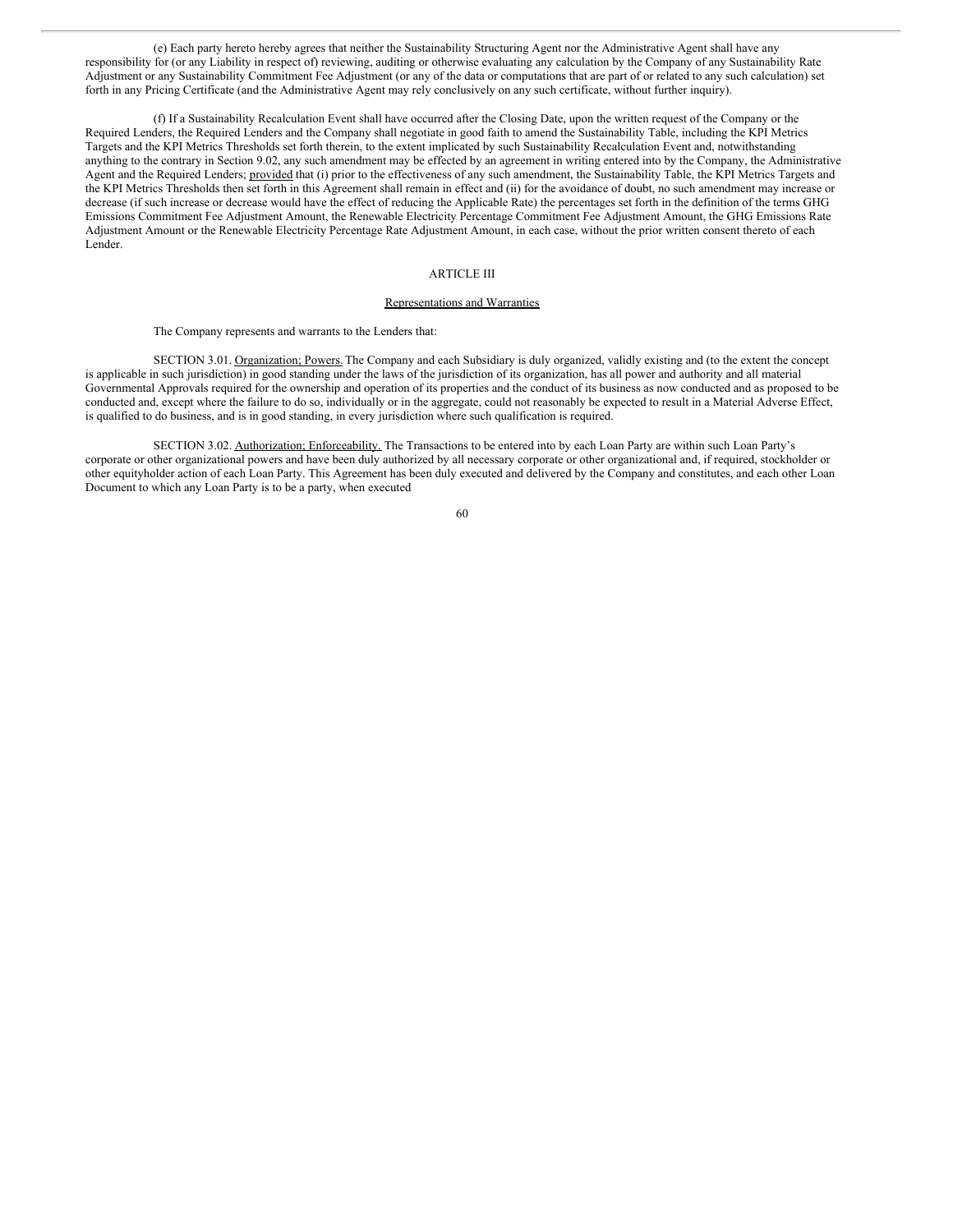and delivered by such Loan Party, will constitute, a legal, valid and binding obligation of the Company or such Loan Party, as the case may be, enforceable against it in accordance with its terms, subject to applicable bankruptcy, insolvency, reorganization, moratorium or other laws affecting creditors' rights generally and to general principles of equity, regardless of whether considered in a proceeding in equity or at law.

SECTION 3.03. Governmental Approvals; Absence of Conflicts. The Transactions (a) do not require any consent or approval of, registration or filing with or any other action by any Governmental Authority, except such as have been obtained or made and are in full force and effect, (b) will not violate any law applicable to the Company or any Subsidiary, including any applicable order of any Governmental Authority, except to the extent any such violations, individually or in the aggregate, could not reasonably be expected to result in a Material Adverse Effect, (c) will not violate the charter, by-laws or other organizational documents of the Company or any Subsidiary, (d) will not violate or result (alone or with notice or lapse of time or both) in a default under any indenture or other agreement or instrument binding upon the Company or any Subsidiary or any of their assets, or give rise to a right thereunder to require any payment, repurchase or redemption to be made by the Company or any Subsidiary, or give rise to a right of, or result in, any termination, cancellation, acceleration or right of renegotiation of any obligation thereunder, in each case except to the extent that the foregoing, individually or in the aggregate, could not reasonably be expected to result in a Material Adverse Effect and (e) will not result in the creation or imposition of any Lien on any asset of the Company or any Subsidiary.

SECTION 3.04. Financial Condition; No Material Adverse Change.(a)The Company has heretofore furnished to the Lenders its consolidated balance sheet and related consolidated statements of income, stockholders' equity and cash flows as of and for the fiscal year ended June 30, 2021, audited by and accompanied by the opinion of PricewaterhouseCoopers LLP, and (ii) its consolidated balance sheet and statement of income as of and for the fiscal quarter and the portion of the fiscal year ended March 31, 2022, and its statement of cash flows for such portion of such fiscal year, certified by its chief financial officer. Such financial statements present fairly, in all material respects, the financial position, results of operations and cash flows of the Company and its consolidated Subsidiaries as of such dates and for such periods in accordance with GAAP, subject to normal year-end audit adjustments and the absence of certain footnotes in the case of the statements referred to in clause (ii) above.

(b) Since June 30, 2021, there has been no event or condition that has resulted, or could reasonably be expected to result, in a material adverse change in the business, assets, liabilities, operations or condition (financial or otherwise) of the Company and the Subsidiaries, taken as a whole.

SECTION 3.05. Properties. (a) The Company and each Subsidiary has good title to, or valid leasehold interests in, all its property material to its business except for minor defects in title that do not interfere with its ability to conduct its business as currently conducted or to utilize such properties for their intended purposes.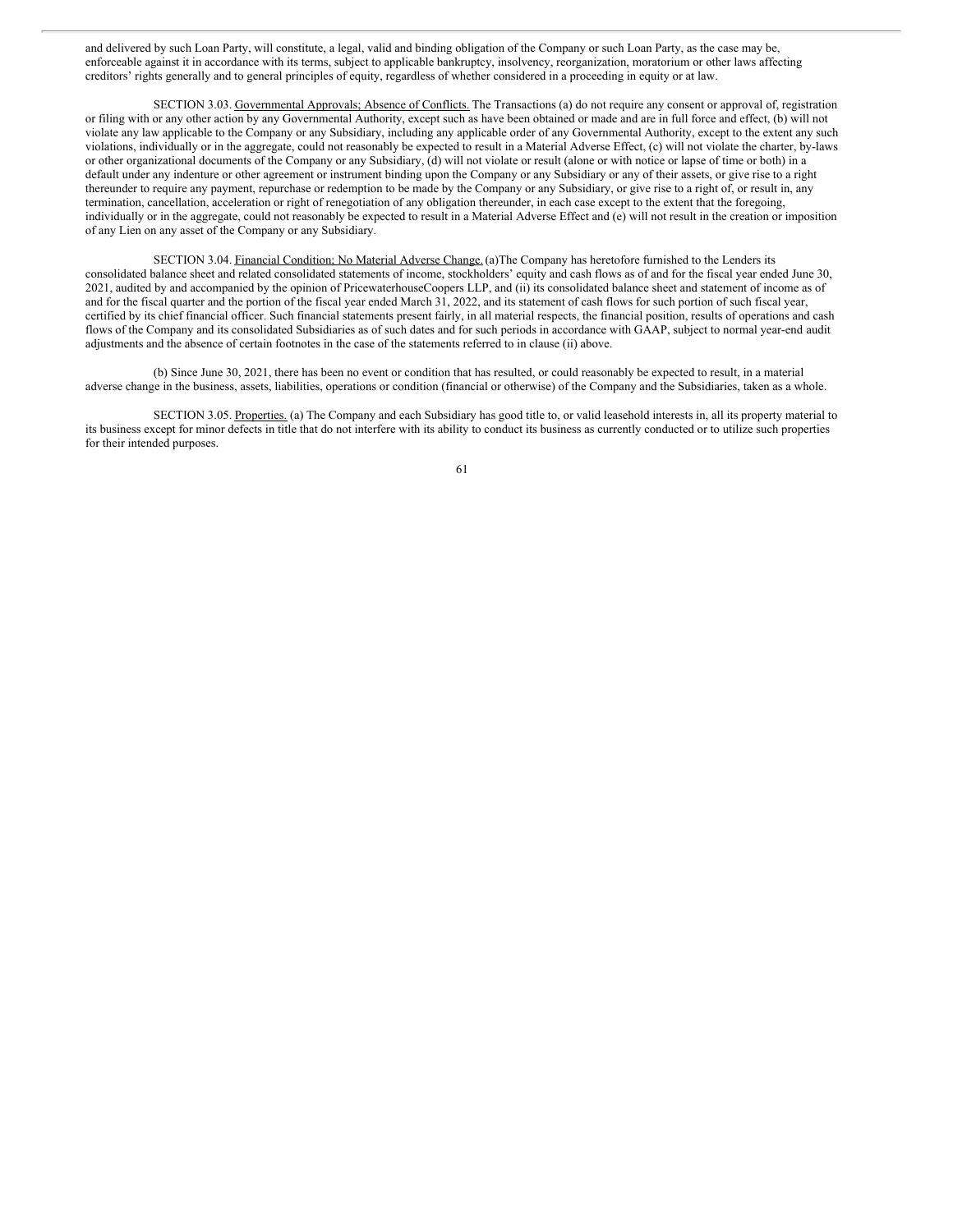(b) The Company and each Subsidiary owns, or is licensed to use, all patents, trademarks, copyrights, licenses, technology, software, domain names and other intellectual property that is necessary for the conduct of its business as currently conducted and proposed to be conducted, without conflict with the rights of any other Person, except to the extent any such conflict, individually or in the aggregate, could not reasonably be expected to result in a Material Adverse Effect. No patents, trademarks, copyrights, licenses, technology, software, domain names or other intellectual property used by the Company or any Subsidiary in the operation of its business infringes upon the rights of any other Person, except for any such infringements that, individually or in the aggregate, could not reasonably be expected to result in a Material Adverse Effect. No claim or litigation regarding any patents, trademarks, copyrights, licenses, technology, software, domain names or other intellectual property owned or used by the Company or any Subsidiary is pending or, to the knowledge of the Company or any Subsidiary, threatened in writing against the Company or any Subsidiary that, individually or in the aggregate, could reasonably be expected to result in a Material Adverse Effect.

SECTION 3.06. Litigation and Environmental Matters. (a) Except as set forth in Schedule 3.06, there are no actions, suits or proceedings by or before any Governmental Authority or arbitrator pending against or, to the knowledge of the Company or any Subsidiary, threatened in writing against the Company or any Subsidiary that (i) could reasonably be expected, individually or in the aggregate, to result in a Material Adverse Effect or (ii) involve any of the Loan Documents or the Transactions.

(b) Except with respect to any matters that, individually or in the aggregate, could not reasonably be expected to result in a Material Adverse Effect, neither the Company nor any Subsidiary (i) has failed to comply with any applicable Environmental Law or to obtain, maintain or comply with any permit, license or other approval required under any applicable Environmental Law, (ii) is subject to any Environmental Liability, (iii) has received notice of any claim with respect to any Environmental Liability or (iv) knows of any fact, incident, event or condition that could reasonably be expected to form the basis for any Environmental Liability.

(c) There has been no change in the status of the matters disclosed on Schedule 3.06 that, individually or in the aggregate, has resulted in, or materially increased the likelihood of, a Material Adverse Effect.

SECTION 3.07. Compliance with Laws and Agreements. (a) The Company and each Subsidiary is in compliance with all laws, including all orders of Governmental Authorities, applicable to it or its property and all indentures, agreements and other instruments binding upon it or its property, except where the failure to comply, individually or in the aggregate, could not reasonably be expected to result in a Material Adverse Effect. No Default has occurred and is continuing.

(b) The Company has implemented and maintains in effect policies and procedures designed to ensure compliance by the Company and the Subsidiaries and their respective directors, officers, employees and agents with Anti-Corruption Laws and applicable Sanctions, and the Company and the Subsidiaries and their respective directors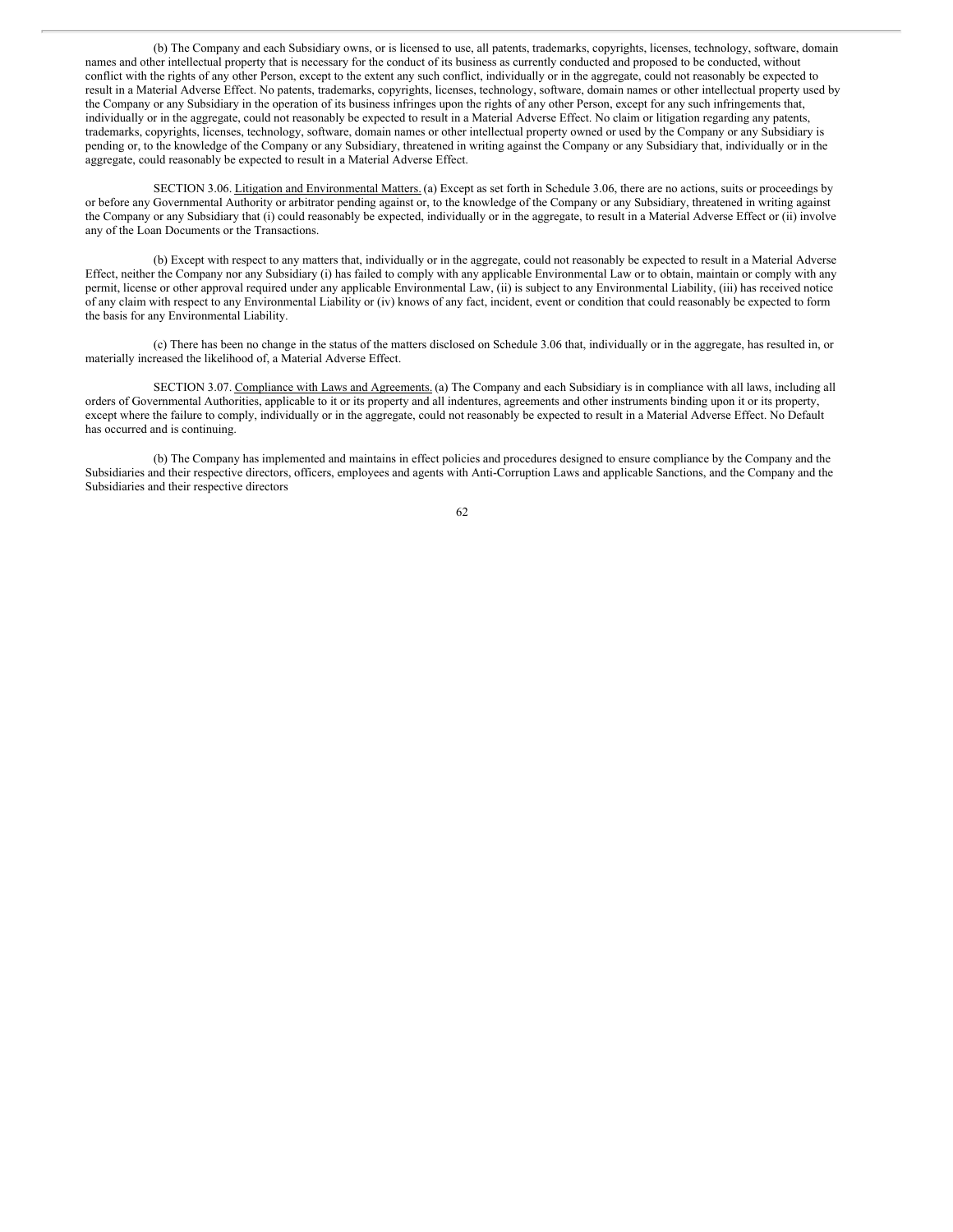and officers and, to the knowledge of the Company, their respective employees and agents, are in compliance with Anti-Corruption Laws and applicable Sanctions in all material respects. None of (a) the Company, any Subsidiary or, to the knowledge of the Company or such Subsidiary, any of their respective directors, officers or employees, or (b) to the knowledge of the Company, any agent of the Company or any Subsidiary that will act in any capacity in connection with or benefit from the credit facility established hereby, is a Sanctioned Person. The Transactions will not violate any Anti-Corruption Law or applicable Sanctions.

SECTION 3.08. Investment Company Status. Neither the Company nor any Subsidiary Guarantor is an "investment company" as defined in, or subject to regulation under, the Investment Company Act of 1940.

SECTION 3.09. Taxes. The Company and each Subsidiary has timely filed or caused to be filed all Tax returns and reports required to have been filed by it and has paid or caused to be paid all Taxes required to have been paid by it, except where (a) (i) the validity or amount thereof is being contested in good faith by appropriate proceedings, (ii) the Company or such Subsidiary, as applicable, has set aside on its books reserves with respect thereto to the extent required by GAAP and (iii) such contest effectively suspends collection of the contested obligation and the enforcement of any Lien securing such obligation or (b) the failure to do so could not, individually or in the aggregate, reasonably be expected to result in a Material Adverse Effect.

SECTION 3.10. ERISA. (a) No ERISA Events have occurred or are reasonably expected to occur that could, in the aggregate, reasonably be expected to result in a Material Adverse Effect. The Company and each ERISA Affiliate has fulfilled its obligations under the minimum funding standards of ERISA and the Code with respect to each Plan and is in compliance in all material respects with the presently applicable provisions of ERISA and the Code with respect to each Plan. Neither the Company nor any ERISA Affiliate has (i) sought a waiver of the minimum funding standard under Section 412 of the Code in respect of any Plan, (ii) failed to make any contribution or payment to any Plan or Multiemployer Plan, or made any amendment to any Plan that has resulted or could result in the imposition of a Lien or the posting of a bond or other security under ERISA or the Code, or (iii) incurred any liability under Title IV of ERISA other than a liability to the PBGC for premiums under Section 4007 of ERISA that are not past due.

(b) As of the Effective Date, the Company and its ERISA Affiliates are not using, and have made no plan or commitment to use, "plan assets" (within the meaning of 29 CFR § 2510.3-101, as modified by Section 3(42) of ERISA) of one or more Benefit Plans in connection with its obligations with respect to the Loans or the Commitments.

SECTION 3.11. Subsidiaries. Schedule 3.11 sets forth, as of the Effective Date, the name and jurisdiction of organization of, and the percentage of each class of Equity Interests owned by the Company or any Subsidiary in, each Designated Subsidiary.

SECTION 3.12. Solvency. On the Effective Date, after giving effect to the Transactions, (a) the fair value of the assets of each Loan Party will exceed its debts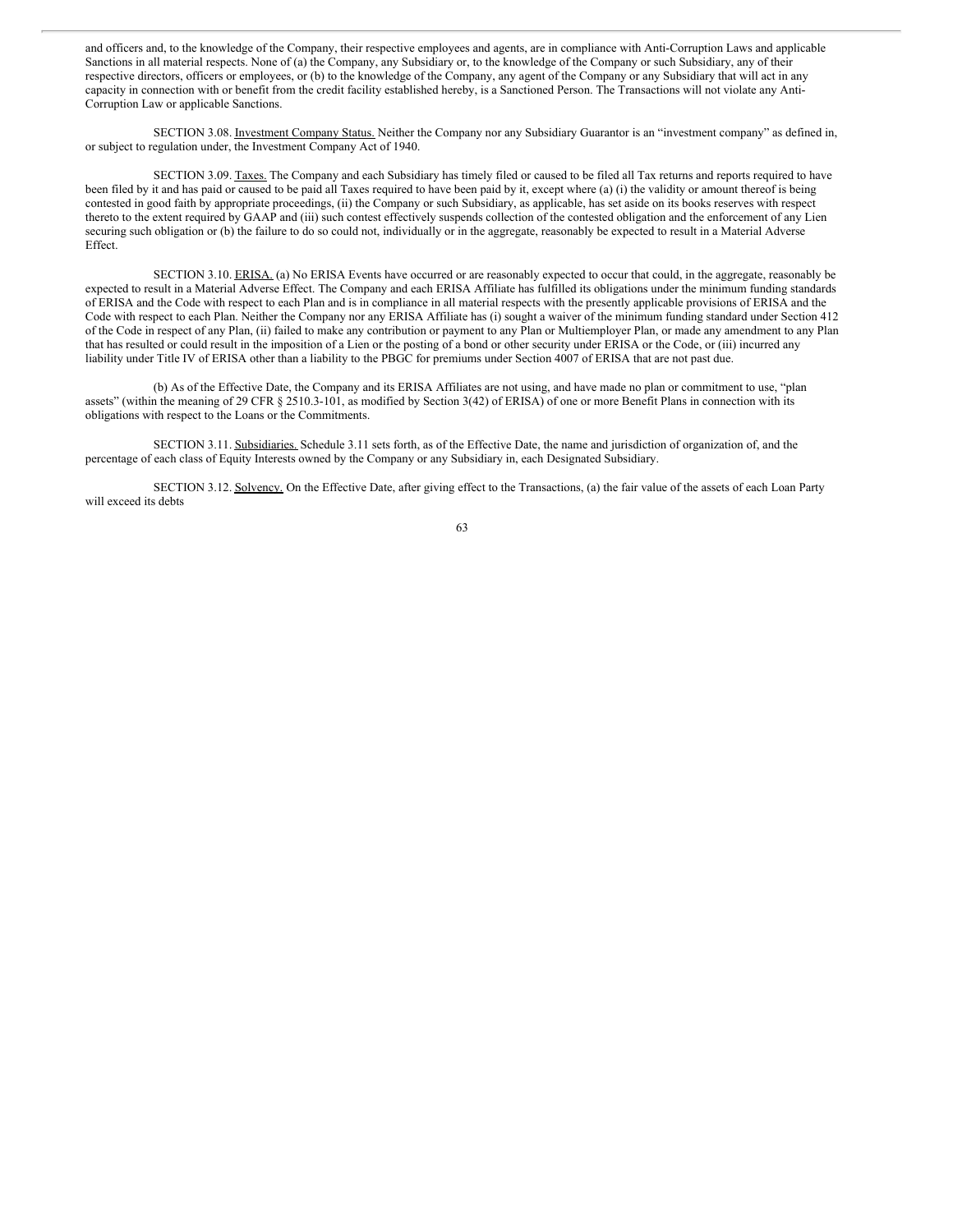and liabilities, subordinated, contingent or otherwise, (b) the present fair saleable value of the assets of each Loan Party will be greater than the amount that will be required to pay the probable liability on its debts and other liabilities, subordinated, contingent or otherwise, as such debts and other liabilities become absolute and matured, (c) each Loan Party will be able to pay its debts and liabilities, subordinated, contingent or otherwise, as such debts and liabilities become absolute and matured and (d) each Loan Party will not have unreasonably small capital with which to conduct the business in which it is engaged, as such business is conducted and proposed to be conducted.

SECTION 3.13. Disclosure. Neither the Confidential Information Memorandum nor any of the other reports, financial statements, certificates or other information furnished by or on behalf of the Company or any Subsidiary to the Administrative Agent, any Arranger or any Lender in connection with the negotiation of this Agreement or any other Loan Document, included herein or therein or furnished hereunder or thereunder, when taken as a whole and together with the public filings theretofore made by the Company with the SEC, contains any material misstatement of fact or omits to state any material fact necessary to make the statements therein, in the light of the circumstances under which they were made, not misleading; provided that, with respect to forecasts or projected financial information, the Company represents only that such information was prepared in good faith based upon assumptions believed by it to be reasonable at the time made and at the time so furnished and, if furnished prior to the Effective Date, as of the Effective Date (it being understood that such forecasts and projections may vary from actual results and that such variances may be material).

SECTION 3.14. Federal Reserve Regulations. Neither the Company nor any Subsidiary is engaged or will engage, principally or as one of its important activities, in the business of purchasing or carrying margin stock (within the meaning of Regulation U of the Federal Reserve Board), or extending credit for the purpose of purchasing or carrying margin stock. No part of the proceeds of the Loans will be used, directly or indirectly, for any purpose that entails, and no other action will be taken by the Company and the Subsidiaries that would result in, a violation (including on the part of any Lender) of any of the regulations of the Federal Reserve Board, including Regulations U and X.

SECTION 3.15. Affected Financial Institutions. No Loan Party is an Affected Financial Institution.

## ARTICLE IV

## **Conditions**

SECTION 4.01. Effective Date. The obligations of the Lenders to make Loans hereunder shall not become effective until the date on which each of the following conditions shall be satisfied (or waived in accordance with Section 9.02):

(a) The Administrative Agent shall have received from each party to this Agreement and the Guarantee Agreement a counterpart of such Loan Document signed on behalf of such party (which, subject to Section 9.06(b), may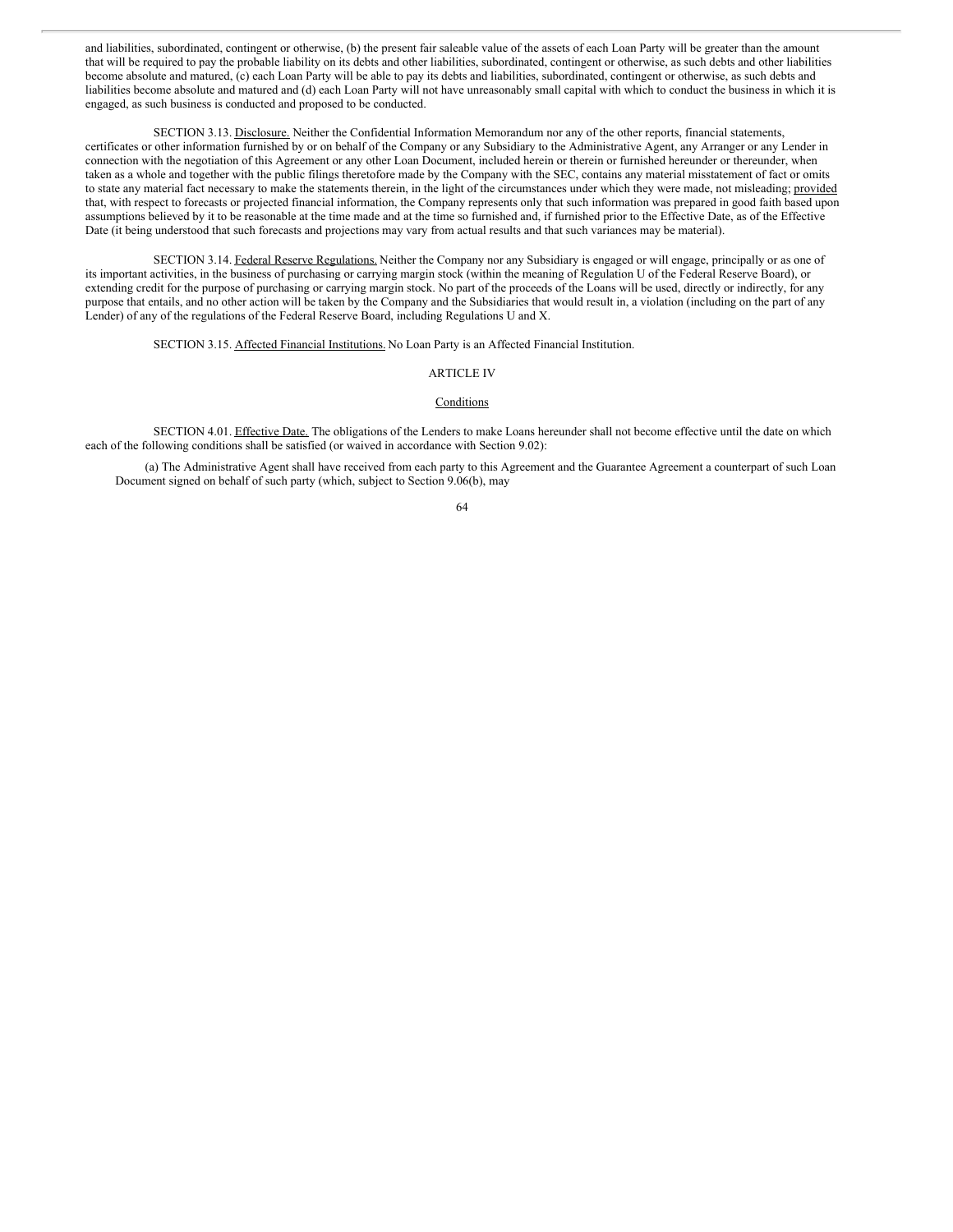include any Electronic Signatures transmitted by fax, emailed .pdf or any other electronic means that reproduces an image of an actual executed signature page of such Loan Document).

(b) The Administrative Agent shall have received a favorable written opinion (addressed to the Administrative Agent and the Lenders and dated the Effective Date) of Latham & Watkins, LLP, counsel for the Company, in form and substance reasonably satisfactory to the Administrative Agent.

(c) The Administrative Agent shall have received such documents and certificates as the Administrative Agent may reasonably request relating to the organization, existence and good standing of each Loan Party, the authorization of the Transactions and any other legal matters relating to the Loan Parties, the Loan Documents or the Transactions, all in form and substance reasonably satisfactory to the Administrative Agent.

(d) The Administrative Agent shall have received a certificate, dated the Effective Date and signed by the chief executive officer or the chief financial officer of the Company, confirming compliance with the conditions in paragraphs (a) and (b) of Section 4.02.

(e) The Administrative Agent shall have received all fees required to be paid on the Effective Date, including, to the extent invoiced at least one Business Day prior to the Effective Date, payment or reimbursement of all fees and expenses (including fees, charges and disbursements of counsel) required to be paid or reimbursed by any Loan Party under the Commitment Letter, the Fee Letters or any Loan Document.

(f) The commitments under the Existing Credit Agreement shall have been or shall simultaneously with the effectiveness of this Agreement be terminated and all principal, interest, fees and other amounts outstanding, accrued or owed thereunder shall have been or shall simultaneously with the effectiveness of this Agreement be paid in full.

(g) The Administrative Agent shall have received all documentation and other information required by regulatory authorities under applicable "know your customer" and anti-money laundering rules and regulations, including, without limitation, the USA PATRIOT Act, that has been requested by the Administrative Agent or Lenders at least five Business Days prior to the Effective Date.

The Administrative Agent shall notify the Company and the Lenders of the Effective Date, and such notice shall be conclusive and binding. Notwithstanding the foregoing, the obligations of the Lenders to make Loans shall not become effective unless each of the foregoing conditions shall have been satisfied (or waived in accordance with Section 9.02) at or prior to 5:00 p.m., New York City time, on June 8, 2022 (and, in the event such conditions shall not have been so satisfied or waived by such time, the Commitments shall terminate at such time).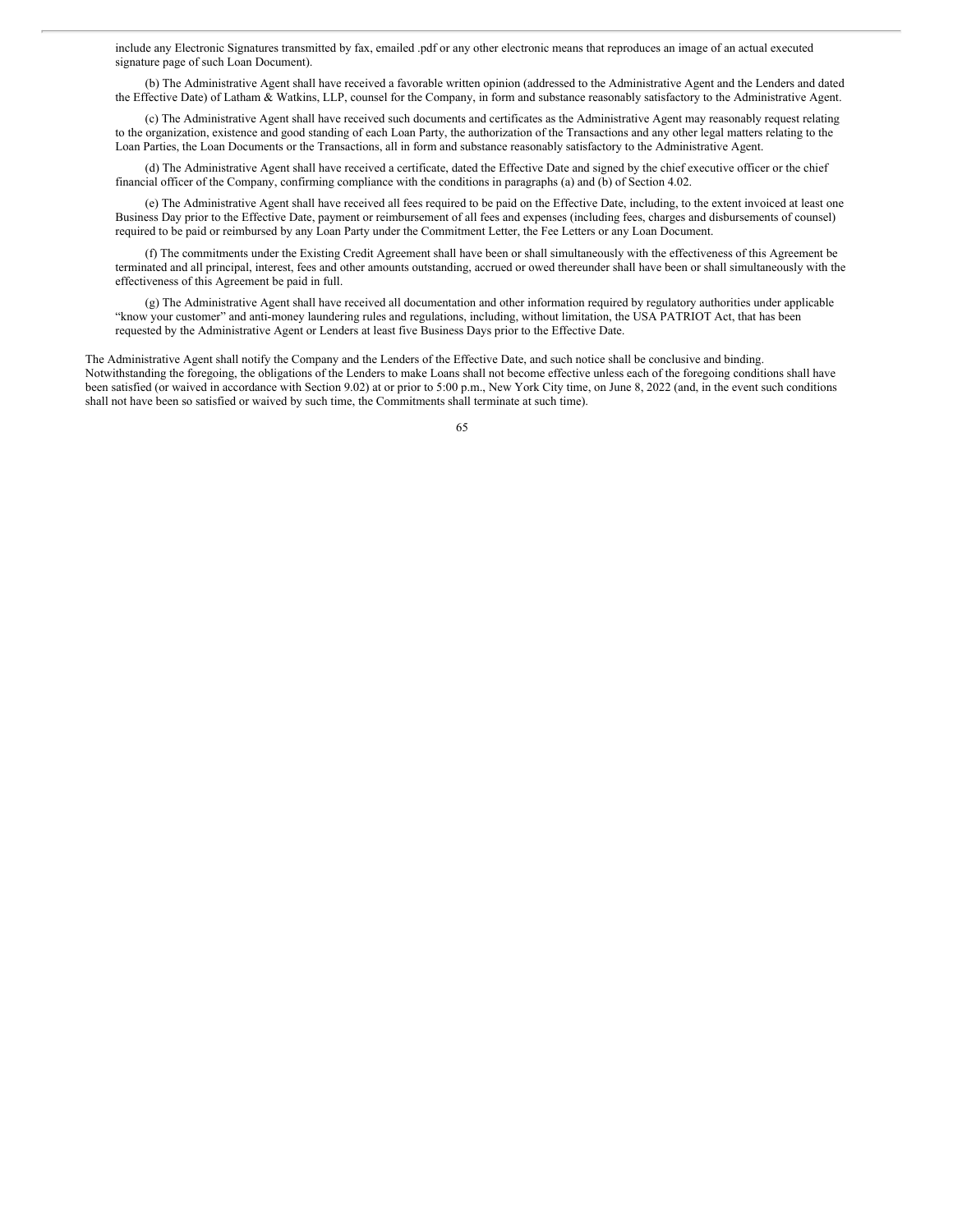SECTION 4.02. Each Credit Event. The obligation of each Lender to make a Loan on the occasion of each Borrowing (other than any conversion or continuation of any outstanding Loans) is subject to receipt of the Borrowing Request therefor in accordance herewith and to the satisfaction of the following conditions:

(a) The representations and warranties of each Loan Party set forth in the Loan Documents (other than, after the Effective Date, the representations set forth in Sections 3.04(b) and 3.06(a)) shall be true and correct (i) in the case of the representations and warranties qualified as to materiality, in all respects and (ii) otherwise, in all material respects, in each case on and as of the date of such Borrowing, except in the case of any such representation or warranty that expressly relates to a prior date, in which case such representation or warranty shall be so true and correct on and as of such prior date.

(b) At the time of and immediately after giving effect to such Borrowing, no Default or Event of Default shall have occurred and be continuing.

On the date of any Borrowing (other than any conversion or continuation of any outstanding Loans), the Company shall be deemed to have represented and warranted that the conditions specified in paragraphs (a) and (b) of this Section have been satisfied.

# ARTICLE V

## Affirmative Covenants

Until the Commitments shall have expired or been terminated and the principal of and interest on each Loan and all fees and other amounts payable hereunder (other than indemnities and other contingent payment obligations that are not then due and payable) shall have been paid in full, the Company covenants and agrees with the Lenders that:

## SECTION 5.01. Financial Statements and Other Information. The Company will furnish to the Administrative Agent, on behalf of each

Lender:

year in accordance with GAAP;

(a) within 90 days after the end of each fiscal year of the Company, its audited consolidated balance sheet and related consolidated statements of income, stockholders' equity and cash flows as of the end of and for such fiscal year, setting forth in each case in comparative form the figures for the prior fiscal year, all audited by and accompanied by the opinion of PricewaterhouseCoopers LLP or another independent registered public accounting firm of recognized national standing (without a "going concern" or like qualification, exception or emphasis and without any qualification, exception or emphasis as to the scope of such audit) to the effect that such consolidated financial statements present fairly, in all material respects, the financial

66

position, results of operations and cash flows of the Company and its consolidated subsidiaries on a consolidated basis as of the end of and for such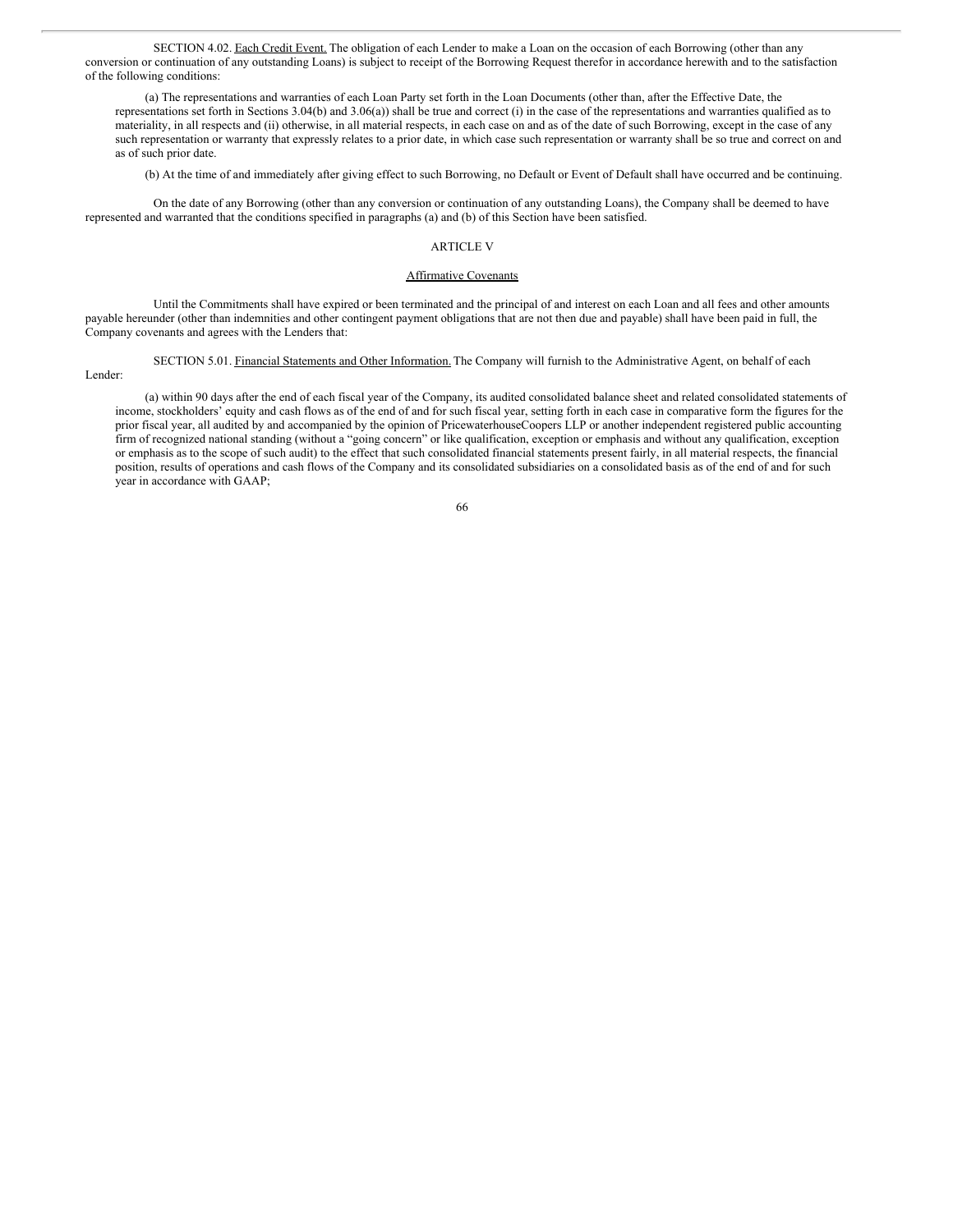(b) within 45 days after the end of each of the first three fiscal quarters of each fiscal year of the Company, its consolidated balance sheet as of the end of such fiscal quarter, the related consolidated statements of income and cash flows for such fiscal quarter and the then elapsed portion of the fiscal year, in each case setting forth in comparative form the figures for the corresponding period or periods of (or, in the case of the balance sheet, as of the end of) the prior fiscal year, all certified by a Financial Officer of the Company as presenting fairly, in all material respects, the financial position, results of operations and cash flows of the Company and its consolidated subsidiaries on a consolidated basis as of the end of and for such fiscal quarter and such portion of the fiscal year in accordance with GAAP, subject to normal year-end audit adjustments and the absence of certain footnotes;

(c) concurrently with each delivery of financial statements under clause (a) or (b) above, a completed certificate signed by a Financial Officer of the Company, (i) certifying as to whether a Default has occurred and, if a Default has occurred, specifying the details thereof and any action taken or proposed to be taken with respect thereto, (ii) setting forth reasonably detailed calculations demonstrating compliance with Section 6.06 and (iii) if any change in GAAP or in the application thereof has occurred since the date of the consolidated balance sheet of the Company most recently theretofore delivered under clause (a) or (b) above (or, prior to the first such delivery, referred to in Section 3.04) that has had, or could have, a significant effect on the calculations of the Leverage Ratio, specifying the nature of such change and the effect thereof on such calculations;

(d) within 180 days following the end of each calendar year (commencing with the calendar year ending December 31, 2022), a Pricing Certificate for the most recently-ended calendar year; provided that, for any calendar year, the Company may elect not to deliver a Pricing Certificate, and such election shall not constitute a Default or an Event of Default (but such failure to so deliver a Pricing Certificate by the end of such 180-day period shall result in the Sustainability Rate Adjustment and the Sustainability Commitment Fee Adjustment being applied as set forth in Section  $2.20(c)$ ;

(e) promptly after the same become publicly available, copies of all periodic and other reports, proxy statements and other materials filed by the Company or any Subsidiary with the SEC or with any national securities exchange; and

(f) promptly after any request therefor, (i) any information regarding sustainability matters and practices of the Company or any Subsidiary (including with respect to corporate governance, environmental, social and employee matters, respect for human rights, anti-corruption and antibribery) as the Administrative Agent or any Lender may reasonably request for purposes of compliance with any legal or regulatory requirement or internal policies applicable to it, (ii) such other information regarding the operations, business affairs, assets, liabilities (including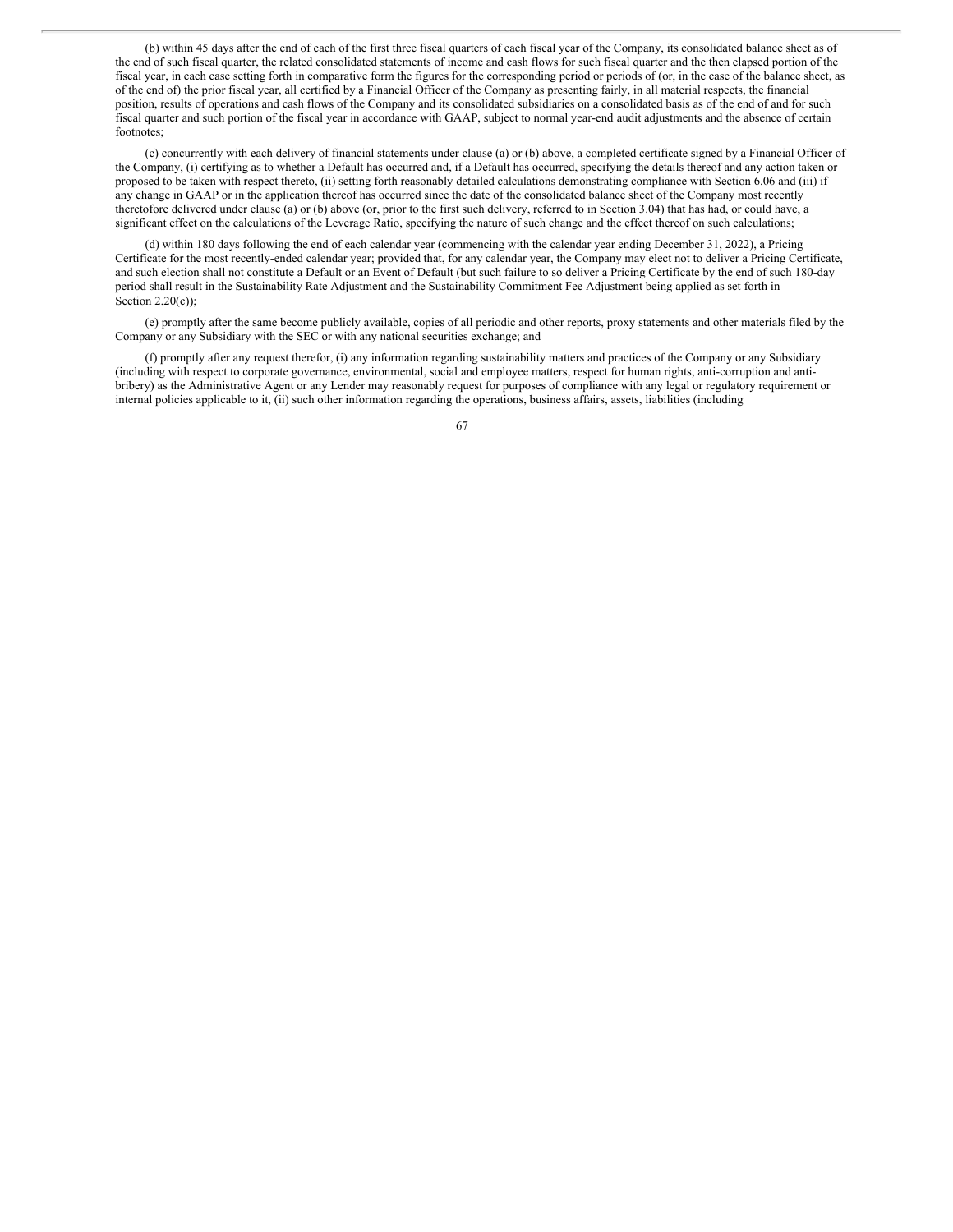contingent liabilities) and financial condition of the Company or any Subsidiary, or compliance with the terms of any Loan Document, as the Administrative Agent or any Lender may reasonably request and (iii) information and documentation reasonably requested by the Administrative Agent or any Lender for purposes of compliance with applicable "know your customer" and anti-money laundering rules and regulations, including the USA PATRIOT Act and the Beneficial Ownership Regulation.

Information required to be delivered pursuant to clause (a), (b) or (e) of this Section shall be deemed to have been delivered to the Lenders if such information, or one or more annual or quarterly reports containing such information, shall have been posted by the Administrative Agent on the Platform to which the Lenders have been granted access or shall be publicly available on the website of the SEC at http://www.sec.gov. Information required to be delivered pursuant to this Section may also be delivered by electronic communications pursuant to procedures approved by the Administrative Agent. In the event any financial statements delivered under clause (a) or (b) above shall be restated, the Company shall deliver, promptly after such restated financial statements become available, revised compliance certificates with respect to the periods covered thereby that give effect to such restatement, signed by a Financial Officer of the Company.

SECTION 5.02. Notices of Material Events. The Company will furnish to the Administrative Agent written notice of the following promptly after any Responsible Officer of the Company has knowledge thereof:

(a) the occurrence of, or receipt by the Company of any written notice claiming the occurrence of, any Default;

(b) any Pricing Certificate Inaccuracy;

(c) the filing or commencement of any action, suit or proceeding by or before any arbitrator or Governmental Authority against the Company or any Subsidiary, or any adverse development in any such pending action, suit or proceeding not previously disclosed in writing by the Company to the Administrative Agent and the Lenders, that in each case could reasonably be expected to result in a Material Adverse Effect or that in any manner questions the validity of any Loan Document;

(d) the occurrence of any ERISA Event that, alone or together with any other ERISA Events that have occurred could reasonably be expected to result in a Material Adverse Effect; or

(e) any other development that has resulted, or could reasonably be expected to result, in a Material Adverse Effect.

Each notice delivered under this Section shall be accompanied by a statement of a Financial Officer or other executive officer of the Company setting forth the details of the event or development requiring such notice and any action taken or proposed to be taken with respect thereto.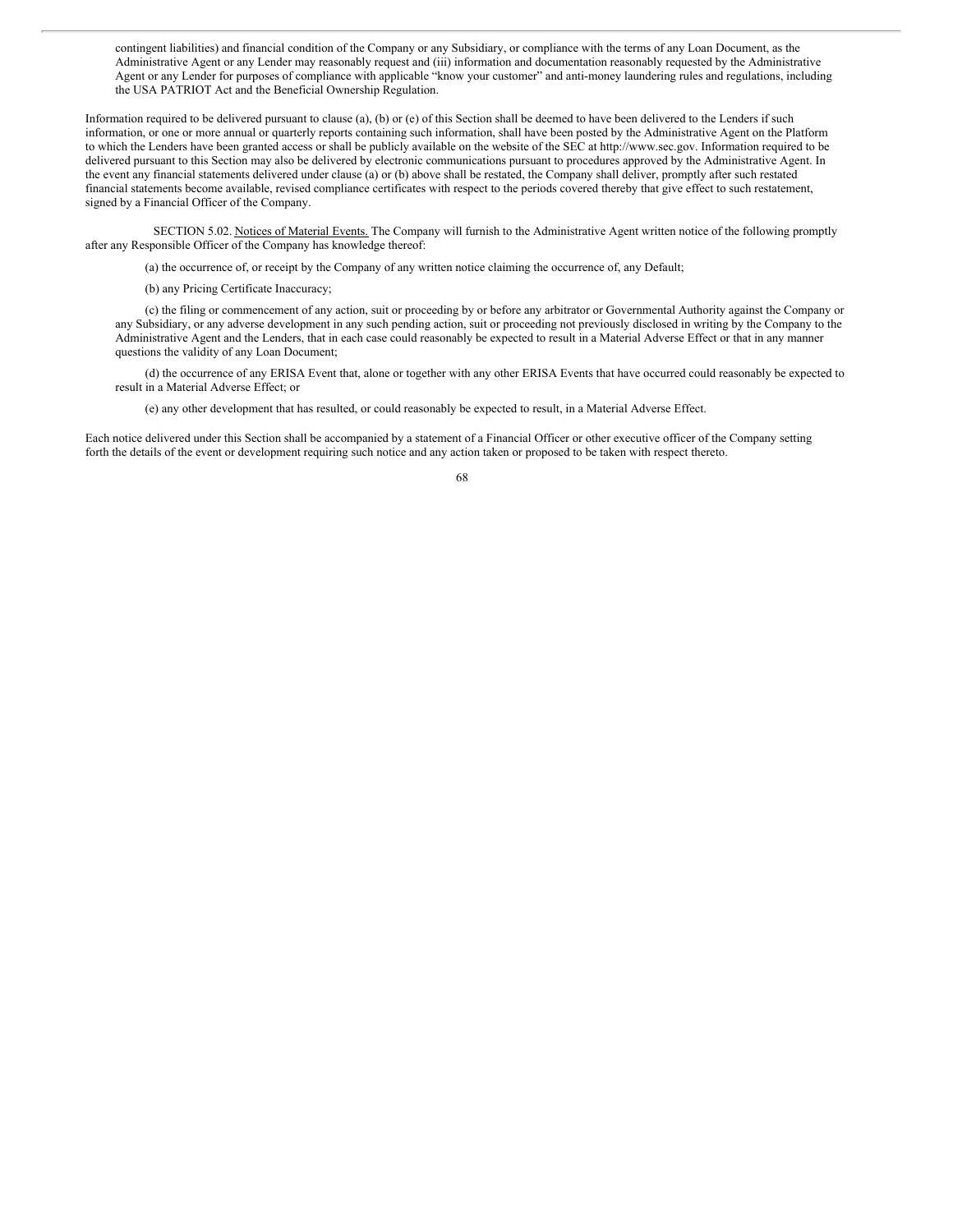SECTION 5.03. Existence; Conduct of Business. The Company and each Subsidiary will do or cause to be done all things necessary to preserve, renew and keep in full force and effect its legal existence and the rights, licenses, permits, privileges and franchises material to the conduct of the business of the Company and its Subsidiaries taken as a whole, except (other than with respect to the legal existence of the Company) where the failure to do so, individually or in the aggregate, could not reasonably be expected to result in a Material Adverse Effect; provided that the foregoing shall not prohibit any transaction expressly permitted under Section 6.04.

SECTION 5.04. Payment of Obligations and Taxes. The Company and each Subsidiary will pay its obligations, including Tax liabilities, before the same shall become delinquent or in default, except where (a) (i) the validity or amount thereof is being contested in good faith by appropriate proceedings, (ii) the Company or such Subsidiary has set aside on its books reserves with respect thereto to the extent required by GAAP and (iii) such contest effectively suspends collection of the contested obligation and the enforcement of any Lien securing such obligation or (b) the failure to make payment could not, individually or in the aggregate, reasonably be expected to result in a Material Adverse Effect.

SECTION 5.05. Maintenance of Properties and Rights. The Company and each Subsidiary will keep and maintain all property material to the conduct of its business in good working order and condition, ordinary wear and tear excepted, and will take all actions reasonably necessary to protect all patents, trademarks, copyrights, licenses, technology, software, domain names and other intellectual property rights necessary to the conduct of its business as currently conducted and proposed to be conducted, except in each case where the failure to so keep or maintain or to take any such actions, individually or in the aggregate, could not reasonably be expected to result in a Material Adverse Effect.

SECTION 5.06. Insurance. The Company and each Subsidiary will maintain, with financially sound and reputable insurance companies (including captive insurance subsidiaries), insurance in such amounts (with no greater risk retention) and against such risks as is customarily maintained by companies of established repute engaged in the same or similar businesses operating in the same or similar locations.

SECTION 5.07. Books and Records; Inspection and Audit Rights. The Company and each Subsidiary will keep proper books of record and account in which full, true and correct entries are made of all dealings and transactions in relation to its business and activities sufficient to prepare financial statements in accordance with GAAP. The Company and each Subsidiary will permit the Administrative Agent or any Lender, and any agent designated by any of the foregoing, upon reasonable prior notice, (a) to visit and reasonably inspect its properties, (b) to examine and make extracts from its books and records and (c) to discuss its operations, business affairs, assets, liabilities (including contingent liabilities) and financial condition with its officers and independent accountants, all at such reasonable times and as often as reasonably requested (but not more than once per fiscal year unless an Event of Default exists). Notwithstanding anything to the contrary in this Section 5.07, neither the Company nor any of its Subsidiaries will be required to disclose, permit the inspection, examination or making of extracts from, or discussion of,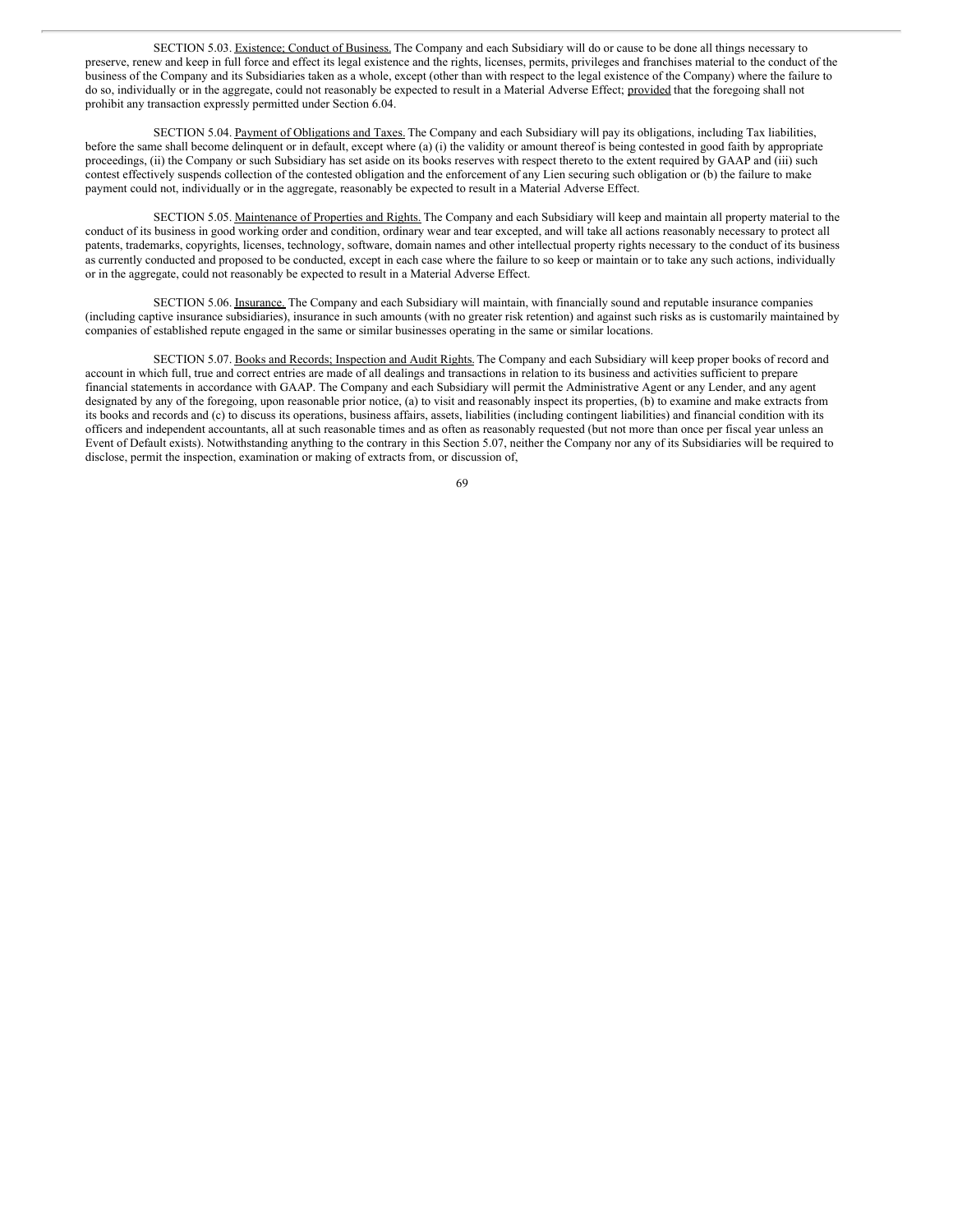any document, information or other matter (i) that constitutes non-financial trade secrets or non-financial proprietary information, (ii) in respect of which disclosure to the Administrative Agent or any Lender (or its respective designated representative) is then prohibited by any applicable law or any agreement binding on the Company or any of its Subsidiaries, or (iii) that is subject to attorney-client or similar privilege or constitutes attorney work product.

SECTION 5.08. Compliance with Laws. The Company and each Subsidiary will comply with all laws, including all Environmental Laws, and all orders of any Governmental Authority, applicable to it or its property, except where the failure to do so, individually or in the aggregate, could not reasonably be expected to result in a Material Adverse Effect. The Company will maintain in effect and enforce policies and procedures designed to ensure compliance by the Company and its Subsidiaries and their respective directors, officers, employees and agents with Anti-Corruption Laws and applicable Sanctions.

SECTION 5.09. Use of Proceeds. (a) The proceeds of the Loans will be used for general corporate purposes of the Company and the Subsidiaries, including the refinancing of Indebtedness outstanding on the Effective Date under the Existing Credit Agreement.

(b) No part of the proceeds of any Loan will be used, whether directly or indirectly, for any purpose that entails a violation of any of the Regulations of the Federal Reserve Board, including Regulations T, U and X. The Company will not request any Borrowing, and the Company will not use, and will procure that its Subsidiaries and its or their respective directors, officers, employees and agents will not use, the proceeds of any Borrowing (i) in furtherance of an offer, payment, promise to pay, or authorization of the payment or giving of money, or anything else of value, to any Person in violation of any Anti-Corruption Laws, (ii) for the purpose of funding, financing or facilitating any activities, business or transaction of or with any Sanctioned Person, or in any Sanctioned Country, or (iii) in any manner that would result in the violation of any Sanctions applicable to any party hereto.

SECTION 5.10. Guarantee Requirement. The Company will cause the Guarantee Requirement to be satisfied at all times.

## ARTICLE VI

## Negative Covenants

Until the Commitments shall have expired or been terminated and the principal of and interest on each Loan and all fees and other amounts payable hereunder (other than indemnities and other contingent payment obligations that are not then due and payable) shall have been paid in full, the Company covenants and agrees with the Lenders that: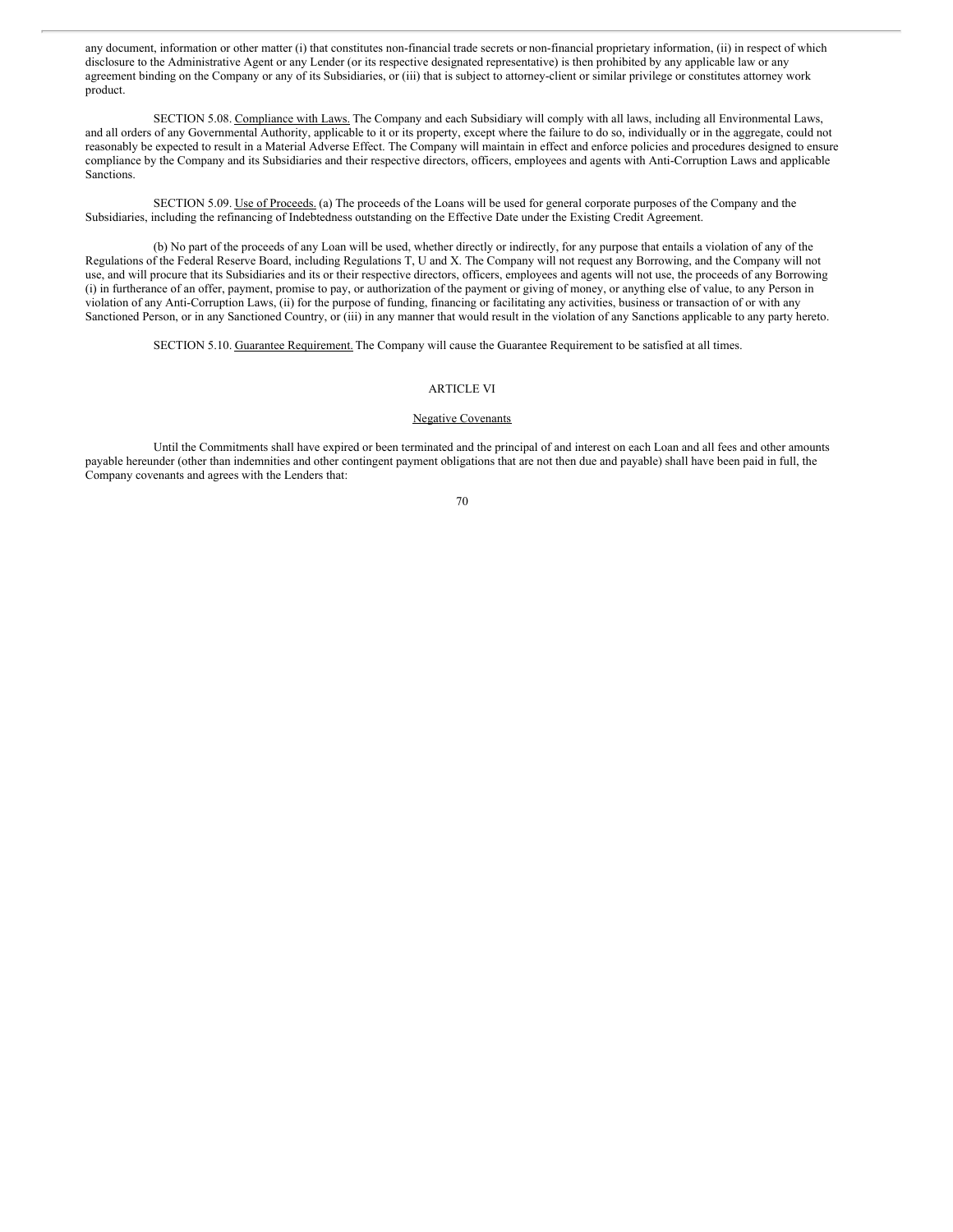SECTION 6.01. Indebtedness of Subsidiaries. The Company will not permit any Subsidiary that is not a Subsidiary Guarantor to create, incur, assume or permit to exist any Indebtedness, other than:

(a) Indebtedness existing (or in the case of any revolving credit facility, available to be drawn) on the date hereof and set forth on Schedule 6.01 and any refinancings, refundings, renewals, amendments or extensions thereof; provided that the amount of such Indebtedness is not increased at the time of such refinancing, refunding, renewal, amendment or extension except by an amount equal to any premium or other amount paid and fees and expenses incurred, in connection therewith;

#### (b) [Reserved];

(c) Indebtedness arising under the Securitization Transactions, provided that such Securitization Transactions are outstanding in reliance on, and are permitted by, Section 6.02(g);

(d) Indebtedness of any Subsidiary to the Company or any other Subsidiary; provided that no such Indebtedness shall be assigned to, or subjected to any Lien in favor of, a Person other than the Company or a Subsidiary;

(e) Indebtedness of any Subsidiary incurred to finance the acquisition, construction or improvement of any fixed or capital assets (and related software) acquired, constructed or improved by the such Subsidiary; provided that such Indebtedness is incurred prior to or within 180 days after such acquisition or the completion of such construction or improvement and the principal amount of such Indebtedness does not exceed the cost of acquiring, constructing or improving such fixed or capital assets, or any refinancings, refundings, renewals, amendments or extensions thereof, provided that the amount of such Indebtedness is not increased at the time of such refinancing, refunding, renewal, amendment or extension except by an amount equal to any premium or other amount paid, and fees and expenses incurred, in connection therewith;

(f) Indebtedness of any Person that becomes a Subsidiary (or is merged or consolidated with a Subsidiary) after the date hereof;provided that such Indebtedness exist at the time such Person becomes a Subsidiary (or is so merged and consolidated), are not created in contemplation of or in connection with such Person becoming a Subsidiary (or such merger or consolidation) and are not secured by any Liens other than Liens permitted under Section 6.02(d), or any refinancings, refundings, renewals, amendments or extensions thereof, provided that the amount of such Indebtedness is not increased at the time of such refinancing, refunding, renewal, amendment or extension except by an amount equal to any premium or other amount paid, and fees and expenses incurred, in connection therewith;

(g) Indebtedness of any Subsidiary as an account party in respect of letters of credit, bank guarantees and similar instruments backing obligations that do not constitute Indebtedness;

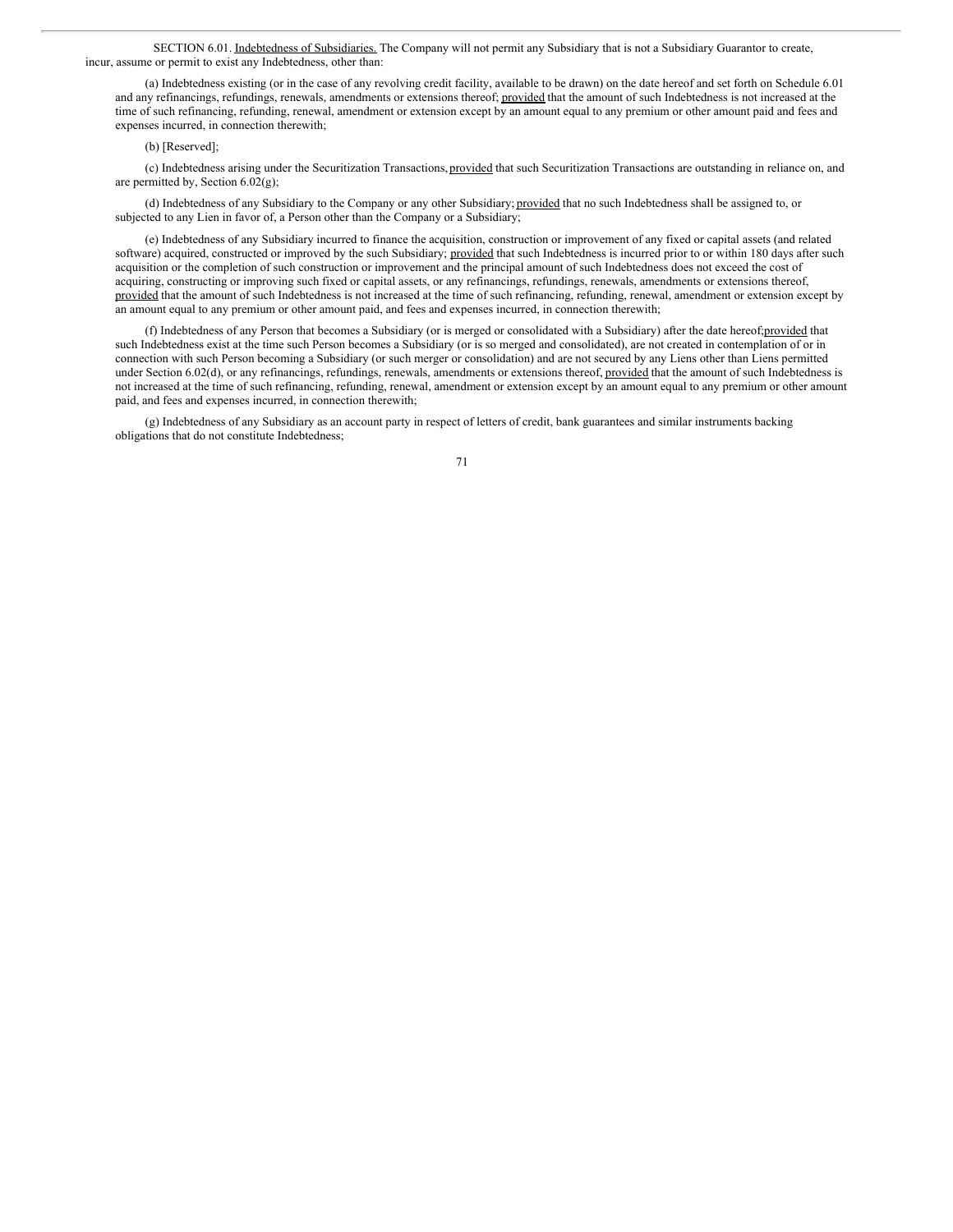(h) Indebtedness arising in connection with customary cash management services and from the honoring by a bank or financial institution of a check, draft or similar instrument drawn against insufficient funds or from the endorsement of instruments for collection, in each case in the ordinary course of business; and

(i) other Indebtedness not expressly permitted by clauses (a) through (h) above; provided that at the time of and after giving effect to the incurrence of any such Indebtedness, the sum, without duplication, of (i) the aggregate principal amount of the outstanding Indebtedness permitted by this clause (i), (ii) the aggregate principal amount of the outstanding Indebtedness secured by Liens and the outstanding Securitization Transactions permitted by Section 6.02(m) and (iii) the Attributable Debt in respect of all outstanding Sale-Leaseback Transactions permitted by Section 6.03(b) does not exceed 10% of Consolidated Net Tangible Assets.

SECTION 6.02. Liens. The Company will not, and will not permit any Subsidiary to, create, incur, assume or permit to exist any Lien on any property or asset now owned or hereafter acquired by it, or assign or sell any income or revenues (including accounts receivable) or rights in respect of any thereof, including through any Securitization Transaction, except:

# (a) Permitted Liens;

(b) any Lien on any property or asset of the Company or any Subsidiary existing on the date hereof and set forth on Schedule 6.02;provided that (i) such Lien shall not apply to any other property or asset of the Company or any Subsidiary (other than improvements or accessions thereto and the proceeds thereof) and (ii) such Lien shall secure only those obligations that it secures on the date hereof and extensions, renewals and refinancings thereof that do not increase the outstanding principal amount thereof except by an amount equal to any premium or other reasonable amount paid, and fees and expenses incurred, in connection with such extension, renewal or refinancings;

(c) Liens on fixed or capital assets (and related software) acquired, constructed or improved by the Company or any Subsidiary securing Indebtedness or other obligations incurred to finance such acquisition, construction or improvement, and extensions, renewals and refinancings thereof that do not increase the outstanding principal amount thereof except by an amount equal to any premium or other reasonable amount paid, and fees and expenses incurred, in connection with such extension, renewal or refinancing; provided that (i) such Liens and the Indebtedness secured thereby are incurred prior to or within 180 days after such acquisition or the completion of such construction or improvement, (ii) the Indebtedness or other obligations secured thereby does not exceed the cost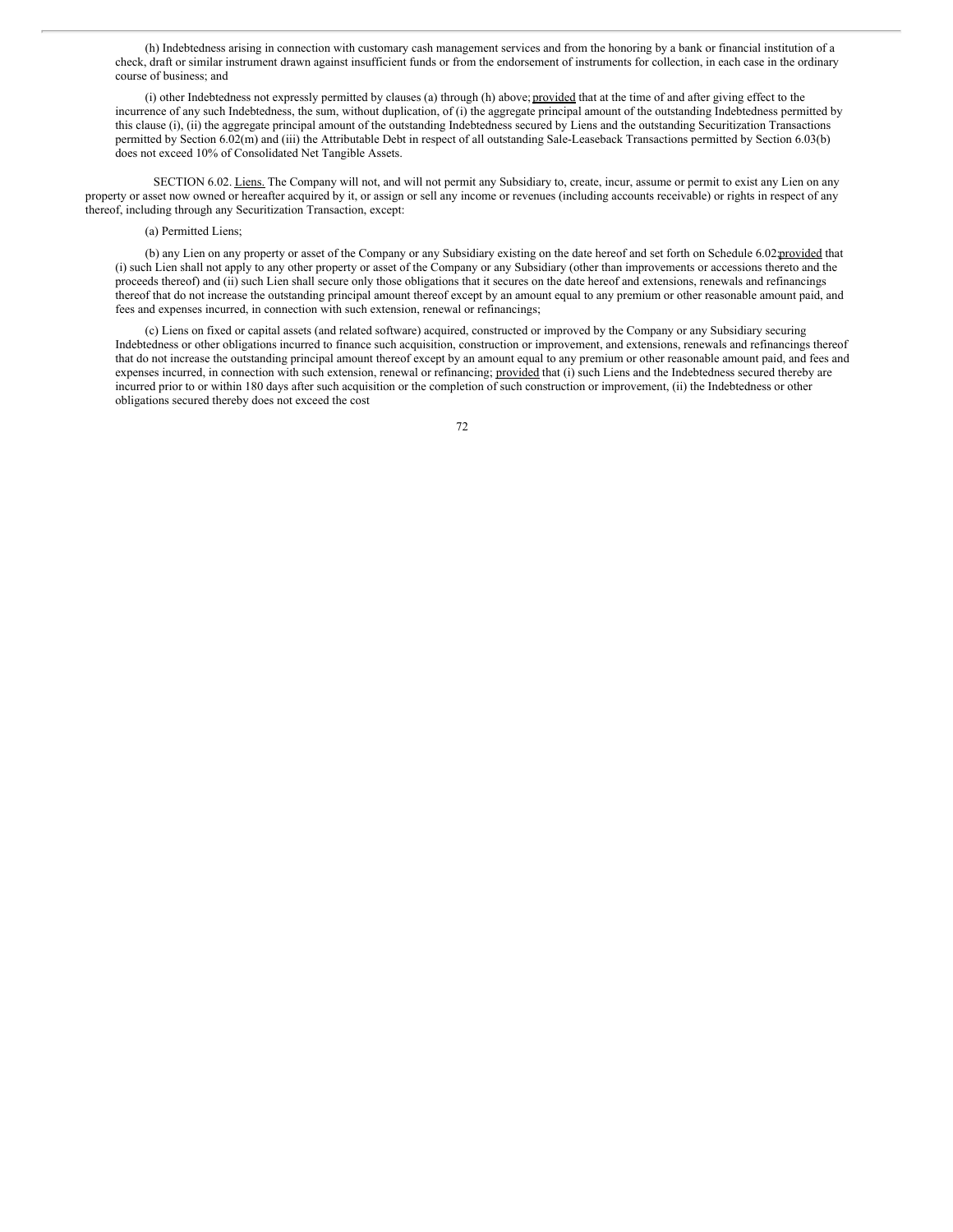of acquiring, constructing or improving such fixed or capital assets and (iii) such Liens shall not apply to any other property or assets of the Company or any Subsidiary (other than improvements or accessions thereto and the proceeds thereof); provided further that individual financings of equipment or other fixed or capital assets otherwise permitted to be secured hereunder provided by any Person (or its Affiliates) may be cross-collateralized to other such financings provided by such Person (or its Affiliates);

(d) any Lien on any property or asset acquired by the Company or any Subsidiary after the date hereof existing at the time of the acquisition thereof or existing on any property or asset of any Person that becomes a Subsidiary (or of any Person not previously a Subsidiary that is merged or consolidated with or into the Company or a Subsidiary in a transaction permitted hereunder) after the date hereof prior to the time such Person becomes a Subsidiary (or is so merged or consolidated); provided that (i) such Lien is not created in contemplation of or in connection with such acquisition or such Person becoming a Subsidiary (or such merger or consolidation), as the case may be, (ii) such Lien shall not apply to any other property or assets of the Company or any Subsidiary (other than improvements or accessions thereto and the proceeds thereof) and (iii) such Lien shall secure only those obligations which it secures on the date of such acquisition or the date such Person becomes a Subsidiary (or is so merged or consolidated), as the case may be, and extensions, renewals and refinancings thereof that do not increase the outstanding principal amount thereof except by an amount equal to any premium or other reasonable amount paid, and fees and expenses incurred, in connection with such extension, renewal or refinancings;

(e) Liens securing Indebtedness permitted under Section 6.01(d);

(f) Liens deemed to exist in connection with Sale/Leaseback transactions permitted under Section 6.03;

(g) (i) Securitization Transactions entered into by the Company or any Subsidiary;provided that the aggregate amount of Securitization Transactions permitted by this clause (g) shall not exceed \$600,000,000 at any time outstanding, and (ii) Liens on the Securitization Assets subject to such Securitization Transaction granted in connection therewith;

(h) Liens securing any overdraft and related liabilities arising from treasury, depository or cash management services or automated clearing house transfers of funds;

(i) Liens on the net cash proceeds of any Acquisition Indebtedness held in escrow by a third party escrow agent prior to the release thereof from escrow;

(j) in connection with the sale or transfer of any Equity Interests or other assets in a transaction permitted under Section 6.04, customary rights and restrictions contained in agreements relating to such sale or transfer pending the completion thereof;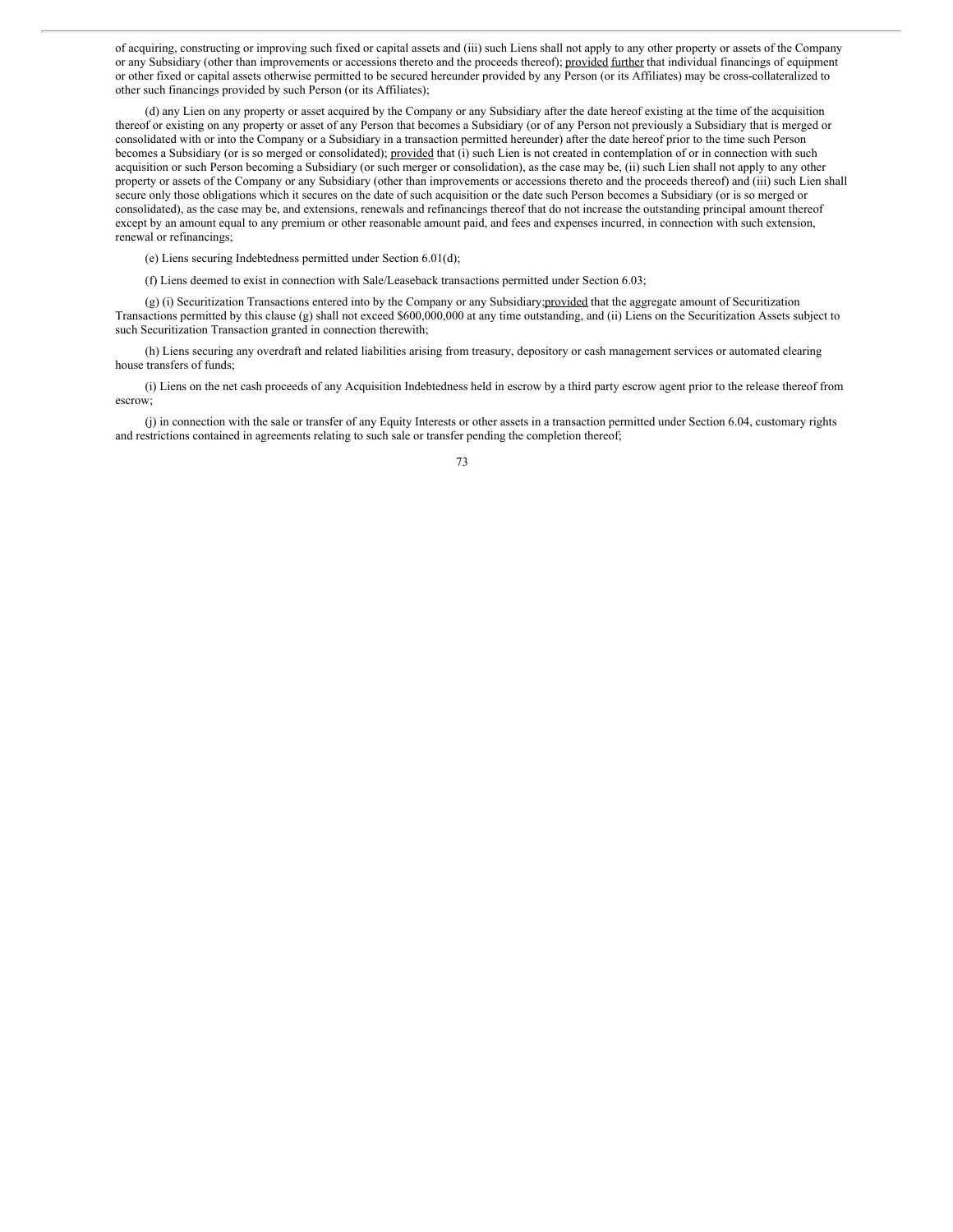(k) in the case of (i) any Subsidiary that is not a wholly-owned Subsidiary or (ii) the Equity Interests in any Person that is not a Subsidiary, any encumbrance or restriction, including any put and call arrangements, related to Equity Interests in such Subsidiary or such other Person set forth in the organizational documents of such Subsidiary or such other Person or any related joint venture, shareholders' or similar agreement;

(l) Liens solely on any cash earnest money deposits, escrow arrangements or similar arrangements made by the Company or any Subsidiary in connection with any letter of intent or purchase agreement for an Acquisition or other transaction permitted hereunder; and

(m) other Liens securing or deemed to exist in connection with Indebtedness, and sales of Securitization Assets pursuant to Securitization Transactions entered by the Company or any Subsidiary; provided that at the time of and after giving effect to the incurrence of any such Lien (or any Indebtedness secured thereby) or any such sale, the sum, without duplication, of (i) the aggregate principal amount of the outstanding Indebtedness secured by Liens and the outstanding Securitization Transactions permitted by this clause (m), (ii) the aggregate principal amount of the outstanding Indebtedness of Subsidiaries that are not Subsidiary Guarantors permitted by Section 6.01(i) and (iii) the Attributable Debt in respect of all outstanding Sale-Leaseback Transactions permitted by Section 6.03(b) does not exceed 10% of Consolidated Net Tangible Assets.

SECTION 6.03. Sale/Leaseback Transactions. The Company will not, and will not permit any Subsidiary to, enter into any Sale/Leaseback Transaction except:

(a) any Sale/Leaseback Transaction entered into to finance the acquisition or construction of any fixed or capital assets by the Company or any Subsidiary; provided that such Sale/Leaseback Transaction is entered into prior to or within 180 days after such acquisition or the completion of such construction and the Attributable Debt in respect thereof does not exceed the cost of acquiring or constructing such fixed or capital assets; and

(b) other Sale/Leaseback Transactions; provided, that at the time of and after giving effect to any such Sale/Leaseback Transaction, the sum, without duplication, of (i) the Attributable Debt in respect of all outstanding Sale-Leaseback Transactions permitted under this clause (b), (ii) the aggregate principal amount of the outstanding Indebtedness of Subsidiaries that are not Subsidiary Guarantors permitted by Section 6.01(i) and (iii) the aggregate principal amount of the outstanding Indebtedness secured by Liens and the outstanding Securitization Transactions permitted by Section 6.02(m) does not exceed 10% of Consolidated Net Tangible Assets.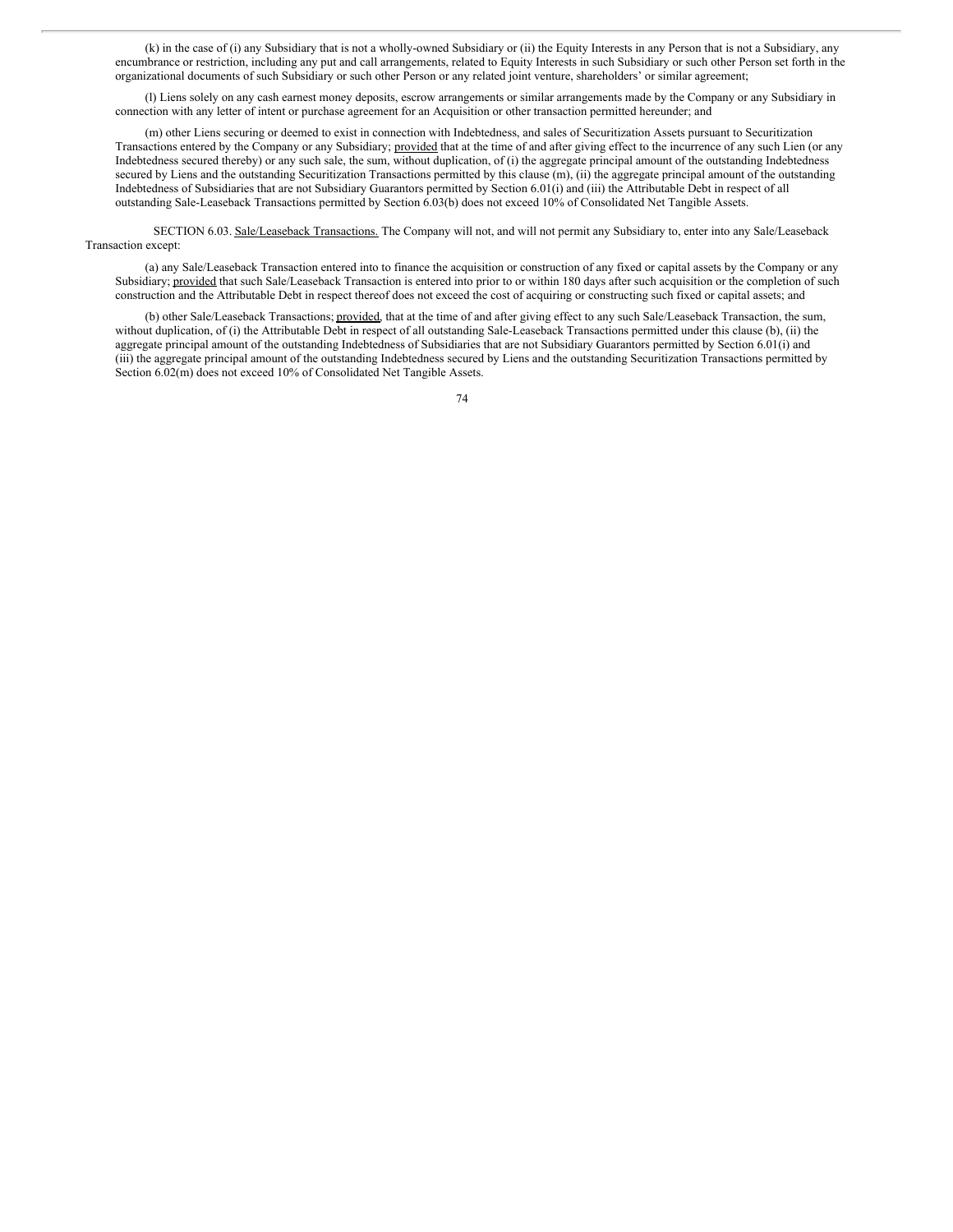SECTION 6.04. Fundamental Changes; Business Activities. (a) None of the Company or any Subsidiary will merge into or consolidate with any other Person, or permit any other Person to merge into or consolidate with it, or liquidate or dissolve, except that, if at the time thereof and immediately after giving effect thereto no Default shall have occurred and be continuing and the Company shall be in compliance on a pro forma basis with the covenant in Section 6.06, (i) any Person may merge into the Company in a transaction in which the Company is the surviving Person, (ii) any Person (other than the Company) may merge or consolidate with any Subsidiary in a transaction in which the surviving entity is a Subsidiary (and, if a Subsidiary party to such a merger or consolidation is a Subsidiary Guarantor, a Subsidiary Guarantor), (iii) any Subsidiary may merge or consolidate with or into any Person in a transaction permitted under paragraph (b) of this Section in which, after giving effect to such transaction, the surviving entity is not a Subsidiary and (iv) any Subsidiary may liquidate or dissolve if the Company determines in good faith that such liquidation or dissolution is not material to the Company and its Subsidiaries taken as a whole and is not materially disadvantageous to the Lenders.

(b) The Company will not, and will not permit its Subsidiaries to, sell, transfer, lease or otherwise dispose of, directly or through any merger or consolidation and whether in one transaction or in a series of transactions, assets (including Equity Interests in Subsidiaries) representing all or substantially all the assets of the Company and the Subsidiaries (whether now owned or hereafter acquired), taken as a whole.

(c) None of the Company or any Subsidiary will engage to any material extent in any business other than businesses of the type conducted by the Company and the Subsidiaries on the date hereof and businesses reasonably related or incidental thereto.

SECTION 6.05. Restrictive Agreements. None of the Company or any Subsidiary will enter into or permit to exist any agreement or other arrangement that restricts or imposes any condition upon (a) the ability of the Company or any Domestic Subsidiary to create, incur or permit to exist any Lien upon any of its assets to secure the Obligations or (b) the ability of any Subsidiary that is not a Subsidiary Guarantor to pay dividends or other distributions with respect to its Equity Interests or to make or repay loans or advances to the Company or any other Subsidiary or to Guarantee Indebtedness of the Company or any Subsidiary; provided that (i) the foregoing shall not apply to (A) restrictions and conditions imposed by law or by any Loan Document, (B) restrictions and conditions imposed by (1) the documentation governing the Senior Notes or (2) any agreement or document governing other Indebtedness permitted under Section 6.01 so long as the restrictions and conditions contained in any such agreement or document are not less favorable to the Lenders than the restrictions and conditions imposed by the documentation governing the Senior Notes, (C) restrictions and conditions existing on the date hereof and identified on Schedule 6.05 (but shall apply to any amendment or modification expanding the scope of any such restriction or condition), (D) restrictions and conditions imposed by agreements relating to Indebtedness permitted by clause (f) of Section 6.01 of any Person that becomes a Subsidiary after the date hereof existing at the time such Subsidiary becomes a Subsidiary (but shall apply to any amendment or modification expanding the scope of any such restriction or condition), provided that such restrictions and conditions apply only to such Subsidiary and its subsidiaries, (E) in the case of any Subsidiary that is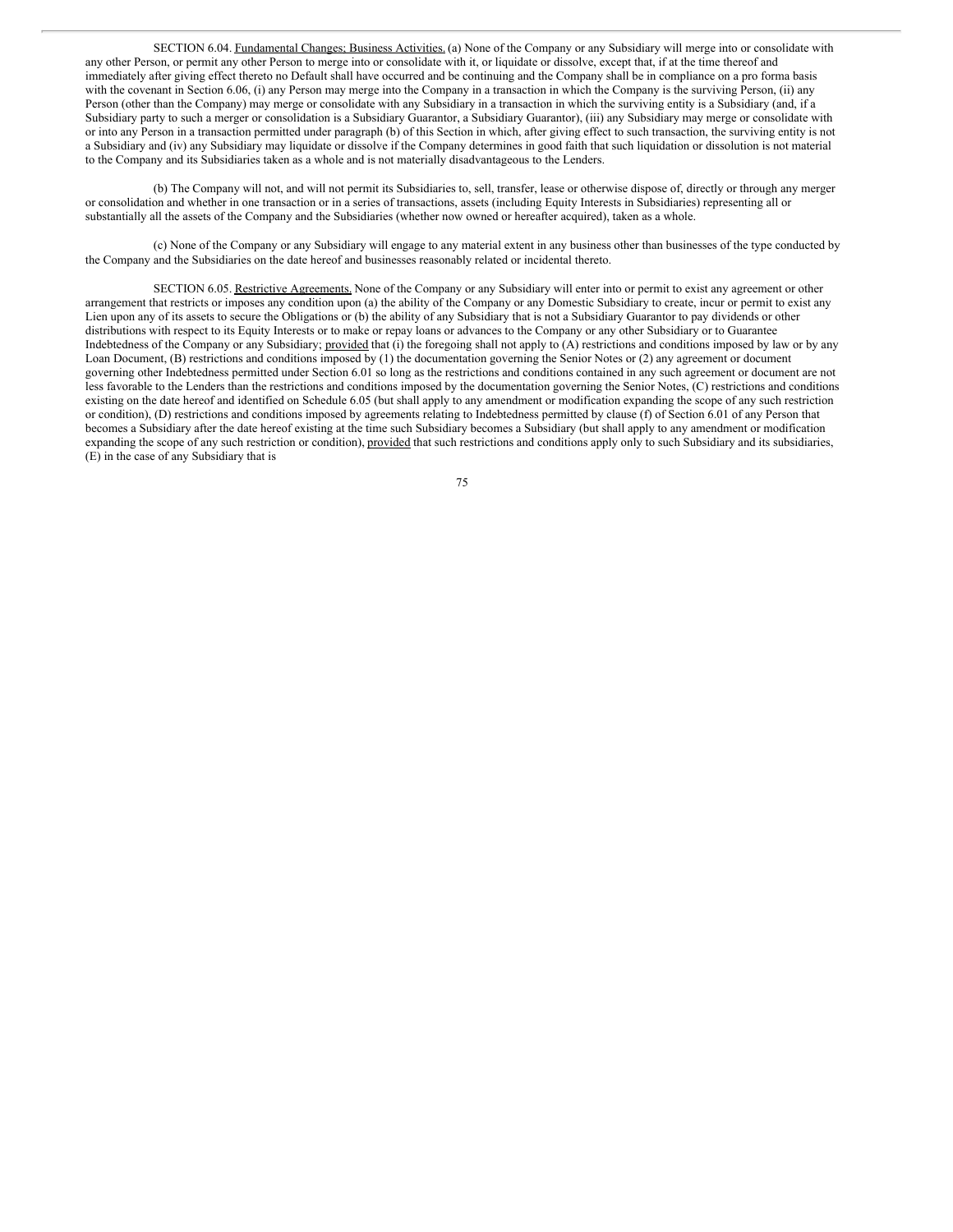not a wholly-owned Subsidiary, restrictions and conditions imposed by its organizational documents or any related joint venture or similar agreement, provided that such restrictions and conditions apply only to such Subsidiary and its subsidiaries and to any Equity Interests in such Subsidiary, (F) restrictions on dividends, distributions, repayment and Guarantees contained in the documentation for Indebtedness of Subsidiaries if such Indebtedness is not Guaranteed by the Company and the Company has determined in good faith that such restrictions will not prevent it from performing its obligations hereunder, (G) restrictions on cash or other deposits imposed by customers of the Company or any Subsidiary under contracts entered into in the ordinary course of business, (H) restrictions under any arrangement with any Governmental Authority imposed on any Foreign Subsidiary in connection with governmental grants, financial aid, tax holidays or similar benefits or economic interests and (I) restrictions and conditions imposed on Securitization Assets pursuant to agreements related to sales of Securitization Assets permitted by Section 6.02(g) or Section 6.02(m), (ii) clause (a) of the foregoing shall not apply to (A) restrictions or conditions imposed by any agreement relating to secured Indebtedness permitted by clause (e), (f) or (g) of Section 6.01 if such restrictions or conditions apply only to the assets securing such Indebtedness or (B) customary provisions in leases and other agreements restricting the assignment, subletting or encumbrance thereof and (iii) clause (b) of the foregoing shall not apply to customary restrictions and conditions contained in agreements relating to the sale of a Subsidiary, or a business unit, division, product line or line of business, that are applicable solely pending such sale, provided that such restrictions and conditions apply only to the Subsidiary, or the business unit, division, product line or line of business, that is to be sold and such sale is permitted hereunder.

SECTION 6.06. Leverage Ratio. The Company will not permit the Leverage Ratio on the last day of any Test Period to exceed 3.50 to 1.00; provided that if the Company or one or more of its Subsidiaries consummate any Acquisition (or a series of Acquisitions completed during any period of 180 days) that involves the incurrence by the Company or its Subsidiaries of Indebtedness to finance the acquisition consideration therefor (including refinancing of any Indebtedness of the acquired Person or Persons), or assumption by the Company or the Subsidiaries of existing Indebtedness of the acquired Person or Persons (or the acquired business or operating unit of a business), in an aggregate principal amount of \$1,000,000,000 or more, the Company may, only if the Leverage Ratio as of the last day of the Test Period most recently ended on or prior to the consummation of such Acquisition (or the last Acquisition of such series), when determined on a pro forma basis after giving effect to such Acquisition (or such series of Acquisitions) and the incurrence of such Indebtedness, would be greater than the Leverage Ratio as of the last day of such Test Period determined without giving pro forma effect thereto, elect by written notice delivered to the Administrative Agent within 30 days following the consummation of such Acquisition (or the last Acquisition in such series) (a "Leverage Increase Election") to increase the maximum permitted Leverage Ratio to 4.00 to 1.00 on the last day of the fiscal quarter during which such Acquisition (or the last Acquisition in such series) shall have been consummated and on the last day of each of the three consecutive fiscal quarters thereafter (the period during which any such increase in the maximum permitted Leverage Ratio shall be in effect being called a "Leverage Increase Period"). The Company may terminate any Leverage Increase Period by a notice delivered to the Administrative Agent (a *Leverage* Increase Termination Notice"), whereupon, on the last day of the fiscal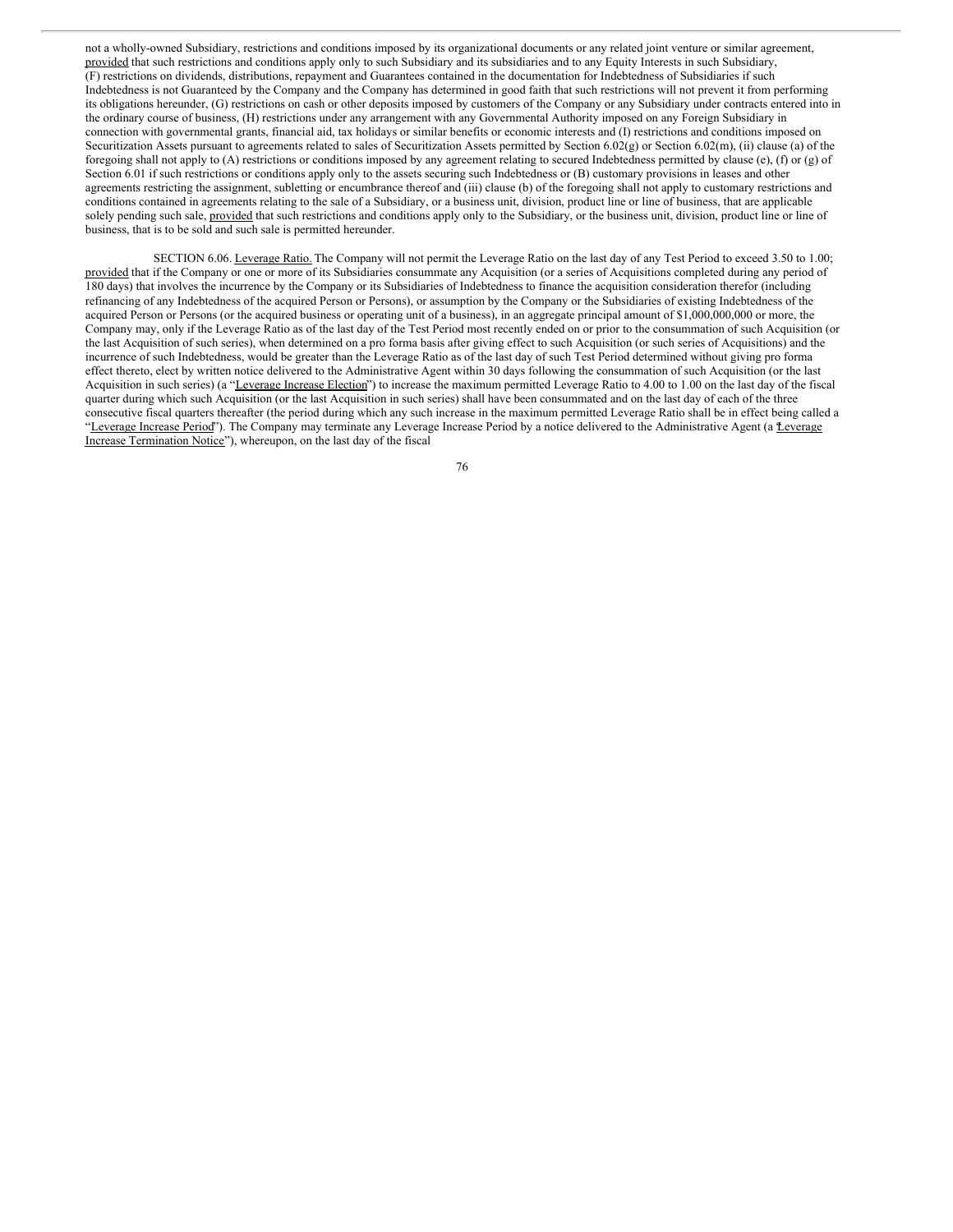quarter during which such Leverage Increase Termination Notice is given and on the last day of each fiscal quarter thereafter until another Leverage Increase Period shall have commenced as provided in this Section, the maximum permitted Leverage Ratio shall be 3.50 to 1.00. If a Leverage Increase Election shall have been made under this Section, the Company may not make another Leverage Increase Election unless, following the expiration or termination of the most recent prior Leverage Increase Period, the Leverage Ratio as of the last day of at least two consecutive full fiscal quarters of the Company shall not have exceeded 3.50 to 1.00. For the avoidance of doubt, a Leverage Increase Election made after the end of a fiscal quarter, but within 30 days following the consummation during such fiscal quarter of the applicable Acquisition (or such series of Acquisitions), as the case may be, will have retroactive effect as of the end of such fiscal quarter and, so long as the maximum permitted Leverage Ratio in effect following such Leverage Increase Election is not exceeded, will prevent the occurrence of a Default or Event of Default under this Section as of the end of such fiscal quarter.

# ARTICLE VII

#### Events of Default

If any of the following events ("Events of Default") shall occur:

(a) the Company shall fail to pay any principal of any Loan when and as the same shall become due and payable, whether at the due date thereof or at a date fixed for prepayment thereof or otherwise;

(b) the Company shall fail to pay any interest on any Loan or any fee or any other amount (other than an amount referred to in clause (a) of this Article) payable under this Agreement or any other Loan Document, when and as the same shall become due and payable, and such failure shall continue unremedied for a period of three Business Days;

(c) any representation, warranty or statement made or deemed made by or on behalf of the Company or any Subsidiary Guarantor in any Loan Document or in any report, certificate, financial statement or other information provided pursuant to or in connection with any Loan Document or any amendment or modification thereof or waiver thereunder shall prove to have been incorrect in any material respect (or, in the case of any such representation or warranty under this Agreement or any other Loan Document already qualified by materiality, such representation or warranty shall prove to have been incorrect) when made or deemed made;

(d) the Company shall fail to observe or perform any covenant, condition or agreement contained in Section 5.02(a), 5.03 (with respect to the existence of the Company) or 5.09 or in Article VI;

(e) a Loan Party shall fail to observe or perform any covenant, condition or agreement contained in any Loan Document (other than those specified in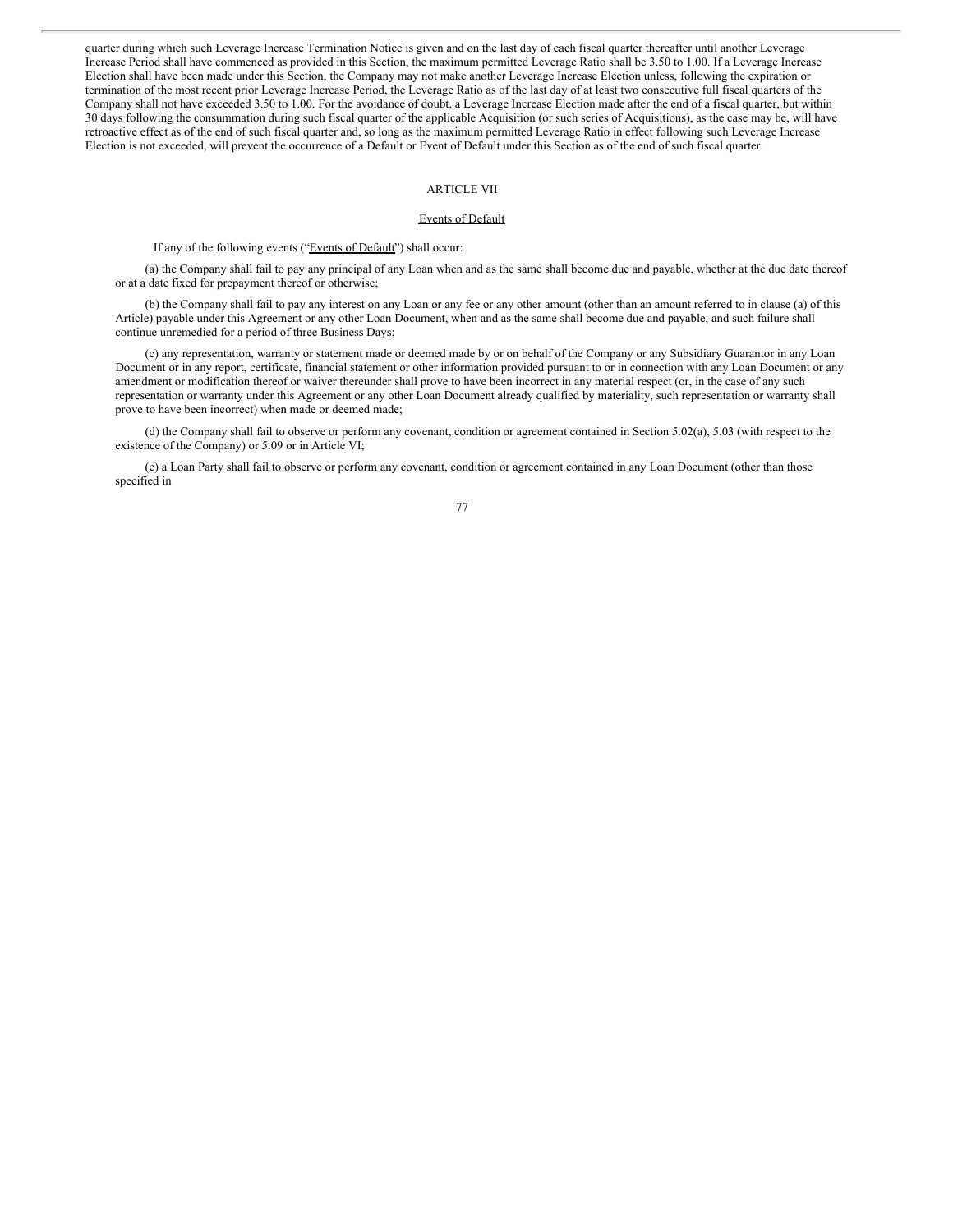clause (a), (b) or (d) of this Article), and such failure shall continue unremedied for a period of 30 days after written notice thereof from the Administrative Agent or any Lender to the Company (with a copy to the Administrative Agent in the case of any such notice from a Lender);

(f) the Company or any Subsidiary shall fail to make any payment (whether of principal, interest or otherwise) in respect of any Material Indebtedness, when and as the same shall become due and payable;

(g) any event or condition occurs that results in any Material Indebtedness becoming due or being terminated or required to be prepaid, repurchased, redeemed or defeased prior to its scheduled maturity, or that enables or permits (with or without the giving of notice, the lapse of time or both) the holder or holders of any Material Indebtedness or any trustee or agent on its or their behalf, or, in the case of any Hedging Agreement, the applicable counterparty, or, in the case of a Securitization Transaction, the purchasers or lenders thereunder, to cause such Material Indebtedness to become due, or to require the prepayment, repurchase, redemption or defeasance thereof, or, in the case of a Hedging Agreement or a Securitization Transaction, to terminate any related hedging transaction or purchase commitment, in each case prior to its scheduled maturity or termination; provided that this clause (g) shall not apply to (i) any secured Indebtedness that becomes due as a result of the voluntary sale or transfer of the assets securing such Indebtedness, (ii) any Indebtedness that becomes due as a result of a voluntary refinancing thereof permitted under this Agreement or (iii) any prepayment, repurchase, redemption or defeasance of any Acquisition Indebtedness if the related Acquisition is not consummated;

(h) an involuntary proceeding shall be commenced or an involuntary petition shall be filed seeking (i) liquidation, reorganization or other relief in respect of the Company or any Material Subsidiary or its debts, or of a substantial part of its assets, under any Federal, state or foreign bankruptcy, insolvency, receivership or similar law now or hereafter in effect or (ii) the appointment of a receiver, trustee, custodian, sequestrator, conservator or similar official for the Company or any Material Subsidiary or for a substantial part of its assets, and, in any such case, such proceeding or petition shall continue undismissed for 60 days or an order or decree approving or ordering any of the foregoing shall be entered;

(i) the Company or any Material Subsidiary shall (i) voluntarily commence any proceeding or file any petition seeking liquidation, reorganization or other relief under any Federal, state or foreign bankruptcy, insolvency, receivership or similar law now or hereafter in effect (other than, in the case of any Subsidiary, a voluntary liquidation or dissolution permitted by Section 6.04(a)(iv)), (ii) consent to the institution of, or fail to contest in a timely and appropriate manner, any proceeding or petition described in clause (h) of this Article, (iii) apply for or consent to the appointment of a receiver, trustee, custodian, sequestrator, conservator or similar official for the Company or any Material Subsidiary or for a substantial part of its assets, (iv) file an answer admitting the material allegations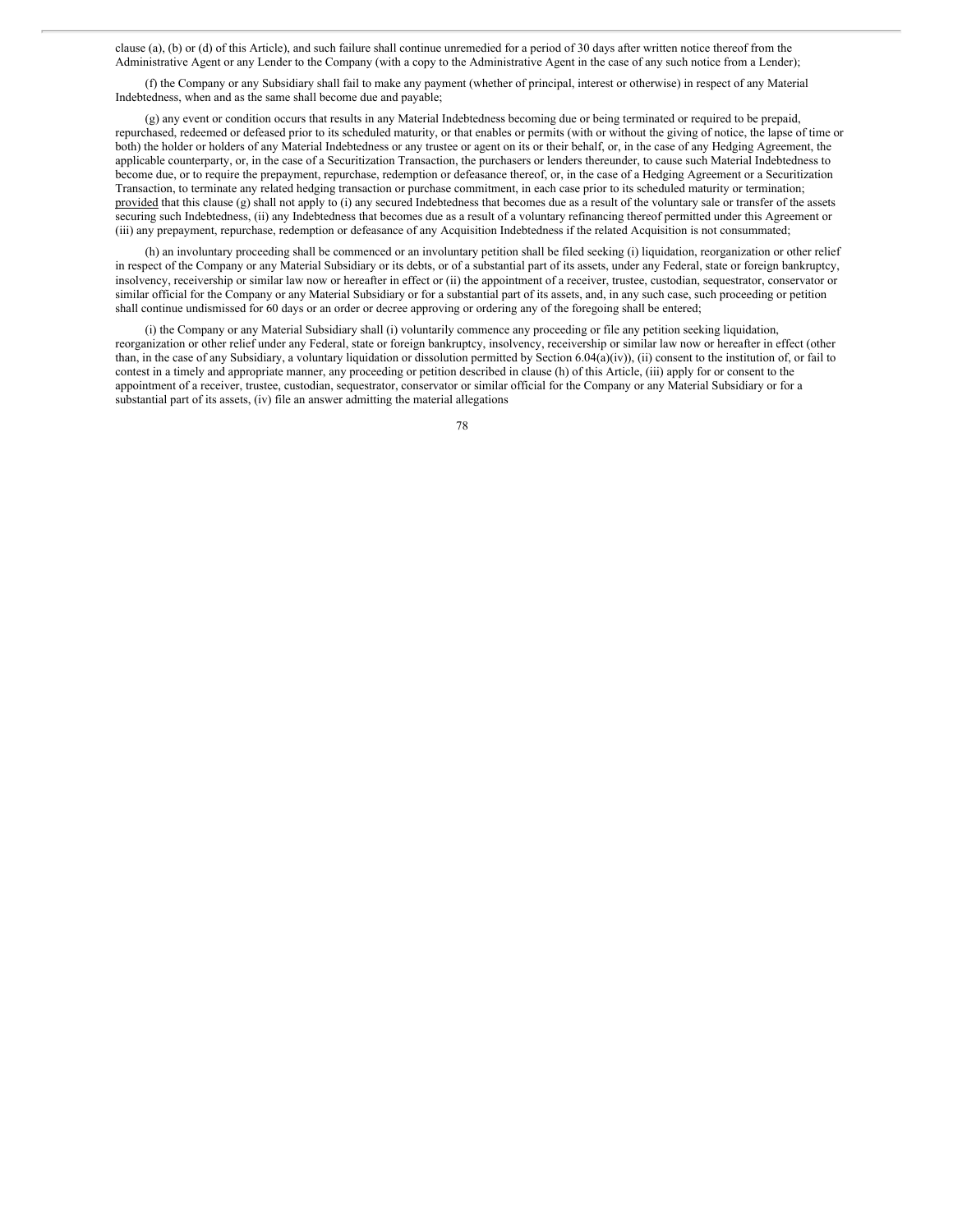of a petition filed against it in any such proceeding or (v) make a general assignment for the benefit of creditors, or the Board of Directors (or similar governing body) of the Company or any Material Subsidiary (or any committee thereof) shall adopt any resolution or otherwise authorize any action to approve any of the actions referred to above in this clause (i) or clause (h) of this Article;

(j) the Company or any Material Subsidiary shall become unable, admit in writing its inability or fail generally to pay its debts as they become due;

(k) one or more judgments for the payment of money in an aggregate amount in excess of \$75,000,000 shall be rendered against the Company, any Subsidiary or any combination thereof and the same shall remain undischarged for a period of 30 consecutive days during which execution shall not be effectively stayed, or any action shall be legally taken by a judgment creditor to attach or levy upon any assets of the Company or any Material Subsidiary to enforce any such judgment;

(l) one or more ERISA Events shall have occurred that, in the opinion of the Required Lenders, could, individually or in the aggregate, reasonably be expected to result in a Material Adverse Effect;

(m) any Guarantee purported to be created under any Loan Document shall cease to be, or shall be asserted by any Loan Party not to be, in full force and effect, except as a result of the release thereof as provided in the applicable Loan Document or Section 9.14; or

(n) a Change in Control shall occur;

then, and in every such event (other than an event with respect to the Company described in clause (h) or (i) of this Article), and at any time thereafter during the continuance of such event, the Administrative Agent may with the consent, and shall at the request, of the Required Lenders, by notice to the Company, take any or all of the following actions, at the same or different times: (i) terminate the Commitments, and thereupon the Commitments shall terminate immediately, and (ii) declare the Loans then outstanding to be due and payable in whole (or in part (but ratably as among the Loans at the time outstanding), in which case any principal not so declared to be due and payable may thereafter be declared to be due and payable), and thereupon the principal of the Loans so declared to be due and payable, together with accrued interest thereon and all fees and other obligations of the Company hereunder, shall become due and payable immediately, in each case without presentment, demand, protest or other notice of any kind, all of which are hereby waived by the Company; and in the case of any event with respect to the Company described in clause (h) or (i) of this Article, the Commitments shall automatically terminate, the principal of the Loans then outstanding, together with accrued interest thereon and all fees and other obligations of the Company hereunder, shall immediately and automatically become due and payable, in each case without presentment, demand, protest or other notice of any kind, all of which are hereby waived by the Company.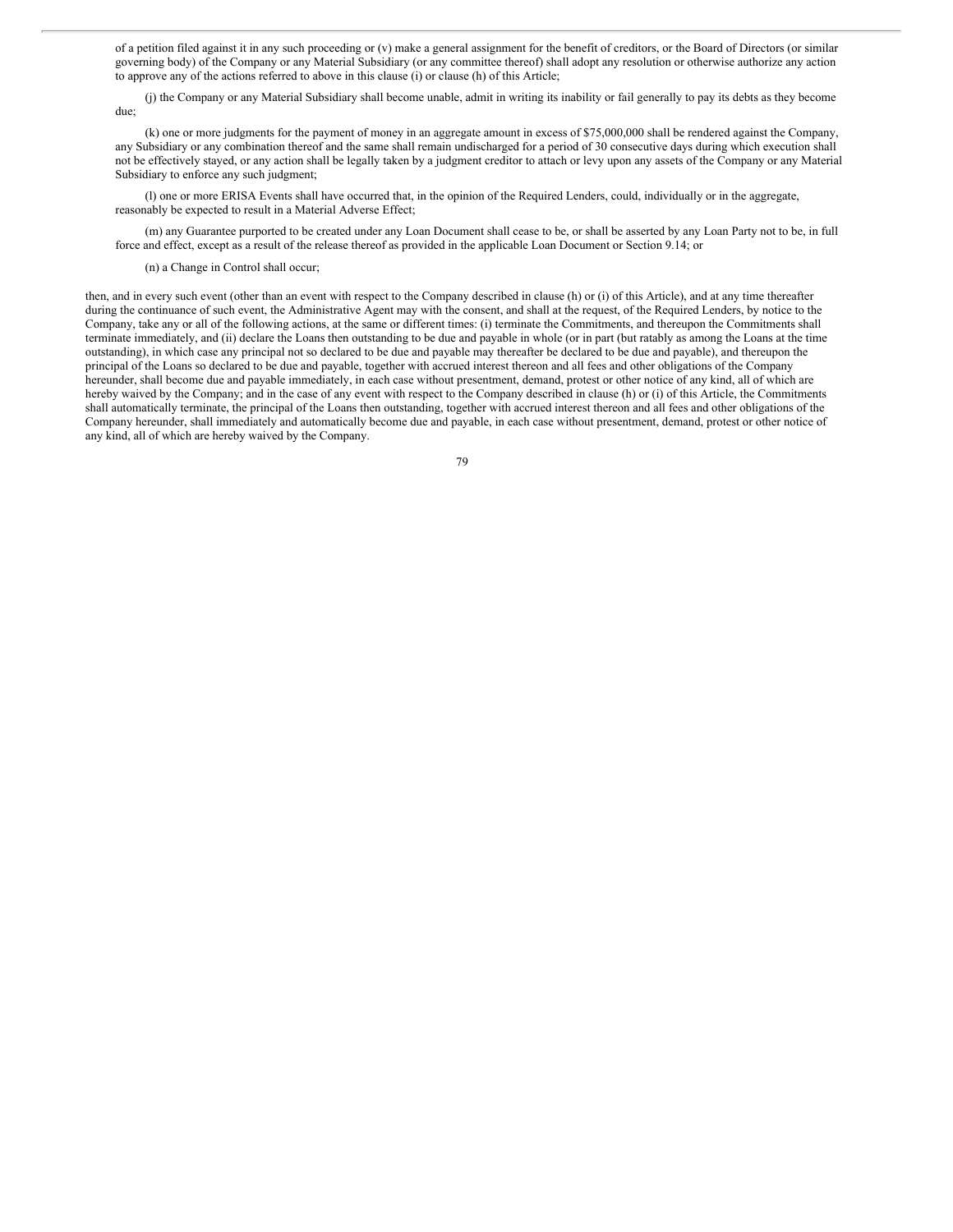# ARTICLE VIII

## The Administrative Agent

Each of the Lenders hereby irrevocably appoints the entity named as Administrative Agent in the heading of this Agreement and its successors and assigns to serve as administrative agent under the Loan Documents, and authorizes the Administrative Agent to take such actions and to exercise such powers as are delegated to the Administrative Agent by the terms of the Loan Documents, together with such actions and powers as are reasonably incidental thereto. Without limiting the foregoing, each of the Lenders hereby authorizes the Administrative Agent to execute and deliver, and to perform its obligations under, each of the Loan Documents to which the Administrative Agent is a party, and to exercise all rights, powers and remedies that the Administrative Agent may have under such Loan Documents.

The Person serving as the Administrative Agent hereunder shall have the same rights and powers in its capacity as a Lender as any other Lender and may exercise the same as though it were not the Administrative Agent, and such Person and its Affiliates may accept deposits from, lend money to, own securities of, act as the financial advisor or in any other advisory capacity for and generally engage in any kind of business with the Company or any Subsidiary or other Affiliate thereof as if such Person were not the Administrative Agent hereunder and without any duty to account therefor to the Lenders.

The Administrative Agent shall not have any duties or obligations except those expressly set forth in the Loan Documents, and in performing its function and duties hereunder and under the other Loan Documents, the Administrative Agent is acting solely on behalf of the Lenders (except in limited circumstances expressly provided for herein relating to the maintenance of the Register), and its function and duties are entirely mechanical and administrative in nature. Without limiting the generality of the foregoing, (a) the Administrative Agent does not assume, and shall not be deemed to have assumed, any obligation or duty or any other relationship as the agent, fiduciary or trustee of or for any Lender or any other Person, other than as expressly set forth herein and in the other Loan Documents, regardless of whether a Default has occurred and is continuing (and it is understood and agreed that the use of the term "agent" herein or in any other Loan Documents (or any other similar term) with reference to the Administrative Agent is not intended to connote any fiduciary or other implied (or express) obligations arising under agency doctrine of any applicable law, and that such term is used as a matter of market custom and is intended to create or reflect only an administrative relationship between contracting parties), and each Lender agrees that it will not assert any claim against the Administrative Agent based on an alleged breach of fiduciary duty by the Administrative Agent in connection with this Agreement, any other Loan Document and/or the transactions contemplated hereby or thereby, (b) as to any matters not expressly provided for herein and in the other Loan Documents (including enforcement or collection), the Administrative Agent shall not be required to exercise any discretion or take any action, but shall be required to act or to refrain from acting (and shall be fully protected in so acting or refraining from acting) upon the written instructions of the Required Lenders (or such other number or percentage of the Lenders as shall be necessary, or as the Administrative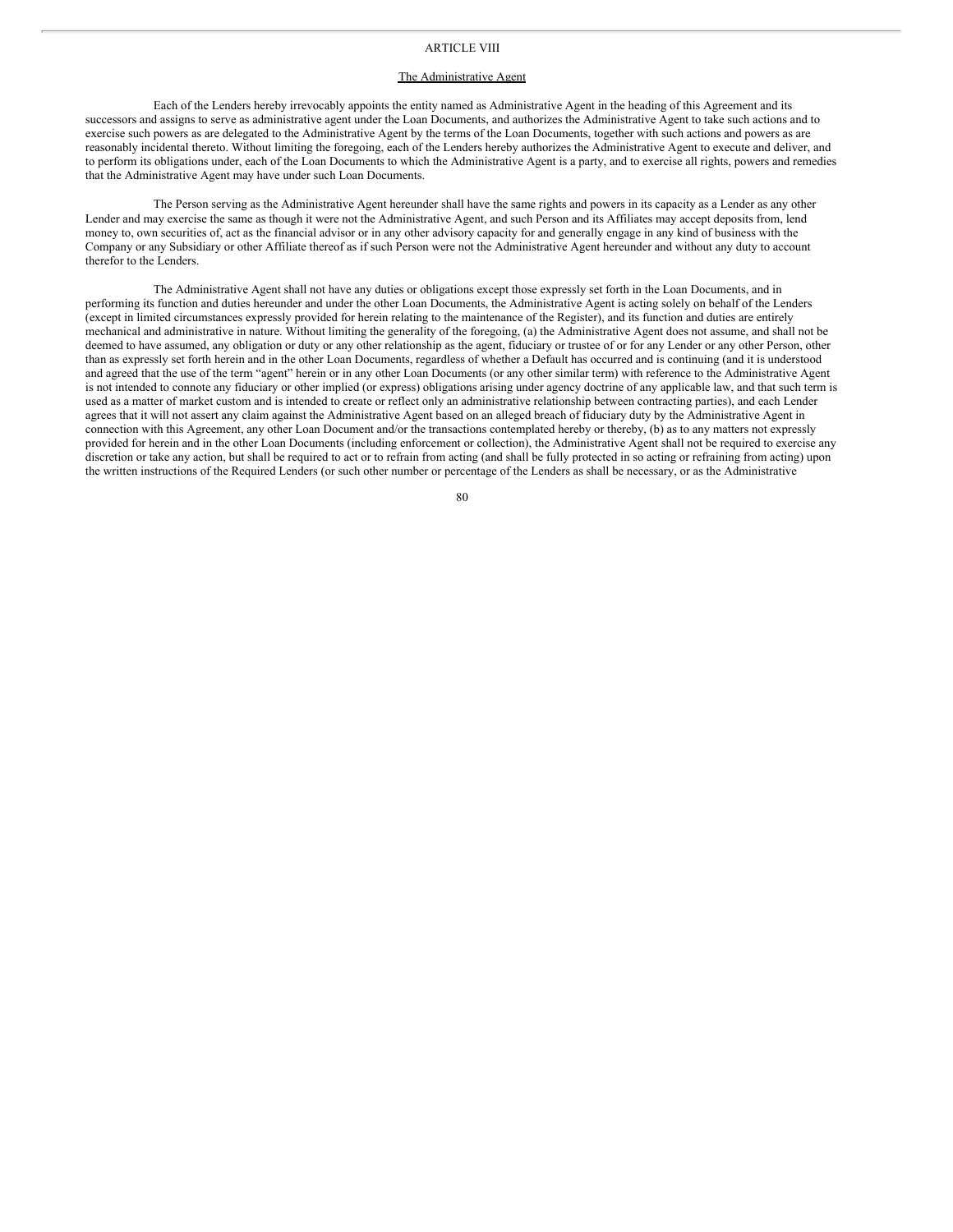Agent shall believe in good faith to be necessary, under the circumstances as provided in the Loan Documents), and, unless and until revoked in writing, such instructions shall be binding upon each Lender, provided that the Administrative Agent shall not be required to take any action that, in its opinion, (i) could expose the Administrative Agent to liability or (ii) be contrary to any Loan Document or applicable law, including any action that may be in violation of the automatic stay under any requirement of law relating to bankruptcy, insolvency or reorganization or relief of debtors or that may effect a forfeiture, modification or termination of property of a Defaulting Lender in violation of any requirement of law relating to bankruptcy, insolvency or reorganization or relief of debtors; provided further that the Administrative Agent may seek clarification or direction from the Required Lenders prior to the exercise of any such instructed action and may refrain from acting until such clarification or direction has been provided, and (c) except as expressly set forth in the Loan Documents, the Administrative Agent shall not have any duty to disclose, and shall not be liable for the failure to disclose, any information relating to the Company, any Subsidiary or any other Affiliate of any of the foregoing that is communicated to or obtained by the Person serving as Administrative Agent or any of its Affiliates in any capacity. The Administrative Agent shall not be liable for any action taken or not taken by it (i) with the consent or at the request of the Required Lenders (or such other number or percentage of the Lenders as shall be necessary, or as the Administrative Agent shall believe in good faith to be necessary, under the circumstances as provided in the Loan Documents) or (ii) in the absence of its own gross negligence or willful misconduct (such absence to be presumed unless otherwise determined by a court of competent jurisdiction by a final and nonappealable judgment). The Administrative Agent shall be deemed not to have knowledge of any Default unless and until written notice thereof (stating that it is a "notice of default") is given to the Administrative Agent by the Company or a Lender, and the Administrative Agent shall not be responsible for or have any duty to ascertain or inquire into (i) any statement, warranty or representation made in or in connection with any Loan Document, (ii) the contents of any certificate, report or other document delivered thereunder or in connection therewith, (iii) the performance or observance of any of the covenants, agreements or other terms or conditions set forth in any Loan Document or the occurrence of any Default, (iv) the sufficiency, validity, enforceability, effectiveness or genuineness of any Loan Document or any other agreement, instrument or document (including, for the avoidance of doubt, in connection with the Administrative Agent's reliance on any Electronic Signature transmitted by fax, emailed .pdf or any other electronic means that reproduces an image of an actual executed signature page), or (v) the satisfaction of any condition set forth in Article IV or elsewhere in any Loan Document, other than to confirm receipt of items (which on their face purport to be such items) expressly required to be delivered to the Administrative Agent or satisfaction of any condition that expressly refers to the matters described therein being acceptable or satisfactory to the Administrative Agent. Nothing in this Agreement shall require the Administrative Agent to expend or risk its own funds or otherwise incur any financial liability in the performance of any of its functions or duties hereunder or in the exercise of any of its rights or powers if it shall have reasonable grounds for believing that repayment of such funds or adequate indemnity against such risk or liability is not reasonably assured to it.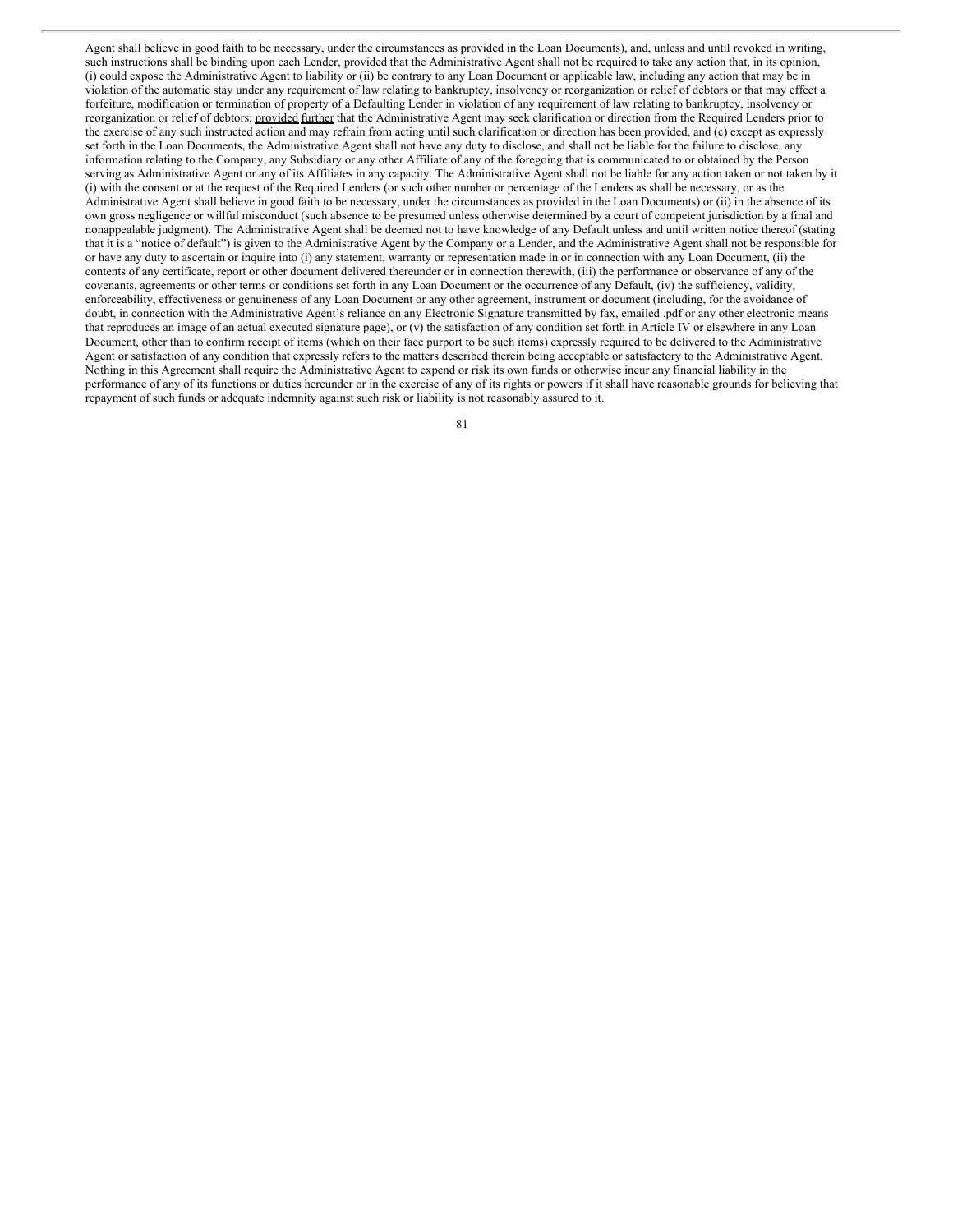The Administrative Agent shall be entitled to rely, and shall not incur any liability for relying, upon any notice, request, certificate, consent, statement, instrument, document or other writing (including any electronic message, Internet or intranet website posting or other distribution) believed by it to be genuine and to have been signed, sent or otherwise authenticated by the proper Person (whether or not such Person in fact meets the requirements set forth in the Loan Documents for being the signatory, sender or authenticator thereof). The Administrative Agent also shall be entitled to rely, and shall not incur any liability for relying, upon any statement made to it orally or by telephone and believed by it to be made by the proper Person (whether or not such Person in fact meets the requirements set forth in the Loan Documents for being the signatory, sender or authenticator thereof), and may act upon any such statement prior to receipt of written confirmation thereof. In determining compliance with any condition hereunder to the making of a Loan, the Administrative Agent may presume that such condition is satisfactory to each Lender unless the Administrative Agent shall have received notice to the contrary from such Lender prior to the making of such Loan. The Administrative Agent may consult with legal counsel (who may be counsel for the Company), independent accountants and other experts selected by it, and shall not be liable for any action taken or not taken by it in accordance with the advice of any such counsel, accountants or experts. The Administrative Agent may treat the payee of any promissory note as its holder until such promissory note has been assigned in accordance with Section 9.04 and may rely on the Register to the extent set forth in Section 9.04(b)(iv).

The Administrative Agent may perform any of and all its duties and exercise its rights and powers hereunder or under any other Loan Document by or through any one or more sub-agents appointed by the Administrative Agent. The Administrative Agent and any suchsub-agent may perform any of and all their duties and exercise their rights and powers through their respective Related Parties. The exculpatory provisions of this Article shall apply to any such sub-agent and to the Related Parties of the Administrative Agent and any suchsub-agent, and shall apply to their respective activities in connection with the syndication of the credit facility provided for herein as well as activities as Administrative Agent. The Administrative Agent shall not be responsible for the negligence or misconduct of any sub-agents except to the extent that a court of competent jurisdiction determines in a final and nonappealable judgment that the Administrative Agent acted with gross negligence or willful misconduct in the selection of such sub-agents.

Subject to the terms of this paragraph, the Administrative Agent may resign at any time from its capacity as such. In connection with such resignation, the Administrative Agent shall give notice of its intent to resign to the Lenders and the Company. Upon receipt of any such notice of resignation, the Required Lenders shall have the right, in consultation with the Company, to appoint a successor. If no successor shall have been so appointed by the Required Lenders and shall have accepted such appointment within 30 days after the retiring Administrative Agent gives notice of its intent to resign, then the retiring Administrative Agent may, on behalf of the Lenders, appoint a successor Administrative Agent, which shall be a bank with an office in New York, New York, or an Affiliate of any such bank. If the Person serving as Administrative Agent is a Defaulting Lender pursuant to clause (d) of the definition thereof, the Required Lenders may, to the extent permitted by applicable law, by notice in writing to the Company and such Person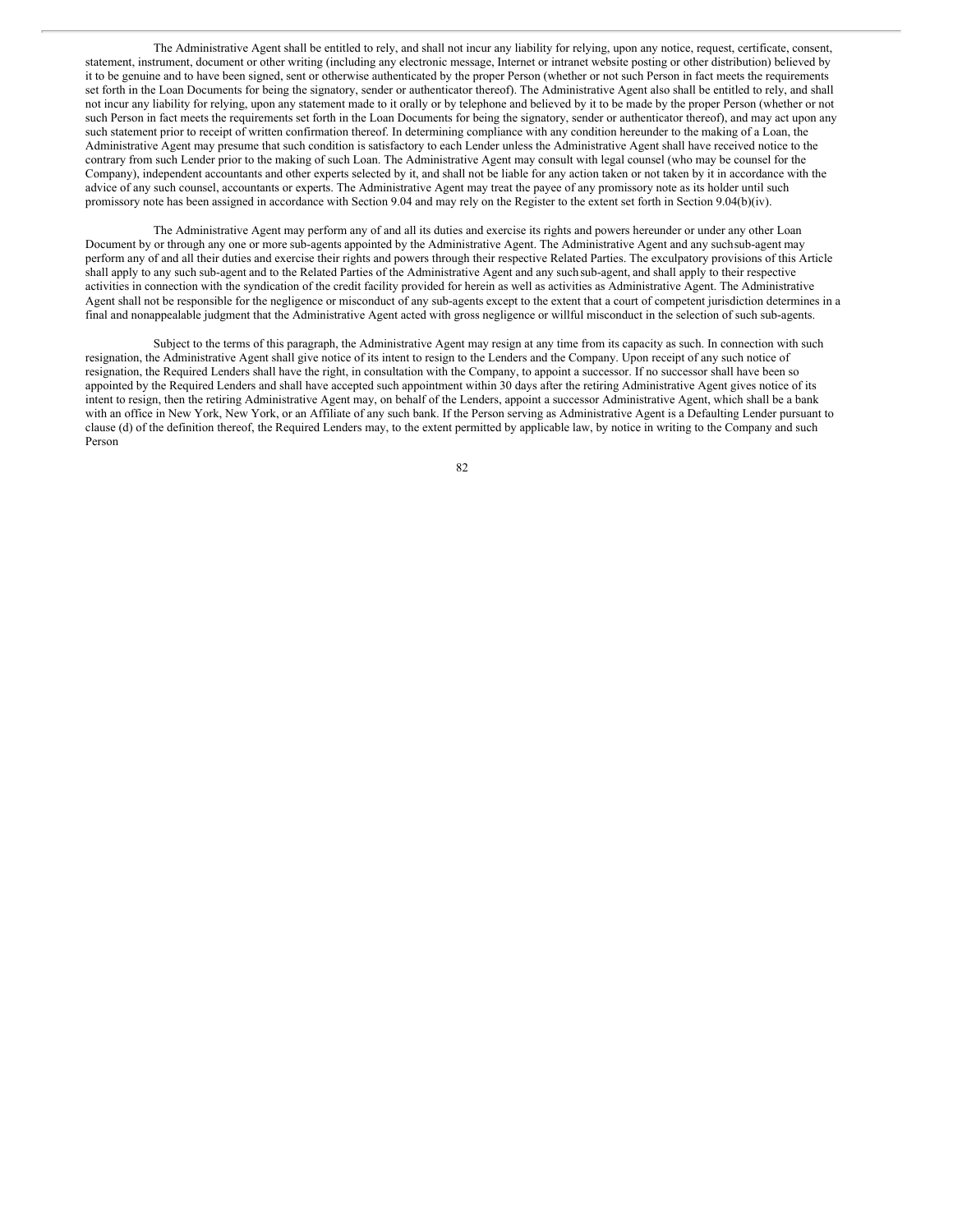remove such Person as Administrative Agent and, in consultation with the Company, appoint a successor. Upon the acceptance of its appointment as Administrative Agent hereunder by a successor, such successor shall succeed to and become vested with all the rights, powers, privileges and duties of the retiring Administrative Agent, and the retiring Administrative Agent shall be discharged from its duties and obligations hereunder and under the other Loan Documents. The fees payable by the Company to a successor Administrative Agent shall be the same as those payable to its predecessor unless otherwise agreed by the Company and such successor. Notwithstanding the foregoing, in the event no successor Administrative Agent shall have been so appointed and shall have accepted such appointment within 30 days after the retiring Administrative Agent gives notice of its intent to resign or the Required Lenders give notice to remove the Administrative Agent, the retiring Administrative Agent or, in the case of removal, the Required Lenders may give notice of the effectiveness of its resignation or removal to the Lenders and the Company, whereupon, on the date of effectiveness of such resignation or removal stated in such notice, (a) the retiring or removed Administrative Agent shall be discharged from its duties and obligations hereunder and under the other Loan Documents, and (b) the Required Lenders shall succeed to and become vested with all the rights, powers, privileges and duties of the retiring Administrative Agent, provided that (i) all payments required to be made hereunder or under any other Loan Document to the Administrative Agent for the account of any Person other than the Administrative Agent shall be made directly to such Person and (ii) all notices and other communications required or contemplated to be given or made to the Administrative Agent shall also directly be given or made to each Lender. Following the effectiveness of the Administrative Agent's resignation or removal from its capacity as such, the provisions of this Article and Section 9.03, as well as any exculpatory, reimbursement and indemnification provisions set forth in any other Loan Document, shall continue in effect for the benefit of such retiring or removed Administrative Agent, its sub-agents and their respective Related Parties in respect of any actions taken or omitted to be taken by any of them while it was acting as Administrative Agent.

Each Lender represents and warrants that (a) the Loan Documents set forth the terms of a commercial lending facility, (b) it is engaged in making, acquiring or holding commercial loans and in providing other facilities set forth herein as may be applicable to such Lender, in each case in the ordinary course of business, and not for the purpose of purchasing, acquiring or holding any other type of financial instrument (and each Lender agrees not to assert a claim in contravention of the foregoing), (c) it has, independently and without reliance upon the Administrative Agent, the Sustainability Structuring Agent, the Arrangers, the Syndications Agents, the Documentation Agents or any other Lender, or any of the Related Parties of any of the foregoing, and based on such documents and information as it has deemed appropriate, made its own credit analysis and decision to enter into this Agreement as a Lender, and to make, acquire or hold Loans hereunder and (d) it is sophisticated with respect to decisions to make, acquire and/or hold commercial loans and to provide other facilities set forth herein, as may be applicable to such Lender, and either it, or the Person exercising discretion in making its decision to make, acquire and/or hold such commercial loans or to provide such other facilities, is experienced in making, acquiring or holding such commercial loans or providing such other facilities. Each Lender also acknowledges that it will, independently and without reliance upon the Administrative Agent, the Sustainability Structuring Agent, the Arrangers, the Syndications Agents, the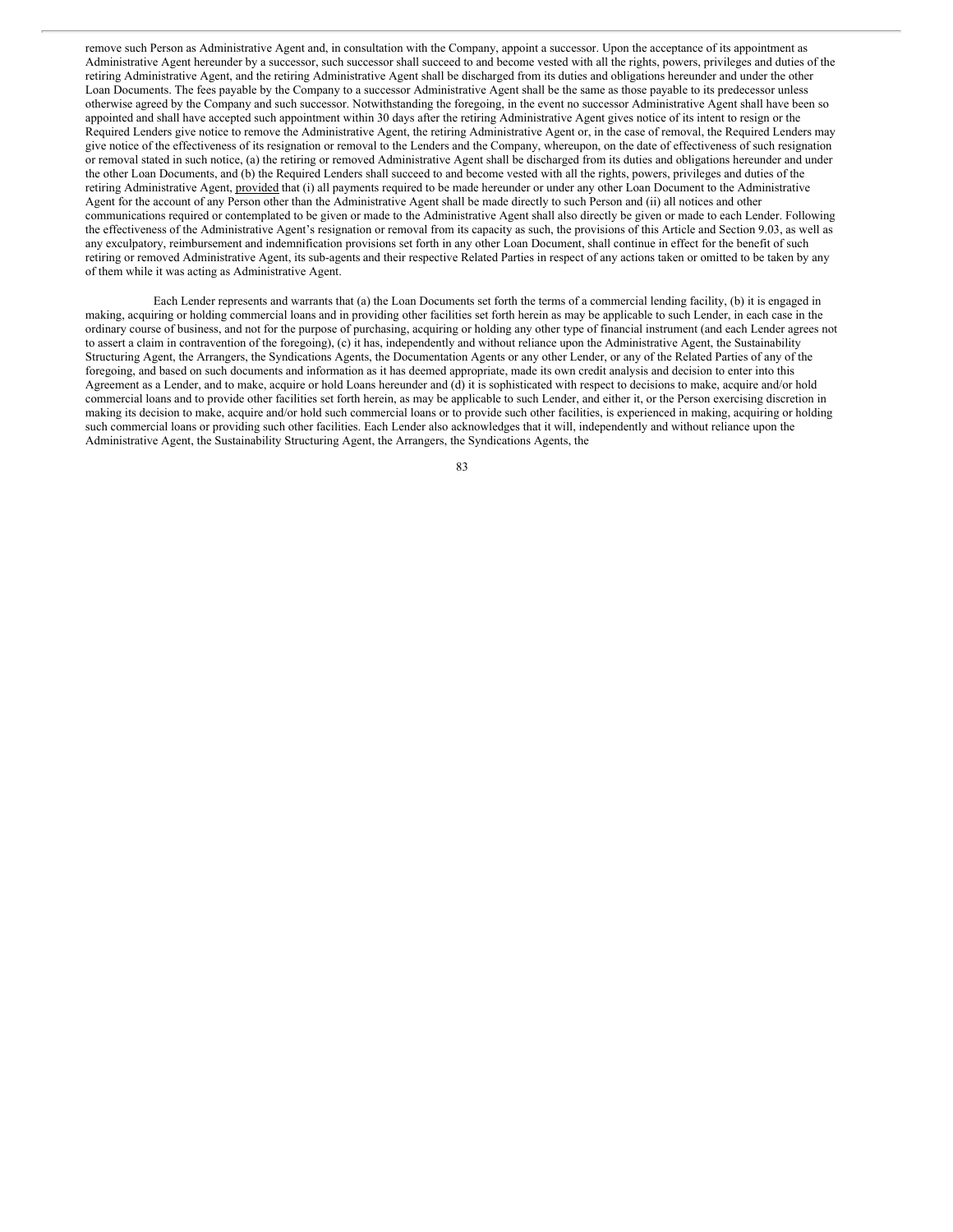Documentation Agents or any other Lender, or any of the Related Parties of any of the foregoing, and based on such documents and information (which may contain MNPI) as it shall from time to time deem appropriate, continue to make its own decisions in taking or not taking action under or based upon this Agreement, any other Loan Document or any related agreement or any document furnished hereunder or thereunder. Each Lender further acknowledges and agrees that (i) none of the Administrative Agent, the Sustainability Structuring Agent, the Arrangers, the Syndication Agents or the Documentation Agents, acting in such capacities, have made any assurances as to (A) whether the credit facility established hereunder meets such Lender's criteria or expectations with regard to environmental impact and sustainability performance or (B) whether any characteristics of the credit facility established hereunder, including the characteristics of the relevant key performance indicators to which the Company will link a potential interest rate spreads or commitment fee step-up or step-down, including their environmental and sustainability criteria, meet any industry standards for sustainabilitylinked credit facilities and (ii) each Lender has performed its own independent investigation and analysis of the credit facility established hereunder and whether such credit facility meets its own criteria or expectations with regard to environmental impact and/or sustainability performance.

Each Lender, by delivering its signature page to this Agreement, or delivering its signature page to an Assignment and Assumption or any other document pursuant to which it shall become a Lender hereunder, shall be deemed to have acknowledged receipt of, and consented to and approved, each Loan Document and each other document required to be delivered to, or be approved by or satisfactory to, the Administrative Agent or the Lenders on or prior to the Effective Date.

In case of the pendency of any proceeding with respect to any Loan Party under any Federal, state or foreign bankruptcy, insolvency, receivership or similar law now or hereafter in effect, the Administrative Agent (irrespective of whether the principal of any Loan shall then be due and payable as herein expressed or by declaration or otherwise and irrespective of whether the Administrative Agent shall have made any demand on the Company) shall be entitled and empowered (but not obligated) by intervention in such proceeding or otherwise:

(a) to file and prove a claim for the whole amount of the principal and interest owing and unpaid in respect of the Loans and all other Obligations that are owing and unpaid and to file such other documents as may be necessary or advisable in order to have the claims of the Lenders and the Administrative Agent (including any claim under Sections 2.09, 2.10, 2.12, 2.13, 2.14 and 9.03) allowed in such judicial proceeding; and

(b) to collect and receive any monies or other property payable or deliverable on any such claims and to distribute the same;

and any custodian, receiver, assignee, trustee, liquidator, sequestrator or other similar official in any such proceeding is hereby authorized by each Lender to make such payments to the Administrative Agent and, in the event that the Administrative Agent shall consent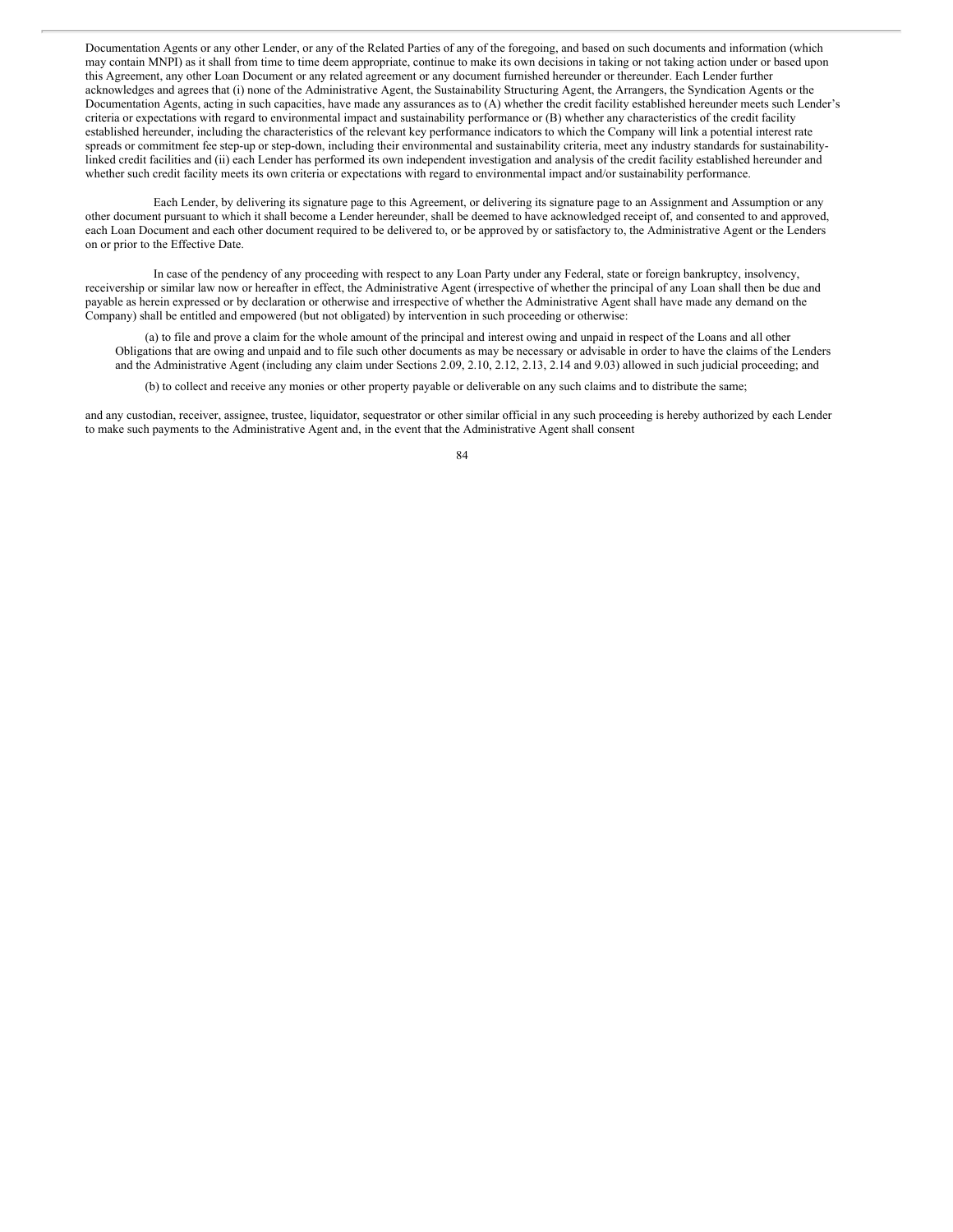to the making of such payments directly to the Lenders, to pay to the Administrative Agent any amount due to it, in its capacity as the Administrative Agent, under the Loan Documents (including under Section 9.03). Nothing contained herein shall be deemed to authorize the Administrative Agent to authorize or consent to or accept or adopt on behalf of any Lender any plan of reorganization, arrangement, adjustment or composition affecting the Obligations or the rights of any Lender or to authorize the Administrative Agent to vote in respect of the claim of any Lender in any such proceeding.

Each Lender represents and warrants, as of the date such Person became a Lender party hereto, to, and covenants, from the date such Person became a Lender party hereto to the date such Person ceases being a Lender party hereto, for the benefit of, the Administrative Agent and the Arrangers and their respective Affiliates, and not, for the avoidance of doubt, to or for the benefit of the Company or any Subsidiary Guarantor, that at least one of the following is and will be true:

(a) such Lender is not using "plan assets" (within the meaning of 29 CFR § 2510.3-101, as modified by Section 3(42) of ERISA) of one or more Benefit Plans in connection with the Loans or the Commitments,

(b) the transaction exemption set forth in one or more PTEs, such as PTE84-14 (a class exemption for certain transactions determined by independent qualified professional asset managers), PTE 95-60 (a class exemption for certain transactions involving insurance company general accounts), PTE 90-1 (a class exemption for certain transactions involving insurance company pooled separate accounts), PTE91-38 (a class exemption for certain transactions involving bank collective investment funds) or PTE 96-23 (a class exemption for certain transactions determined byin-house asset managers), is applicable with respect to such Lender's entrance into, participation in, administration of and performance of the Loans, the Commitments and this Agreement,

(c) (i) such Lender is an investment fund managed by a "Qualified Professional Asset Manager" (within the meaning of Part VI of PTE84-14), (ii) such Qualified Professional Asset Manager made the investment decision on behalf of such Lender to enter into, participate in, administer and perform the Loans, the Commitments and this Agreement, (iii) the entrance into, participation in, administration of and performance of the Loans, the Commitments and this Agreement satisfies the requirements of sub-sections (b) through (g) of Part I of PTE84-14 and (iv) to the best knowledge of such Lender, the requirements of subsection (a) of Part I of PTE 84-14 are satisfied with respect to such Lender's entrance into, participation in, administration of and performance of the Loans, the Commitments and this Agreement, or

(d) such other representation, warranty and covenant as may be agreed in writing between the Administrative Agent, in its sole discretion, and such Lender.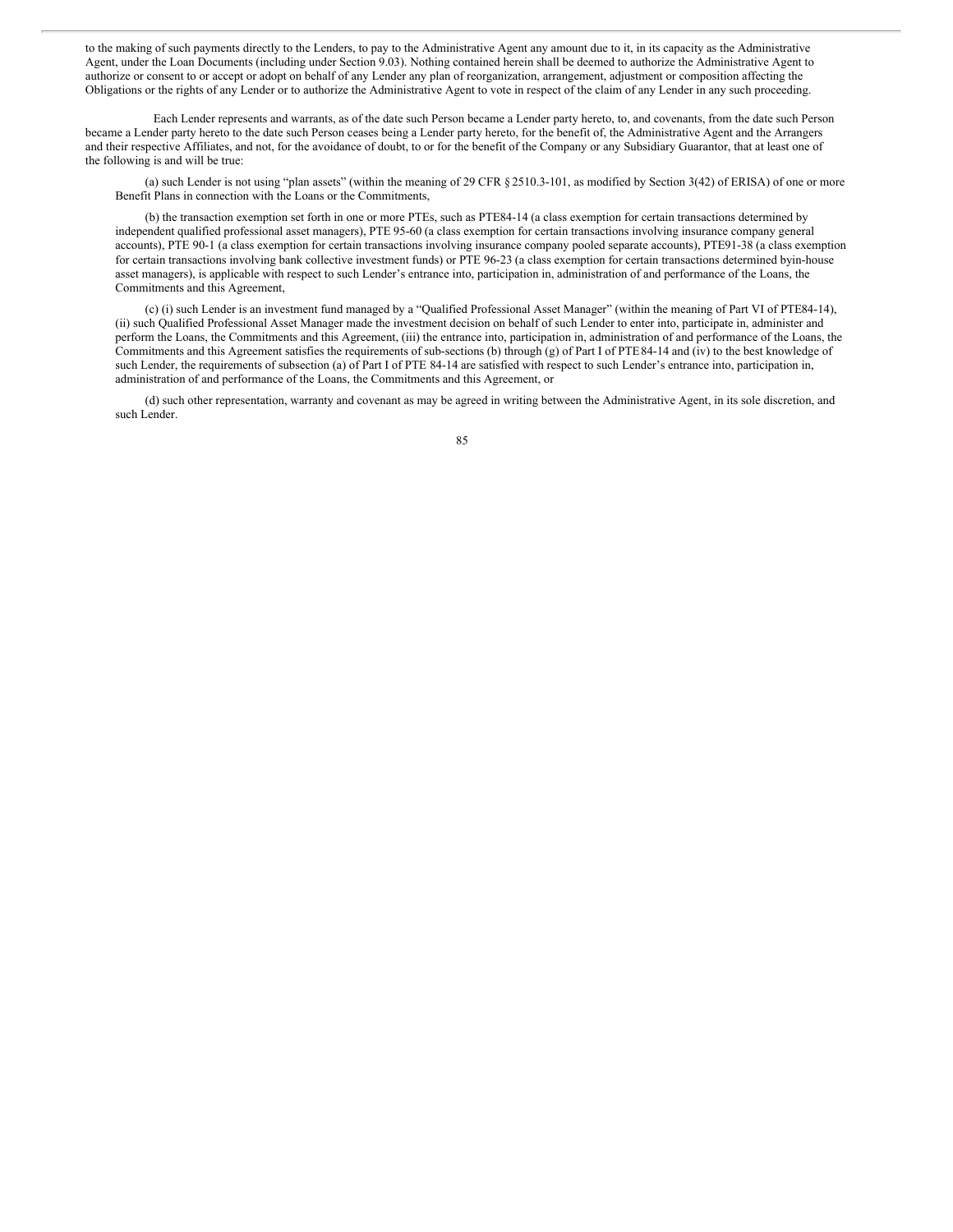In addition, unless either (1) clause (a) in the immediately preceding paragraph is true with respect to a Lender or (2) a Lender has provided another representation, warranty and covenant in accordance with clause (d) in the immediately preceding paragraph, such Lender further (x) represents and warrants, as of the date such Person became a Lender party hereto, to, and (y) covenants, from the date such Person became a Lender party hereto to the date such Person ceases being a Lender party hereto, for the benefit of, the Administrative Agent, the Arranger and their respective Affiliates and not, for the avoidance of doubt, to or for the benefit of the Company or any Subsidiary Guarantor, that the Administrative Agent is not a fiduciary with respect to the assets of such Lender involved in such Lender's entrance into, participation in, administration of and performance of the Loans, the Commitments and this Agreement (including in connection with the reservation or exercise of any rights by the Administrative Agent under this Agreement, any Loan Document or any documents related hereto or thereto).

Each Lender hereby agrees that (a) if the Administrative Agent notifies such Lender that the Administrative Agent has determined in its sole discretion that any funds received by such Lender from the Administrative Agent or any of its Affiliates (whether as a payment, prepayment or repayment of principal, interest, fees or otherwise; individually and collectively, a "Payment") were erroneously transmitted to such Lender (whether or not known to such Lender), and demands the return of such Payment (or a portion thereof), such Lender shall promptly, but in no event later than one Business Day thereafter, return to the Administrative Agent the amount of any such Payment (or portion thereof) as to which such a demand was made in same day funds, together with interest thereon in respect of each day from and including the date such Payment (or portion thereof) was received by such Lender to the date such amount is repaid to the Administrative Agent at the greater of the NYFRB Rate and a rate determined by the Administrative Agent in accordance with banking industry rules on interbank compensation from time to time in effect, and (b) to the extent permitted by applicable law, such Lender shall not assert, and hereby waives, as to the Administrative Agent, any claim, counterclaim, defense or right of set-off or recoupment with respect to any demand, claim or counterclaim by the Administrative Agent for the return of any Payments received, including without limitation any defense based on "discharge for value" or any similar doctrine. A notice of the Administrative Agent to any Lender under this paragraph shall be conclusive, absent manifest error.

Each Lender hereby further agrees that if it receives a Payment from the Administrative Agent or any of its Affiliates (a) that is in a different amount than, or on a different date from, that specified in a notice of payment sent by the Administrative Agent (or any of its Affiliates) with respect to such Payment (a "Payment Notice") or (b) that was not preceded or accompanied by a Payment Notice, it shall be on notice, in each such case, that an error has been made with respect to such Payment. Each Lender agrees that, in each such case, or if it otherwise becomes aware a Payment (or portion thereof) may have been sent in error, such Lender shall promptly notify the Administrative Agent of such occurrence and, upon demand from the Administrative Agent, it shall promptly, but in no event later than one Business Day thereafter, return to the Administrative Agent the amount of any such Payment (or portion thereof) as to which such a demand was made in same day funds, together with interest thereon in respect of each day from and including the date such Payment (or portion thereof) was received by such Lender to the date such amount is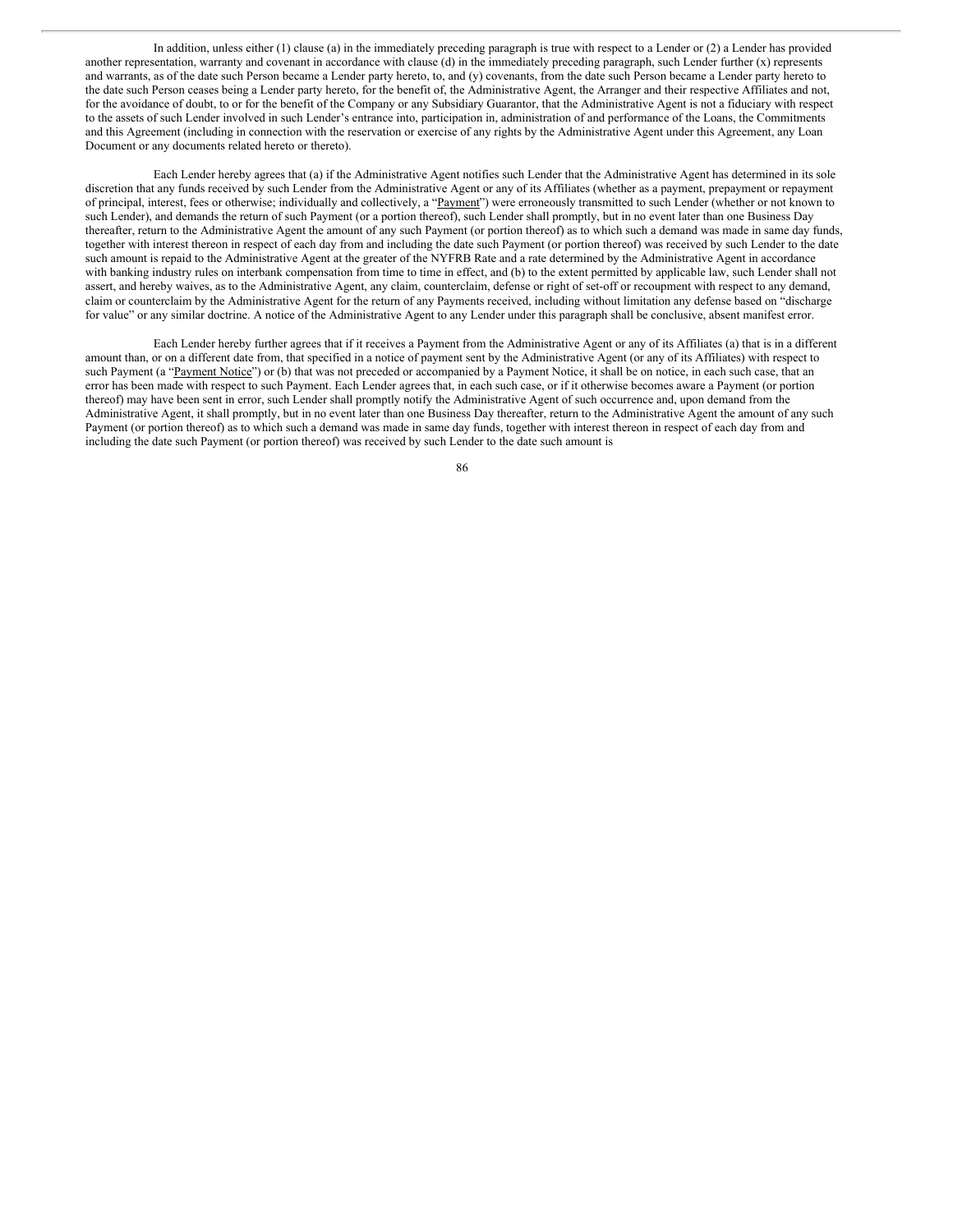repaid to the Administrative Agent at the greater of the NYFRB Rate and a rate determined by the Administrative Agent in accordance with banking industry rules on interbank compensation from time to time in effect.

Each Loan Party hereby agrees that (a) in the event an erroneous Payment (or portion thereof) is not recovered from any Lender that has received such Payment (or portion thereof) for any reason, the Administrative Agent shall be subrogated to all the rights of such Lender with respect to such amount and (b) an erroneous Payment shall not pay, prepay, repay, discharge or otherwise satisfy any obligations owed by any Loan Party, except, in each case, to the extent such erroneous Payment is, and solely with respect to the amount of such erroneous Payment that is, comprised of funds received by the Administrative Agent from the Company or any other Loan Party for the purpose of making such erroneous Payment.

Each party's obligations under the three immediately preceding paragraphs shall survive the resignation or replacement of the Administrative Agent or any transfer of rights or obligations by, or the replacement of, a Lender, the termination of the Commitments or the repayment, satisfaction or discharge of all Obligations under any Loan Document.

Notwithstanding anything herein to the contrary, none of the Arrangers, the Syndication Agents, the Documentation Agents or the Sustainability Structuring Agent shall have any duties or obligations under this Agreement or any other Loan Document (except in its capacity, as applicable, as a Lender), but all such Persons shall have the benefit of the indemnities and exculpatory provisions provided for hereunder.

The provisions of this Article are solely for the benefit of the Administrative Agent and the Lenders and, except solely to the extent of the Company's rights to consent pursuant to and subject to the conditions set forth in this Article, none of the Loan Parties shall have any rights as a third party beneficiary of any such provisions.

# ARTICLE IX

## Miscellaneous

SECTION 9.01. Notices. (a) Except in the case of notices and other communications expressly permitted to be given by telephone (and subject to paragraph (b) of this Section), all notices and other communications provided for herein shall be in writing and shall be delivered by hand or overnight courier service, mailed by certified or registered mail or sent by email, as follows:

(i) if to the Company, to Three Technology Drive, Milpitas, California 95035, Attention of Bren Higgins (Email: bren.higgins@kla.com)

(ii) if to the Administrative Agent:

JPMorgan Chase Bank, N.A. 10 South Dearborn, Floor L2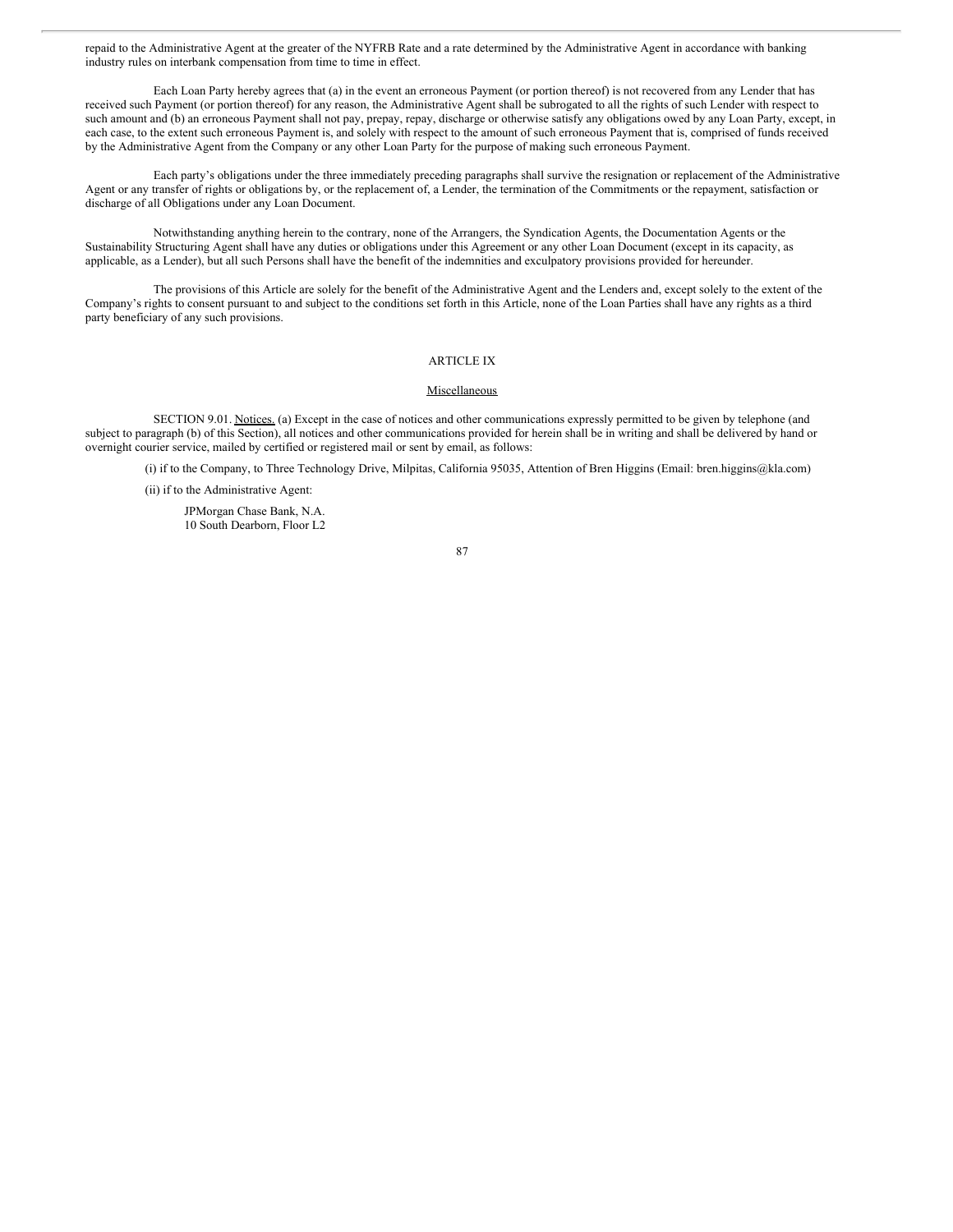Suite IL1-0480 Chicago, IL, 60603-2300 Attention: Charitra Shetty Email: charitra.shetty@chase.com

With copy(s) to:

JPMorgan Chase Bank, N.A. Middle Market Servicing 10 South Dearborn, Floor L2 Suite IL1-0480 Chicago, IL, 60603-2300 Attention: Commercial Banking Group Email: jpm.agency.cri@jpmorgan.com jpm.agency.servicing.1@jpmorgan.com; and

(iii) if to any other Lender, to it at its address or email address set forth in its Administrative Questionnaire.

Notices sent by hand or overnight courier service, or mailed by certified or registered mail, shall be deemed to have been given when received; unless the Administrative Agent otherwise prescribes, (i) notices and other communications sent to an e-mail address shall be deemed received upon the sender's receipt of an acknowledgement from the intended recipient (such as by the "return receipt requested" function, as available, return e-mail or other written acknowledgement), and (ii) notices or communications posted to an Internet or intranet website shall be deemed received upon the deemed receipt by the intended recipient, at its e-mail address as described in the foregoing clause (i), of notification that such notice or communication is available and identifying the website address therefor; provided that, for both clauses (i) and (ii) above, if such notice or communication is not sent during the normal business hours of the recipient, such notice or communication shall be deemed to have been sent at the opening of business on the next business day for the recipient; and notices delivered through other electronic communications to the extent provided in paragraph (c) of this Section shall be effective as provided in such paragraph.

(b) Each Lender agrees that notice to it (as provided in the next sentence) specifying that Communications have been posted to the Platform shall constitute effective delivery of the Communications to such Lender for purposes of the Loan Documents. Each Lender agrees (i) to notify the Administrative Agent in writing from time to time of such Lender's email address to which the foregoing notice may be sent by electronic transmission and (ii) that the foregoing notice may be sent to such email address. Each of the Lenders and the Company agrees that the Administrative Agent may, but (except as may be required by applicable law) shall not be obligated to, store the Communications on the Platform in accordance with the Administrative Agent's generally applicable document retention procedures and policies.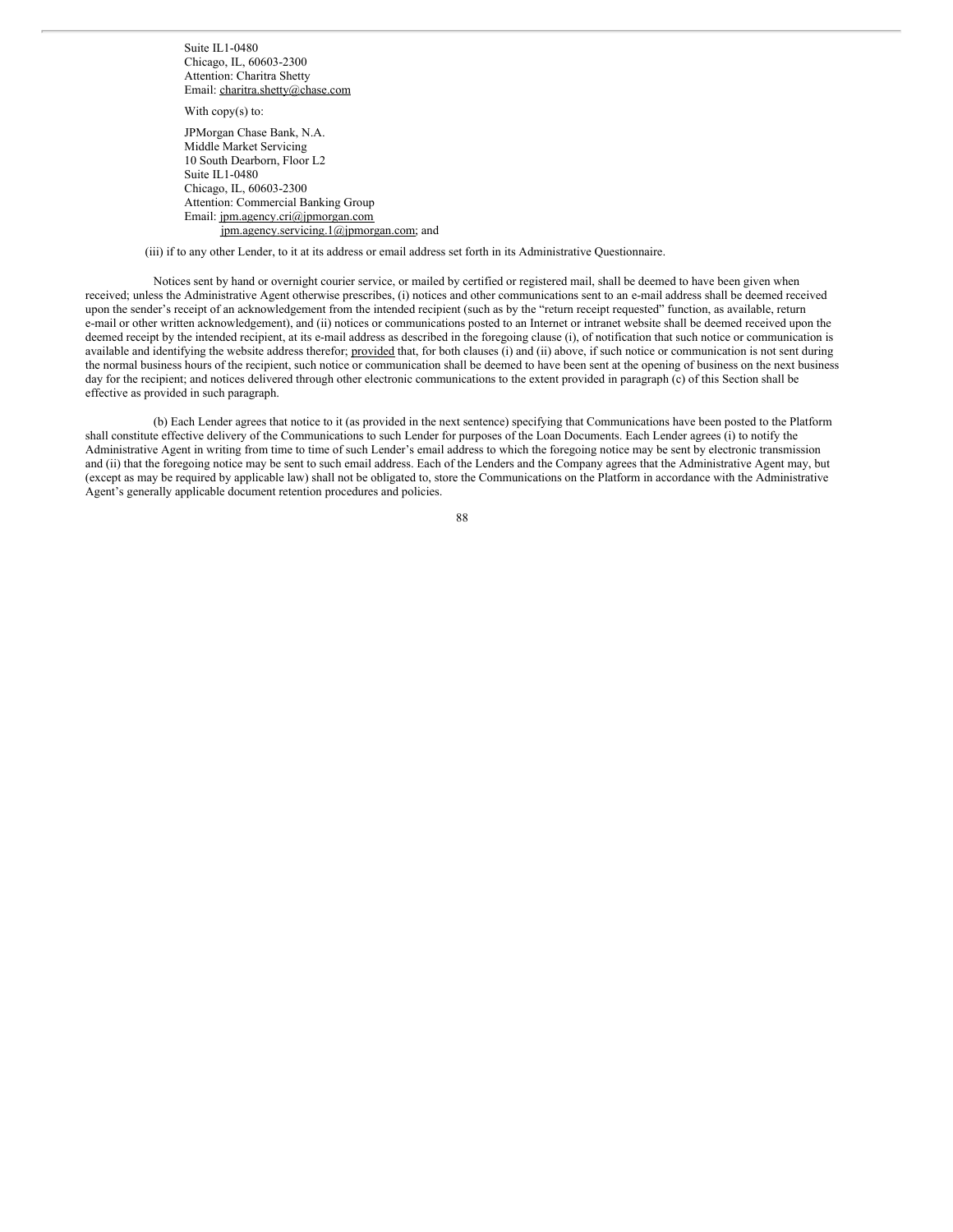(c) Notices and other communications to the Lenders hereunder may, in addition to email and as provided in paragraph (b) above, be delivered or furnished by other electronic communications (including Internet and intranet website) pursuant to procedures approved by the Administrative Agent; provided that the foregoing shall not apply to notices under Article II to any Lender if such Lender, as applicable, has notified the Administrative Agent that it is incapable of receiving notices under such Article by electronic communication. Any notices or other communications to the Administrative Agent or the Company may, in addition to email, be delivered or furnished by other electronic communications pursuant to procedures approved in advance by the recipient thereof; provided that approval of such procedures may be limited or rescinded by any such Person by notice to each other such Person.

(d) Any party hereto may change its address or email for notices and other communications hereunder by notice to the other parties hereto.

(e) The Administrative Agent may, but shall not be obligated to, make any Communication by posting such Communication on DebtDomain, IntraLinks, SyndTrak or a similar electronic transmission system (the "Platform"). The Platform is provided "as is" and "as available". Neither the Administrative Agent nor any of its Related Parties warrants, or shall be deemed to warrant, the adequacy of the Platform and the Administrative Agent expressly disclaims liability for errors or omissions in the Communications. No warranty of any kind, express, implied or statutory, including any warranty of merchantability, fitness for a particular purpose, non-infringement of third-party rights or freedom from viruses or other code defects, is made, or shall be deemed to be made, by the Administrative Agent or any of its Related Parties in connection with the Communications or the Platform. In no event shall the Administrative Agent or any of its Related Parties have any Liability, on any theory of liability, to any Lender, any Loan Party or any other Person for damages of any kind, including direct or indirect, special, incidental or consequential damages, losses or expenses (whether in tort, contract or otherwise) arising out of the Administrative Agent's or any Loan Party's transmission of Communications through the internet or the Platform.

SECTION 9.02. Waivers; Amendments. (a) No failure or delay by the Administrative Agent or any Lender in exercising any right or power hereunder or under any other Loan Document shall operate as a waiver thereof, nor shall any single or partial exercise of any such right or power, or any abandonment or discontinuance of steps to enforce such a right or power, preclude any other or further exercise thereof or the exercise of any other right or power. The rights and remedies of the Administrative Agent and the Lenders hereunder and under the other Loan Documents are cumulative and are not exclusive of any rights or remedies that they would otherwise have. No waiver of any provision of any Loan Document or consent to any departure by any Loan Party therefrom shall in any event be effective unless the same shall be permitted by paragraph (b) of this Section, and then such waiver or consent shall be effective only in the specific instance and for the specific purpose for which given. Without limiting the generality of the foregoing, the execution and delivery of this Agreement and the making of the Loans shall not be construed as a waiver of any Default, regardless of whether the Administrative Agent or any Lender may have had notice or knowledge of such Default at the time.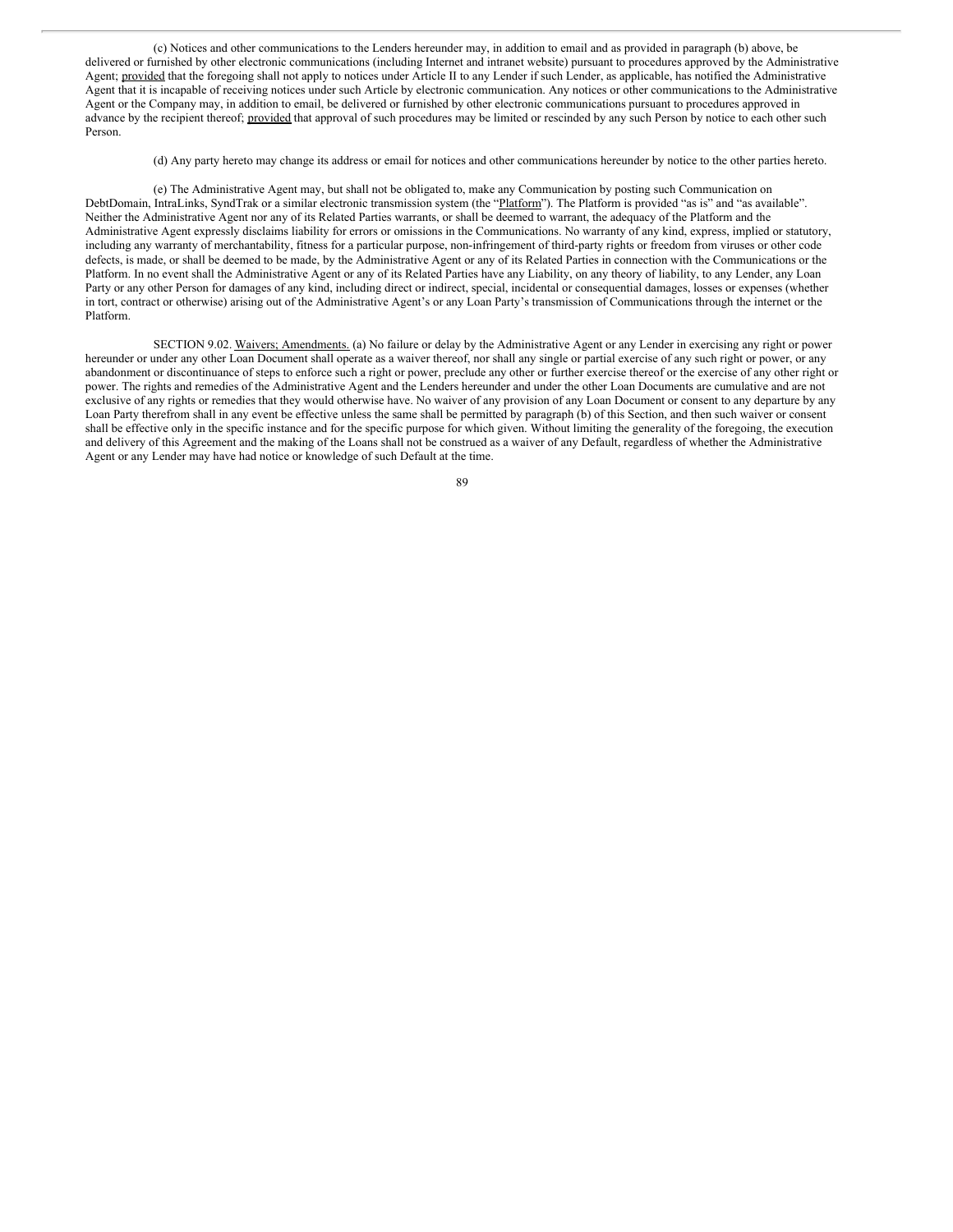(b) Except as provided in paragraph (c) of this Section, none of this Agreement, any other Loan Document or any provision hereof or thereof may be waived, amended or modified except pursuant to an agreement or agreements in writing entered into by the Company, the Administrative Agent and the Required Lenders or, in the case of any other Loan Document, pursuant to an agreement or agreements in writing entered into by the Administrative Agent and the Loan Party or Loan Parties that are parties thereto, in each case with the consent of the Required Lenders; provided that no such agreement shall (i) increase the Commitment of any Lender, or change the currency in which Loans are available thereunder, without the written consent of such Lender, (ii) reduce the principal amount of any Loan or reduce the rate of interest thereon or reduce any fees payable hereunder (other than any waiver of any default interest applicable pursuant to Section 2.10(d)), without the written consent of each Lender directly and adversely affected thereby, (iii) postpone the scheduled date of payment of any principal of any Loan, or any scheduled date for the payment of any interest or fees payable hereunder, or reduce the amount of, waive or excuse any such payment (other than any waiver of any default interest applicable pursuant to Section 2.10(d)), or postpone the scheduled date of expiration of any Commitment, without the written consent of each Lender directly and adversely affected thereby, (iv) change Section 2.15(b) or 2.15(c) in a manner that would alter the pro rata sharing of payments required thereby without the written consent of each Lender, (v) change any of the provisions of this paragraph or the percentage set forth in the definition of the term "Required Lenders" or any other provision of any Loan Document specifying the number or percentage of Lenders required to waive, amend or modify any rights thereunder or make any determination or grant any consent thereunder, without the written consent of each Lender, and (vi) release substantially all of the value of the Guarantees provided by the Subsidiary Guarantors (including, in each case, by limiting liability in respect thereof) under the Guarantee Agreement without the written consent of each Lender (except as expressly provided in Section 9.14 or the Guarantee Agreement); provided further that no such agreement shall amend, modify, extend or otherwise affect the rights or obligations of the Administrative Agent without the prior written consent of the Administrative Agent.

(c) Notwithstanding anything to the contrary in paragraph (b) of this Section:

(i) any provision of this Agreement or any other Loan Document may be amended by an agreement in writing entered into by the Company, the applicable Loan Party or Loan Parties and the Administrative Agent to cure any ambiguity, omission, defect or inconsistency so long as, in each case, (A) such amendment does not adversely affect the rights of any Lender or (B) the Lenders shall have received at least five Business Days' prior written notice thereof and the Administrative Agent shall not have received, within five Business Days of the date of such notice to the Lenders, a written notice from the Required Lenders stating that the Required Lenders object to such amendment;

(ii) no consent with respect to any amendment, waiver or other modification of this Agreement or any other Loan Document shall be required of any Defaulting Lender, except with respect to any amendment, waiver or other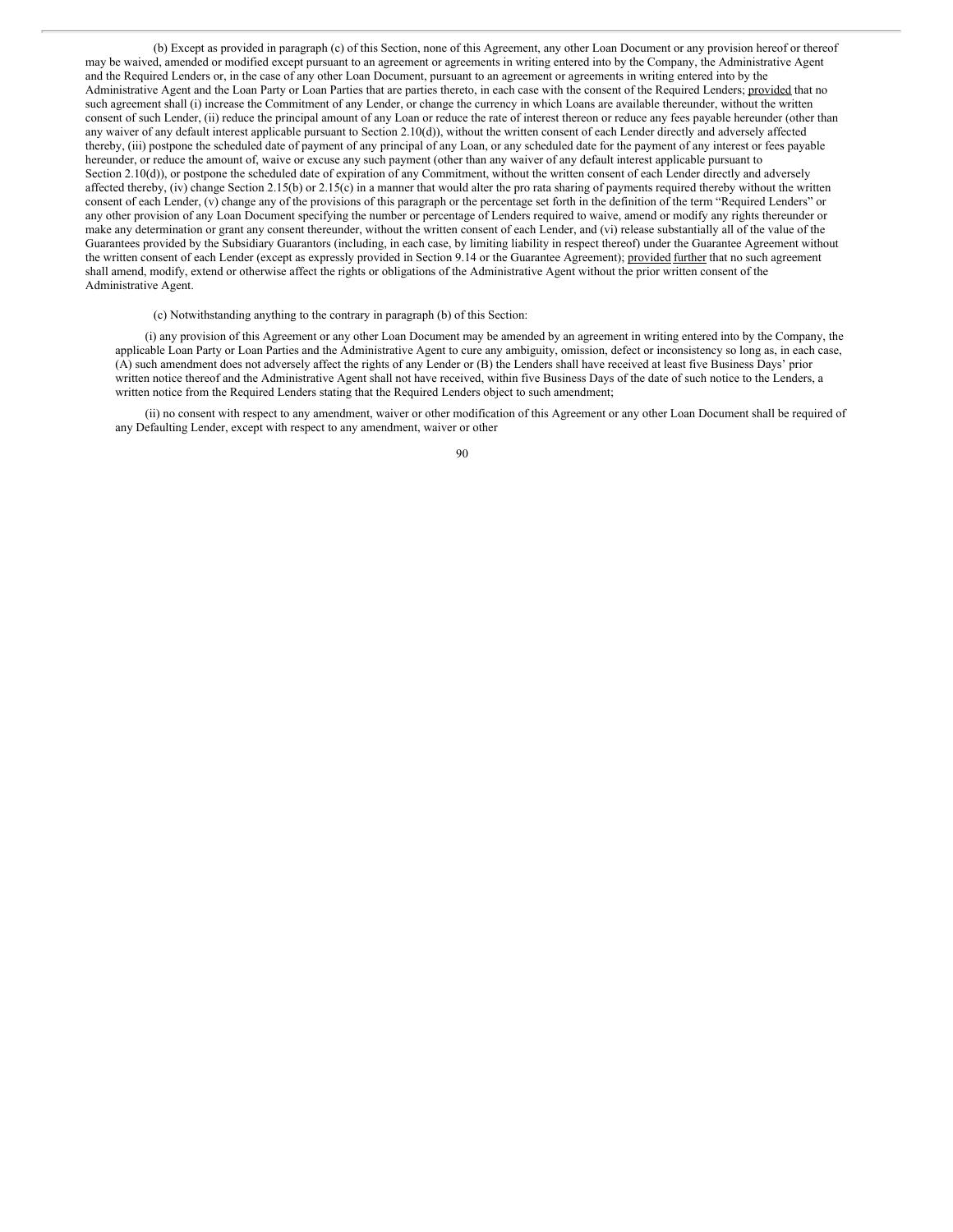modification referred to in clause (i), (ii) or (iii) of the first proviso of paragraph (b) of this Section and then only in the event such Defaulting Lender shall be affected by such amendment, waiver or other modification;

(iii) in the case of any amendment, waiver or other modification of this Agreement or any other Loan Document referred to in the first proviso of paragraph (b) of this Section, no consent shall be required of any Lender that receives payment in full of the principal of and interest accrued on each Loan made by, and all other amounts owing to or accrued for the account of such Lender under this Agreement and the other Loan Documents at the time such amendment, waiver or other modification becomes effective and whose Commitments terminate by the terms and upon the effectiveness of such amendment, waiver or other modification;

(iv) this Agreement may be amended in the manner provided in Sections 2.11(b), 2.18, 2.19 and 2.20(f); and

(v) in connection with any extension of the Maturity Date as contemplated by Section 2.19, the Sustainability Table, the KPI Metrics, the KPI Metrics Targets, the KPI Metrics Thresholds, the Sustainability Rate Adjustment and the Sustainability Commitment Fee Adjustment (and, in each case, related definitions or other related provisions) may be amended by an agreement in writing entered into by the Company, the Administrative Agent and the Lenders that constitute Consenting Lenders with respect to the applicable extension of the Maturity Date, so long as such amendments shall only apply with respect to the period after the Existing Maturity Date (determined prior to giving effect to such extension of the Maturity Date).

(d) The Administrative Agent may, but shall have no obligation to, with the concurrence of any Lender, execute amendments, waivers or other modifications on behalf of such Lender. Any amendment, waiver or other modification effected in accordance with this Section shall be binding upon each Person that is at the time thereof a Lender and each Person that subsequently becomes a Lender.

SECTION 9.03. Expenses; Indemnity; Limitation of Liability. (a) The Company shall pay (i) all reasonable and documented out-of-pocket expenses incurred by the Administrative Agent, the Sustainability Structuring Agent, the Arrangers and their Affiliates, including the reasonable and documented fees, charges and disbursements of counsel for any of the foregoing (which, in the case of the preparation, negotiation, execution, delivery and administration of the Loan Documents, shall be limited to a single counsel for the Arrangers, the Sustainability Structuring Agent and the Administrative Agent), in connection with the structuring, arrangement and syndication of the credit facility provided for herein and any credit or similar facility refinancing or replacing, in whole or in part, the credit facility provided for herein, including the preparation, execution and delivery of the Commitment Letter and the Fee Letters, as well as the preparation, execution, delivery and administration of this Agreement, the other Loan Documents or any amendments, modifications or waivers of the provisions hereof or thereof (whether or not the transactions contemplated hereby or thereby shall be consummated), and (ii) all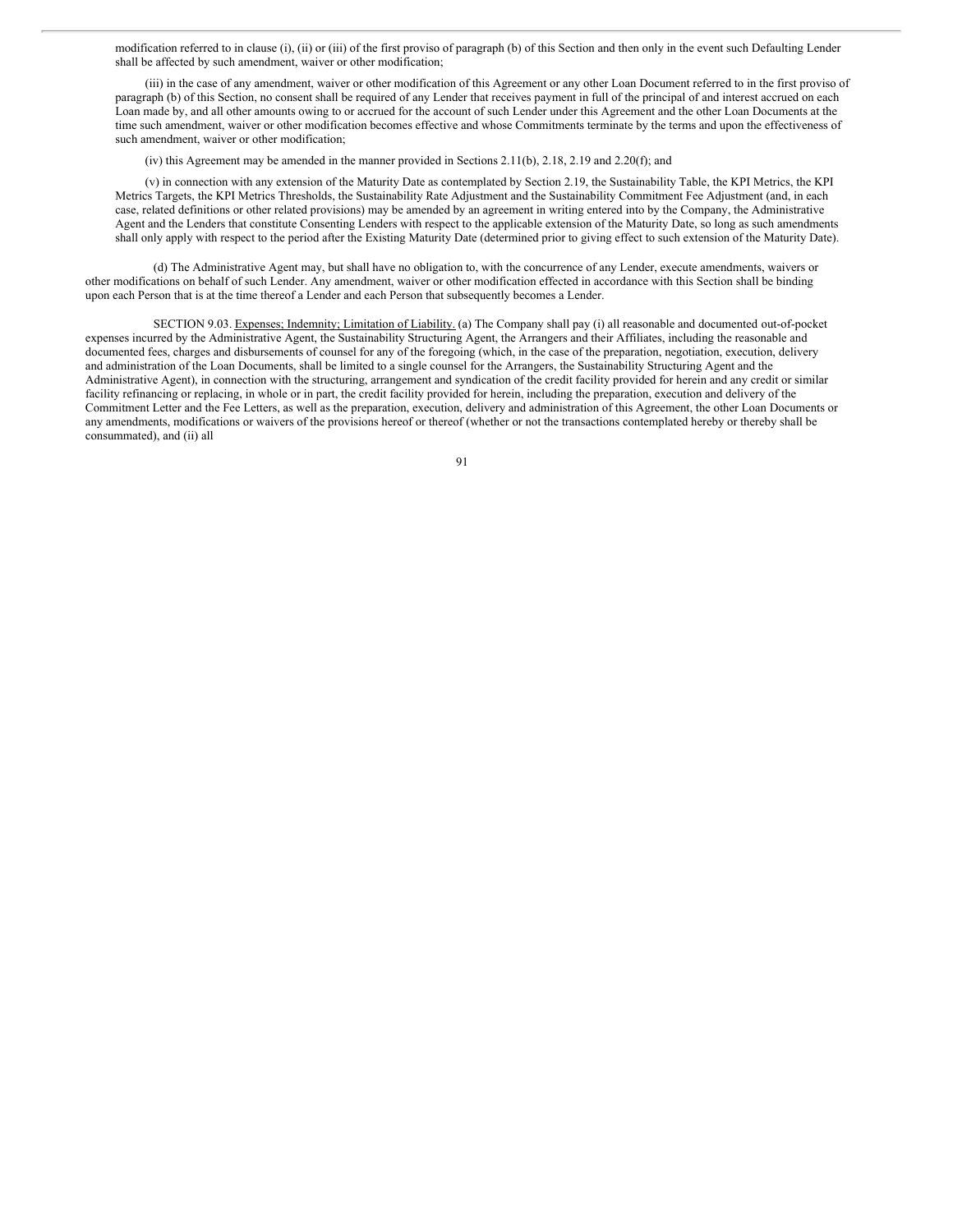out-of-pocket expenses incurred by the Administrative Agent, the Sustainability Structuring Agent, any Arranger or any Lender, including the fees, charges and disbursements of any counsel for any of the foregoing, in connection with the enforcement or protection of its rights in connection with the Loan Documents, including its rights under this Section, or in connection with the Loans made hereunder, including all such out-of-pocket expenses incurred during any workout, restructuring or negotiations in respect of such Loans.

(b) The Company shall indemnify the Administrative Agent (and anysub-agent thereof), the Sustainability Structuring Agent, the Arrangers, the Syndication Agents, the Documentation Agents, the Lenders and each Related Party of any of the foregoing Persons (each such Person being called an "Indemnitee") against, and hold each Indemnitee harmless from, any and all Liabilities and related expenses, including the fees, charges and disbursements of any counsel for any Indemnitee, incurred by or asserted against any Indemnitee arising out of, in connection with, or as a result of (i) the structuring, arrangement and syndication of the credit facility provided for herein, the preparation, execution, delivery and administration of the Commitment Letter, the Fee Letters, this Agreement, the other Loan Documents or any other agreement or instrument contemplated hereby or thereby, the performance by the parties to the Commitment Letter, the Fee Letters, this Agreement or the other Loan Documents of their obligations thereunder or the consummation of the Transactions or any other transactions contemplated thereby, (ii) any Loan or the use of the proceeds therefrom, (iii) any actual or alleged presence or Release of Hazardous Materials on or from any property currently or formerly owned or operated by the Company or any Subsidiary (or Person that was formerly a Subsidiary) of any of them, or any other Environmental Liability related in any way to the Company, any Subsidiary (or Person that was formerly a Subsidiary) of any of them, or (iv) any actual or prospective claim, litigation, investigation or proceeding relating to any of the foregoing, whether based on contract, tort or any other theory and whether initiated against or by any party to the Commitment Letter, the Fee Letters, this Agreement or any other Loan Document, any Affiliate of any of the foregoing or any third party (and regardless of whether any Indemnitee is a party thereto); provided that such indemnity shall not, as to any Indemnitee, be available to the extent that such Liabilities or related expenses are determined by a court of competent jurisdiction by final and nonappealable judgment to have resulted from (A) the gross negligence or wilful misconduct of such Indemnitee, (B) the material breach by such Indemnitee of its express obligations under any Loan Document pursuant to a claim initiated by the Company or (C) any dispute solely among Indemnitees (not arising as a result of any act or omission by the Company or any of its Subsidiaries or Related Parties of the foregoing) other than claims against the Administrative Agent, the Sustainability Structuring Agent, any Arranger or any other titled Person in its capacity or fulfilling its role as such with respect to this Agreement. This paragraph shall not apply with respect to Taxes, other than any Taxes that represent losses, claims or damages arising from any non-Tax claim.

(c) To the extent that the Company fails indefeasibly to pay any amount required under paragraph (a) or (b) of this Section to the Administrative Agent (or any sub-agent thereof), the Sustainability Structuring Agent or any Related Party of any of the foregoing (and without limiting their obligation to do so), each Lender severally agrees to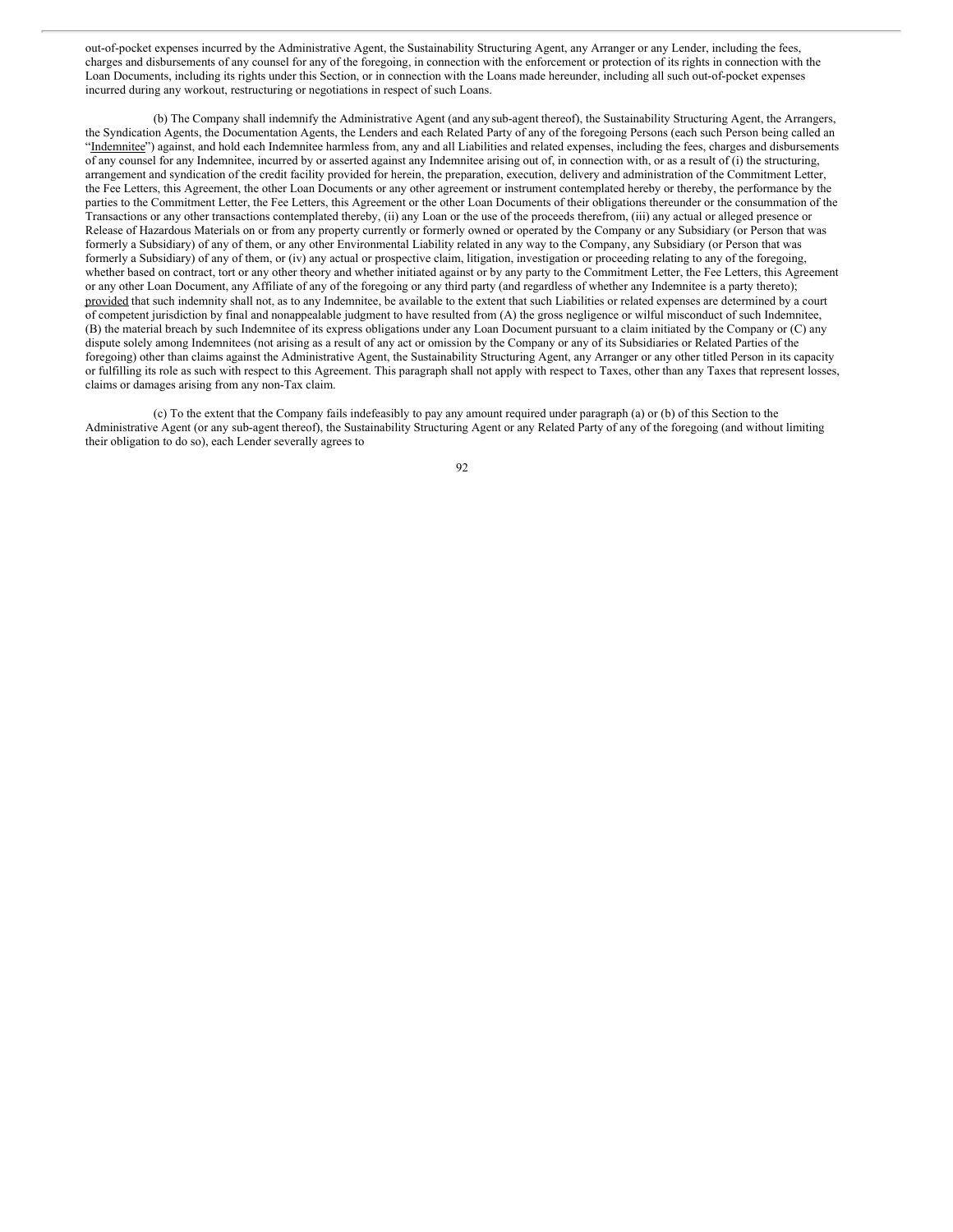pay to the Administrative Agent (or any such sub-agent), the Sustainability Structuring Agent or such Related Party, as the case may be, such Lender's pro rata share (determined as of the time that the applicable unreimbursed expense or indemnity payment is sought) of such unpaid amount; provided that the unreimbursed expense or indemnified loss, claim, damage, liability or related expense, as the case may be, was incurred by or asserted against the Administrative Agent (or such sub-agent) or the Sustainability Structuring Agent in their respective capacities as such, or against any Related Party of any of the foregoing acting for the Administrative Agent (or any such sub-agent) or the Sustainability Structuring Agent, as applicable. For purposes of this Section, a Lender's "pro rata share" shall be determined based upon its share of the sum of the total Exposures and unused Commitments at the time outstanding or in effect (or most recently outstanding or in effect, if none of the foregoing shall be outstanding or in effect at such time).

(d) To the fullest extent permitted by applicable law, the Company shall not assert, or permit any of its Affiliates or Related Parties to assert, and the Company hereby waives, (i) any claim against any Lender-Related Person, on any theory of liability, for any Liabilities, arising from the use by others of information or other materials (including any personal data) obtained through telecommunications, electronic or other information transmission systems (including the Internet), or (ii) any Liabilities against any Lender-Related Person, on any theory of liability, for special, indirect, consequential or punitive damages (as opposed to direct or actual damages) arising out of, in connection with, or as a result of this Agreement, any other Loan Document or any agreement or instrument contemplated hereby or thereby, the Transactions, any Loan or the use of the proceeds thereof.

(e) All amounts due under this Section shall be payable promptly after written demand therefor.

SECTION 9.04. Successors and Assigns. (a) The provisions of this Agreement shall be binding upon and inure to the benefit of the parties hereto and their respective successors and assigns permitted hereby, except that (i) the Company may not assign or otherwise transfer any of its rights or obligations hereunder without the prior written consent of the Administrative Agent and each Lender (and any attempted assignment or transfer by the Company without such consent shall be null and void) and (ii) no Lender may assign or otherwise transfer its rights or obligations hereunder except in accordance with this Section. Nothing in this Agreement, expressed or implied, shall be construed to confer upon any Person (other than the parties hereto, their respective successors and assigns permitted hereby, sub-agents of the Administrative Agent, Participants (to the extent provided in paragraph (c) of this Section), the Arrangers, the Sustainability Structuring Agent, the Syndication Agents, the Documentation Agents and, to the extent expressly contemplated hereby, the Related Parties of foregoing) any legal or equitable right, remedy or claim under or by reason of this Agreement.

(b) (i) Subject to the conditions set forth in paragraph (b)(ii) below, any Lender may assign to one or more Eligible Assignees all or a portion of its rights and obligations under this Agreement (including all or a portion of its Commitment and the Loans at the time owing to it) with the prior written consent (such consent not to be unreasonably withheld, delayed or conditioned) of: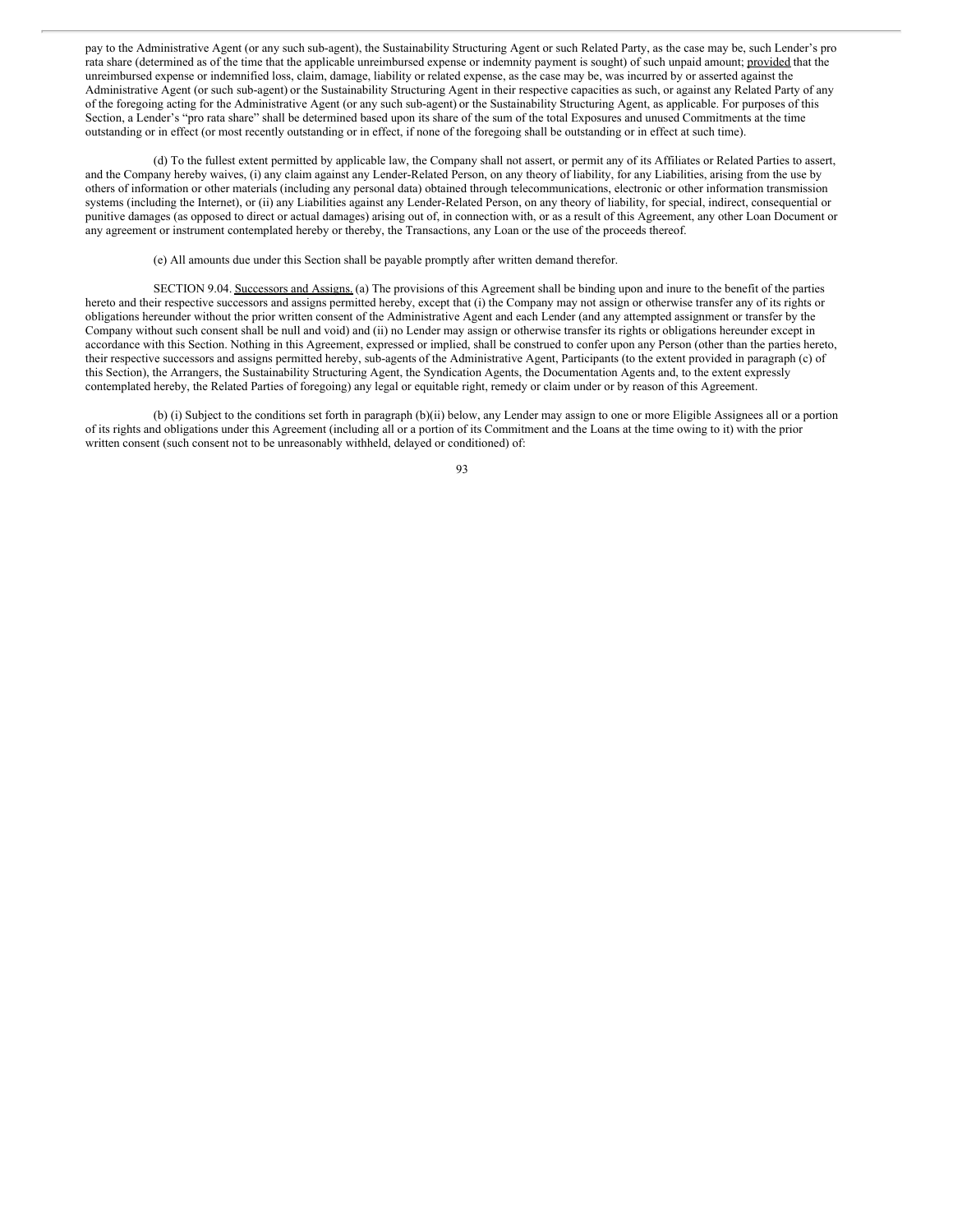(A) the Company; provided that no consent of the Company shall be required (1) for an assignment to a Lender, an Affiliate of a Lender or an Approved Fund or (2) if an Event of Default shall have occurred and be continuing; provided further that the Company shall be deemed to have consented to any assignment unless it shall object thereto by written notice to the Administrative Agent within five Business Days after having received notice thereof; and

(B) the Administrative Agent.

(ii) Assignments shall be subject to the following additional conditions:

(A) except in the case of an assignment to a Lender, an Affiliate of a Lender or an Approved Fund or an assignment of the entire remaining amount of the assigning Lender's Commitment or Loans, the amount of the Commitment or Loans of the assigning Lender subject to each such assignment (determined as of the date the Assignment and Assumption with respect to such assignment is delivered to the Administrative Agent) shall not be less than \$5,000,000 unless each of the Company and the Administrative Agent otherwise consents; provided that no such consent of the Company shall be required if an Event of Default shall have occurred and be continuing provided further that the Company shall be deemed to have consented to any such assignment unless it shall object thereto by written notice to the Administrative Agent within five Business Days after having received notice thereof;

(B) each partial assignment shall be made as an assignment of a proportionate part of all the assigning Lender's rights and obligations under this Agreement;

(C) the parties to each assignment shall execute and deliver to the Administrative Agent an Assignment and Assumption (or an agreement incorporating by reference a form of Assignment and Assumption posted on the Platform), together with a processing and recordation fee of \$3,500, provided that only one such processing and recordation fee shall be payable in the event of simultaneous assignments from any Lender or its Approved Funds to one or more other Approved Funds of such Lender; and

(D) the assignee, if it shall not be a Lender, shall deliver to the Administrative Agent an Administrative Questionnaire in which the assignee designates one or more credit contacts to whom all syndicate-level information (which may contain MNPI) will be made available and who may receive such information in accordance with the assignee's compliance procedures and applicable law, including Federal, State and foreign securities laws.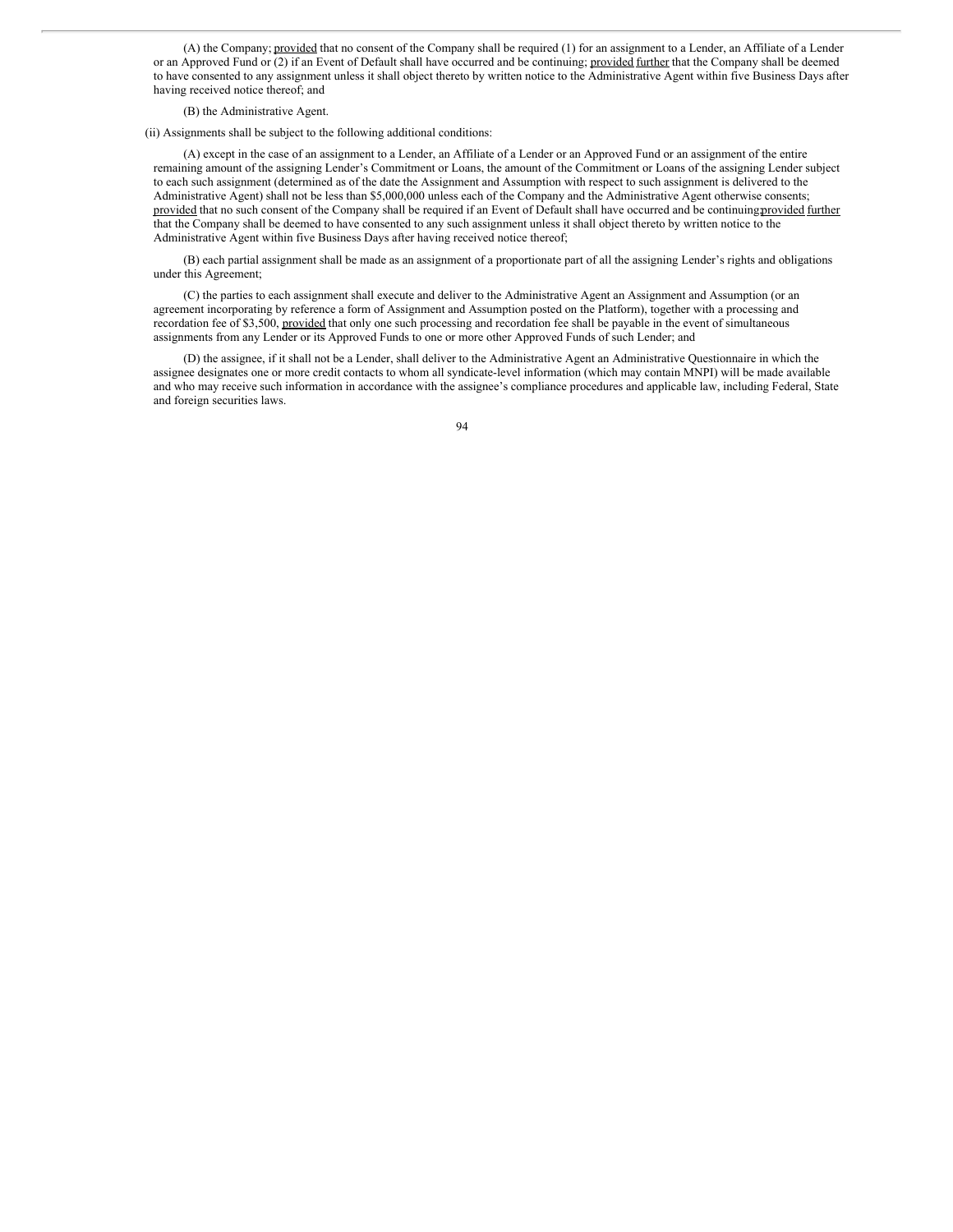(iii) Subject to acceptance and recording thereof pursuant to paragraph  $(b)(v)$  of this Section, from and after the effective date specified in each Assignment and Assumption (or an agreement incorporating by reference a form of Assignment and Assumption posted on the Platform), the assignee thereunder shall be a party hereto and, to the extent of the interest assigned by such Assignment and Assumption, have the rights and obligations of a Lender under this Agreement, and the assigning Lender thereunder shall, to the extent of the interest assigned by such Assignment and Assumption, be released from its obligations under this Agreement (and, in the case of an Assignment and Assumption covering all the assigning Lender's rights and obligations under this Agreement, such Lender shall cease to be a party hereto but shall continue to be entitled to the benefits of Sections 2.12, 2.13, 2.14 and 9.03). Any assignment or transfer by a Lender of rights or obligations under this Agreement that does not comply with this Section shall be treated for purposes of this Agreement as a sale by such Lender of a participation in such rights and obligations in accordance with Section 9.04(c).

(iv) The Administrative Agent, acting solely for this purpose as anon-fiduciary agent of the Company, shall maintain at one of its offices a copy of each Assignment and Assumption delivered to it and records of the names and addresses of the Lenders, and the Commitments of, and principal amount (and stated interest) of the Loans owing to, each Lender pursuant to the terms hereof from time to time (the "Register"). The entries in the Register shall be conclusive absent manifest error, and the Company, the Administrative Agent and the Lenders may treat each Person whose name is recorded in the Register pursuant to the terms hereof as a Lender hereunder for all purposes of this Agreement, notwithstanding notice to the contrary. The Register shall be available for inspection by the Company and, as to entries pertaining to it, any Lender, at any reasonable time and from time to time upon reasonable prior notice.

(v) Upon receipt by the Administrative Agent of an Assignment and Assumption (or an agreement incorporating by reference a form of Assignment and Assumption posted on the Platform), executed by an assigning Lender and an assignee, the assignee's completed Administrative Questionnaire (unless the assignee shall already be a Lender hereunder) and the processing and recordation fee referred to in this Section, the Administrative Agent shall accept such Assignment and Assumption and record the information contained therein in the Register; provided that the Administrative Agent shall not be required to accept such Assignment and Assumption or so record the information contained therein if the Administrative Agent reasonably believes that such Assignment and Assumption lacks any written consent required by this Section or is otherwise not in proper form, it being acknowledged that the Administrative Agent shall have no duty or obligation (and shall incur no liability) with respect to obtaining (or confirming the receipt) of any such written consent or with respect to the form of (or any defect in) such Assignment and Assumption, any such duty and obligation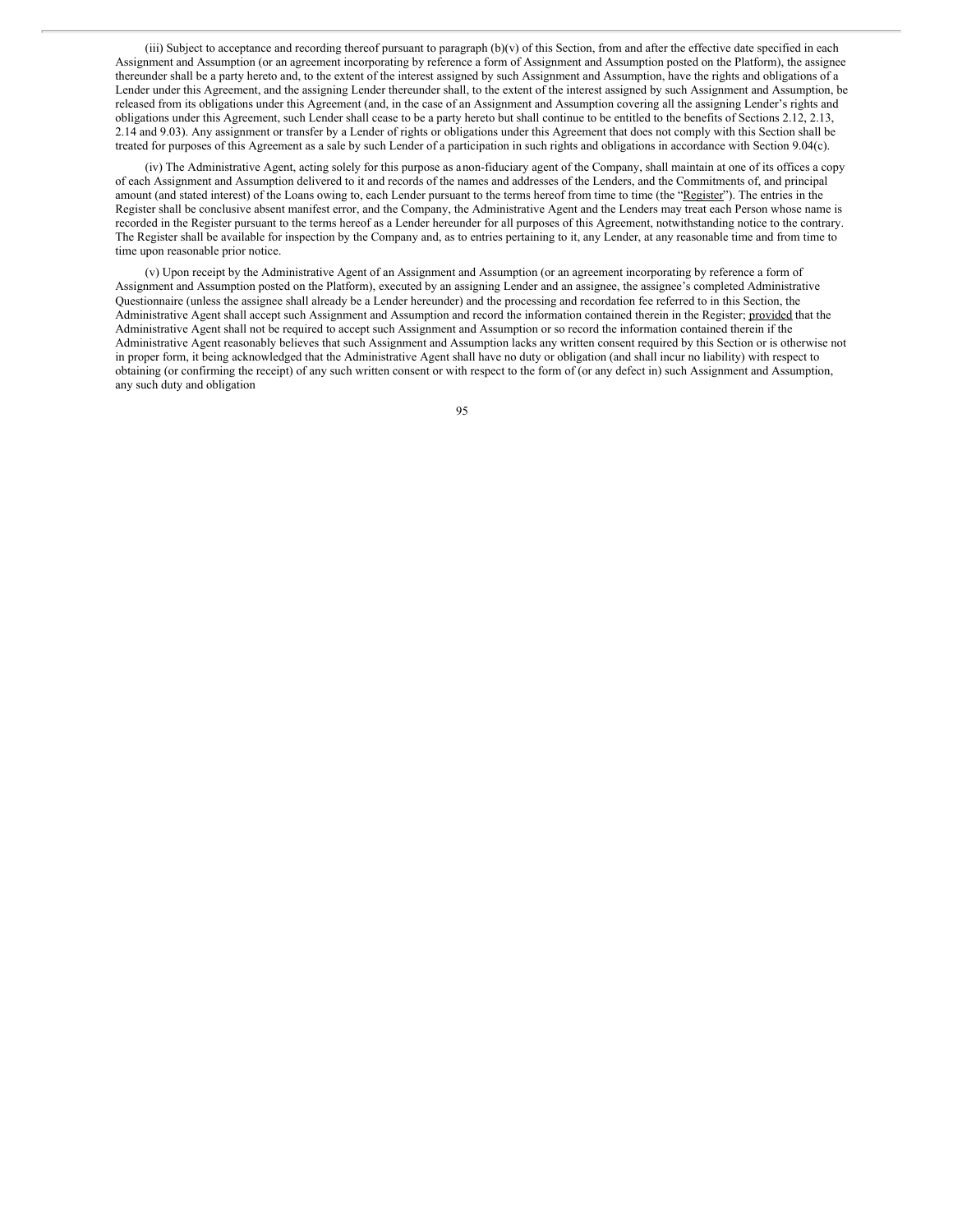being solely with the assigning Lender and the assignee. No assignment shall be effective for purposes of this Agreement unless it has been recorded in the Register as provided in this paragraph, and following such recording, unless otherwise determined by the Administrative Agent (such determination to be made in the sole discretion of the Administrative Agent, which determination may be conditioned on the consent of the assigning Lender and the assignee), shall be effective notwithstanding any defect in the Assignment and Assumption relating thereto. Each assigning Lender and the assignee, by its execution and delivery of an Assignment and Assumption, shall be deemed to have represented to the Administrative Agent that all written consents required by this Section with respect thereto (other than the consent of the Administrative Agent) have been obtained and that such Assignment and Assumption is otherwise duly completed and in proper form, and each assignee, by its execution and delivery of an Assignment and Assumption, shall be deemed to have represented to the assigning Lender and the Administrative Agent that such assignee is an Eligible Assignee.

(c) (i) Any Lender may, without the consent of the Company or the Administrative Agent, sell participations to one or more Eligible Assignees ("Participants") in all or a portion of such Lender's rights and obligations under this Agreement (including all or a portion of its Commitments and Loans); provided that (A) such Lender's obligations under this Agreement shall remain unchanged, (B) such Lender shall remain solely responsible to the other parties hereto for the performance of such obligations and (C) the Company, the Administrative Agent and the other Lenders shall continue to deal solely and directly with such Lender in connection with such Lender's rights and obligations under this Agreement. Any agreement or instrument pursuant to which a Lender sells such a participation shall provide that such Lender shall retain the sole right to enforce this Agreement and to approve any amendment, modification or waiver of any provision of this Agreement or any other Loan Document; provided that such agreement or instrument may provide that such Lender will not, without the consent of the Participant, agree to any amendment, modification or waiver described in the first proviso to Section 9.02(b) that affects such Participant or requires the approval of all the Lenders. The Company agrees that each Participant shall be entitled to the benefits of Sections 2.12, 2.13 and 2.14 (subject to the requirements and limitations therein, including the requirements under Section 2.14(f) (it being understood that the documentation required under Section 2.14(f) shall be delivered to the participating Lender)) to the same extent as if it were a Lender and had acquired its interest by assignment pursuant to paragraph (b) of this Section; provided that such Participant (x) agrees to be subject to the provisions of Sections 2.15 and 2.16 as if it were an assignee under paragraph (b) of this Section and (y) shall not be entitled to receive any greater payment under Section 2.12 or 2.14 with respect to any participation than its participating Lender would have been entitled to receive, except to the extent such entitlement to receive a greater payment results from a Change in Law that occurs after the Participant acquired the applicable participation. Each Lender that sells a participation agrees, at the Company's request and expense, to use reasonable efforts to cooperate with the Company to effectuate the provisions of Section 2.16(b) with respect to any Participant. To the extent permitted by law, each Participant also shall be entitled to the benefits of Section 9.08 as though it were a Lender; provided that such Participant agrees to be subject to Section 2.15(c) as though it were a Lender.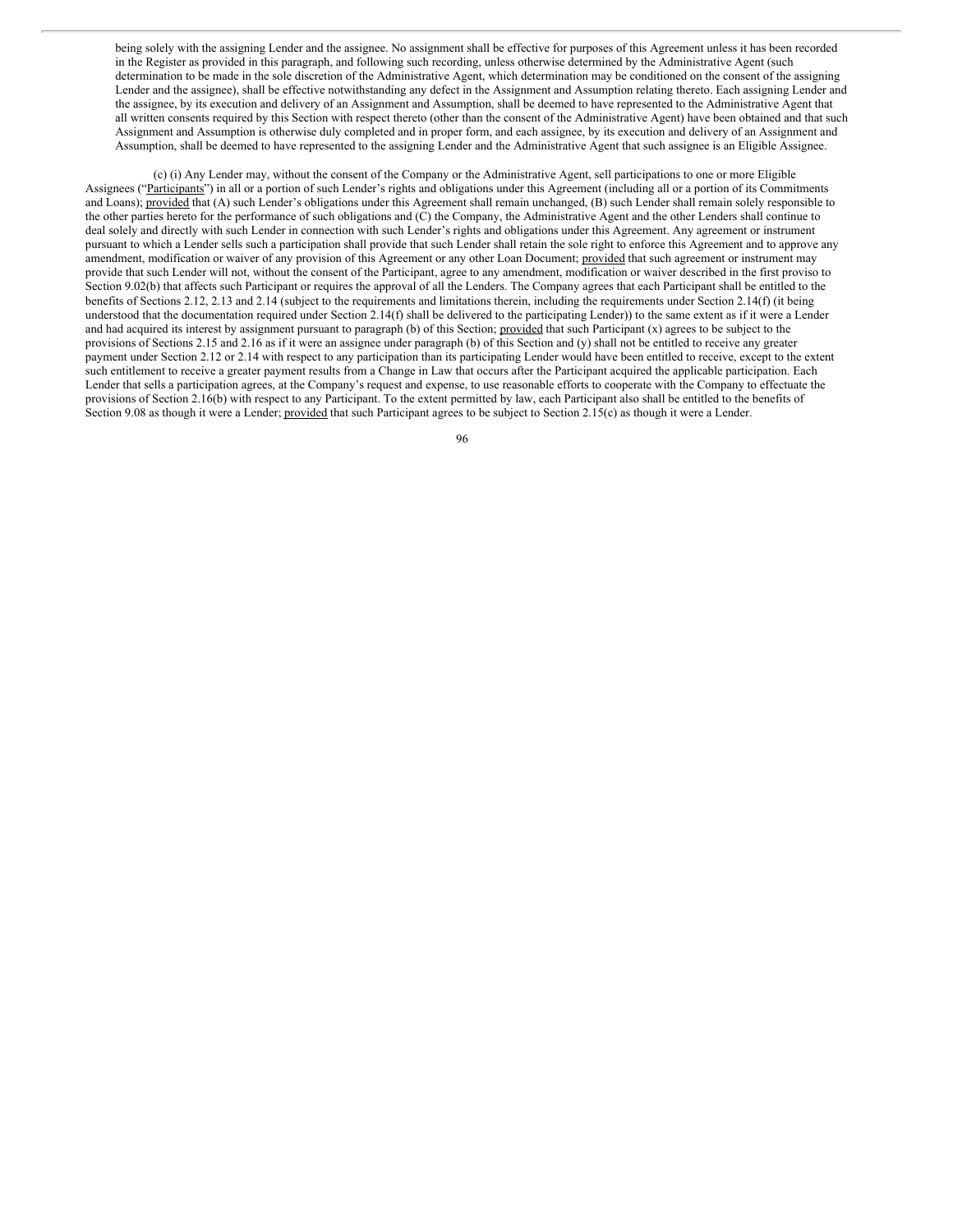(ii) Each Lender that sells a participation shall, acting solely for this purpose as anon-fiduciary agent of the Company, maintain a register on which it enters the name and address of each Participant and the principal amounts (and stated interest) of each Participant's interest in the Loans or other obligations under this Agreement or any other Loan Document (the "Participant Register"); provided that no Lender shall have any obligation to disclose all or any portion of the Participant Register (including the identity of any Participant or any information relating to a Participant's interest in any Commitments, Loans or other rights and obligations under this Agreement or any other Loan Document) except to the extent that such disclosure is necessary to establish that any such Commitment, Loan or other obligation is in registered form under Section 5f.103-1(c) and proposed Section 1.163-5(b) of the United States Treasury Regulations. The entries in the Participant Register shall be conclusive absent manifest error, and such Lender shall treat each Person whose name is recorded in the Participant Register as the owner of such participation for all purposes of this Agreement notwithstanding any notice to the contrary. For the avoidance of doubt, the Administrative Agent (in its capacity as Administrative Agent) shall have no responsibility for maintaining a Participant Register.

(d) Any Lender may at any time pledge or grant a security interest in all or any portion of its rights under this Agreement to secure obligations of such Lender, including any pledge or grant to secure obligations to a Federal Reserve Bank or other central bank, and this Section shall not apply to any such pledge or grant of a security interest; provided that no such pledge or grant of a security interest shall release a Lender from any of its obligations hereunder or substitute any such pledgee or assignee for such Lender as a party hereto.

SECTION 9.05. Survival. All covenants, agreements, representations and warranties made by the Company in the Loan Documents and in the certificates or other instruments delivered in connection with or pursuant to this Agreement or any other Loan Document shall be considered to have been relied upon by the other parties hereto and shall survive the execution and delivery of the Loan Documents and the making of any Loans, regardless of any investigation made by any such other party or on its behalf and notwithstanding that the Administrative Agent, the Arrangers, the Syndication Agents, the Documentation Agent, any Lender or any Related Party of any of the foregoing may have had notice or knowledge of any Default or incorrect representation or warranty at the time any Loan Document was executed and delivered or any credit was extended hereunder, and shall continue in full force and effect as long as the principal of or any interest accrued on any Loan or any fee or any other amount payable under this Agreement (other than indemnities and other contingent payment obligations that are not then due and payable) is outstanding and unpaid and so long as the Commitments have not expired or terminated. The provisions of Sections 2.12, 2.13, 2.14, 2.15(e) and 9.03 and Article VIII shall survive and remain in full force and effect regardless of the consummation of the transactions contemplated hereby, the repayment of the Loans and the Commitments or the termination of this Agreement or any provision hereof.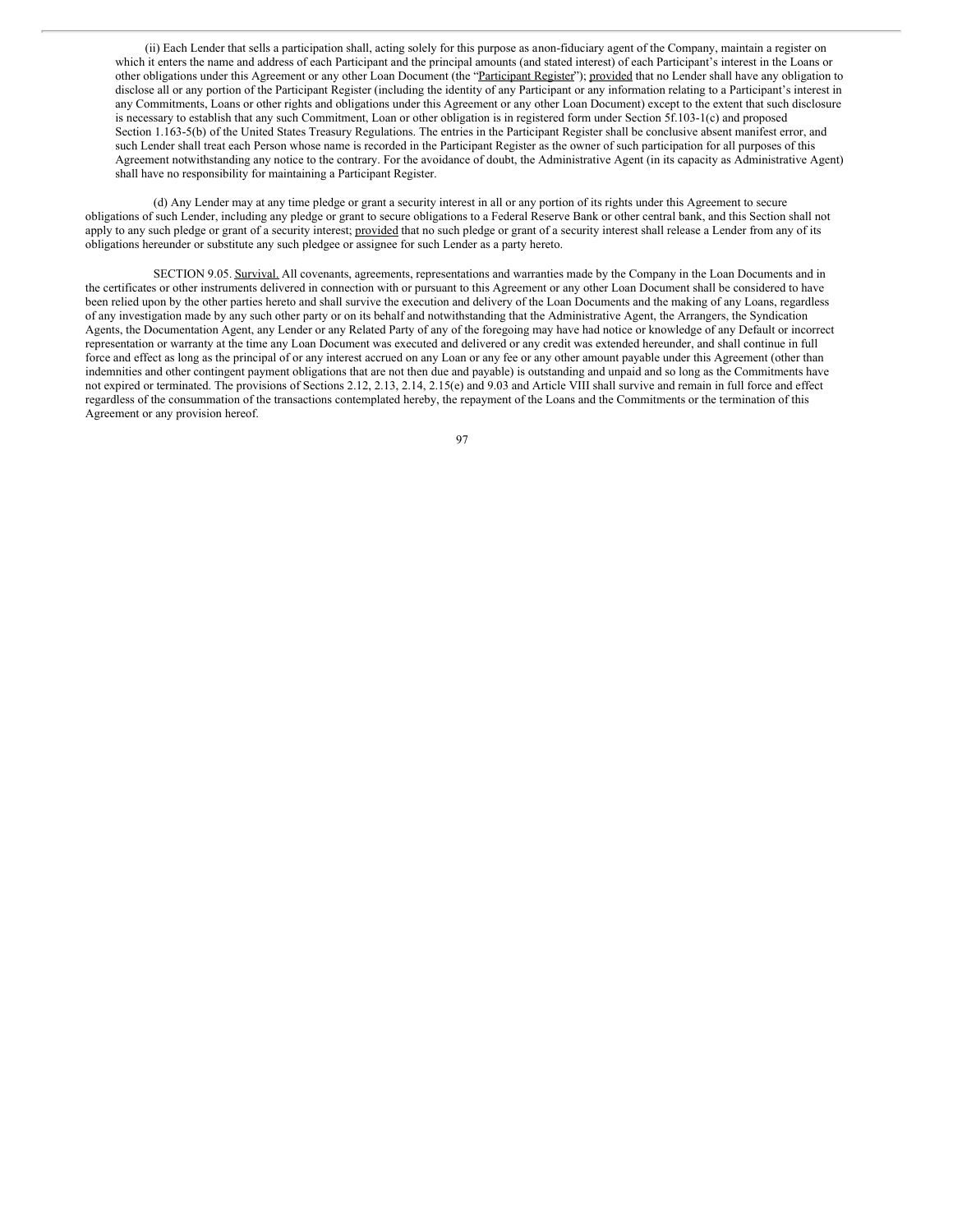SECTION 9.06. Counterparts; Integration; Effectiveness. (a) This Agreement may be executed in counterparts (and by different parties hereto on different counterparts), each of which shall constitute an original, but all of which when taken together shall constitute a single contract. This Agreement and the other Loan Documents constitute the entire contract among the parties relating to the subject matter hereof and supersede any and all previous agreements and understandings, oral or written, relating to the subject matter hereof, including the commitments of the Lenders and, if applicable, their Affiliates under the Commitment Letter and any commitment advices submitted by them (but do not supersede any provisions of the Commitment Letter or the Fee Letters that do not by the terms of such documents terminate upon the effectiveness of this Agreement, all of which provisions shall remain in full force and effect). Except as provided in Section 4.01, this Agreement shall become effective when it shall have been executed by the Administrative Agent and the Administrative Agent shall have received counterparts hereof that, when taken together, bear the signatures of each of the other parties hereto, and thereafter shall be binding upon and inure to the benefit of the parties hereto and their respective successors and assigns.

(b) Delivery of an executed counterpart of a signature page (including any Electronic Signature) of this Agreement, any other Loan Document or any document, amendment, approval, consent, information, notice (including any notice delivered pursuant to Section 9.01), certificate request, statement, disclosure or authorization related to this Agreement, any other Loan Document and/or the transactions contemplated hereby and/or thereby (each an "Ancillary Document") by fax, emailed .pdf or any other electronic means that reproduces an image of the actual executed signature page shall be effective as delivery of a manually executed counterpart hereof or thereof. The words "execution", "signed", "signature", "delivery" and words of like import in or relating to this Agreement, any other Loan Document and/or any Ancillary Document shall be deemed to include Electronic Signatures, deliveries or the keeping of records in any electronic form (including deliveries by fax, emailed .pdf or any other electronic means that reproduces an image of an actual executed signature page), each of which shall be of the same legal effect, validity or enforceability as a manually executed signature, physical delivery thereof or the use of a paper-based recordkeeping system, as the case may be; provided that nothing herein shall require the Administrative Agent to accept Electronic Signatures in any form or format without its prior written consent and pursuant to procedures approved by it; provided, further, without limiting the foregoing, (i) to the extent the Administrative Agent has agreed to accept any Electronic Signature, the Administrative Agent and the Lenders shall be entitled to rely on such Electronic Signature purportedly given by or on behalf of any Loan Party without further verification thereof and without any obligation to review the appearance or form of any such Electronic Signature and (ii) upon the request of the Administrative Agent or any Lender, any Electronic Signature shall be promptly followed by a manually executed counterpart. Without limiting the generality of the foregoing, each of the Company and each other Loan Party hereby (A) agrees that, for all purposes, including in connection with any workout, restructuring, enforcement of remedies, bankruptcy proceedings or litigation among the Administrative Agent, the Lenders and the Loan Parties, Electronic Signatures transmitted by fax, emailed .pdf or any other electronic means that reproduces an image of an actual executed signature page and/or any electronic images of this Agreement, any other Loan Document and/or any Ancillary Document shall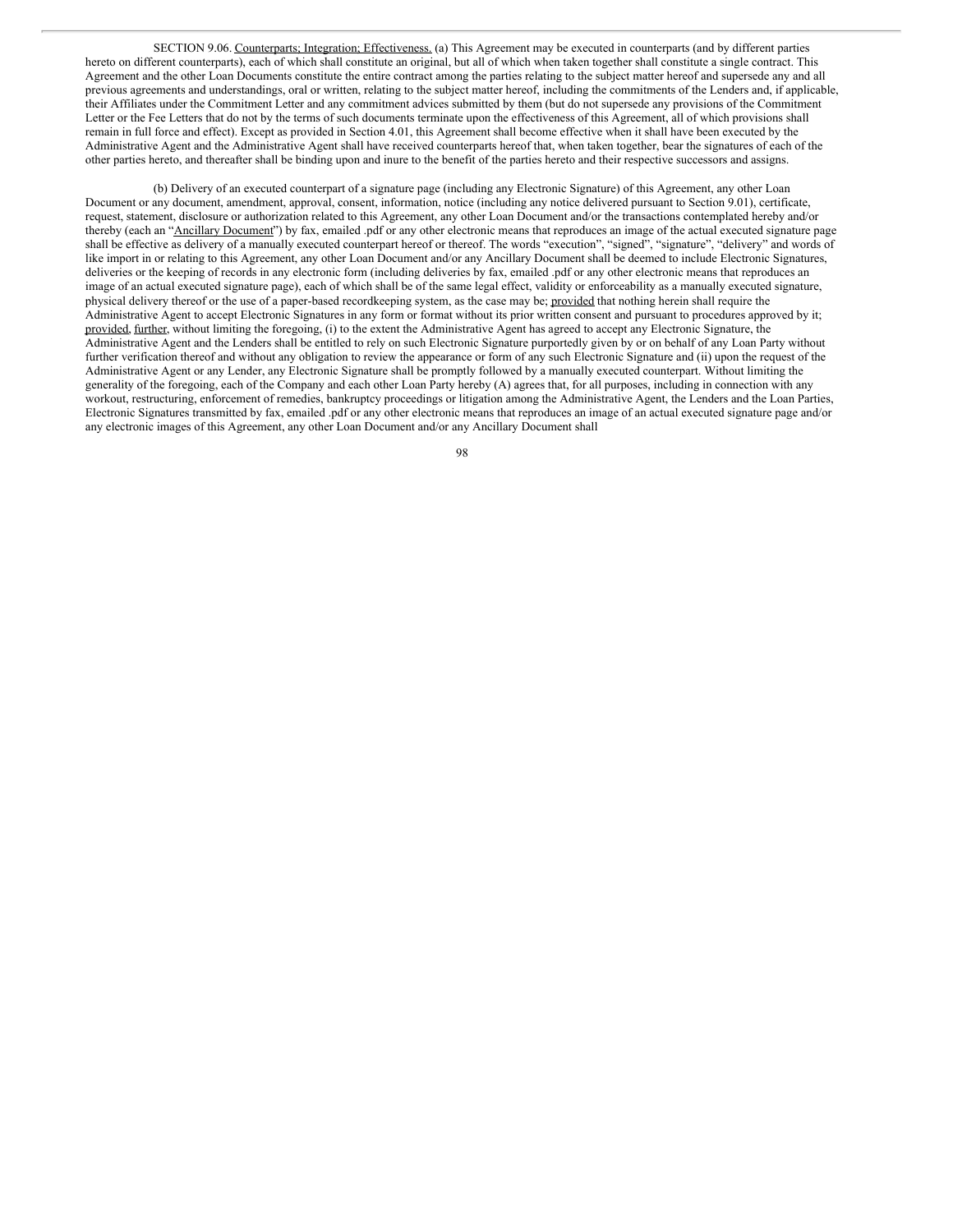have the same legal effect, validity and enforceability as any paper original, (B) each of the Administrative Agent and the Lenders may, at its option, create one or more copies of this Agreement, any other Loan Document and/or any Ancillary Document in the form of an imaged electronic record in any format, which shall be deemed created in the ordinary course of such Person's business, and destroy the original paper document (and all such electronic records shall be considered an original for all purposes and shall have the same legal effect, validity and enforceability as a paper record), (C) waives any argument, defense or right to contest the legal effect, validity or enforceability of this Agreement, any other Loan Document and/or any Ancillary Document based solely on the lack of paper original copies of this Agreement, such other Loan Document and/or such Ancillary Document, respectively, including with respect to any signature pages thereto and (D) waives any claim against any Lender Related Person for any Liabilities and expenses of any kind, on any theory of liability, arising solely from the Administrative Agent's or any Lender's reliance on or use of Electronic Signatures and/or transmissions by fax, emailed pdf. or any other electronic means that reproduces an image of an actual executed signature page, including any Liabilities and expenses of any kind, on any theory of liability, arising as a result of the failure of any Loan Party to use any available security measures in connection with the execution, delivery or transmission of any Electronic Signature.

SECTION 9.07. Severability. Any provision of this Agreement held to be invalid, illegal or unenforceable in any jurisdiction shall, as to such jurisdiction, be ineffective to the extent of such invalidity, illegality or unenforceability without affecting the validity, legality and enforceability of the remaining provisions hereof; and the invalidity of a particular provision in a particular jurisdiction shall not invalidate such provision in any other jurisdiction.

SECTION 9.08. Right of Setoff. If an Event of Default shall have occurred and be continuing, each Lender and each of its Affiliates is hereby authorized at any time and from time to time, to the fullest extent permitted by applicable law, to set off and apply any and all deposits (general or special, time or demand, provisional or final, in whatever currency) or other amounts at any time held and other obligations (in whatever currency) at any time owing by such Lender or by such Affiliate to or for the credit or the account of the Company against any of and all the obligations then due of the Company now or hereafter existing under this Agreement held by such Lender, irrespective of whether or not such Lender shall have made any demand under this Agreement and although such obligations of the Company are owed to a branch, office or Affiliate of such Lender different from the branch, office or Affiliate holding such deposit or obligated on such indebtedness. The rights of each Lender and each Affiliate of any Lender under this Section are in addition to other rights and remedies (including other rights of setoff) that such Lender or Affiliate may have. Each Lender agrees to notify the Company and the Administrative Agent promptly after any such setoff and application; provided that the failure to give notice shall not affect the validity of such setoff and application.

SECTION 9.09. Governing Law; Jurisdiction; Consent to Service of Process. (a) This Agreement shall be governed by, and construed in accordance with, the law of the State of New York.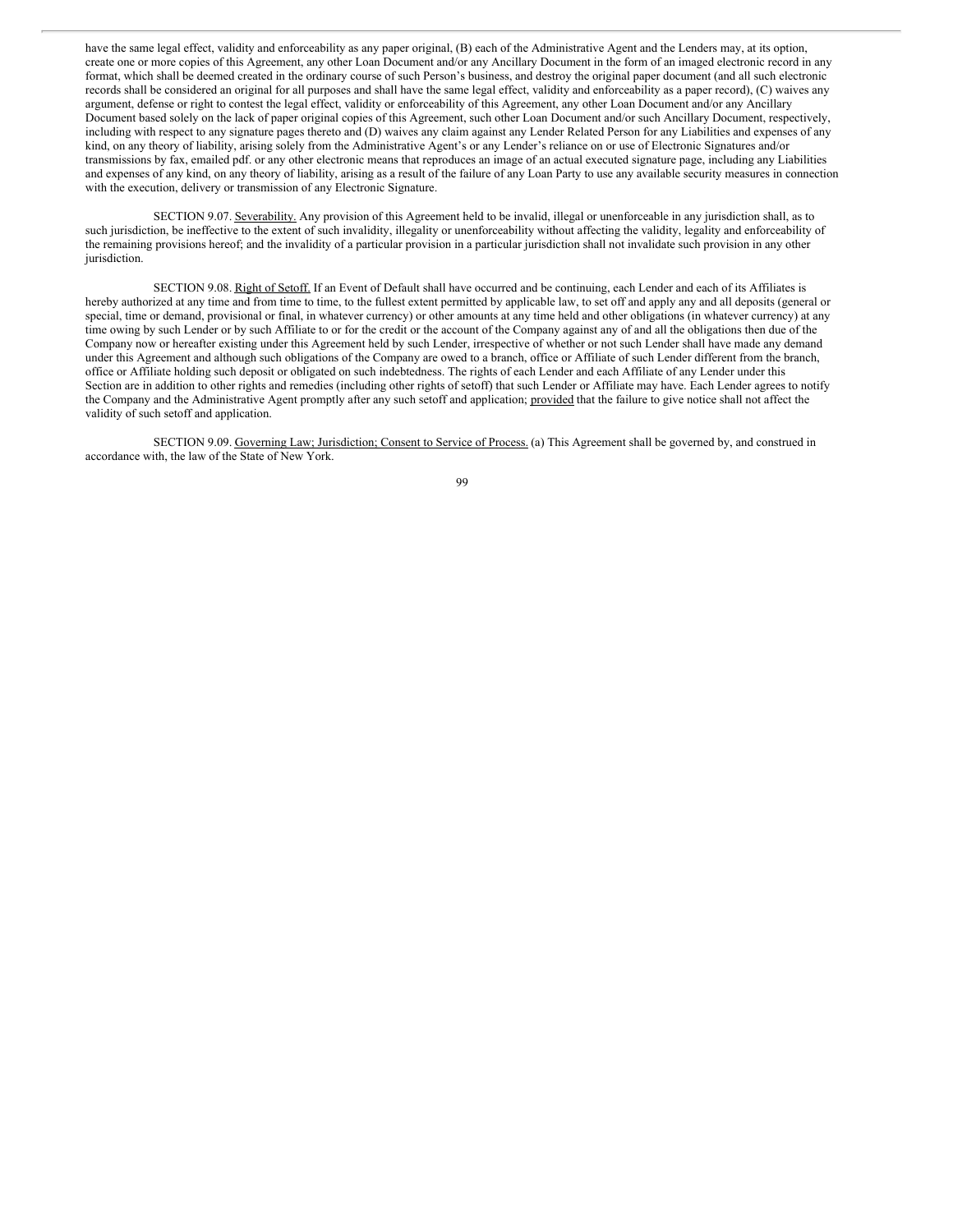(b) Each party hereto hereby irrevocably and unconditionally submits, for itself and its property, to the jurisdiction of the United States District Court of the Southern District of New York and the Supreme Court of the State of New York sitting in New York County, and any appellate court from any thereof, in any suit, action or proceeding arising out of or relating to this Agreement or any other Loan Document, or for recognition or enforcement of any judgment, and the Company hereby irrevocably and unconditionally agrees that all claims arising out of or relating to this Agreement or any other Loan Document brought by it or any of its Affiliates shall be brought, and shall be heard and determined, exclusively in such Federal court or, if such Federal court shall not have jurisdiction, such New York State court. Each party hereto agrees that a final judgment in any such suit, action or proceeding shall be conclusive and may be enforced in other jurisdictions by suit on the judgment or in any other manner provided by law. Nothing in this Agreement shall affect any right that the Administrative Agent or any Lender may otherwise have to bring any suit, action or proceeding relating to this Agreement or any other Loan Document against any Loan Party or any of its properties in the courts of any jurisdiction.

(c) Each party to this Agreement hereby irrevocably and unconditionally waives, to the fullest extent permitted by law, any objection that it may now or hereafter have to the laying of venue of any suit, action or proceeding arising out of or relating to this Agreement or any other Loan Document in any court referred to in paragraph (b) of this Section. Each of the parties hereto hereby irrevocably waives, to the fullest extent permitted by law, the defense of an inconvenient forum to the maintenance of such suit, action or proceeding in any such court.

(d) Each party to this Agreement irrevocably consents to service of process in the manner provided for notices in Section 9.01. Nothing in this Agreement or any other Loan Document will affect the right of any party to this Agreement to serve process in any other manner permitted by law.

SECTION 9.10. WAIVER OF JURY TRIAL. EACH PARTY HERETO HEREBY IRREVOCABLY WAIVES, TO THE FULLEST EXTENT PERMITTED BY APPLICABLE LAW, ANY RIGHT IT MAY HAVE TO A TRIAL BY JURY IN ANY LEGAL PROCEEDING DIRECTLY OR INDIRECTLY ARISING OUT OF OR RELATING TO THIS AGREEMENT, ANY OTHER LOAN DOCUMENT OR THE TRANSACTIONS CONTEMPLATED HEREBY OR THEREBY (WHETHER BASED ON CONTRACT, TORT OR ANY OTHER THEORY). EACH PARTY HERETO (A) CERTIFIES THAT NO REPRESENTATIVE, AGENT OR ATTORNEY OF ANY OTHER PARTY HAS REPRESENTED, EXPRESSLY OR OTHERWISE, THAT SUCH OTHER PARTY WOULD NOT, IN THE EVENT OF LITIGATION, SEEK TO ENFORCE THE FOREGOING WAIVER AND (B) ACKNOWLEDGES THAT IT AND THE OTHER PARTIES HERETO HAVE BEEN INDUCED TO ENTER INTO THIS AGREEMENT BY, AMONG OTHER THINGS, THE MUTUAL WAIVERS AND CERTIFICATIONS IN THIS SECTION.

SECTION 9.11. Headings. Article and Section headings and the Table of Contents used herein are for convenience of reference only, are not part of this Agreement and shall not affect the construction of, or be taken into consideration in interpreting, this Agreement.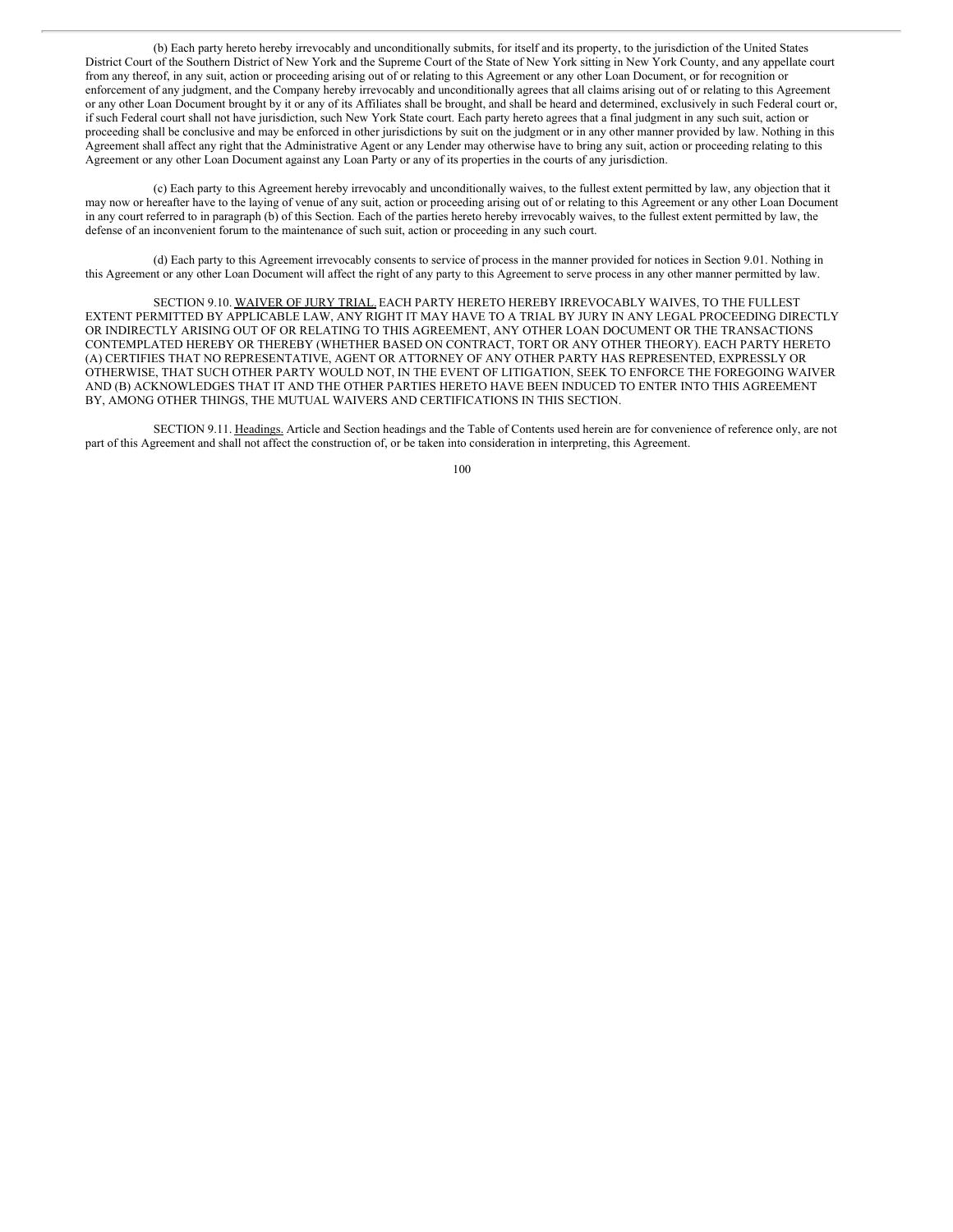SECTION 9.12. Confidentiality. Each of the Administrative Agent and the Lenders agrees to maintain the confidentiality of the Information (as defined below), except that Information may be disclosed (a) on a need to know basis to its Related Parties, including accountants, legal counsel and other agents and advisors, it being understood that the Persons to whom such disclosure is made will be informed of the confidential nature of such Information and instructed to keep such Information confidential or shall be subject to confidentiality obligations of employment or professional practice, (b) to the extent required or requested by any regulatory authority purporting to have jurisdiction over such Person or its Related Parties (including any self-regulatory authority, such as the National Association of Insurance Commissioners), (c) to the extent required by applicable law or by any subpoena or similar legal process, (d) to any other party to this Agreement, (e) to the extent necessary in connection with the exercise of any remedies under this Agreement or any other Loan Document or any suit, action or proceeding relating to this Agreement or any other Loan Document or the enforcement of rights hereunder or thereunder, (f) subject to an agreement containing confidentiality undertakings substantially similar to those of this Section (which shall be deemed to include those required to be made in order to obtain access to information posted on the Platform), to (i) any assignee of or Participant in, or any prospective assignee of or Participant in, any of its rights or obligations under this Agreement or (ii) any actual or prospective counterparty (or its Related Parties) to any swap or derivative transaction relating to the Company or any Subsidiary and its obligations (or, in each case, any advisors thereof so long as such advisor is informed of the confidential nature of such Information and instructed to keep such Information confidential or is subject to confidentiality obligations of employment or professional practice), (g) on a confidential basis to (i) any rating agency in connection with rating the Company or its Subsidiaries or the credit facility provided for herein or (ii) the CUSIP Service Bureau or any similar agency in connection with the issuance and monitoring of CUSIP numbers with respect to the credit facility provided for herein, (h) with the consent of the Company or (i) to the extent such Information (i) becomes publicly available other than as a result of a breach of this Section or (ii) becomes available to the Administrative Agent, any Lender or any Affiliate of any of the foregoing on a nonconfidential basis from a source other than the Company. For purposes of this Section, "Information" means all information received from the Company relating to the Company or any Subsidiary or its businesses, other than any such information that is available to the Administrative Agent, any Lender or any of their respective Affiliates on a nonconfidential basis prior to disclosure by the Company; provided that, in the case of information received from the Company after the date hereof, such information is clearly identified at the time of delivery as confidential. Any Person required to maintain the confidentiality of Information as provided in this Section shall be considered to have complied with its obligation to do so if such Person has exercised the same degree of care to maintain the confidentiality of such Information as such Person would accord to its own confidential information. Nothing herein shall prohibit the disclosure to data service providers, including league table providers, that serve the lending industry of information pertaining to this Agreement routinely provided by arrangers or agents of credit facilities, such as the nature, term, amount, purpose and closing date of the credit facility established hereby and the titles and roles of agents and arrangers.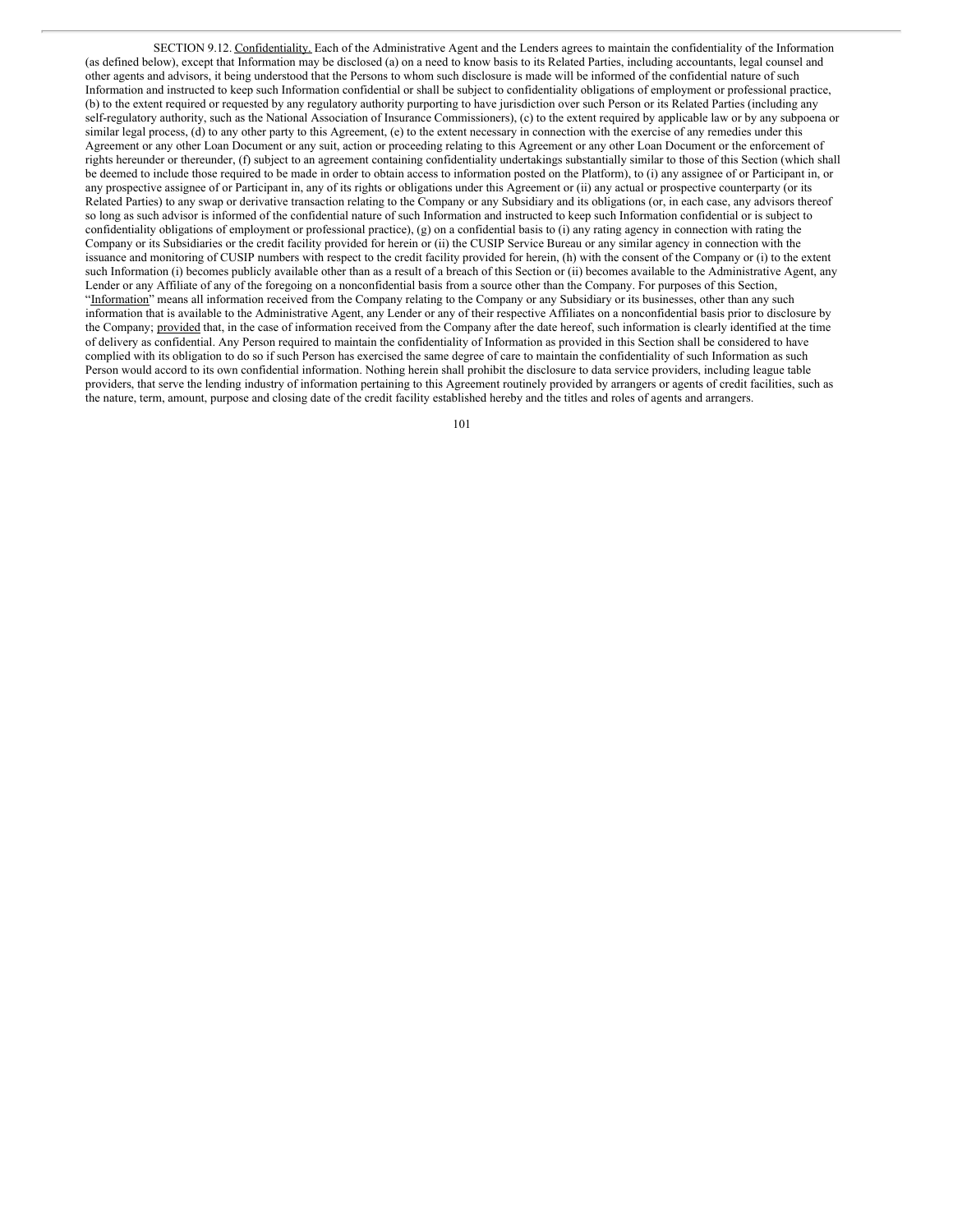SECTION 9.13. Interest Rate Limitation. Notwithstanding anything herein to the contrary, if at any time the interest rate applicable to any Loan, together with all fees, charges and other amounts that are treated as interest on such Loan under applicable law (collectively the "Charges"), shall exceed the maximum lawful rate (the "Maximum Rate") that may be contracted for, charged, taken, received or reserved by the Lender holding such Loan in accordance with applicable law, the rate of interest payable in respect of such Loan hereunder, together with all Charges payable in respect thereof, shall be limited to the Maximum Rate and, to the extent lawful, the interest and Charges that would have been payable in respect of such Loan but were not payable as a result of the operation of this Section shall be cumulated and the interest and Charges payable to such Lender in respect of other Loans or periods shall be increased (but not above the Maximum Rate therefor) until such cumulated amount, together with interest thereon at the Federal Funds Effective Rate to the date of repayment, shall have been received by such Lender.

SECTION 9.14. Release of Guarantees. A Subsidiary Guarantor shall automatically be released from its obligations under the Guarantee Agreement upon the consummation of any transaction permitted by this Agreement as a result of which such Subsidiary Guarantor ceases to be a Subsidiary; provided that, if so required by this Agreement, the Required Lenders shall have consented to such transaction and the terms of such consent shall not have provided otherwise. In connection with any release pursuant to this Section, the Administrative Agent shall execute and deliver to the Company, at the Company's expense, all documents that the Company shall reasonably request to evidence such release. Any execution and delivery of documents pursuant to this Section shall be without recourse to or warranty by the Administrative Agent.

SECTION 9.15. USA PATRIOT Act Notice; Know Your Customer Requirements. Each Lender and the Administrative Agent (for itself and not on behalf of any Lender) hereby notifies each Loan Party that pursuant to the requirements of the USA PATRIOT Act it is required to obtain, verify and record information that identifies such Loan Party, which information includes the name and address of such Loan Party and other information that will allow such Lender or the Administrative Agent, as applicable, to identify such Loan Party in accordance with such Act.

SECTION 9.16. No Fiduciary Relationship. The Company, on behalf of itself and the Subsidiaries, agrees that in connection with all aspects of the transactions contemplated hereby and any communications in connection therewith, the Company, the Subsidiaries and their Affiliates, on the one hand, and the Administrative Agent, the Lenders and their Affiliates, on the other hand, will have a business relationship that does not create, by implication or otherwise, any fiduciary duty on the part of the Administrative Agent, the Lenders or their Affiliates, and no such duty will be deemed to have arisen in connection with any such transactions or communications. The Company, on behalf of itself and the Subsidiaries, agrees not to assert against the Administrative Agent, the Arrangers, the Sustainability Structuring Agent, the Lenders or their Affiliates any claim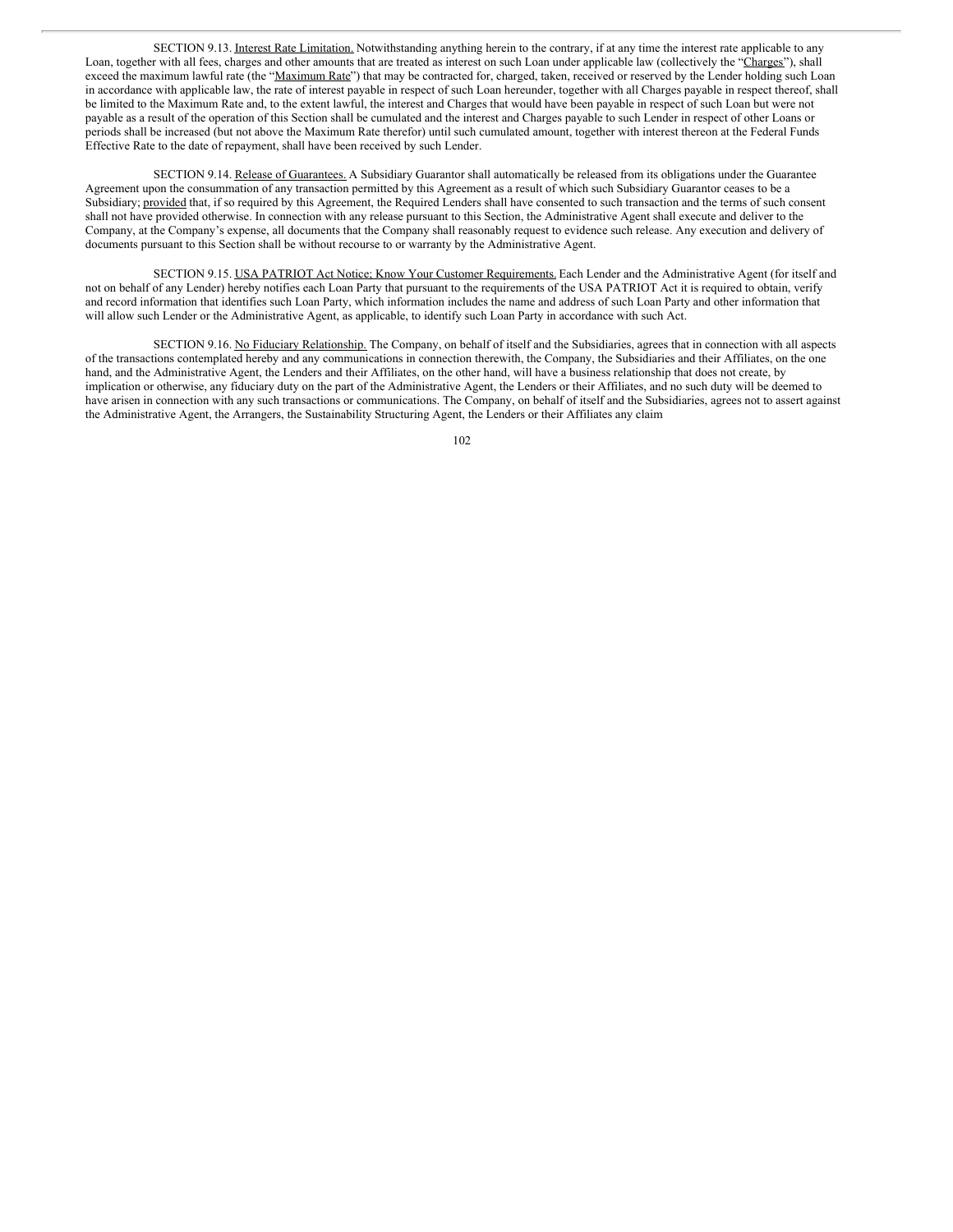based on any alleged breach of agency or fiduciary duty in connection with any aspect of any transaction contemplated hereby. The Administrative Agent, the Sustainability Structuring Agent, the Arrangers, the Lenders and their Affiliates may be engaged, for their own accounts or the accounts of customers, in a broad range of transactions that involve interests that differ from those of the Company and its Affiliates, and none of the Administrative Agent, the Sustainability Structuring Agent, the Arrangers, the Lenders or their Affiliates has any obligation to disclose any of such interests to the Company or any of its Affiliates.

SECTION 9.17. Non-Public Information. Each Lender acknowledges that all information, including requests for waivers and amendments, furnished by the Company or the Administrative Agent pursuant to or in connection with, or in the course of administering, this Agreement will be syndicate-level information, which may contain MNPI. Each Lender represents to the Company and the Administrative Agent that (i) it has developed compliance procedures regarding the use of MNPI and that it will handle MNPI in accordance with such procedures and applicable law, including Federal, state and foreign securities laws, and (ii) it has identified in its Administrative Questionnaire a credit contact who may receive information that may contain MNPI in accordance with its compliance procedures and applicable law, including Federal, state and foreign securities laws.

SECTION 9.18. Authorization to Distribute Certain Materials to Public-Siders.(a) If the Company does not file this Agreement with the SEC, then the Company hereby authorizes the Administrative Agent to distribute the execution version of this Agreement and the Loan Documents to all Lenders, including their Public Side Lender Representatives. The Company acknowledges its understanding that Lenders, including their Public Side Lender Representatives, may be trading in securities of the Company and its Affiliates while in possession of the Loan Documents.

(b) The Company represents and warrants that none of the information in the Loan Documents constitutes or contains materialnon-public information within the meaning of the Federal and state securities laws. To the extent that any of the executed Loan Documents constitutes at any time material non-public information within the meaning of the Federal and state securities laws after the date hereof, the Company agrees that it will promptly make such information publicly available by press release or public filing with the SEC.

SECTION 9.19. Excluded Swap Obligations. (a) Notwithstanding any provision of this Agreement or any other Loan Document, no Guarantee by any Subsidiary under any Loan Document shall include a Guarantee of any Obligation that, as to such Subsidiary, is an Excluded Swap Obligation. In the event that any payment is made pursuant to any Guarantee by any Subsidiary as to which any Obligations are Excluded Swap Obligations, such payment or amount shall be applied to pay the Obligations of such Subsidiary as otherwise provided herein and in the other Loan Documents without giving effect to such Excluded Swap Obligations, and each reference in this Agreement or any other Loan Document to the ratable application of such amounts as among the Obligations or any specified portion of the Obligations that would otherwise include such Excluded Swap Obligations shall be deemed so to provide.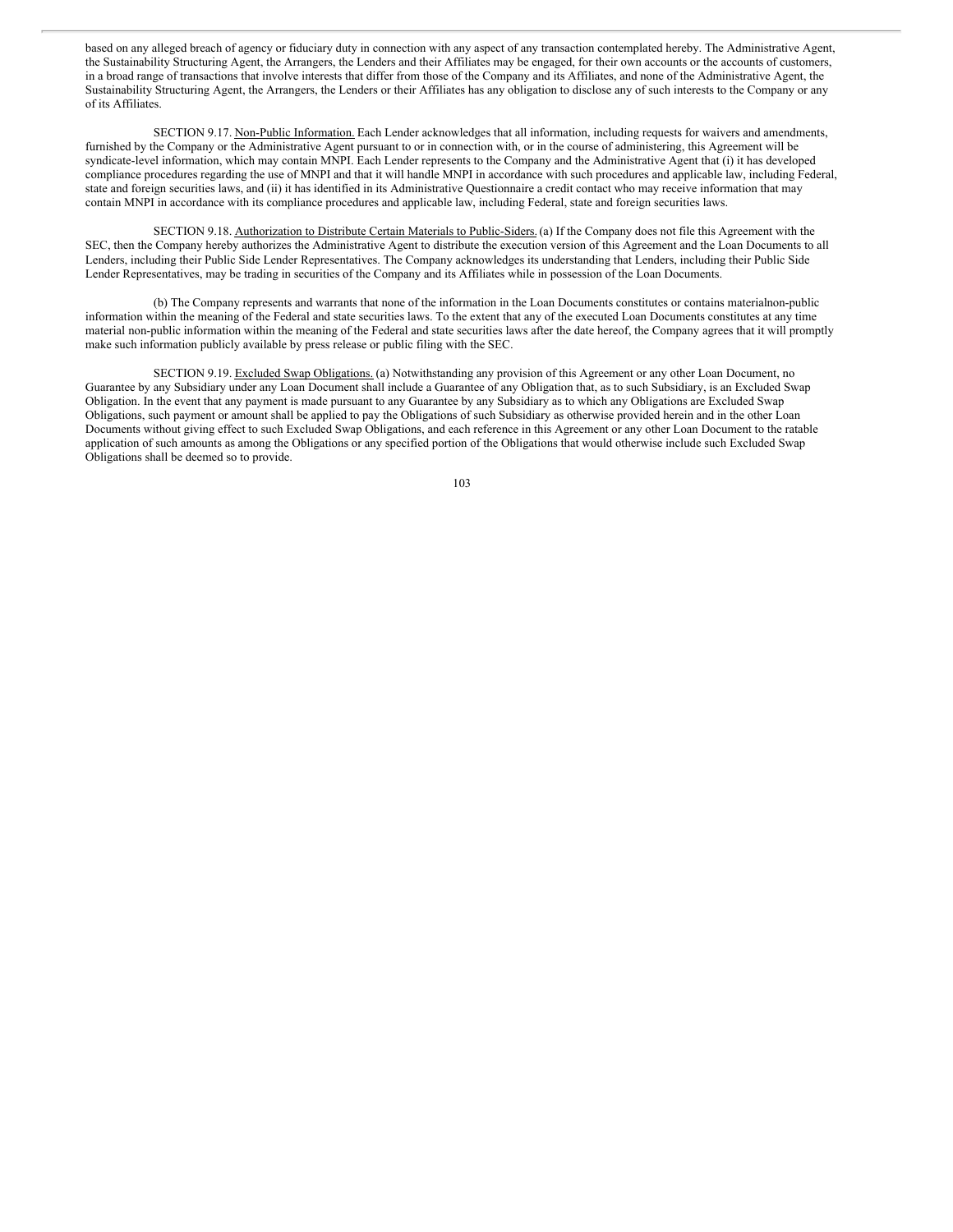(b) Each Qualified ECP Guarantor hereby jointly and severally absolutely, unconditionally and irrevocably undertakes to provide such funds or other support as may be needed from time to time to enable each other Loan Party to honor all of its obligations under the Loan Documents in respect of Swap Obligations (subject to the limitations on its Guarantee under the Guarantee Agreement). The obligations of each Qualified ECP Guarantor under this Section shall remain in full force and effect until its Guarantee under the Guarantee Agreement is released. Each Qualified ECP Guarantor intends that this Section shall constitute a "keepwell, support, or other agreement" for the benefit of each other Loan Party for all purposes of Section  $1a(18)(A)(v)(II)$ of the Commodity Exchange Act.

(c) The following terms shall for purposes of this Section have the meanings set forth below:

"Commodity Exchange Act" means the Commodity Exchange Act (7 U.S. C. § et seq.), as amended from time to time, and any successor

statute.

"Excluded Swap Obligation" means, with respect to any Subsidiary, any Swap Obligation if, and to the extent that, the Guarantee by such Subsidiary of such Swap Obligation (or any Guarantee thereof) is or becomes illegal under the Commodity Exchange Act or any rule, regulation or order of the Commodity Futures Trading Commission (or the application or official interpretation of any thereof) by virtue of such Guarantor's failure for any reason to constitute an "eligible contract participant" as defined in the Commodity Exchange Act at the time the Guarantee of such Subsidiary becomes effective with respect to such related Swap Obligation.

"Swap Obligation" means, with respect to any Subsidiary, any obligation to pay or perform under any agreement, contract or transaction that constitutes a "swap" within the meaning of Section 1a(47) of the Commodity Exchange Act.

"Qualified ECP Guarantor" means, in respect of any Swap Obligation, each Subsidiary that has total assets exceeding \$10,000,000 or that otherwise constitutes an "eligible contract participant" under the Commodity Exchange Act or any regulations promulgated thereunder at the time such Swap Obligation is incurred (including as a result of the agreement in this Section or any other Guarantee or other support agreement in respect of the obligations of such Subsidiary by another Person that constitutes an "eligible contract participant").

SECTION 9.20. Acknowledgement Regarding any Supported QFCs. To the extent that the Loan Documents provide support, through a guarantee or otherwise, for Hedge Agreements or any other agreement or instrument that is a QFC (such support "QFC Credit Support" and each such QFC a "Supported QFC"), the parties acknowledge and agree as follows with respect to the resolution power of the Federal Deposit Insurance Corporation under the Federal Deposit Insurance Act and Title II of the Dodd-Frank Wall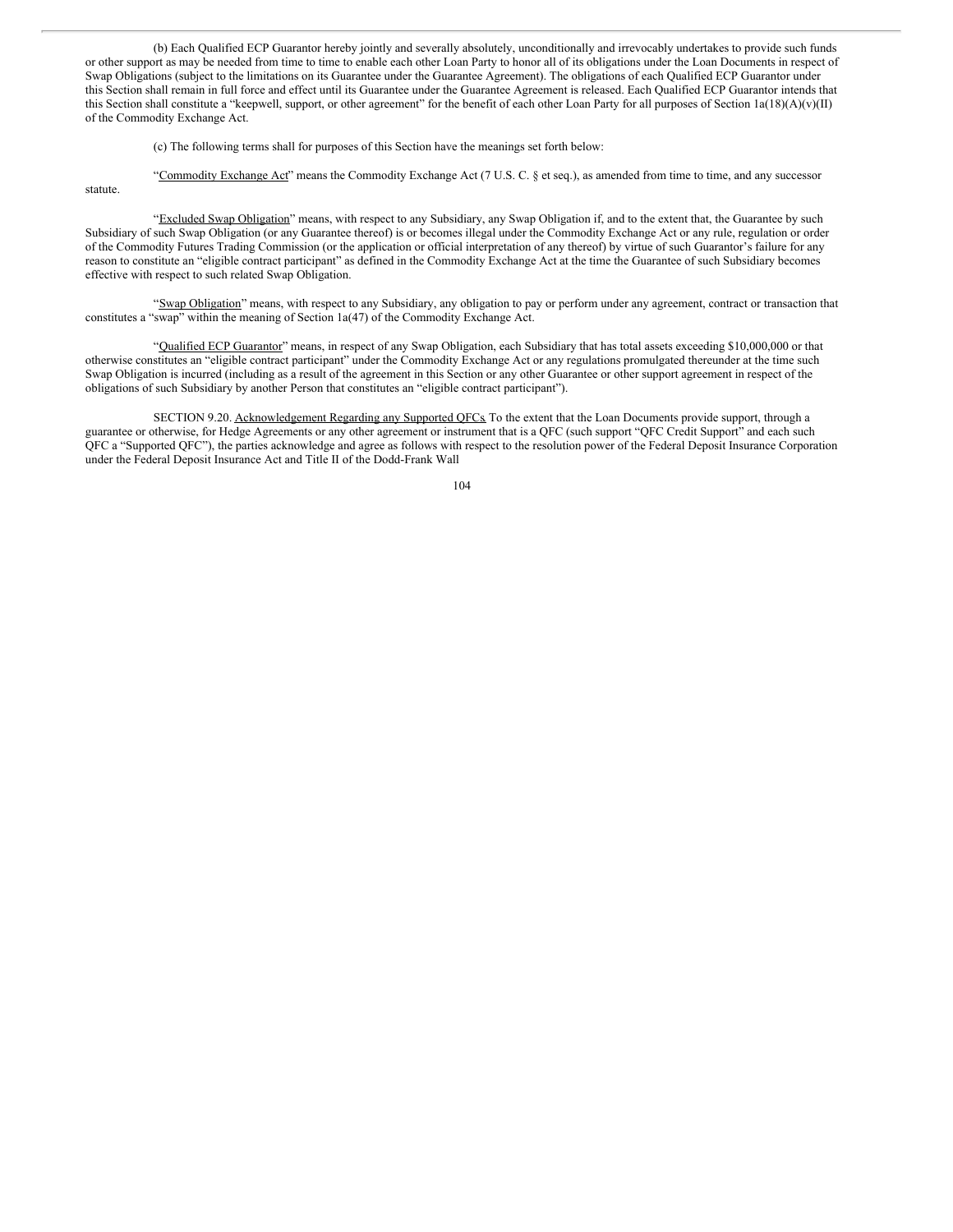Street Reform and Consumer Protection Act (together with the regulations promulgated thereunder, the "U.S. Special Resolution Regimes") in respect of such Supported QFC and QFC Credit Support (with the provisions below applicable notwithstanding that the Loan Documents and any Supported QFC may in fact be stated to be governed by the laws of the State of New York and/or of the United States or any other state of the United States):

In the event a Covered Entity that is party to a Supported QFC (each, a 'Covered Party'') becomes subject to a proceeding under a U.S. Special Resolution Regime, the transfer of such Supported QFC and the benefit of such QFC Credit Support (and any interest and obligation in or under such Supported QFC and such QFC Credit Support, and any rights in property securing such Supported QFC or such QFC Credit Support) from such Covered Party will be effective to the same extent as the transfer would be effective under the U.S. Special Resolution Regime if the Supported QFC and such QFC Credit Support (and any such interest, obligation and rights in property) were governed by the laws of the United States or a state of the United States. In the event a Covered Party or a BHC Act Affiliate of a Covered Party becomes subject to a proceeding under a U.S. Special Resolution Regime, Default Rights under the Loan Documents that might otherwise apply to such Supported QFC or any QFC Credit Support that may be exercised against such Covered Party are permitted to be exercised to no greater extent than such Default Rights could be exercised under the U.S. Special Resolution Regime if the Supported QFC and the Loan Documents were governed by the laws of the United States or a state of the United States. Without limitation of the foregoing, it is understood and agreed that rights and remedies of the parties with respect to a Defaulting Lender shall in no event affect the rights of any Covered Party with respect to a Supported QFC or any QFC Credit Support.

SECTION 9.21. Acknowledgement and Consent to Bail-In of Affected Financial Institutions. Notwithstanding anything to the contrary in any Loan Document or in any other agreement, arrangement or understanding among the parties hereto, each party hereto acknowledges that any liability of any Affected Financial Institution arising under any Loan Document may be subject to the Write-Down and Conversion Powers of the applicable Resolution Authority and agrees and consents to, and acknowledges and agrees to be bound by:

(a) the application of any Write-Down and Conversion Powers by the applicable Resolution Authority to any such liabilities arising hereunder which may be payable to it by any party hereto that is an Affected Financial Institution; and

(b) the effects of any Bail-in Action on any such liability, including, if applicable, (i) a reduction in full or in part or cancellation of any such liability, (ii) a conversion of all, or a portion of, such liability into shares or other instruments of ownership in such EEA Financial Institution, its parent entity, or a bridge institution that may be issued to it or otherwise conferred on it, and that such shares or other instruments of ownership will be accepted by it in lieu of any rights with respect to any such liability under this Agreement or any other Loan Document or (iii) the variation of the terms of such liability in connection with the exercise of the Write-Down and Conversion Powers of the applicable Resolution Authority.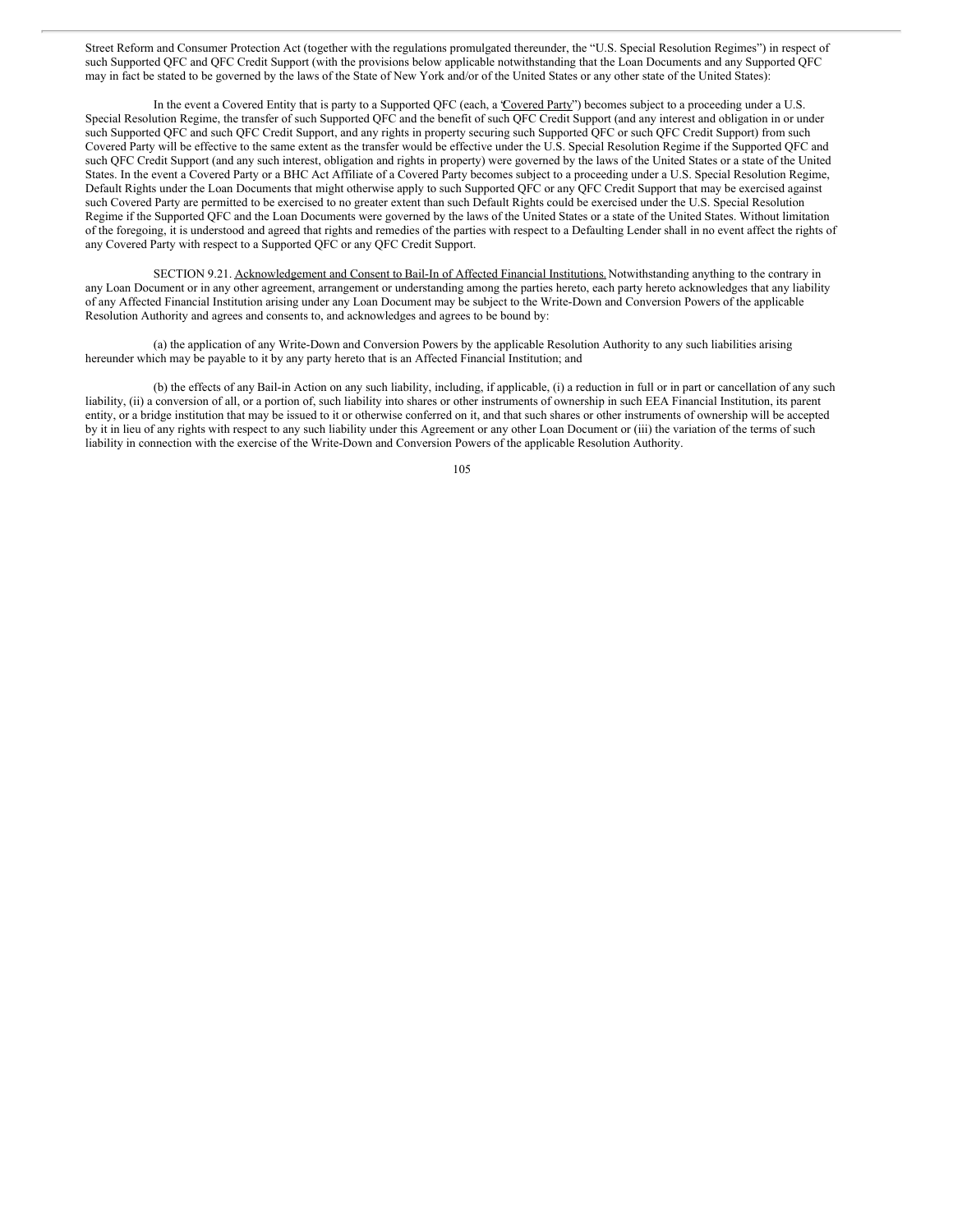IN WITNESS WHEREOF, the parties hereto have caused this Agreement to be duly executed by their respective authorized officers as of the date first above written.

KLA CORPORATION,

by: /s/ Bren D. Higgins

Name: Bren D. Higgins Title: Executive Vice President and Chief Financial Officer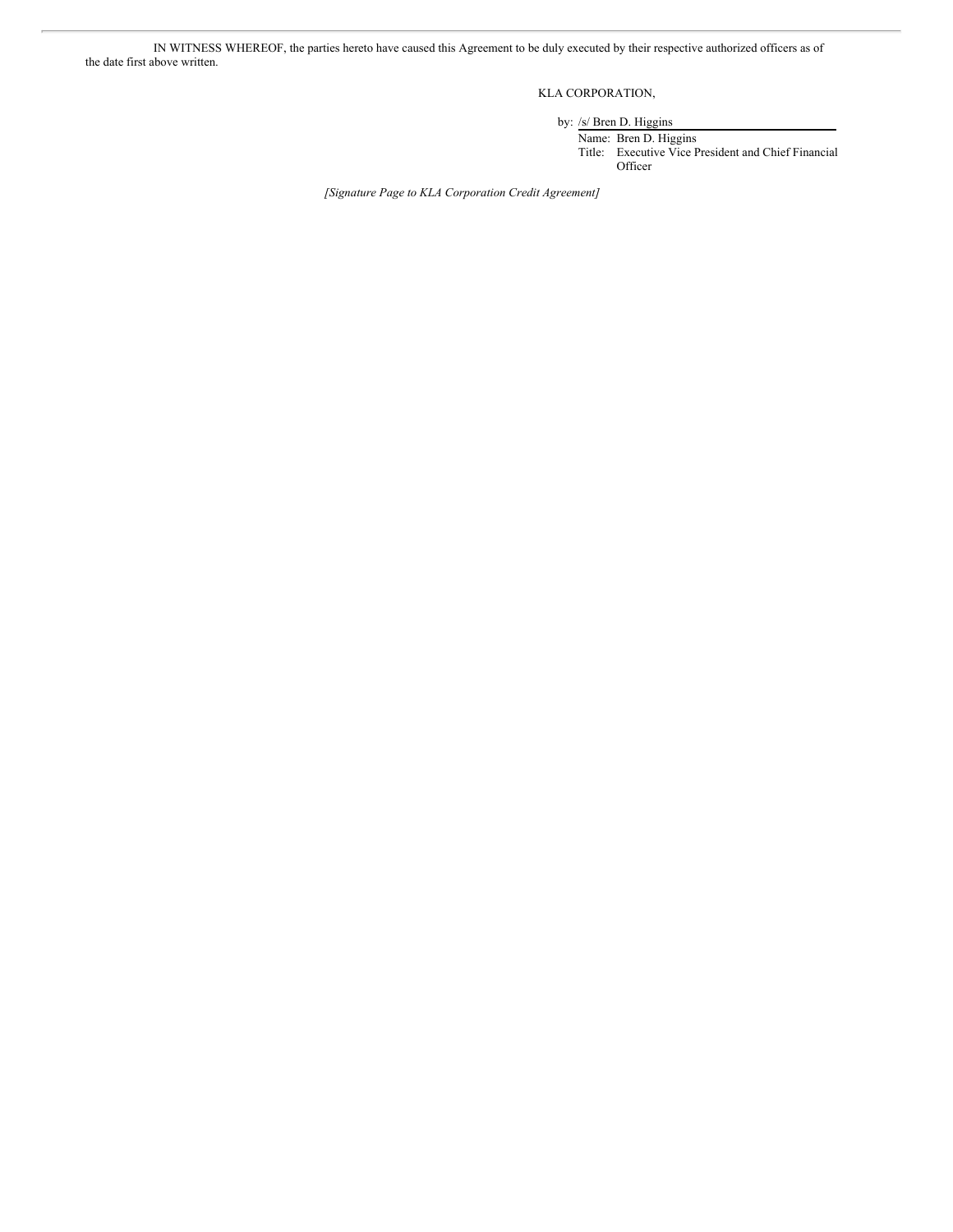JPMORGAN CHASE BANK, N.A., individually and as the Administrative Agent,

by: /s/ Zachary Quan

Name: Zachary Quan Title: Vice President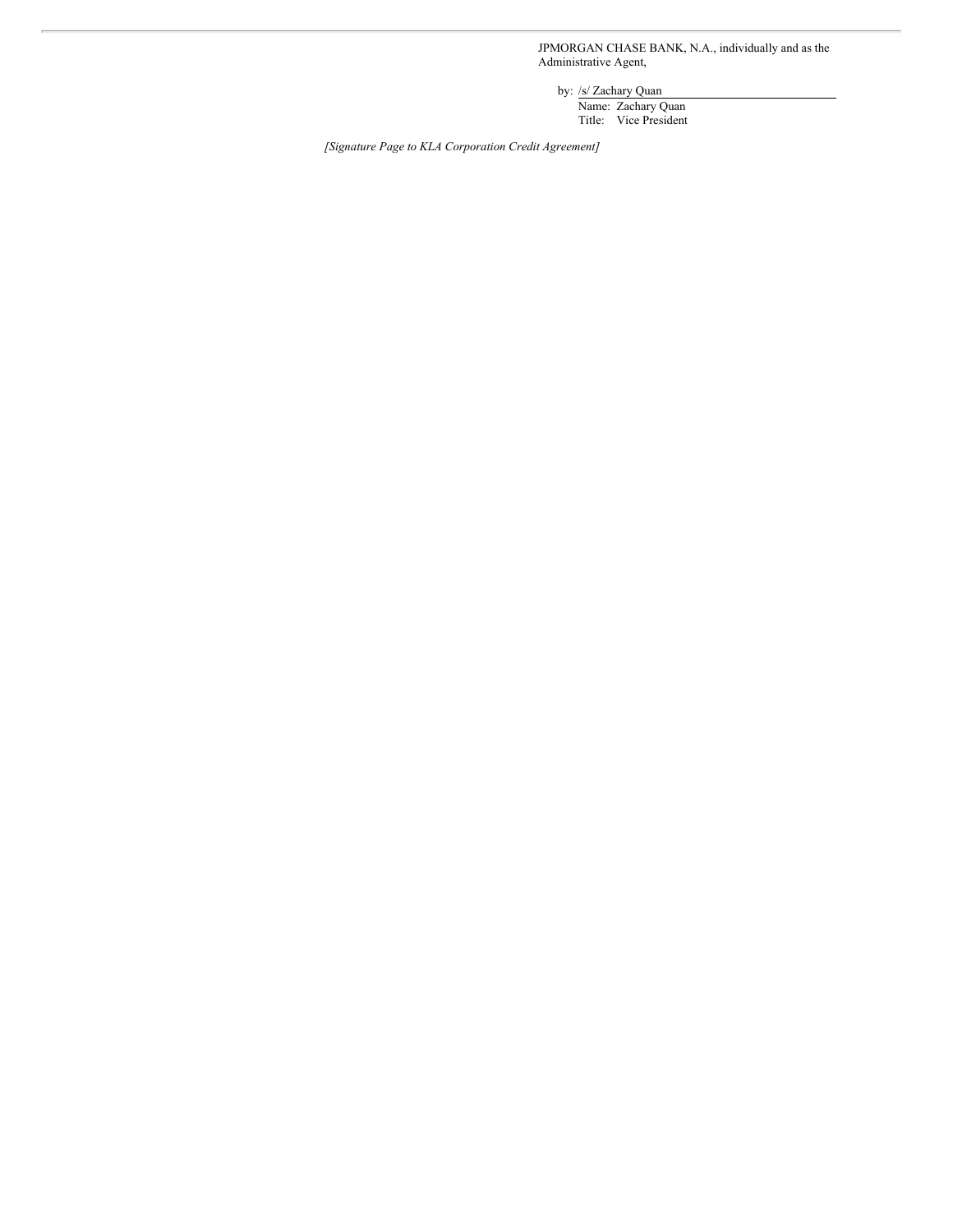BANK OF AMERICA, N.A.:

by: /s/ Puneet Lakhotia

Name: Puneet Lakhotia Title: Director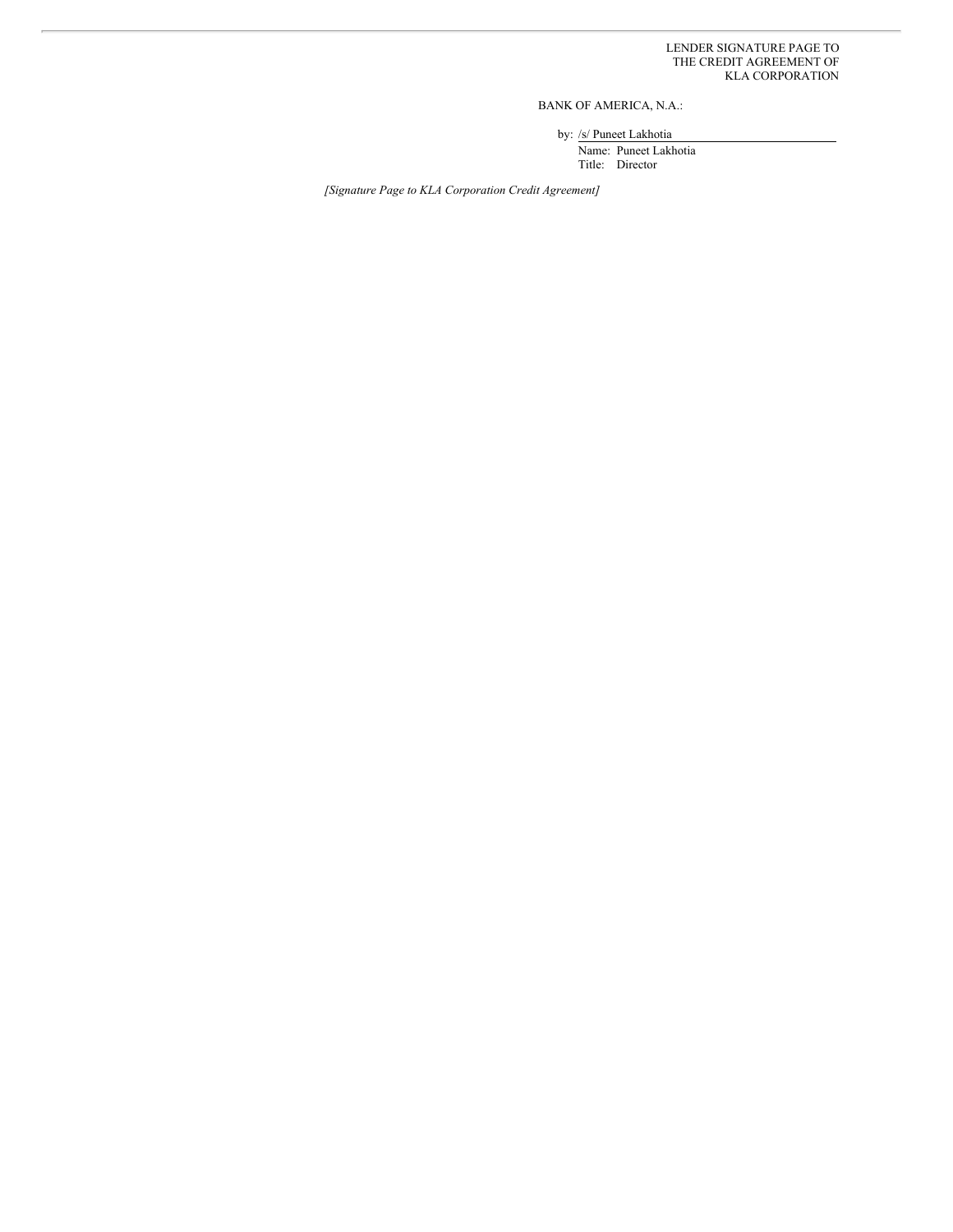CITIBANK, N.A.:

by: /s/ Susan Olsen

Name: Susan Olsen Title: Vice President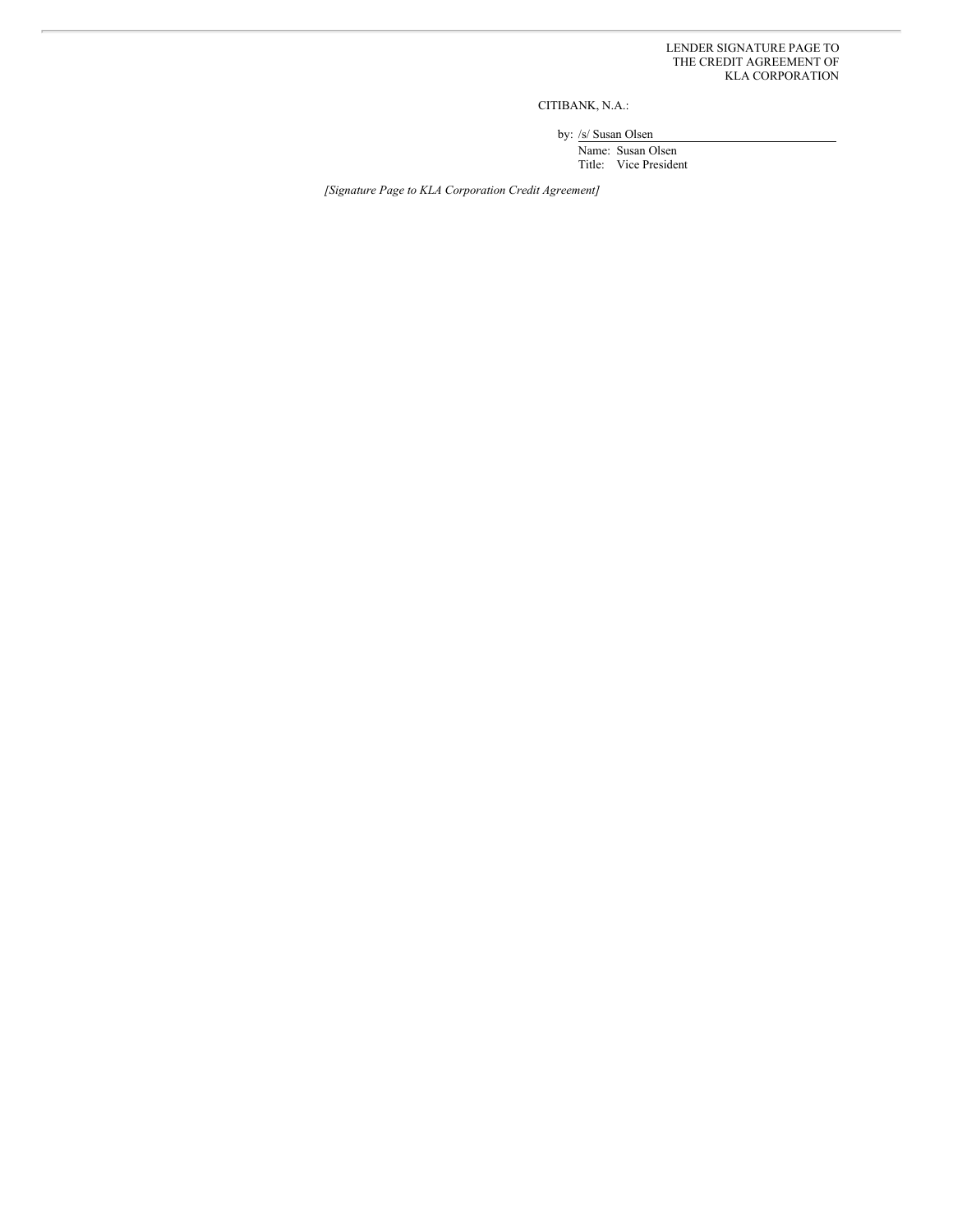Wells Fargo Bank, National Association:

by: /s/ Derek Jensen

Name: Derek Jensen Title: Vice President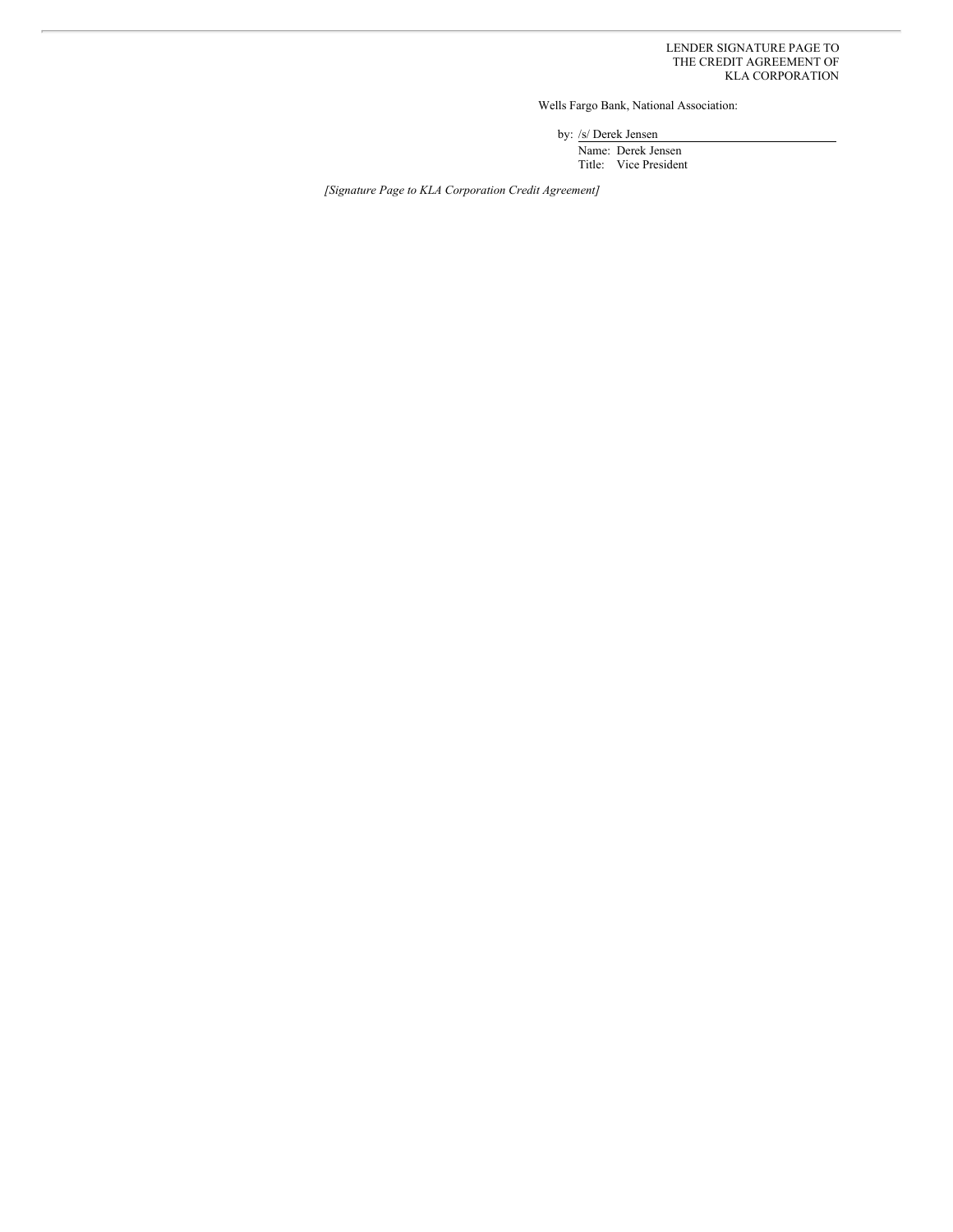TRUIST BANK

by: /s/ Carlos Cruz

Name: Carlos Cruz Title: Director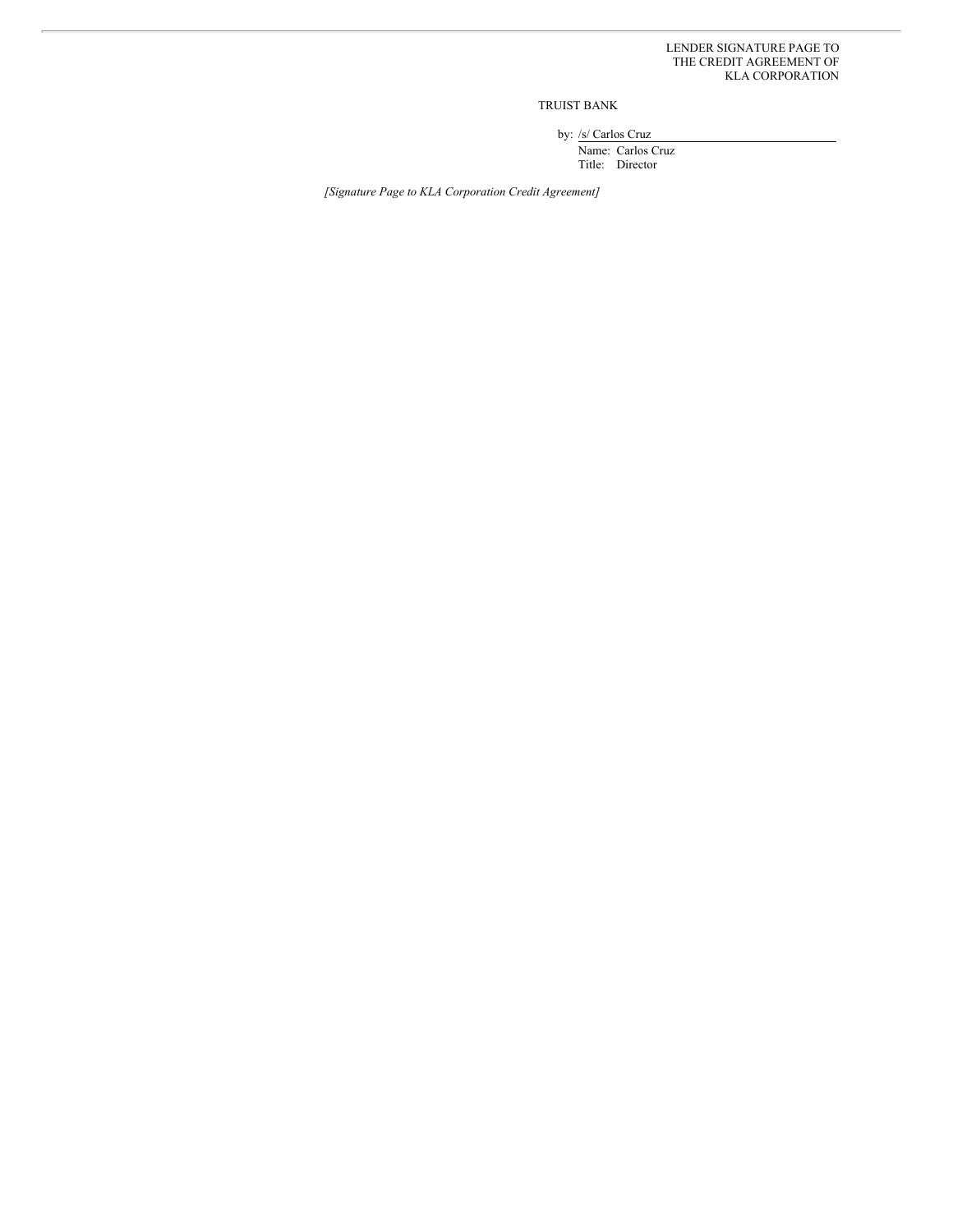DBS BANK LTD.:

by: /s/ Josephine Lim

Name: Josephine Lim Title: Senior Vice President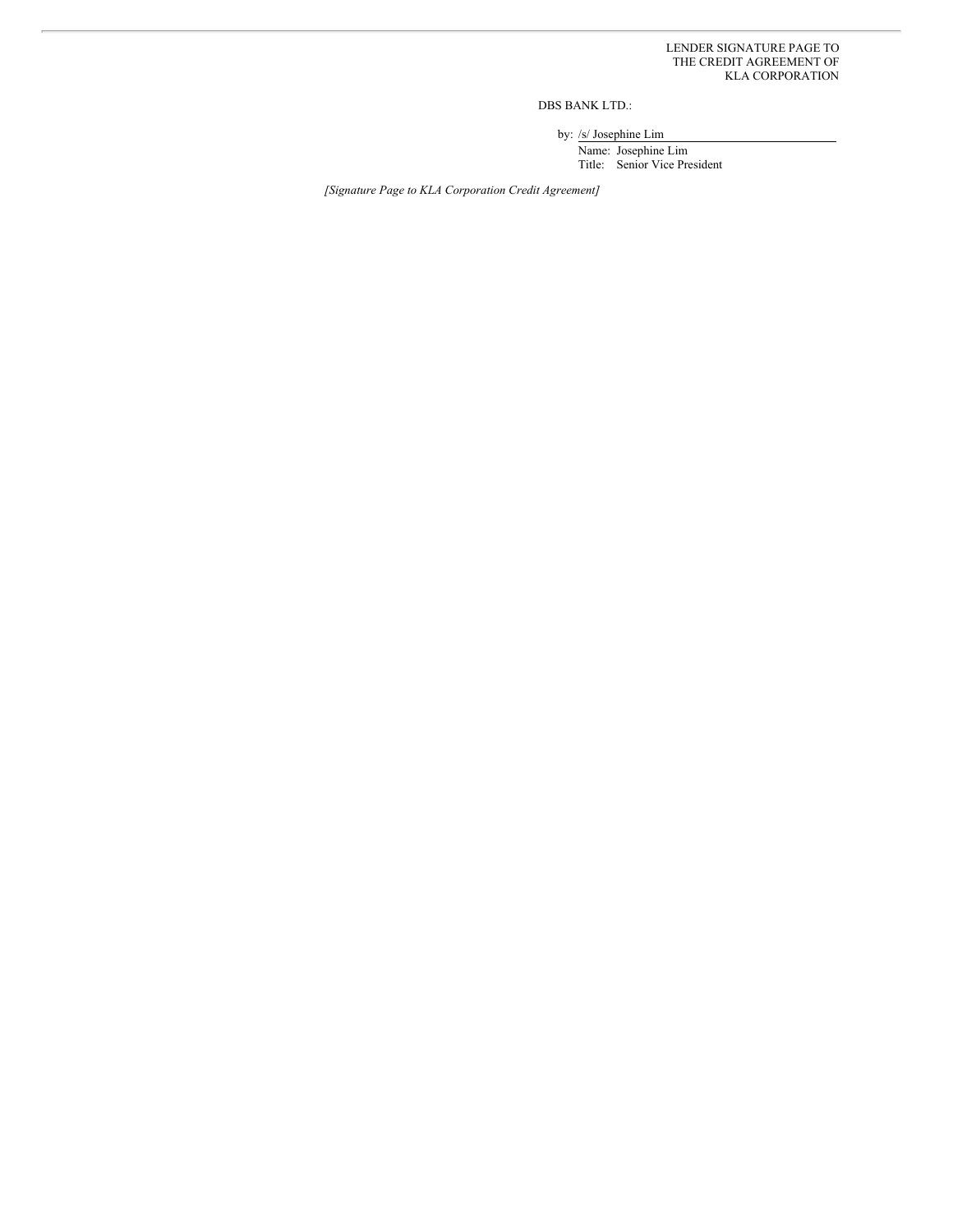Industrial and Commercial Bank of China Limited, New York Branch:

by: /s/ Yu Wang

Name: Yu Wang Title: Director

by: /s/ Yuanyuan Peng

Name: Yuanyuan Peng Title: Executive Director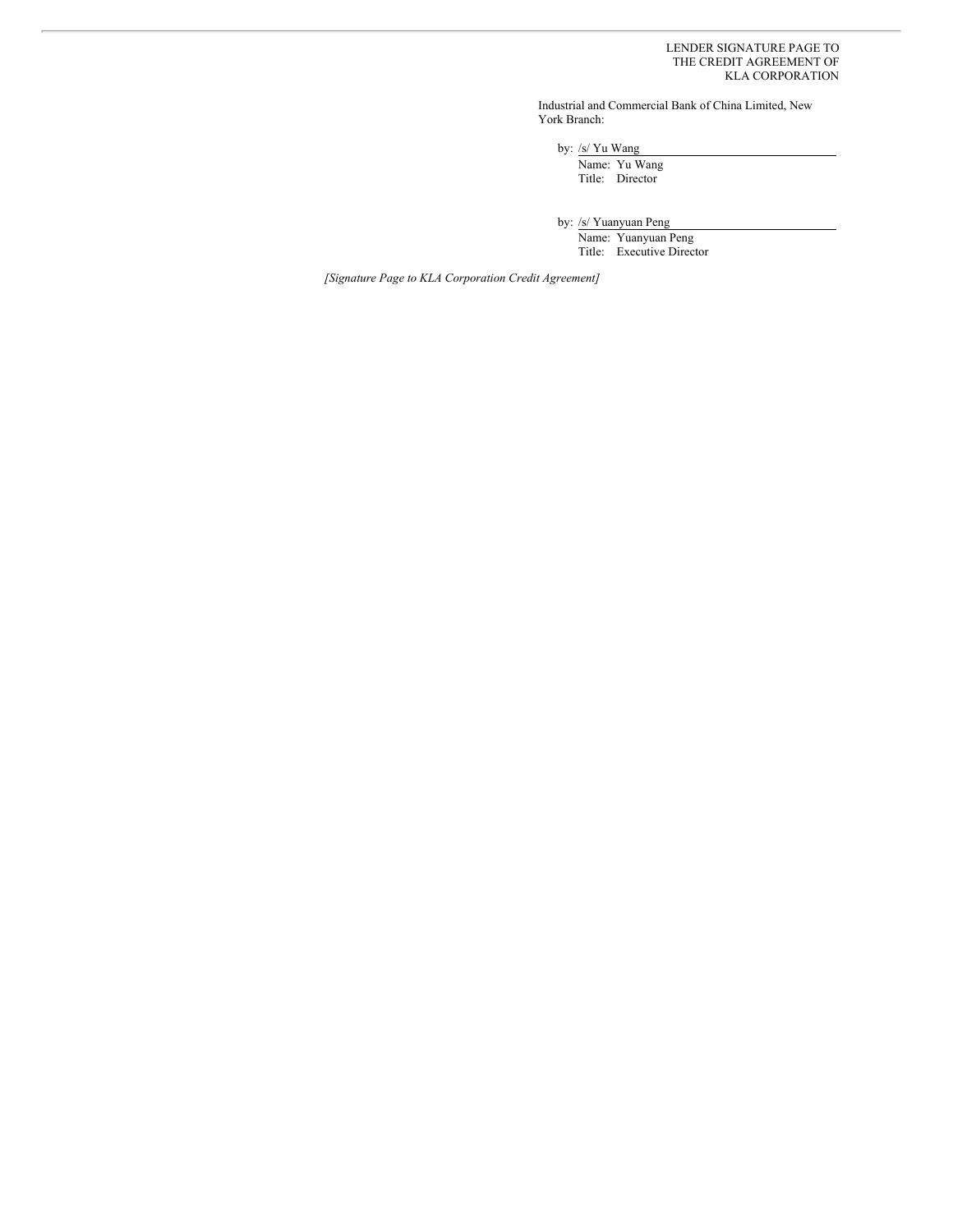The Bank of Nova Scotia:

by: /s/ Khrystyna Manko

Name: Khrystyna Manko Title: Director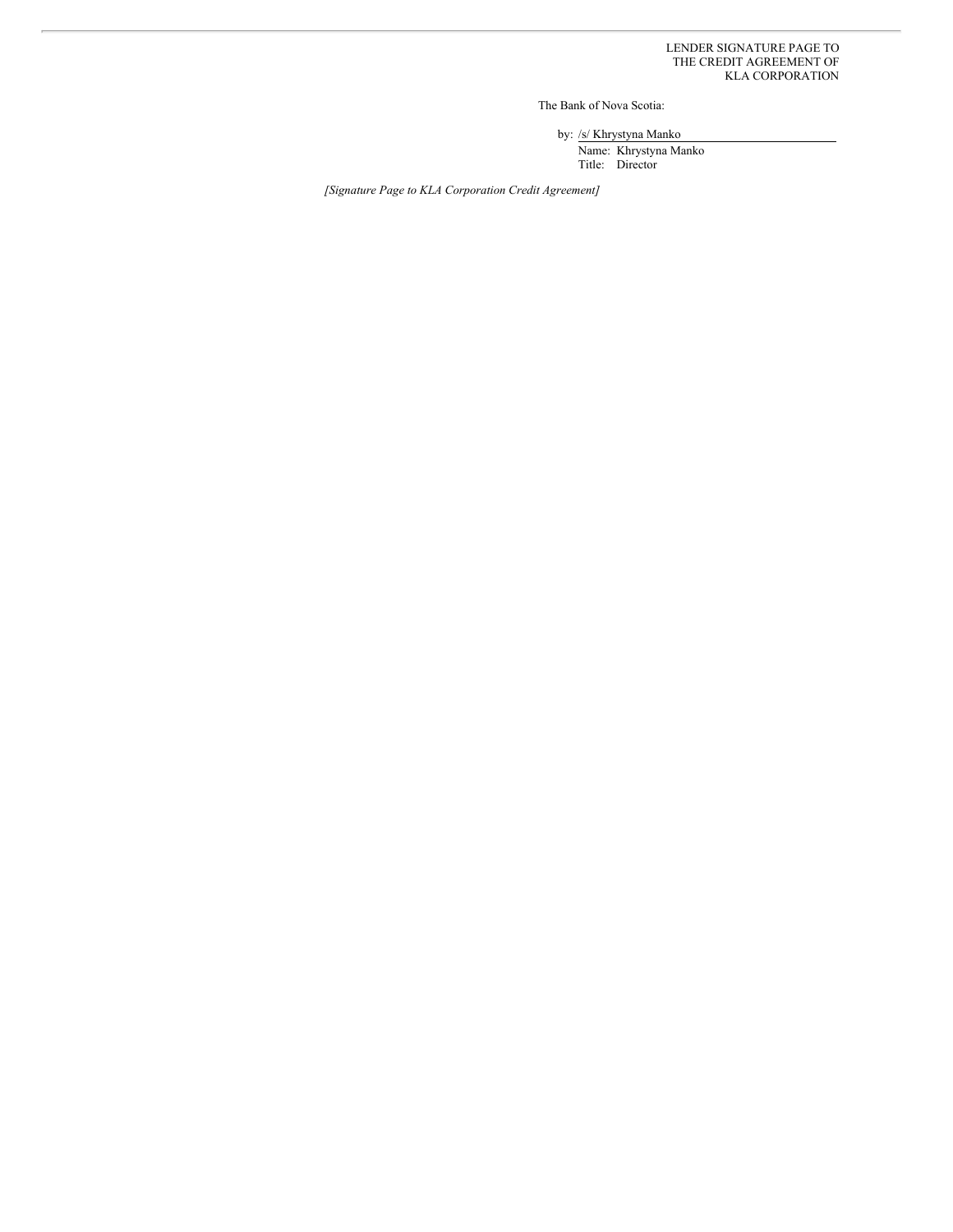U.S. BANK NATIONAL ASSOCIATION:

by: /s/ Matt S. Scullin

Name: Matt S. Scullin Title: Senior Vice President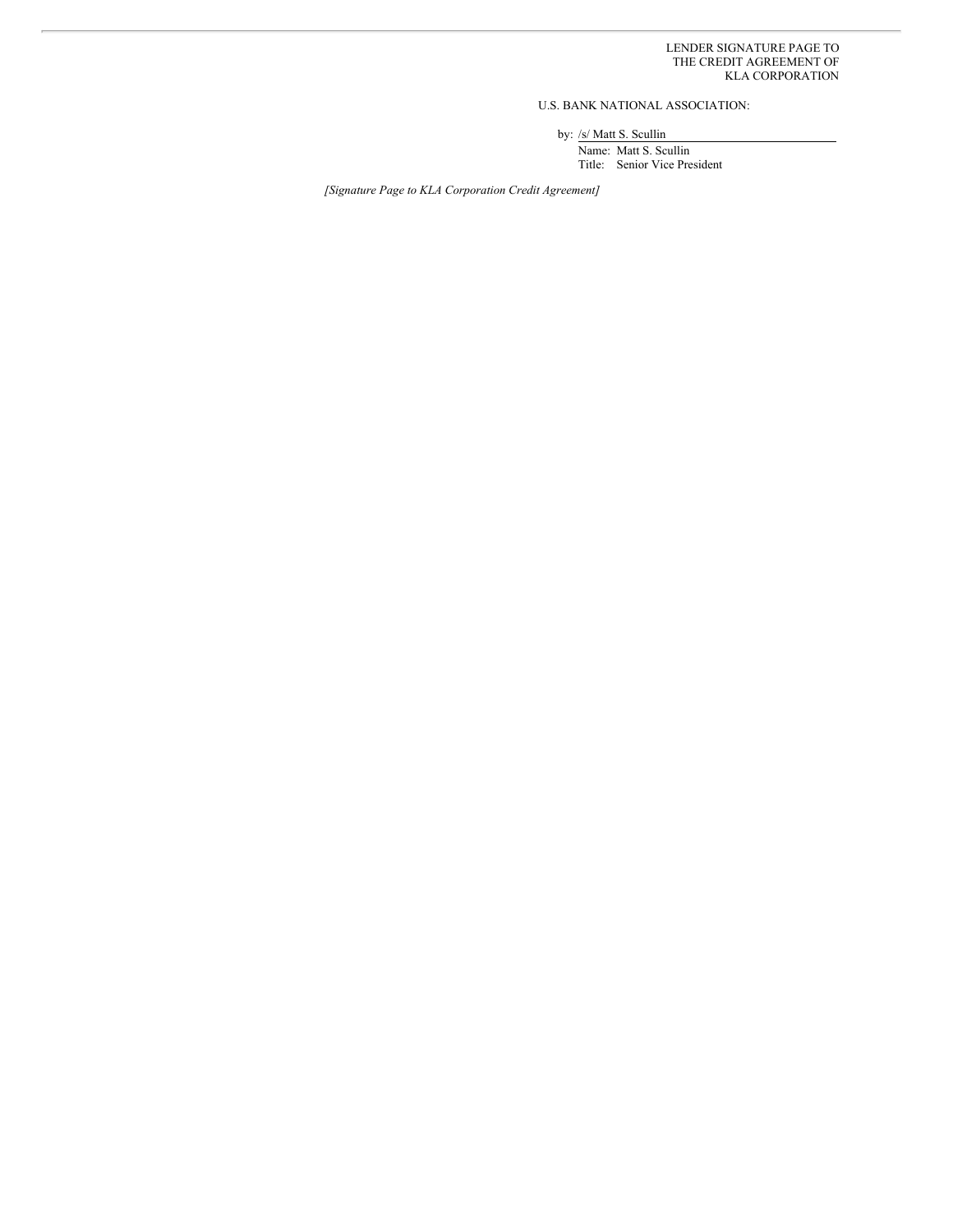BNP PARIBAS:

by: /s/ George Ko

Name: George Ko Title: Director

For any Institution requiring a second signature line:

by: /s/ Greg Paul

Name: Greg Paul Title: Managing Director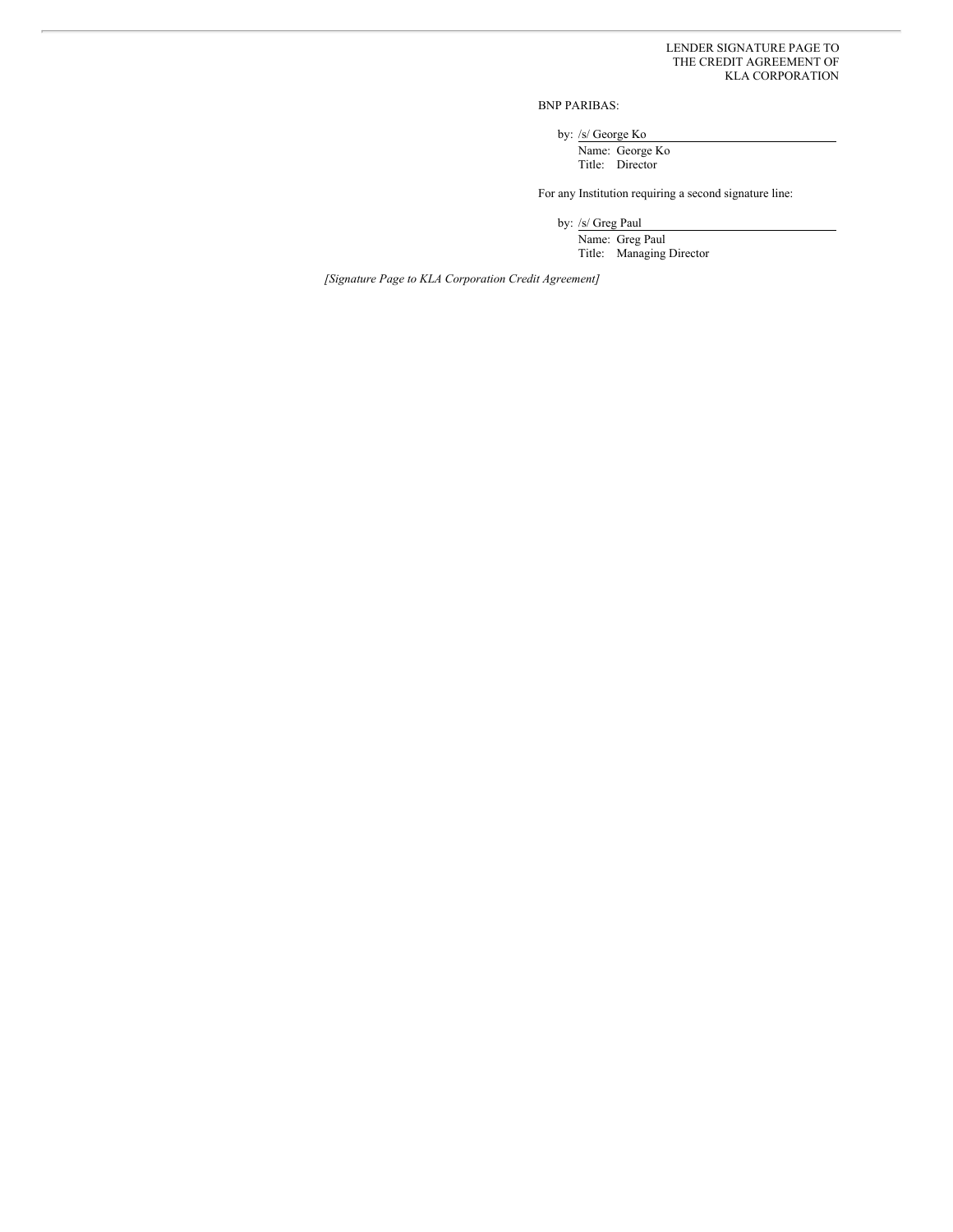Bank of China, Los Angeles Branch:

by: /s/ Yong Ou

Name: Yong Ou Title: SVP & Branch Manager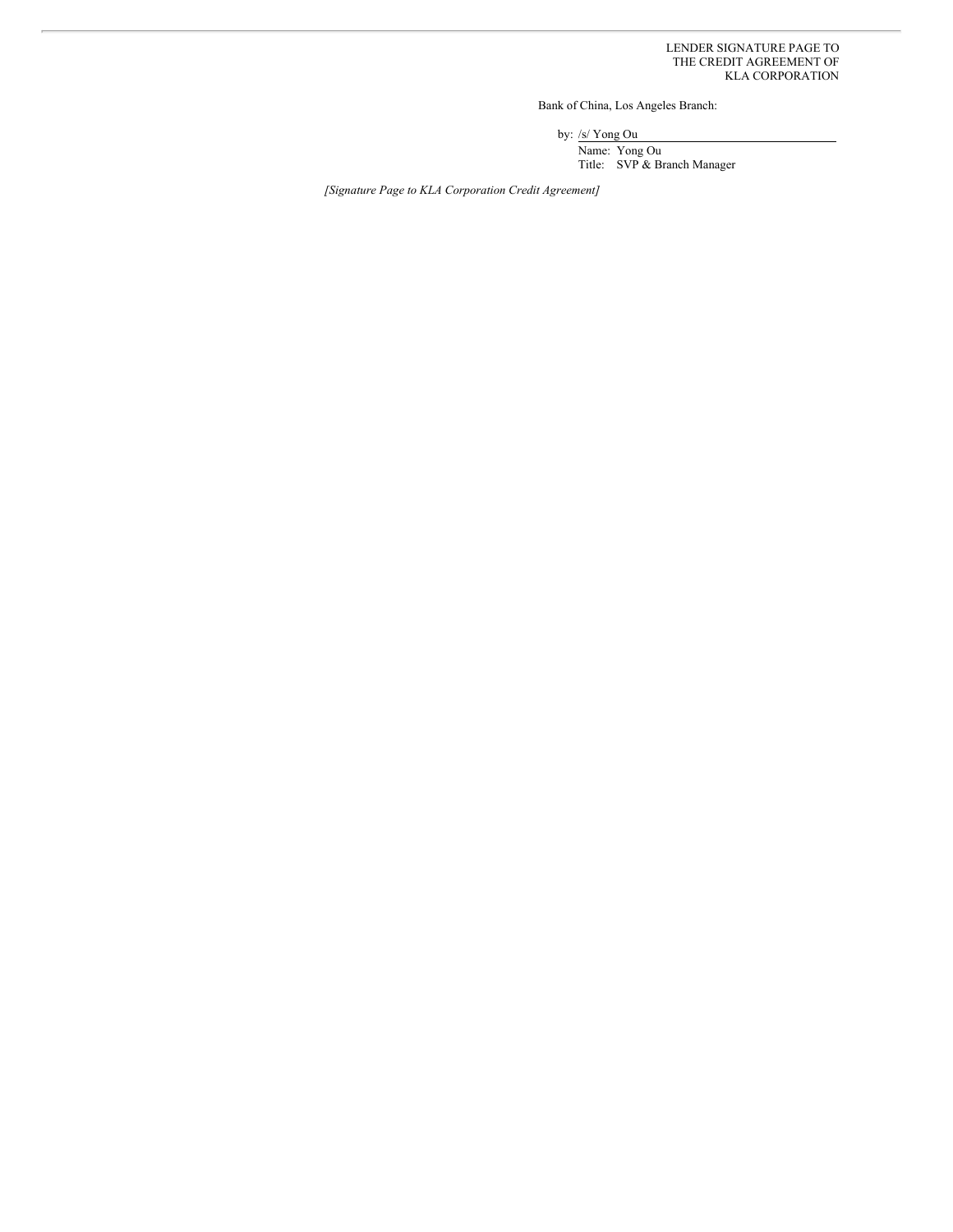# THE NORTHERN TRUST COMPANY:

by: /s/ Jeffrey Leets

Name: Jeffrey Leets Title: Vice President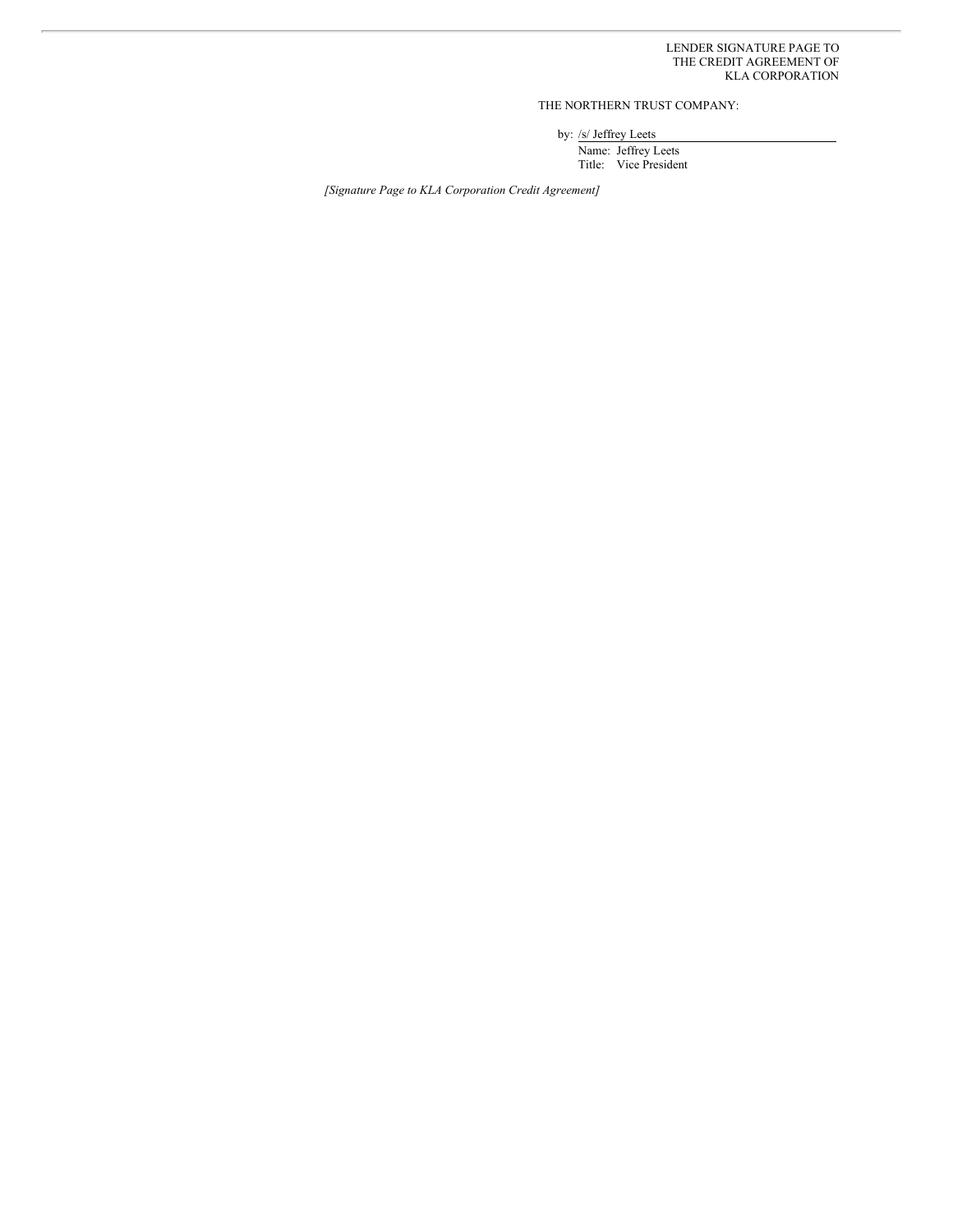### **PRESS RELEASE**

## **KLA Announces \$1.5 Billion Sustainability-Linked Revolving Credit Facility**

**MILPITAS, Calif. — June 8, 2022 —** KLA Corporation (NASDAQ: KLAC) today announced the successful closing of an inaugural \$1.5 billion sustainability-linked revolving credit facility. The new five-year facility reinforces the company's commitment to its environmental, social, and governance (ESG) programs and goals.

#### Logo: https://mma.prnewswire.com/media/806571/KLA\_Corporation\_Logo.jpg

KLA refinanced and upsized its existing \$1 billion credit facility which was set to mature in November of 2023. During the five-year term of the new sustainability-linked facility, KLA will receive pricing adjustments based on its performance against two sustainability performance targets. KLA's progress will be measured on achieving its goals of increased usage of renewable electricity within the company's operations and reduction in Scope 1 & Scope 2 CO2 emissions. JPMorgan Chase is administrative agent and lead arranger on the transaction, and other joint bookrunners include Bank of America Securities, Inc., Citibank, N.A. and Wells Fargo Securities, LLC.

"This increased credit facility will provide KLA with additional financial flexibility to pursue its growth initiatives or capital returns strategies," stated Bren Higgins, executive vice president and chief financial officer of KLA. "In addition, having a new sustainability-linked credit facility demonstrates KLA's commitment to couple its financial obligations to its environmental goals to bring additional long-term value to stakeholders. From carbon-free power sourcing and comprehensive recycling programs to supplier diversity and socially-conscious and inclusive employee resource groups, KLA is integrating its ESG philosophy into its business operations globally."

KLA has set a goal to use 100% renewable electricity across its global operations by 2030. This objective formalizes the company's commitment to support the transition to a clean energy economy by setting greenhouse gas (GHG) emission reduction targets and reporting climate-related information to stakeholders, in alignment with the recommendations of the Task Force on Climate-related Financial Disclosures (TCFD). The company's renewable electricity goal will help to set the company on a projected path to achieve a 46% cumulative reduction in combined Scope 1 and Scope 2 emissions by 2030 from its 2019 baseline.

To learn more about KLA's ESG program and read its most recent Global Impact Report, please visit the company'sESG webpage.

# # #